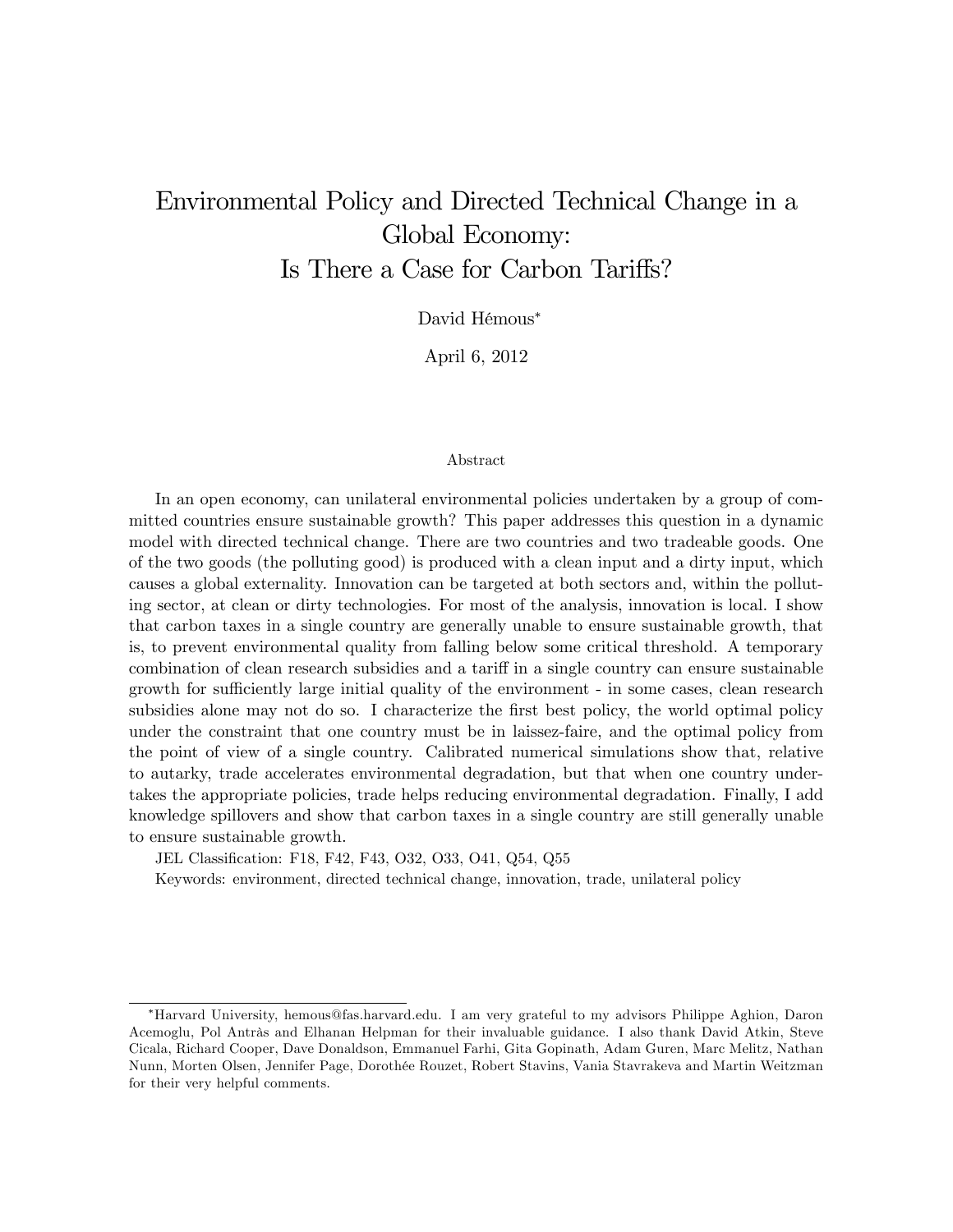## 1 Introduction

Countries not subject to any binding constraints under the Kyoto protocol account for an increasing fraction of  $CO<sub>2</sub>$  emissions; their share in world emissions has risen from a third in 1990 to more than a half in 2008. In the meantime, climate negotiations have stalled, and no global agreement seems to be in sight. In response, several countries either have undertaken unilateral actions or are considering doing so, and more and more, these policies harbor some protectionist aspects. For instance, the American Clean Energy and Security Act, which was supposed to set up a cap-and-trade system in the US, planned to implement trade barriers with countries that did not have a similar system in the absence of an international agreement by  $2018<sup>1</sup>$ . This raises two questions: First, can unilateral policies be enough to ensure sustainable growth? Second, how necessary is protectionism to achieve this goal?

Fundamentally, these questions are about the long-run behavior of the economy, and addressing them requires understanding the dynamic evolution of comparative advantage and its interaction with environmental policies. This paper tries to shed light on the latter by integrating directed technical change in a trade model with a global pollution externality. It first shows that unilateral environmental policies that have no protectionist component (like a carbon tax) typically fail at ensuring sustainable growth, as they generally cannot reduce emissions in the long-run. This occurs because production of the polluting good gets reallocated from intervening to non-intervening countries through the well-known "pollution haven effect." The innovation response amplifies this pollution haven effect and these policies are likely to accelerate environmental degradation. Second, the paper shows that intervening countries can achieve sustainable growth without cooperation from the rest of the world by implementing a temporary industrial policy which combines clean research subsidies and a tariff. Such a policy develops clean technologies in the polluting sector in the intervening countries, so that emissions can be reduced while the intervening countries acquire a comparative advantage in the polluting sector. As a consequence, production and innovation in non-intervening countries can be redirected away from the polluting sector, ensuring a decrease in emissions in the non-intervening countries as well.

More formally, I consider a dynamic version of a two country (North and South), two sector and two factor Heckscher-Ohlin model - with another factor, scientists, used for innovation. The North represents countries willing to implement an environmental policy (the intervening countries), while the South represents countries that do not undertake any policy. One sector

<sup>&</sup>lt;sup>1</sup>In this case, the trade barrier was an international reserve allowance. The bill passed the House in 2009 but was rejected by the Senate. Trade barriers have also been discussed for the European Union Emissions Trading System (EU ETS), but have not been imposed yet. However, the EU ETS is going to be extended to air transport from January 2012, and should concern all airlines, making it the Örst attempt at taxing foreign firms for pollution.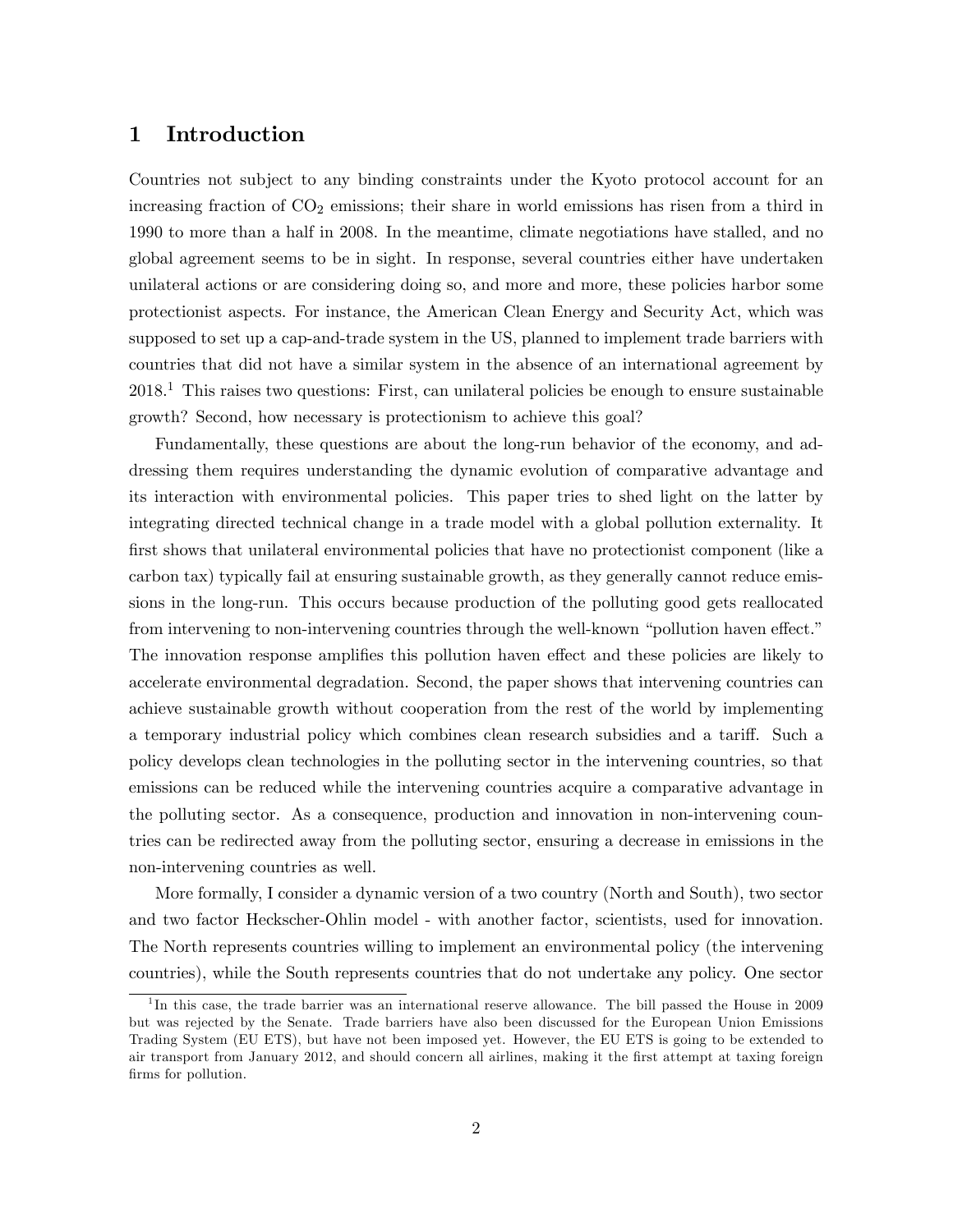never pollutes, while the other sector can be more or less polluting depending on the balance between dirty and clean technologies in the country. In practice, the polluting sector includes the manufacturing of chemicals and chemical products, of non-metallic mineral products and of basic metals; clean technologies might correspond to renewable energy or bioplastics. Innovation can be directed at the non-polluting or the polluting sector. Within the polluting sector, it can be targeted at the clean or the dirty technologies. The allocation of innovation between the two sectors depends on the relative size of both sectors in the country as measured by their revenue share (Acemoglu (1998)). Since the exporting sector has a relatively larger market size than the importing sector, innovation is tilted towards the exporting sector in comparison to the other country, which creates a force towards the amplification of comparative advantage over time. Within the polluting sector, the allocation of innovation between the clean and dirty technologies is tilted towards the most advanced of the two: there is path dependence in innovation. For the main part of the analysis, innovation is assumed to be completely local.

In laissez-faire, if clean technologies are initially less advanced than dirty ones in both countries, innovation is continually directed mostly towards the dirty technologies. Emissions keep increasing and the economy eventually reaches an "environmental disaster" as the quality of the environment falls below a critical threshold. In other words, economic growth is not sustainable. Carbon taxes or taxes on dirty research in the North (which have no protectionist aspects) increase the costs of producing the polluting good in the North; therefore, they can only reinforce a potential initial comparative advantage of the South in the polluting sector. In this case, such policies cannot reverse the process of increased specialization of the South in the polluting sector over time, and thus they are unable to prevent an environmental disaster. As the reallocation of production goes hand in hand with a reallocation of innovation towards the polluting sector in the South, and as innovation in the polluting sector in the South will be mostly directed at dirty technologies, such non-protectionist policies are likely to accelerate environmental degradation. In contrast, temporary clean research subsidies in the North can redirect innovation from both dirty technologies and the non-polluting sector towards clean technologies in the North. A temporary policy that combines clean research subsidies with a tariff allows the North to develop a comparative advantage in the polluting sector at the same time as this sector is becoming cleaner. Once clean technologies in the North are sufficiently advanced, and the initial comparative advantage is reversed, market forces that were previously driving the economy into a disaster now work towards averting it: emissions decrease both in the North (as innovation keeps being directed to clean technologies) and in the South (as the South specializes over time in the non-polluting sector). If the initial environmental quality is sufficiently large, an environmental disaster will be averted. One may think that such a reversal of comparative advantage could be ensured with clean research subsidies only, but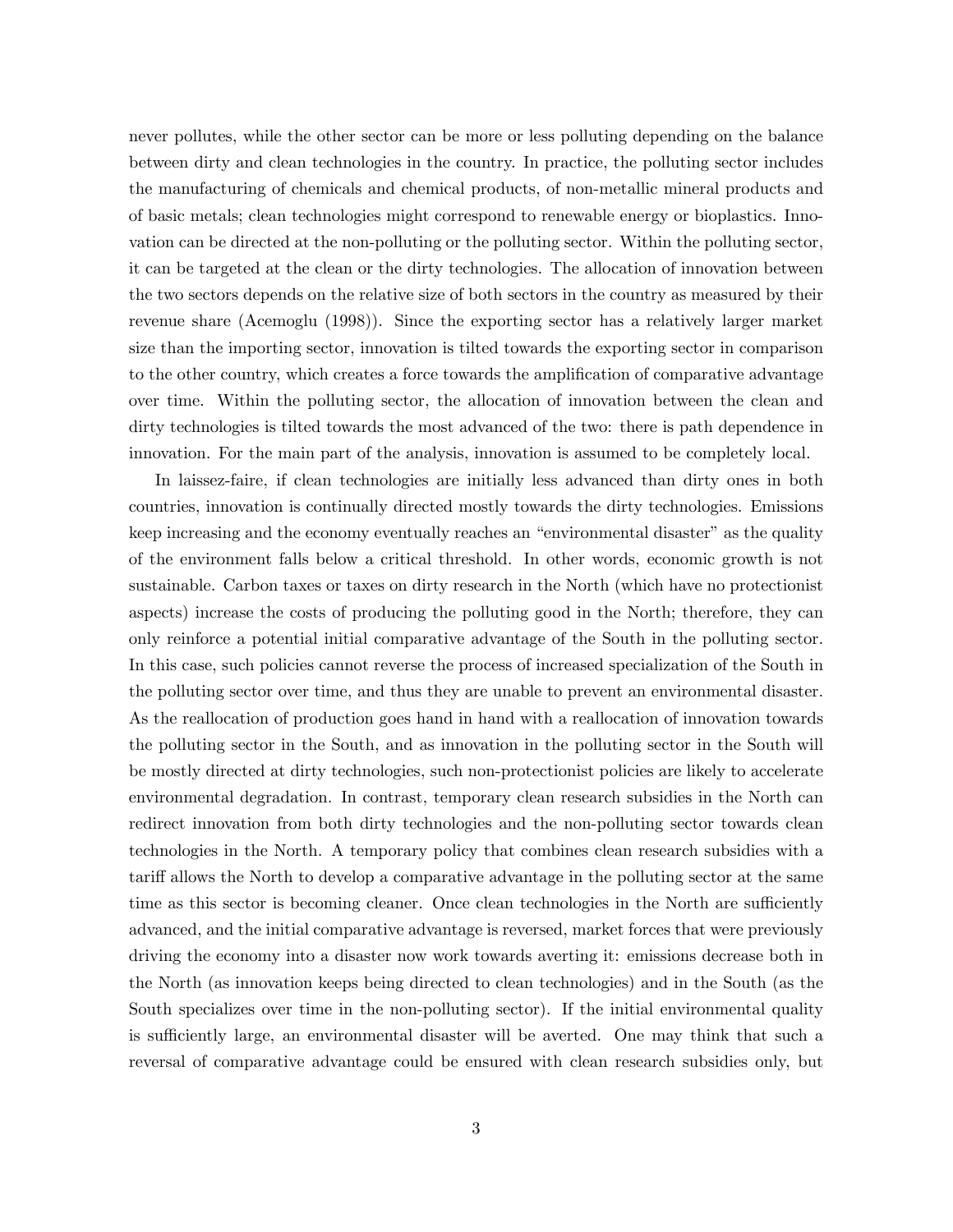this is not always true. Under free trade, the South may fully specialize, in which case all of its innovation will be directed towards the polluting sector, such that the North will not be able to acquire a comparative advantage in the polluting sector. A tariff can prevent such an outcome. Overall, to avert a disaster without the cooperation from the South, the North must enact policies that affect the evolution of comparative advantage in a way that the South ends up specializing in the non-polluting sector. Directed technical change is essential for this result: with exogenous technical change, policies in the North only may fail at preventing a disaster - no matter how large the initial quality of the environment is.

I characterize the world Örst best policy and second best policy under the constraint that no intervention can occur in the South. This second best policy can be decentralized through a carbon tax and research subsidies in the North, along with a trade tax on the polluting good, which typically takes the initial form of a tariff and then of an export subsidy.<sup>2</sup> The expression for the optimal trade tax reflects two objectives for the social planner: reducing emissions in the South and redirecting Southern innovation towards the non-polluting sector. I also derive the optimal policy for a Northern social planner and show that the same instruments are used, but in this case, the tariff also reflects terms of trade considerations.

I carry out a simple calibration exercise which illustrates the main results of the paper. It shows that for reasonable parameter values, the welfare costs of not being able to implement any policy in the South are very large. It highlights the double-edged nature of both trade and directed technical change: both accelerate environmental degradation under laissez-faire, but help reduce environmental degradation when one country intervenes.

Finally, I relax the assumption that knowledge is purely local. First, I look at the impact of technological diffusion through spillovers by letting the more backward country catch up partially. In this case, a combination of clean research subsidies in the North and a tariff can enhance clean technologies in the South to a sufficient extent that a switch towards clean innovation occurs there too. Therefore, an environmental disaster can be prevented without a reversal of comparative advantage when the South initially exports the polluting good. I show that the previous results are generalizable: a carbon tax may fail at preventing an environmental disaster and clean research subsidies alone might fail too, but a combination of clean research subsidies and a carbon tariff can prevent it. Second, I look at the case where innovating firms are global, and can (partially or fully) use an innovation developed in one country in the other country. I show that if innovation is sufficiently transferrable across countries, clean research subsidies in the North only - without a tariff - can induce a switch to clean innovation in the South, thereby preventing a disaster.

In its mechanism, this paper bears some resemblance to papers defending the infant industry

<sup>2</sup>Production relies on the presence of monopolistically produced intermediates, so there is also a subsidy to correct for the monopoly distortion.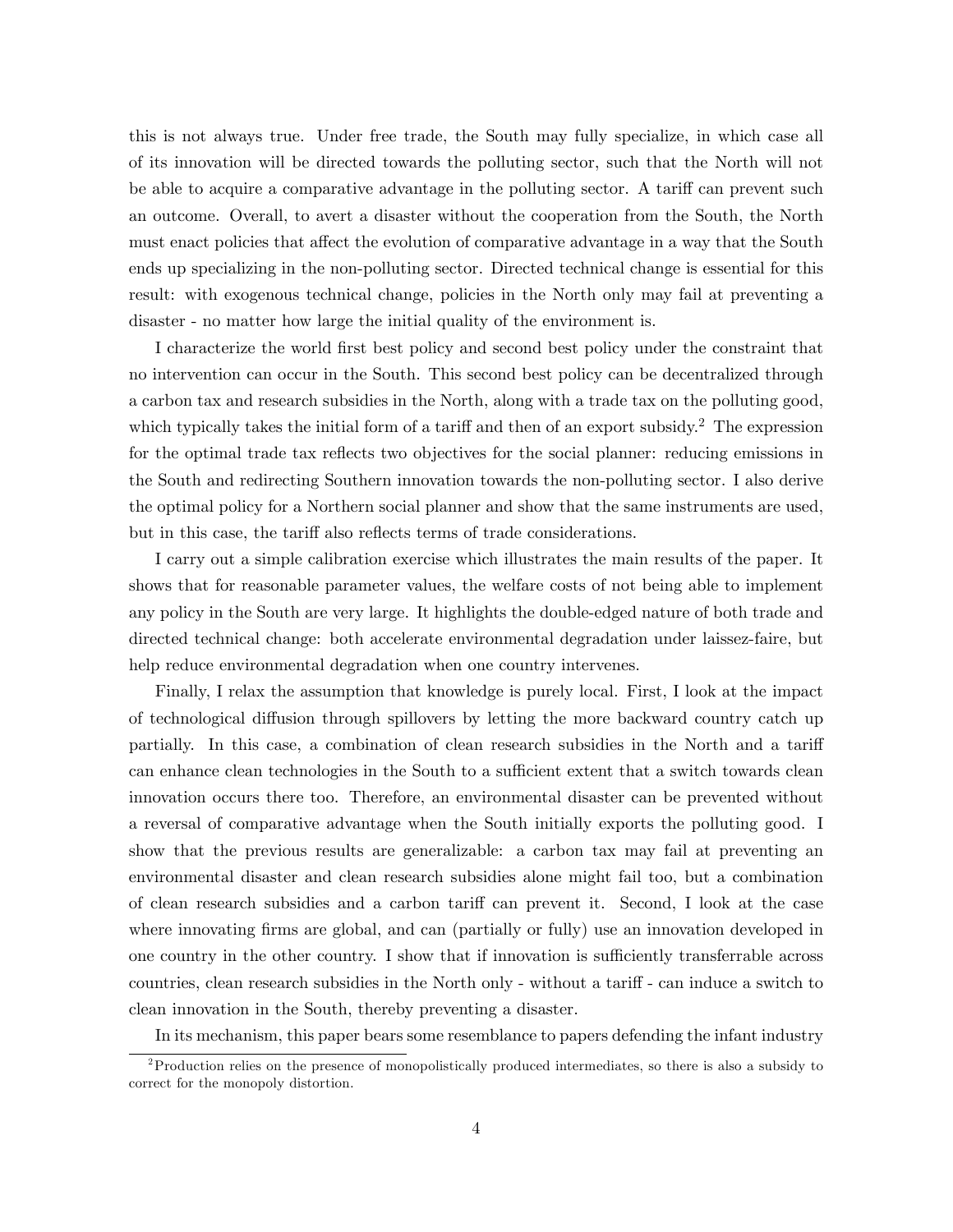argument that trade can be detrimental to growth by leading countries in the South to specialize in sectors with poor development prospects (Young (1991), Matsuyama (1992) and Galor and Mountford  $(2008)$ . Here as well, a country risks specializing in the "wrong" sector, not because that sector offers poor growth prospects, but because this country cannot prevent the environmental externality associated with the production in this sector. Chapter 8 of Grossman and Helpman (1991) builds a two country, two sector model where one sector is differentiated and features productivity growth with local knowledge. The authors show that a country with a comparative advantage in that sector will keep that comparative advantage forever in laissez-faire but that temporary research subsidies can allow the other country to catch up and eventually take the lead. Temporary research subsidies here play a similar role in reversing comparative advantage.<sup>3</sup>

The economic literature on trade and the environment has long recognized that in an open world, the effectiveness of unilateral policies in reducing world pollution can be hampered by the pollution haven effect - see for instance Pethig (1976), and empirical evidence can be found in Copeland and Taylor (2004). Markusen (1975) and Hoel (1996) show that the optimal instrument to address the pollution haven effect is a tariff. In the specific context of global warming, where the pollutant  $(CO_2)$  enters differently at several stages of the production process, several papers using computable general equilibrium models have attempted to track carbon through the global economy in order to determine the pattern of trade and compute the carbon leakage rate (that is the rate at which emissions abroad increase following a domestic reduction). It is generally agreed that the carbon contents of exports from developing countries to developed countries largely exceeds the carbon content of their imports.<sup>4</sup> Elliott et al. (2010) compute a carbon leakage rate of 20% from a reduction in Annex I countries (the countries with binding constraints under the Kyoto protocol), and show that border tax adjustments eliminate half of it.<sup>5</sup> The paper also relates to the literature on the impact of trade on the environment (see Copeland and Taylor (1995)): here in the absence of global cooperation, trade is necessary to avert an environmental disaster, but needs to be managed in order to deliver

<sup>&</sup>lt;sup>3</sup>Models featuring trade and directed technical change also include Acemoglu (2003), who studies the impact of trade on the skill bias of technological change, and Gancia and Bonfiglioli (2008), who show that trade amplifies international wage differences.

 $^{4}$ For instance, Atkinson et al. (2011) find that the net US imports of carbon from China in 2004 were of 244 millions of tons of  $CO<sub>2</sub>$ , which represents 0.9% of total world emissions that year.

 $5$ Other studies delivering similar results include: Babiker and Rutherford (2005), Schenker and Bucher (2010), Böhringer, Fischer and Rosendahl (2010) or Böhringer, Carbon and Rutherford (2011). Introducing imperfect competition, Babiker (2005) Önds a leakage rate greater than 100%, while, introducing the possibility for energysaving innovation and international knowledge spillovers Gerlagh and Kuik (2007) find a negative rate. There are, however, few real empirical studies: Aichele and Felbermayr (2010) use a gravity model of trade and find that committing to the Kyoto protocol increases the carbon content of imports from not-committed countries by 10%, while Aichele and Felbermayr (2012) Önd that when committing to the Kyoto protoc countries reduce domestic  $CO_2$  emissions on average by about 7% but that their overal  $CO_2$  consumption does not change.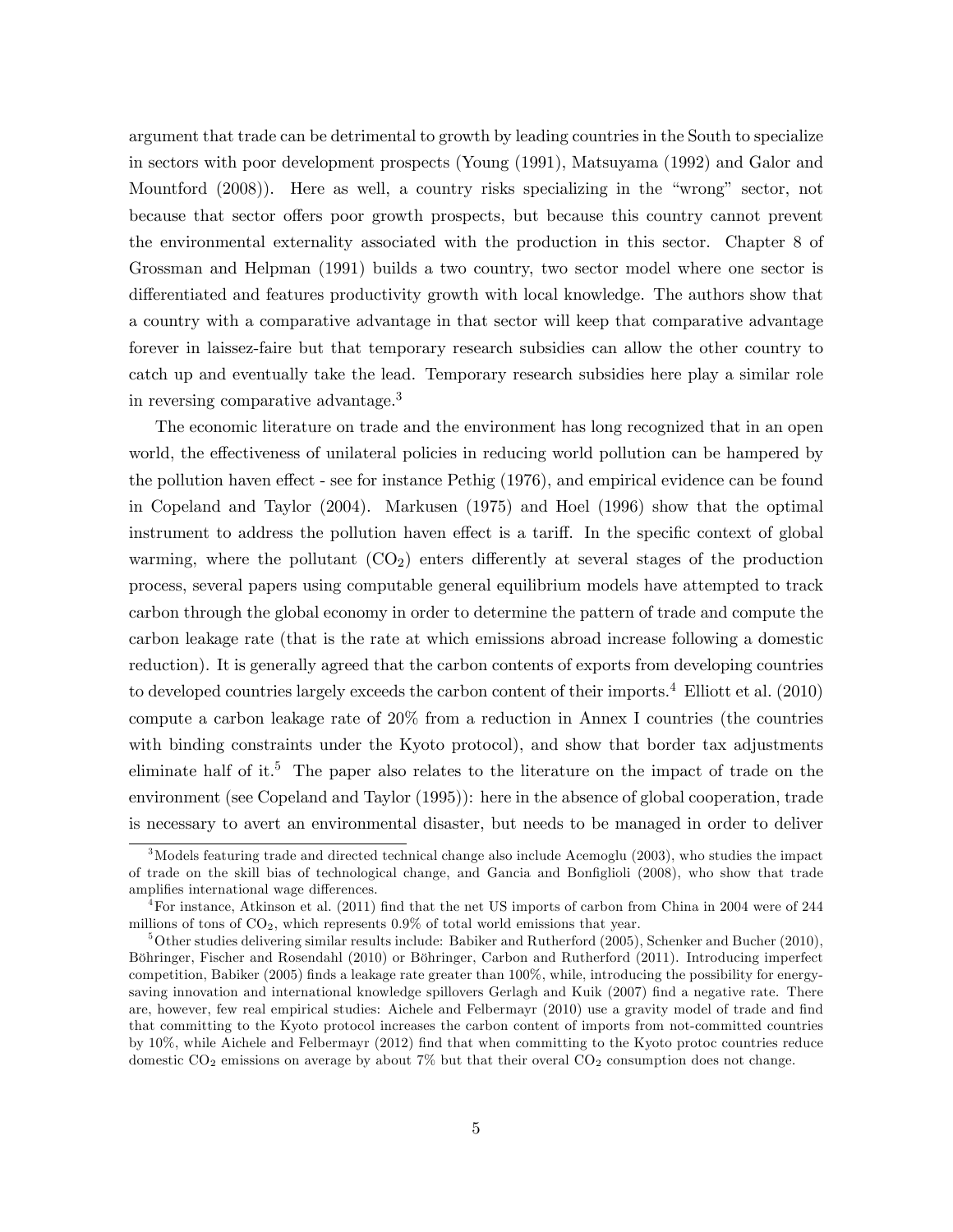the right outcome.<sup>6</sup> Since this literature has focused on static models, it has fully ignored the evolution of comparative advantage over time and the dynamic consequences of policies. Therefore it could not study the long-run behavior of the economy and the sustainability of economic growth.

In fact, a growing literature has shown the importance of taking into account directed technical change when designing policies against global warming. On the empirical side, Popp (2002) shows that an increase in energy prices leads to more energy-saving innovation and Newell, Jaffe and Stavins (1999) find similar results, focusing on air conditioners. Aghion et al. (2011) focus on the car industry and establish both that an increase in fuel prices leads to clean innovation at the expense of dirty innovation, and that there is path dependence in clean versus dirty innovation (which is one of the features of my model). This empirical evidence has led to several theoretical papers integrating directed technical change in the study of climate change issues; here, I build specifically on the model developed by Acemoglu et al. (2011) (henceforth AABH).<sup>7</sup> The final good in AABH and the polluting sector in my paper are both produced with a clean and a dirty input, which are substitutes for each other, and, because of knowledge externalities of "the building on the shoulder of giants" type, there is path dependence in the direction of innovation (clean or dirty). AABH focus primarily on the single country case but the working paper already presents an international version of the model. Trade is between the clean and dirty inputs (which are substitutes), while in my current paper, it is between two sectors which are complements or Cobb-Douglas in consumption. In my model, innovation can reduce the emission rate in the polluting sector, so that a country can build a comparative advantage in the polluting sector while reducing its emissions; this is impossible in AABH. Moreover, AABH rule out innovation in the South. Maria and Smulders (2004) and Maria and van der Werf (2008) have also tackled the issue of modeling the interaction between directed technical change and international trade, but neither allow for innovation within one of the traded goods. In other words, these models study the allocation of innovation between an energy intensive sector and a non-energy intensive sector, but ignore that within the energy intensive sector innovations could be pollution-enhancing or saving.<sup>8</sup> I further discuss the differences between this approach and mine at the end of section 2.

 $6$ Empirical studies (Antweiler, Copeland and Taylor (2001) or Frankel and Rose (2005)) point towards a positive effect of trade on the environment for local pollutents but the effect for CO<sub>2</sub> emissions is not clear.

<sup>&</sup>lt;sup>7</sup>Earlier work on the environment and directed technical change include Bovenberg and Smulders (1995), Bovenberg and Smulders (1996), Goulder and Schneider (1999), van der Zwaan et al. (2002), Popp (2004), Grimaud and Rouge (2008) and Aghion and Howitt (2009).

<sup>&</sup>lt;sup>8</sup>In Maria and Smulders (2004) the North develops technologies that the South imitates, and opening up to trade leads to a reallocation of innovation towards the sector that the North exports. Carbon leakage is reduced when the goods are substitutes and amplified otherwise. In Maria and van der Werf (2008) both countries innovate and carbon leakage is always reduced by the innovation response to a cut in emissions in a single country. Golombek and Hoel (2004) study the interaction between environmental policy and innovation in an open world in a static model.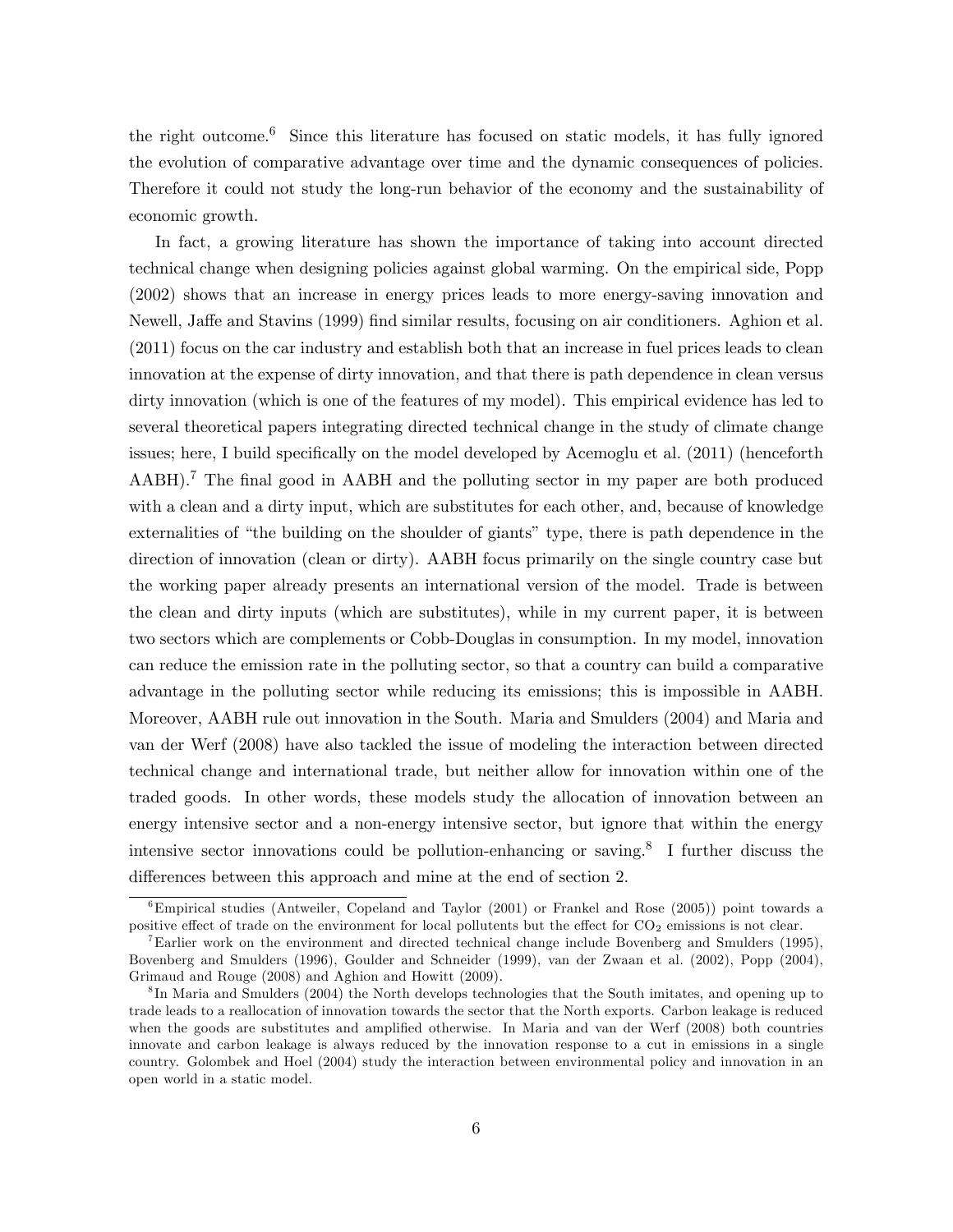This paper is structured as follows: Section 2 presents the model, section 3 studies the laissez-faire equilibrium and which policies are able to ensure sustainable growth, section 4 solves for the world optimal policy, the world second best policy when the South is in laissezfaire, and for the optimal policy for the North, section 5 presents a stylized calibration, and finally, section 6 discusses how the main results are generalized when knowledge flows across countries. Appendix A presents some direct extension of the model, Appendix B contains the main proofs, Appendices C and D are available online.

# 2 Model

I consider an infinite-horizon version of a 2 country (North,  $N$ , and South,  $S$ ), 2 sector (G and  $H$ ),  $2 + 1$  factor (capital and labor plus scientists) Heckscher-Ohlin-Ricardo model, where sector  $G$  is similar to the economy of AABH. Time is discrete. Each country is endowed with a fixed amount of labor and capital:  $L_N, K_N$  and  $L_S, K_S$ , and there is a fixed mass one of scientists in both countries.

**Preferences.** In a given period the flow of utility for consumers in country  $X$  can be represented by an instantaneous utility function  $u(C_{X_t}, S_t)$ , where  $C_{X_t}$  is the quantity of final consumption in country  $X \in \{N, S\}$  and  $S_t$  is the quality of the environment (identical in the North and in the South - the externality is global). Final consumption is a CES aggregate of the consumption of two goods denoted  $G$  and  $H$ :

$$
C_{Xt} = \left(\nu C_{XGt}^{\frac{\sigma-1}{\sigma}} + (1-\nu) C_{XHt}^{\frac{\sigma-1}{\sigma}}\right)^{\frac{\sigma}{\sigma-1}}
$$
(1)

where  $C_{XYt}$  represents the quantity of good  $Y \in \{G, H\}$  consumed in country  $X \in \{N, S\}$ .  $\sigma$ is the elasticity of substitution between goods  $G$  and  $H$ . I restrict attention to the case where the two goods are either complements ( $\sigma < 1$ ) or where final consumption is Cobb-Douglas  $(\sigma = 1)$ , so that both goods are essential for final consumption. Goods G and H will be the only goods traded internationally. Good G represents the traded goods responsible for greenhouse gases emissions (in particular, energy intensive goods), and good  $H$ , the traded goods which do not generate emissions. In the calibration section, good  $G$  will be identified with manufacturing of chemicals and chemical products (ISIC code 24), of other non-metallic mineral products  $(26)$  and of basic metals  $(27)$ , and good H will be the rest of manufacturing.

**Production.** Good  $H$  in country  $X$  is produced competitively according to

$$
Y_{XHt} = \left(\int_0^1 A_{XHit} x_{XHit}^\gamma di\right) \left(K_{Xht}^\beta L_{Xht}^{1-\beta}\right)^{1-\gamma},\tag{2}
$$

where  $K_{Xht}$  (respectively  $L_{Xht}$ ) is the capital (respectively labor) hired in the assembly of good H in country X,  $x_{XHit}$  is the quantity of intermediates i hired in sector H, and  $A_{XHit}$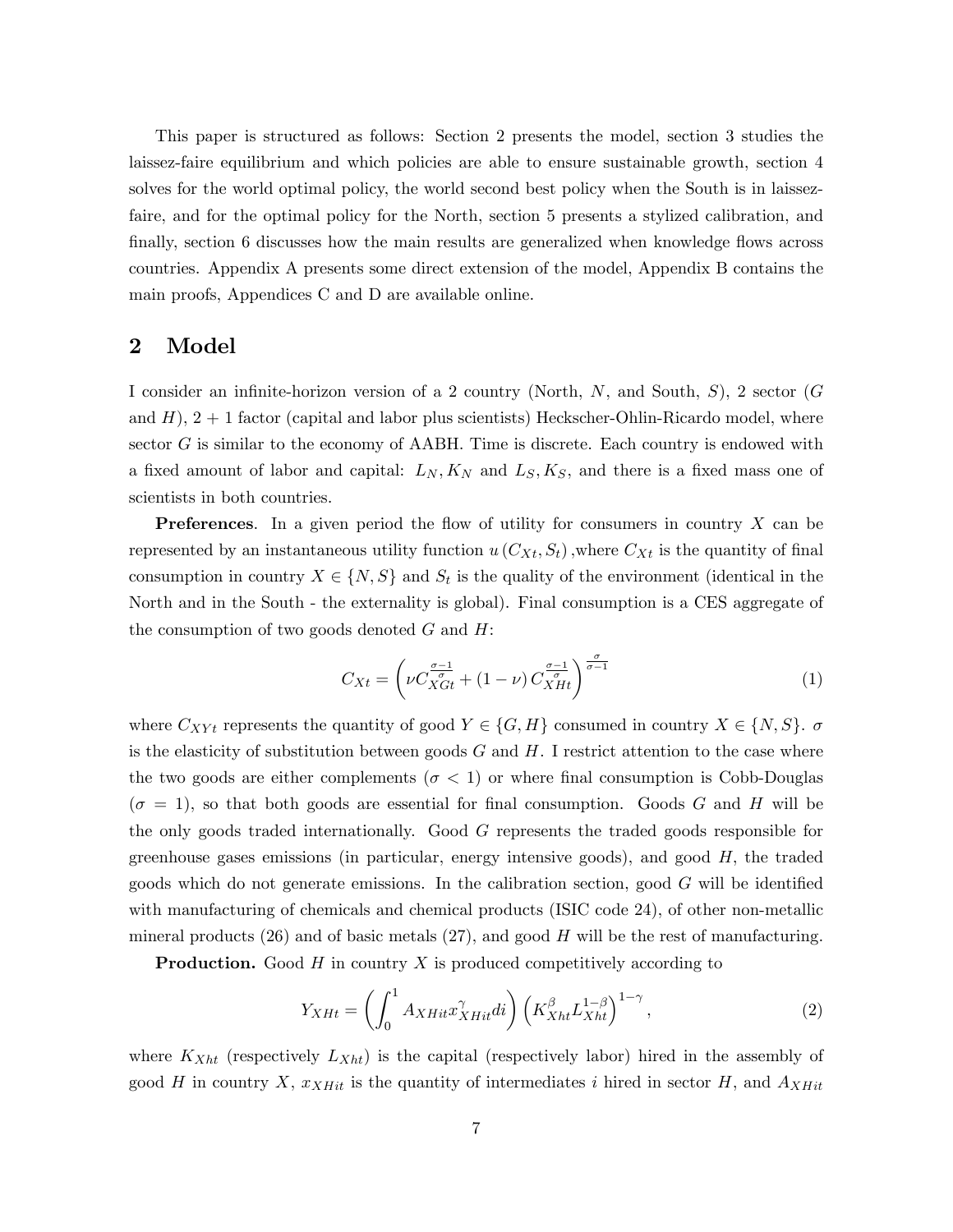is the productivity of intermediate i, specific to the country and the sector.  $\gamma$  represents the factor share of intermediates. Intermediates are produced monopolistically according to

$$
x_{XHit} = \psi K_{XHit}^{\beta} L_{XHit}^{1-\beta},\tag{3}
$$

where  $K_{XHit}$  (respectively  $L_{XHit}$ ) is the capital (respectively labor) hired in the production of intermediate  $i$  for good  $H$  in country  $X$ . Intermediates cannot be traded internationally. As the same factor share is used in the production of intermediates and in the final assembly of the good,  $\beta \in (0,1)$  is the overall factor share of capital in sector H. I define total employment of capital in sector  $H$  (the sum of capital hired to produce good  $H$  and the intermediates specific to good  $H$ ) as:

$$
K_{XHt} \equiv K_{Xht} + \int_0^1 K_{XHit}di,
$$
\n(4)

similarly  $L_{XHt}$  is total employment of labor in sector H in country X.

Good G is produced competitively with a "clean" input  $Y_{Xct}$  and a "dirty" input  $Y_{Xdt}$ according to:

$$
Y_{XGt} = \left(Y_{Xct}^{\frac{\varepsilon-1}{\varepsilon}} + Y_{Xdt}^{\frac{\varepsilon-1}{\varepsilon}}\right)^{\frac{\varepsilon}{\varepsilon-1}},\tag{5}
$$

where  $\varepsilon > 1$  is the elasticity of substitution between the clean and the dirty input (I will also consider the case  $\varepsilon = \infty$ , when the two inputs are perfect substitutes). The dirty input is the source of pollution. Both inputs are produced competitively according to:

$$
Y_{Xzt} = \left(\int_0^1 A_{Xzit} x_{Xzit}^{\gamma} di\right) \left(K_{Xzt}^{\alpha} L_{Xzt}^{1-\alpha}\right)^{1-\gamma} \text{ for } z \in \{c, d\},\tag{6}
$$

where  $K_{Xzt}$  (respectively  $L_{Xzt}$ ) is the capital (respectively labor) hired in the assembly of input z in country X,  $x_{Xzi}$  is the quantity of intermediates i hired in sector z, and  $A_{Xzi}$  is the productivity of intermediate i. Both clean and dirty intermediates are produced monopolistically according to:

$$
x_{Xzit} = \psi K_{Xzit}^{\alpha} L_{Xzit}^{1-\alpha},\tag{7}
$$

so that  $\alpha \in (0,1)$  represents the total factor share of capital in sector G. The share of intermediates  $\gamma$  is the same for the clean input, the dirty input and sector H (so that the monopoly distortion only has a scale effect and does not affect the pattern of comparative advantage). I assume throughout that  $\alpha > \beta$ , which is true empirically: the most polluting sectors tend to be more capital intensive. This is without loss of generality, everything is identical when  $\alpha < \beta$ , and the analysis can be extended to a pure Ricardian model with  $\alpha = \beta$ . I also define  $K_{XGt}$  as the total employment of capital in sector G:

$$
K_{XGt} \equiv K_{Xct} + K_{Xdt} + \int_0^1 K_{Xcit}di + \int_0^1 K_{Xdit}di,
$$
\n(8)

 $9$ The only issue is that when the initial difference in comparative advantages is too small, it will be impossible to rule out multiple equilibria with different patterns of comparative advantages.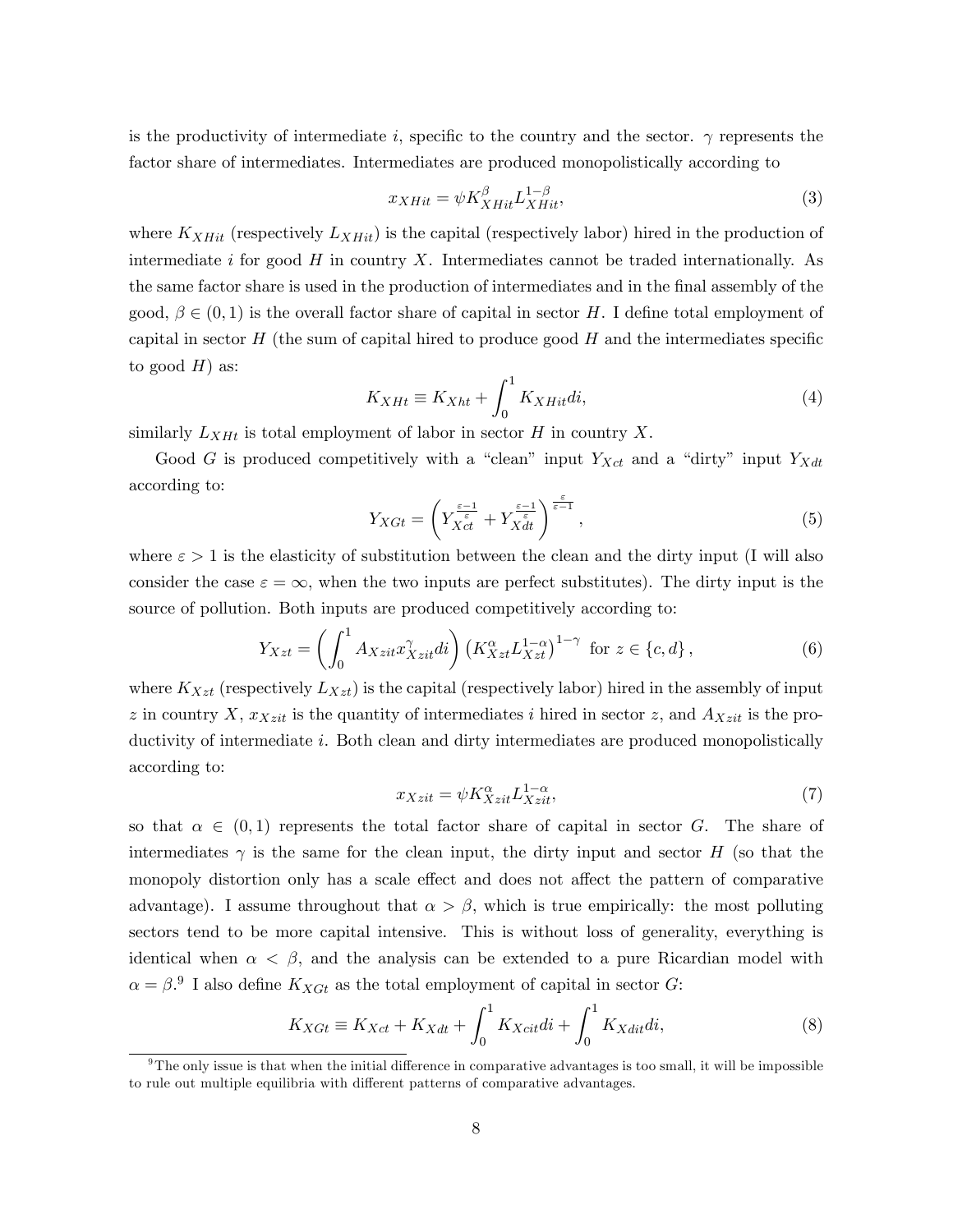and define similarly  $L_{XG}$  the total employment of labor in sector G in country X. I could have alternatively assumed that good G was produced with capital, labor and a CES aggregate of clean and dirty intermediates without affecting the results qualitatively for a sufficiently large elasticity of substitution  $\varepsilon$ . In practice the clean input models non-polluting inputs that could substitute for polluting inputs, for instance renewable energies to replace fossil fuel energy, or bioplastics to replace traditional petroleum products (the functional form is discussed in greater extent in AABH).

Market clearing for each factor in each country requires that:

$$
K_{XGt} + K_{XHt} \le K_X \text{ and } L_{XGt} + L_{XHt} \le L_X,\tag{9}
$$

and market clearing for each good requires that:

$$
C_{NGt} + C_{SGt} \le Y_{NGt} + Y_{SGt} \text{ and } C_{NHt} + C_{SHt} \le Y_{NHt} + Y_{SHt}.
$$
 (10)

**Environment.** The quality of the environment  $S_t$  evolves according to

$$
S_t = (1 + \Delta) S_{t-1} - \xi (Y_{dNt} + Y_{dSt}), \qquad (11)
$$

whenever the right hand side belongs to  $(0, \overline{S})$ , it is otherwise bounded above by  $\overline{S}$ , the pristine level of environmental quality, and below by 0.  $\xi$  measures the rate of environmental degradation from the production of dirty input, and  $\Delta$  is the regeneration rate of the environment. Without loss of generality, I assume that  $S_0 = \overline{S}$ . Although some results require environmental regeneration, the exact law of motion is not crucial (the only important assumption is that if total emissions  $\xi(Y_{dNt} + Y_{dSt})$  become arbitrarily large, environmental quality goes to 0). Note that 0 is an absorbing state for the quality of the environment: if the economy reaches that point in finite time, it will stay there forever. I refer to such an event as "an environmental" disaster," or as "non-sustainable" economic growth.

Innovation. At the beginning of every period, entrepreneurs are allocated monopoly rights on the production of intermediates such that each entrepreneur holds monopoly rights on the production of a Önite number of intermediates for one period only. Moreover, entrepreneurs can hire scientists to increase the productivity of their variety. By hiring  $s_{Xzit}$  scientists, the entrepreneur holding monopoly rights on variety i in sector  $z = H$  or subsectors  $z \in \{c, d\}$  can increase the initial productivity  $A_{Xi(t-1)}$  of his intermediate to:

$$
A_{Xzit} = \left(1 + \kappa s_{Xzit}' \left(\frac{A_{Xz(t-1)}}{A_{Xzi(t-1)}}\right)^{\frac{1}{1-\gamma}}\right)^{1-\gamma} A_{Xzi(t-1)}, \text{ for } z \in \{c, d, H\},\tag{12}
$$

where  $0 \lt t \lt 1$ , so that the innovation function  $\kappa s^t$  is increasing, concave and satisfies the Inada conditions (the analysis could be generalized to innovation functions of the form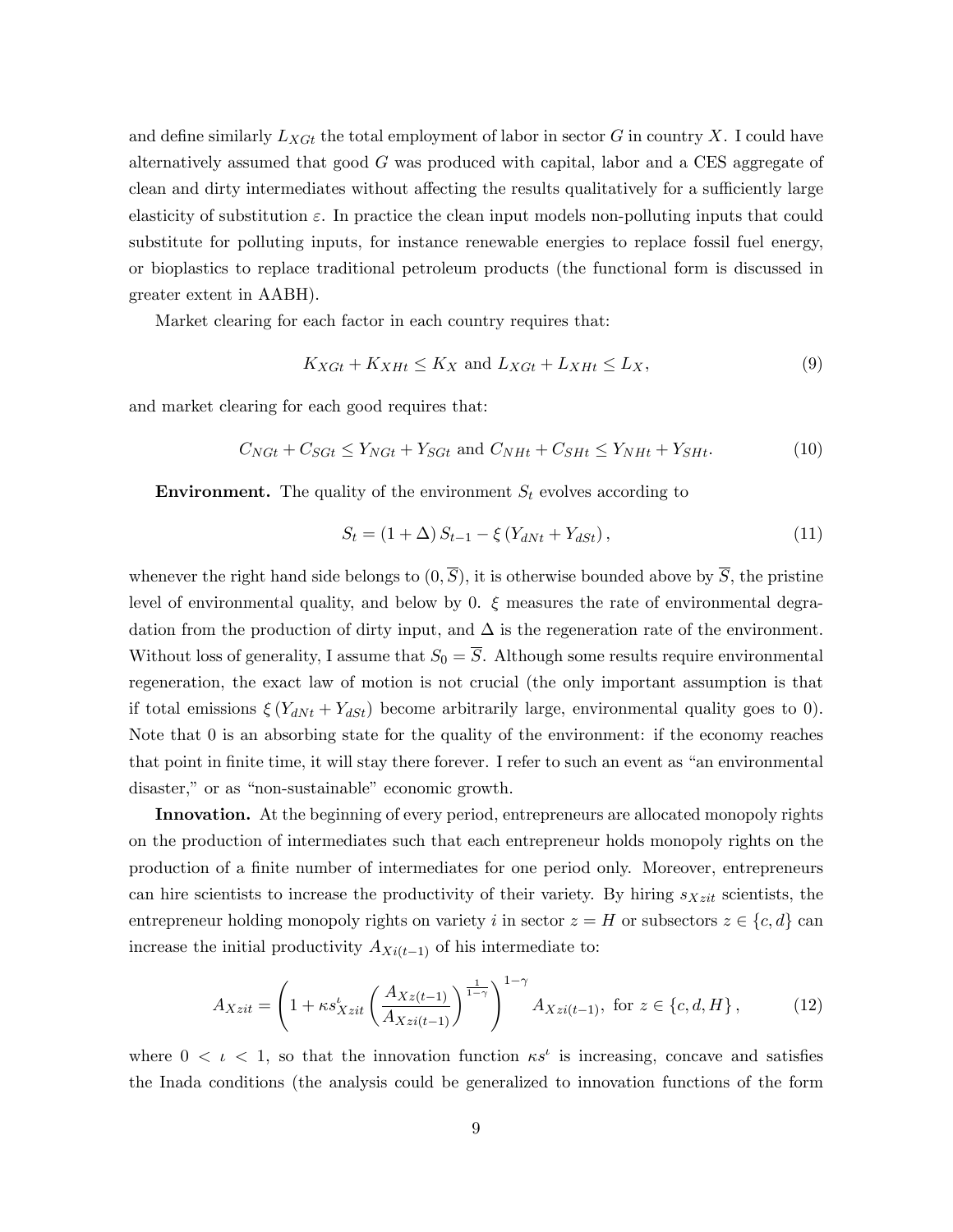$\kappa ((s_{Xzit} + \Upsilon)^t - \Upsilon^t) \left( \frac{A_{Xz(t-1)}}{A_{Xzi(t-1)}} \right)^{\frac{1}{1-\gamma}}$ , with  $\Upsilon > 0$ , which do not satisfy Inada condition, such generalization will be useful in section 6). The concavity of the innovation function represents decreasing return to scale in innovation during a single period (the more scientists innovate on a particular technology during one period, the more they may reproduce the same type of innovation).  $A_{Xzt}$  is the average productivity of (sub)sector  $z \in \{c, d, H\}$ , at time t, defined as:

$$
A_{Xzt} \equiv \left(\int_0^1 A_{Xzit}^{\frac{1}{1-\gamma}} di\right)^{1-\gamma} \text{ for } z \in \{c, d, H\}.
$$
 (13)

The factor  $A_{Xzi(t-1)}^{-1}$  represents decreasing return to scale in innovation (the more advanced is a technology the more difficult it is to further innovate),  $A\frac{1}{Xz(t-1)}$  represent knowledge spillovers from all the other intermediates in the same sector in the same country. These two last effects exactly compensate each other and do not create any inefficiency in the economy. This formulation ensures that the innovation decision remains symmetric across varieties and that aggregate productivity grows exponentially for a given mass of scientists working in the (sub)sector. In both countries, there is a mass 1 of scientists, and market clearing requires that:

$$
\int_{0}^{1} (s_{XHit} + s_{Xcit} + s_{Xdit}) \, di \le 1. \tag{14}
$$

Since entrepreneurs have monopoly rights for one period only, they will hire scientists so as to maximize their current profits instead of the entire flow of profits generated by their innovation. The allocation of scientists across (subsectors) is therefore "short-sighted". One period monopoly rights are the only inefficiency in innovation<sup>10</sup> and allow to model in the simplest way the "building on the shoulder of giants" externality. The existence of this externality has long been recognized by the endogenous growth literature. In the specific context of climate change it plays a crucial role in explaining why clean technologies have failed to really take o§ so far, and why direct research incentives on top of carbon taxes are welfare improving (this is the point made by AABH). As will become clearer below, one period monopoly rights also help ensuring that the equilibrium is unique. With permanent monopoly rights and no environmental externality, the efficient innovation allocation would be an equilibrium but not the unique one (unless the discount rate is very large).

Further, note that there are no technological spillovers between countries and that technologies are country specific. Section 6 analyzes alternative scenarios. A fixed mass of scientists in both countries allows me to focus on the direction of technical change only, and an equal mass in both countries ensures that one country does not become arbitrarily large relative to the other one (this assumption is relaxed in Appendix A).

 $10$ When the environmental externality is corrected for, the allocation of innovation maximizes the welfare of an infinitely impatient agent every period.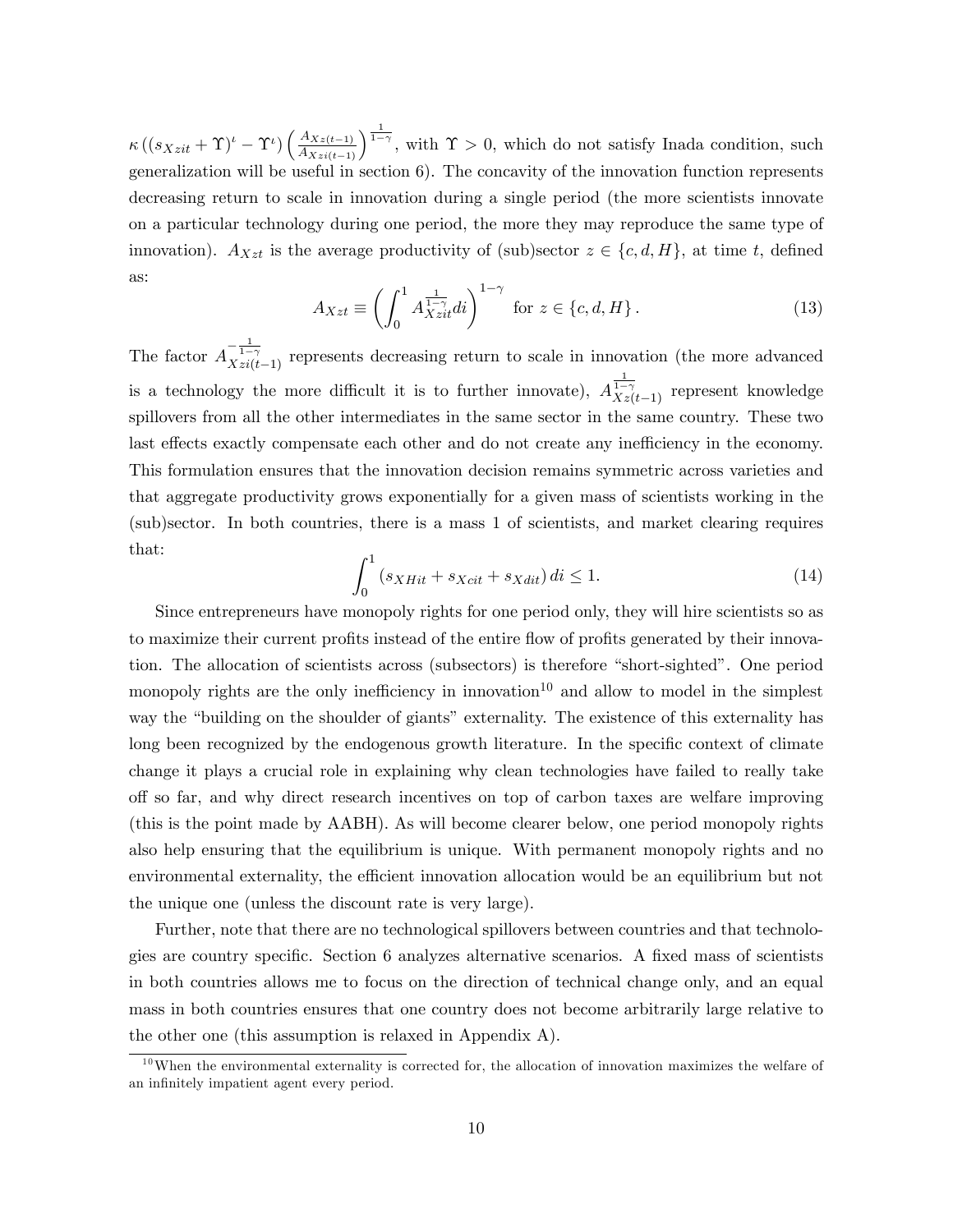Finally, it is important that innovation can occur in all three (sub)sectors. If innovation were limited to clean and dirty technologies within the polluting sector, the North could not build a comparative advantage in a specific sector which will be crucial here. With clean innovation in the polluting sector only, the model would ignore all innovations that are directed at increasing productivity without decreasing emissions - to some extent this is what Maria and Smulders (2004) and Maria and van der Werf (2008) do - while, in fact, this is still the bulk of innovation in manufacturing: Aghion et al. (2011) show that in the car industry there are more "dirty" innovations than "clean" ones. If, on the contrary, only dirty innovations were available in the polluting sector, it would not be possible to generate innovation to "replace" existing polluting technologies, as the polluting sector and the non-polluting sector are complements  $(\sigma \leq 1)$ . In fact, the working paper version of AABH deals with such a case, where the two sectors are substitutes ( $\sigma > 1$ ), but this may not be the best representation of inter-industry trade between basic metals and machinery, for instance.

Policy tools. Section 4 solves an optimal allocation problem under some constraints and does not restrict the range of instruments that a social planner can use. In the following section, however, I restrict attention to some specific policy instruments (which will later be part of the optimal solution). These policy instruments also turn out to be the types of policies that countries are implementing (or consider doing so). More specifically, I will introduce add-valorem taxes on the dirty input  $(\tau_{xt})$ , which are the equivalents of a carbon tax, and sector specific research subsidies or taxes on scientists (as add-valorem subsidies or taxes on the wage of scientists working in a specific sector).<sup>11</sup> In addition, when I look at unilateral policies for the North, I allow for an add-valorem trade tax on the polluting good G (because of Lerner symmetry this is without loss of generality, the trade tax could also be on the other good). Therefore, prices in the South are always equal to international prices:  $p_{SGt} = p_{Gt}$  and  $p_{SHH} = p_{Ht}$ , while in the North the price of good H is also equal to the international price  $p_{Ht} = p_{NHt}$ , but the price of good G is given by  $p_{NGt} = p_{Gt} (1 + b_t)$ , where  $b_t$  is the tariff (or export subsidy). When the North is the only country intervening, I assume that trade balance must be maintained, where trade balance writes as:

$$
p_{Gt} (Y_{SGt} - C_{SGt}) + p_{Ht} (Y_{SHt} - C_{SHt}) = 0.
$$
 (15)

Note that the tariff is not explicitly related to the carbon content of imports. When the South does not undertake any policy, relating it explicitly to the average carbon content of imports from a given country and in a given sector, would not change anything (each Southern firm being atomistic, its impact on average emission is infinitesimal and so its behavior will

<sup>11</sup>A country may also implement a subsidy to the use of all intermediates identical across every subsector to correct for the monopoly distortion. This subsdiy can differ across time and countries without affecting the following results, as it has a pure scale effect.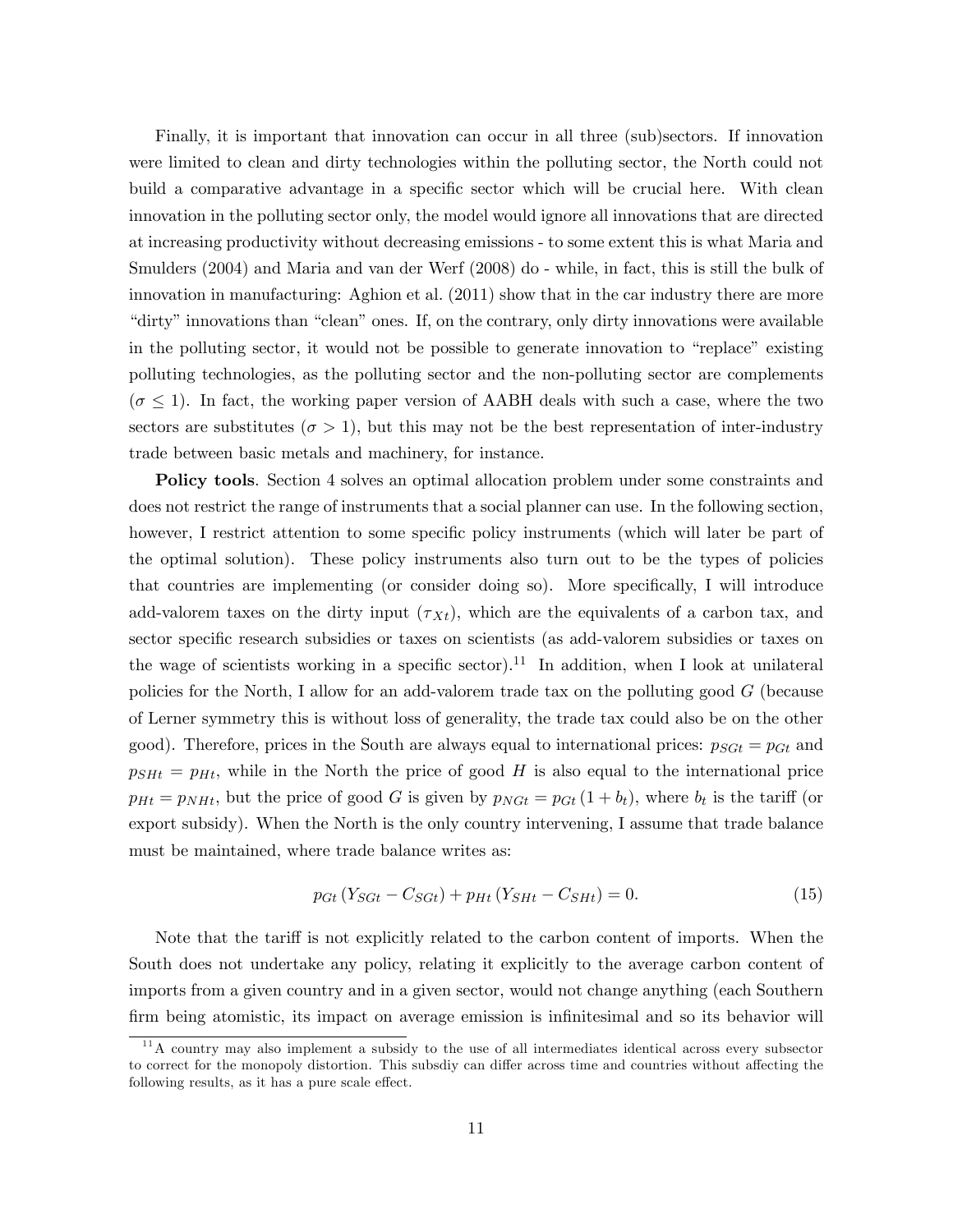not affect the tariff it pays). To affect the behavior of Southern firms, the North would either need to know the carbon content of its imports individually for each exporting firm - which seems implausible - or the South would have to implement a policy in response to the North tariff. I come back to these issues in subsection ??.

Overall, a policy is characterized by a sequence of add-valorem taxes on the dirty input  $\tau_{Xt}$  in each country, a sequence of taxes and subsidies on scientists in every subsector, and a sequence of trade taxes  $b_t$  on the polluting good. All subsidies and taxes are financed (or rebated) through lump-sum taxation at the country-level.

# 3 Equilibrium

In this section I consider policy as a given.

**Definition 1** A feasible allocation is a sequence of demands for capital  $(K_{Xht}, K_{XHit}, K_{Xct},$  $K_{Xcit}, K_{Xdit}, K_{Xdit}$ , demands for labor  $(L_{Xht}, L_{XHit}, L_{Xct}, L_{Xcit}, L_{Xdit}, L_{Xdit})$ , demands for intermediates  $(x_{Xzit}$  for  $z \in \{c, d\}$ , H), demands for inputs  $(Y_{Xct}, Y_{Xdt})$ , goods production  $(Y_{XGt}, Y_{XHt})$ , demands for goods  $(C_{XGt}, C_{XHt})$ , research allocations  $(s_{Xzit}$  for  $z \in \{c, d\}$ , H) and quality of the environment  $S_t$ , such that in each period t and in each country  $X \in \{N, S\}$ , factor and good markets clear  $((9), (14),$  and  $(10)$  hold).

**Definition 2** For a given policy, an equilibrium is given by a feasible allocation and sequences of wages of workers  $(w_{Xt})$ , returns to capital  $(r_{Xt})$ , wages of scientists  $(v_{Xt})$ , (consumer) prices for intermediates  $(\varphi_{Xzit}$  for  $z \in \{c, d\}$ , H), (producer) prices for clean and dirty inputs  $(p_{Xct}, p_{Xdt})$ , international prices of goods  $(p_{Gt}, p_{Ht})$  for  $X \in \{N, S\}$ , such that (i)  $(\varphi_{Xzit}, x_{Xzit}, s_{Xzit}, K_{Xzit}, L_{Xzit})$  maximizes profits by the producer of intermediate i in sector  $z \in \{c, d, H\}$  in country X, (ii)  $L_{Xzt}$ ,  $K_{Xzt}$  maximize the profits of the producer of good  $z \in \{c, d, H\}$ , (iii)  $Y_{Xct}$  and  $Y_{Xdt}$  maximize the profits of producer of good G, (iv)  $C_{XGt}$  and  $C_{XHt}$  maximize consumers' utility under the trade balance constraint, (v) (15) is satisfied.

In the first subsection, I detail the behavior of the economy under laissez-faire; in particular, I explain the pattern of trade and the allocation of innovation across sectors. In subsection 3.2, I analyze how sustainable growth can be achieved with policy in both countries, and subsection 3.3 explains why taxing the polluting sector in the North only can fail at preventing a disaster. Subsection 3.4 explains how a disaster can be avoided with unilateral policies in the North, and subsection 3.5 discusses the results.

#### 3.1 Laissez-faire

Trade pattern. This subsection analyzes the laissez-faire equilibrium, the full equilibrium pattern is derived in Appendix B.1 (and generalized to positive carbon taxes). First, in each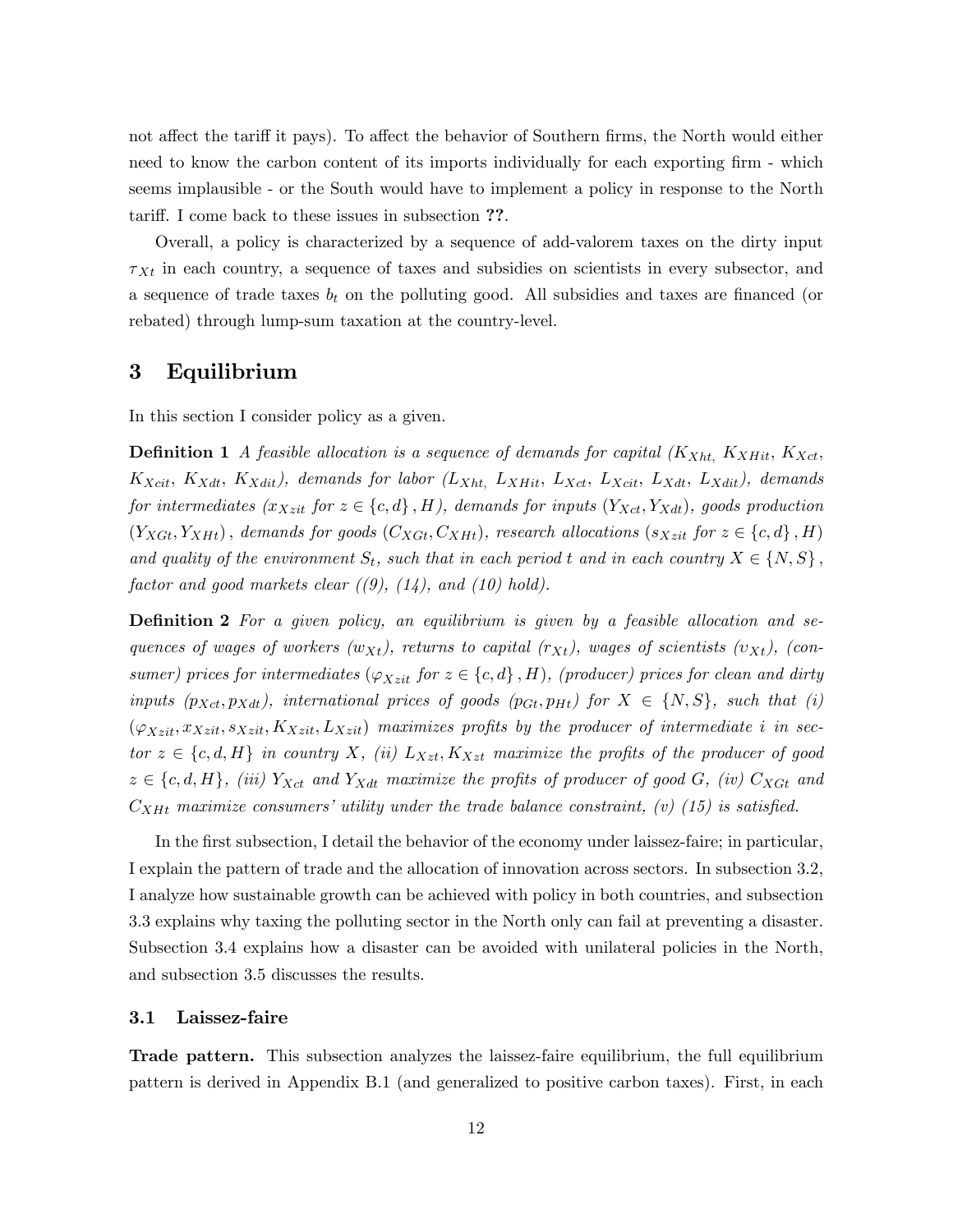country aggregate production in each sector is written as:

$$
Y_{XGt} = \zeta A_{XGt} K_{XGt}^{\alpha} L_{XGt}^{1-\alpha} \text{ and } Y_{XHt} = \zeta A_{XHt} K_{XHt}^{\beta} L_{XHt}^{1-\beta}, \tag{16}
$$

with  $\zeta \equiv \frac{\gamma^{2\gamma}(1-\gamma)^{1-\gamma}}{(1-\gamma+\gamma^2)\psi^{\gamma}}$  $\frac{\gamma^{2\gamma}(1-\gamma)^{1-\gamma}}{(1-\gamma+\gamma^2)\psi^{\gamma}}$  and  $A_{XGt} \equiv (A_{Xct}^{\varepsilon-1} + A_{Xdt}^{\varepsilon-1})^{\frac{1}{\varepsilon-1}}$  is the average productivity of sector G when there is no carbon tax. This formulation highlights that, in a given period, the model collapses into a Heckscher-Ohlin model with varying productivity across countries. The South has the comparative advantage in the polluting good G and exports it if and only if

$$
\left(\frac{A_{SGt}}{A_{SHt}}\right)^{\frac{1}{\alpha-\beta}}\frac{K_S}{L_S} > \left(\frac{A_{NGt}}{A_{NHt}}\right)^{\frac{1}{\alpha-\beta}}\frac{K_N}{L_N}.\tag{17}
$$

Trade results both from Ricardian forces (relative productivity) and Heckscher-Ohlin forces (relative endowment). As long as the difference in comparative advantage is not too large, both countries will produce both goods, but once it becomes sufficiently large one country fully specializes and, if the difference in comparative advantage grow even further, both countries fully specialize. Emissions are given by:  $E_{Xt} = \xi \left(\frac{A_{Xdt}}{A_{XGt}}\right)^{\epsilon} Y_{XGt}$ , so that the emission rate in the polluting sector increases in the relative productivity of the dirty technology  $A_{Xdt}/A_{Xct}$ . Over time, innovation will modify comparative advantage and the emission rate. I now describe how innovation gets allocated across the different subsectors in laissez-faire.

Allocation of innovation. The innovation decision results from two forces: path dependence in clean versus dirty technologies and amplification of comparative advantage. Entrepreneurs face a two stages problem. In the second stage, they choose prices in order to maximize their profits given their productivity. Post-innovation profits in sector  $z \in \{c, d, H\}$  are given by (see Appendix B.2):

$$
\pi_{Xzit} = (1 - \gamma) \gamma \left(\frac{A_{Xzit}}{A_{Xzt}}\right)^{\frac{1}{1 - \gamma}} p_{Xzt} Y_{Xzt}.
$$
\n(18)

These profits are directly proportional to the revenues of their (sub)sector and increase with the productivity of their intermediate  $A_{Xzit}$ . In the first stage, entrepreneurs hire scientists to increase the productivity of their intermediate. Thanks to the knowledge spillovers (see 12), all monopolists in a given (sub)sector hire the same number of scientists, so that average productivity evolves according to:

$$
A_{Xzt} = (1 + \kappa s_{Xzt}^t)^{1-\gamma} A_{Xz(t-1)} \text{ for } z \in \{c, d, H\}.
$$

Path dependence in clean versus dirty technologies. First, I look at the allocation of innovation within sector  $G$  (in the case where some good  $G$  is produced in the country, otherwise  $s_{Xct} = s_{Xdt} = 0$ . Combining the first order conditions with respect to the number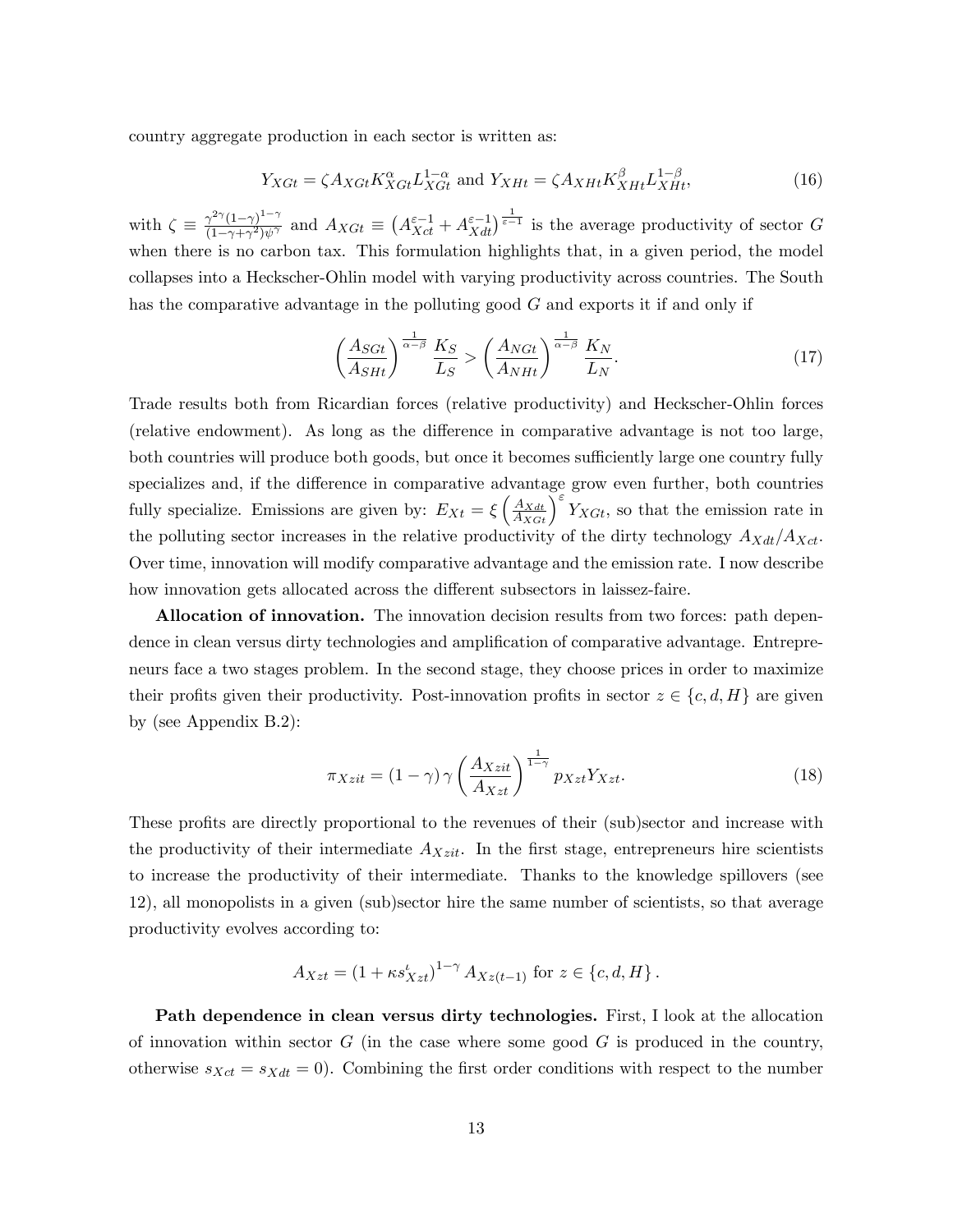of scientists in the clean and dirty subsector (and assuming that some production takes place in sector  $G$  in country  $X$ ), the allocation of scientists within sector  $G$  obeys:

$$
\frac{s_{Xct}^{1-\iota}(1+\kappa s_{Xct}^{\iota})}{s_{Xdt}^{1-\iota}(1+\kappa s_{Xdt}^{\iota})} = \frac{p_{Xct}Y_{Xct}}{p_{Xdt}Y_{Xdt}} = \frac{A_{Xct}^{\varepsilon-1}}{A_{Xdt}^{\varepsilon-1}}.
$$
\n(19)

The second equality arises from the demand equation for both inputs in sector G and the fact that their production technologies differ only by their level of productivity. The ratio of revenues in the clean over the dirty sector increases with the ratio of clean over dirty technologies. A larger average productivity leads to a larger market share for the input (so if  $A_{Xdt} > A_{Xct}$ ,  $Y_{Xdt} > Y_{Xct}$ , it also makes the input more expensive  $(p_{Xdt} < p_{Xct})$ , but when the inputs are substitutes, this price effect is dominated by the market size effect. Thus, more scientists are allocated to the dirty subsector than to the clean subsector if and only if  $A_{Xd(t-1)} > A_{Xc(t-1)}$ , as long as the size of innovation  $\kappa$  is sufficiently small (otherwise there may be multiple equilibria when  $A_{Xd(t-1)}$  and  $A_{Xc(t-1)}$  are close to each other, see Appendix B.2). Hence, in the polluting sector  $G$ , in the absence of government intervention, innovation tends to be allocated to the sector already the most advanced: there is path-dependence.

Amplification of comparative advantage. Second, I look at the allocation of innovation across sectors (assuming that production holds in both sectors, otherwise the problem is trivial). Combining the first order condition with respect to the number of scientists in sector  $H$  and in subsectors  $c$  and  $d$ , I get:

$$
\frac{s_{Xct}^{1-\iota}(1+\kappa s_{Xct}^{\iota})+s_{Xdt}^{1-\iota}(1+\kappa s_{Xdt}^{\iota})}{s_{XHt}^{1-\iota}(1+\kappa s_{XHt}^{\iota})} = \frac{p_{XGt}Y_{XGt}}{p_{XHt}Y_{XHt}}.
$$
\n(20)

Therefore, for given ratio of initial productivities within sector  $G$   $(A_{Xd(t-1)}/A_{Xc(t-1)}$  given), the larger the revenues in sector  $G$  relative to sector  $H$ , the more scientists will be allocated to sector G.

In autarky, using consumer demand:

$$
\frac{p_{XHt}Y_{XHt}}{p_{XGt}Y_{XGt}} = \frac{1-\nu}{\nu} \left(\frac{Y_{XG}}{Y_{XH}}\right)^{\frac{1-\sigma}{\sigma}},\tag{21}
$$

so that if  $\sigma = 1$ , innovation remains balanced between the two sectors as the right-hand side term is a constant, while for  $\sigma < 1$ , innovation tends to occur in the smallest sector – that is the sector with relatively lower productivity  $-$  and therefore becomes balanced between the two sectors after a few periods where the laggard sector catches up. Since the two sectors are complements, innovation will not disappear in one sector over time (as it does in the case of clean versus dirty innovation).

Under free-trade, prices are equalized in the North and the South, so each country tends to innovate relatively more in the sector it exports (and does so at equal ratio of initial productivities within sector  $G$ ). As more innovation in a sector leads to a larger comparative advantage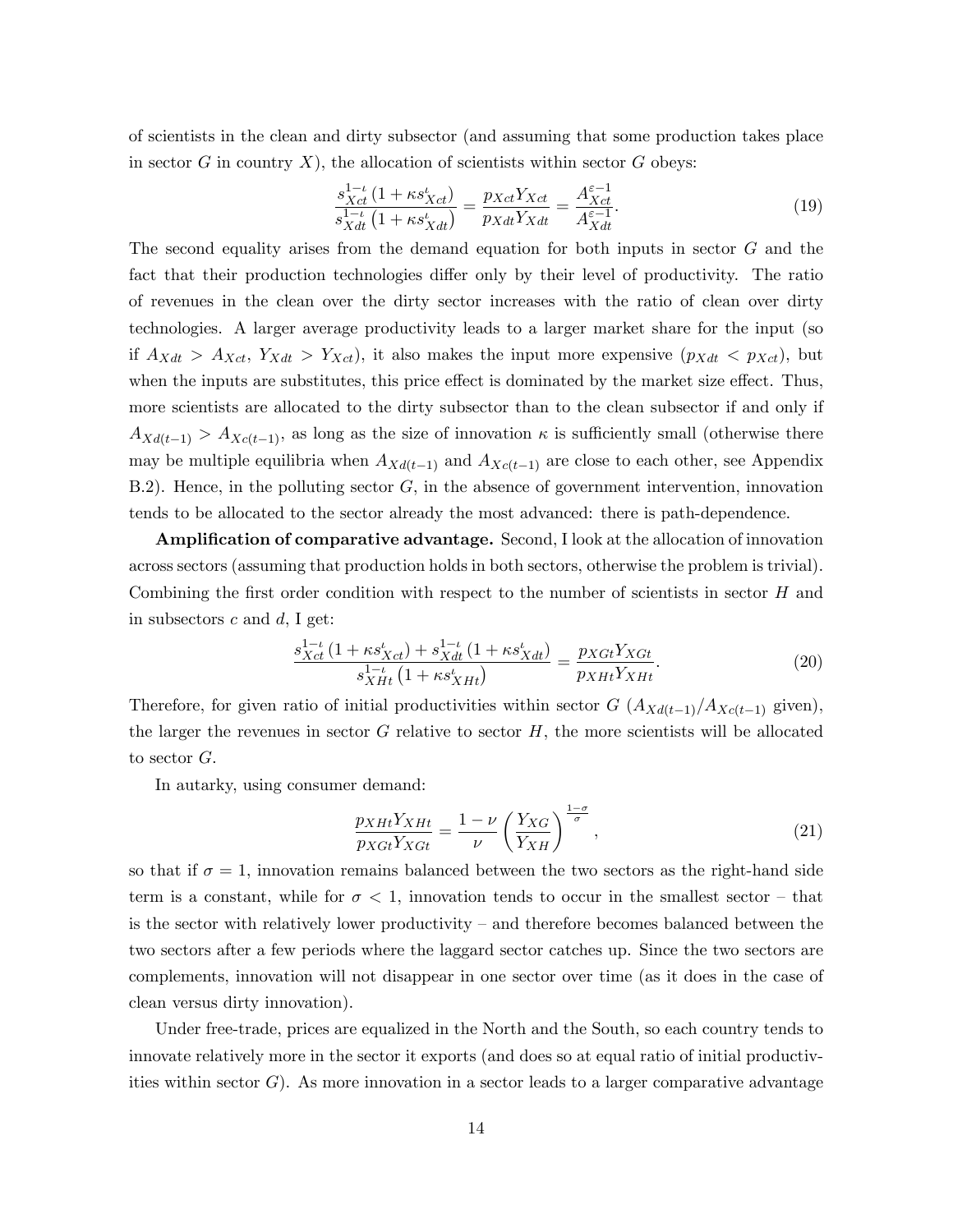in that sector, which typically prompts more innovation in the same sector in the first place, multiple equilibria could arise. With sufficiently small size of innovation  $\kappa$ , however, changes in productivities in the current period remain sufficiently small, that the innovation allocation problem will have a single solution.<sup>12</sup> Therefore:

**Lemma 1** If  $\kappa$  is small enough,  $\epsilon < \infty$ ,  $\iota \geq 1/2$  and  $\alpha \neq \beta$  the equilibrium is unique.

#### **Proof.** See Appendix D.1  $\blacksquare$

From now on, I assume that  $\kappa$  is sufficiently small and  $\iota \geq 1/2^{13}$  to ensure that the equilibrium is unique (uniqueness of the equilibrium extends beyond laissez-faire to any policy where the trade tax is null).<sup>14</sup> I can then derive:

Lemma 2 In laissez-faire, if either the South initially has a weak comparative advantage in sector  $G\left(\frac{A_{SG0}}{A_{GUS}}\right)$  $A_{SH0}$  $\sqrt{\frac{1}{\alpha-\beta}}$   $K_S$  $\frac{1}{L_S}$  2  $A_{NG0}$  $A_{NH0}$  $\sqrt{\frac{1}{\alpha-\beta}}$   $K_N$  $\frac{K_N}{L_N}$  and min  $(A_{Sc0}/A_{Sd0}, A_{Sd0}/A_{Sc0}) < \min (A_{Nc0}/A_{Nd0}, A_{Nd0}/A_{Nc0}),$ or if it has a strong comparative advantage  $\left(\frac{A_{SGO}}{A_{GMO}}\right)$  $A_{SH0}$  $\sqrt{\frac{1}{\alpha-\beta}} K_S$  $\frac{K_S}{L_S} > \left(\frac{A_{NG0}}{A_{NH0}}\right)$  $A_{NH0}$  $\int_0^{\frac{1}{\alpha-\beta}} K_N$  $\frac{K_N}{L_N}$  and min  $(A_{Sc0}/A_{Sd0}, A_{Sd0}/A_{Sc0})$ is sufficiently small, then every period more scientists are hired in sector G in the South than in the North:  $s_{SGt} > s_{NGt}$ ; and, the South fully specializes in producing good G and the North in producing good H in finite time. If  $\left(\frac{A_{SGO}}{A_{GUT}}\right)$  $A_{SH0}$  $\frac{1}{\alpha-\beta}$   $K_S$  $\frac{K_S}{L_S} = \left(\frac{A_{NG0}}{A_{NH0}}\right)$  $A_{NH0}$  $\int_0^{\frac{1}{\alpha-\beta}} K_N$  $rac{K_N}{L_N}$  and  $\min (A_{Sc0}/A_{Sd0}, A_{Sd0}/A_{Sc0}) = \min (A_{Nc0}/A_{Nd0}, A_{Nd0}/A_{Nc0})$ , there is no trade.

#### **Proof.** See Appendix B.2

Because countries tend to innovate more in the sector they export, the difference in the allocation of research across sectors builds up over time and the relative productivities of both sectors become so different that the two countries eventually fully specialize. Conditions on  $\min (A_{Xc0}/A_{Xd0}, A_{Xd0}/A_{Xc0})$  are necessary for the following reason: The incentive to innovate in sector  $G$  and the growth rate of the average productivity of sector  $G$  for a given mass of scientists in that sector depend on the initial relative productivities in clean and dirty technologies  $A_{Xc(t-1)}/A_{Xd(t-1)}$  (both decrease when  $A_{Xc(t-1)}/A_{Xd(t-1)}$  is close to 1); with the assumption of the lemma, this aspect does not prevent innovation from going to the sector of initial comparative advantage. Such an assumption can be dispensed with when the inputs are perfect substitute ( $\varepsilon = \infty$ ). This increase in comparative advantage effect is where

 $12$  If monopoly rights were permanent, a large discount rate would also be necessary to ensure that the equilibrium is unique. Otherwise, since innovation would tend to be allocated towards the sector where the economy would eventually specialize in, anticipations of the long-run pattern of specialization would be self fulfilling. Similarly, within the polluting sector, if entrepreneurs expect the economy to move towards a clean path in the future, they will start innovating in clean.

<sup>&</sup>lt;sup>13</sup>Without this condition there may be situations where an equilibrium wihtout full specialization coexists with an equilibrium with full specialization. However, this would not affect the results of this section, the results of section 4 also hold as long as the interior equilibrium is chosen whenever it is possible.

<sup>&</sup>lt;sup>14</sup> For  $\varepsilon = \infty$ , there is unicity except if  $(1 + \kappa(1))^{-(1-\gamma)} \leq A_{Xc0}/A_{Xd0} \leq (1 + \kappa(1))^{(1-\gamma)}$ .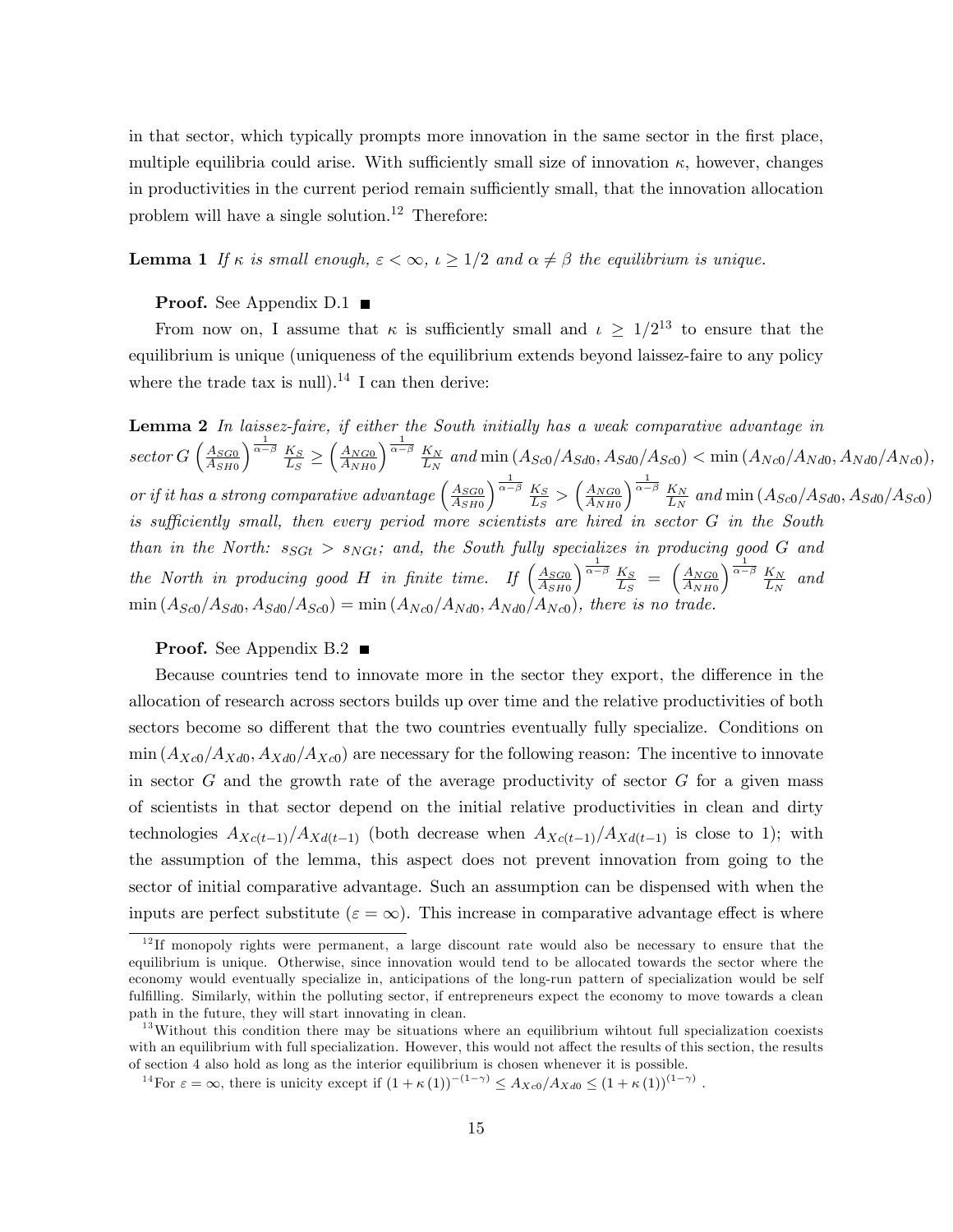the mechanics of the model bear some resemblance with the infant industry argument, as initial comparative advantage affects the path that the economy undertakes. Here, however, increasing specialization is not detrimental to the long-run growth of private consumption in any of the two countries. In fact, growth is maximized when there is full specialization, since in this case there is no overlap between innovations across countries. Instead, it will be detrimental to welfare if production of the polluting good ends up taking place in a country unwilling to implement any environmental policy.

#### 3.2 Avoiding a disaster with policy in both countries

If the dirty subsector is more advanced than the clean one in both countries, then under laissezfaire, innovation in sector  $G$  is continually directed primarily towards dirty intermediates. As innovation necessarily keeps occurring in both sectors,<sup>15</sup> the production of good G and emissions grow unboundedly. At some point the regeneration capacity of the environment becomes overwhelmed and the economy reaches a disaster.

Using clean research subsidies, taxes on dirty research or even a carbon tax, a global government could redirect innovation from the dirty towards the clean subsector in both countries. Once clean intermediates will have acquired a sufficient lead over dirty intermediates, market forces will ensure that research is continually directed mostly towards the clean subsector (now the most advanced). Eventually, the emission rate of the polluting good goes towards 0, and a disaster can be avoided if the initial environmental quality is large enough. This analysis is similar to AABH and is presented here to provide contrast with the unilateral policy case. It can be summarized in the following remark:

**Remark 1** No matter how large  $\overline{S}$  is a disaster occurs in the laissez-faire equilibrium if clean technologies are less developed than dirty ones  $(A_{Nc0} \leq A_{Nd0})$  and  $A_{Sc0} \leq A_{Sd0}$ ). For sufficiently large  $\overline{S}$ , temporary clean research subsidies, taxes on dirty research, or carbon taxes in both countries can prevent a disaster.

**Proof.** See Appendix  $D.2$ 

#### 3.3 Taxes on the polluting good in the North only

Assume now that only the North can implement some policy. Can it avoid an environmental disaster alone? First note that in autarky and without knowledge spillovers, no policy in the North could prevent a disaster, as emissions in the South alone would grow unboundedly

<sup>&</sup>lt;sup>15</sup>The exporting country innovates more in the polluting good than it would under autarky and, since goods G and H are either complements or Cobb-Douglas, innovation does not disappear within the polluting good under autarky.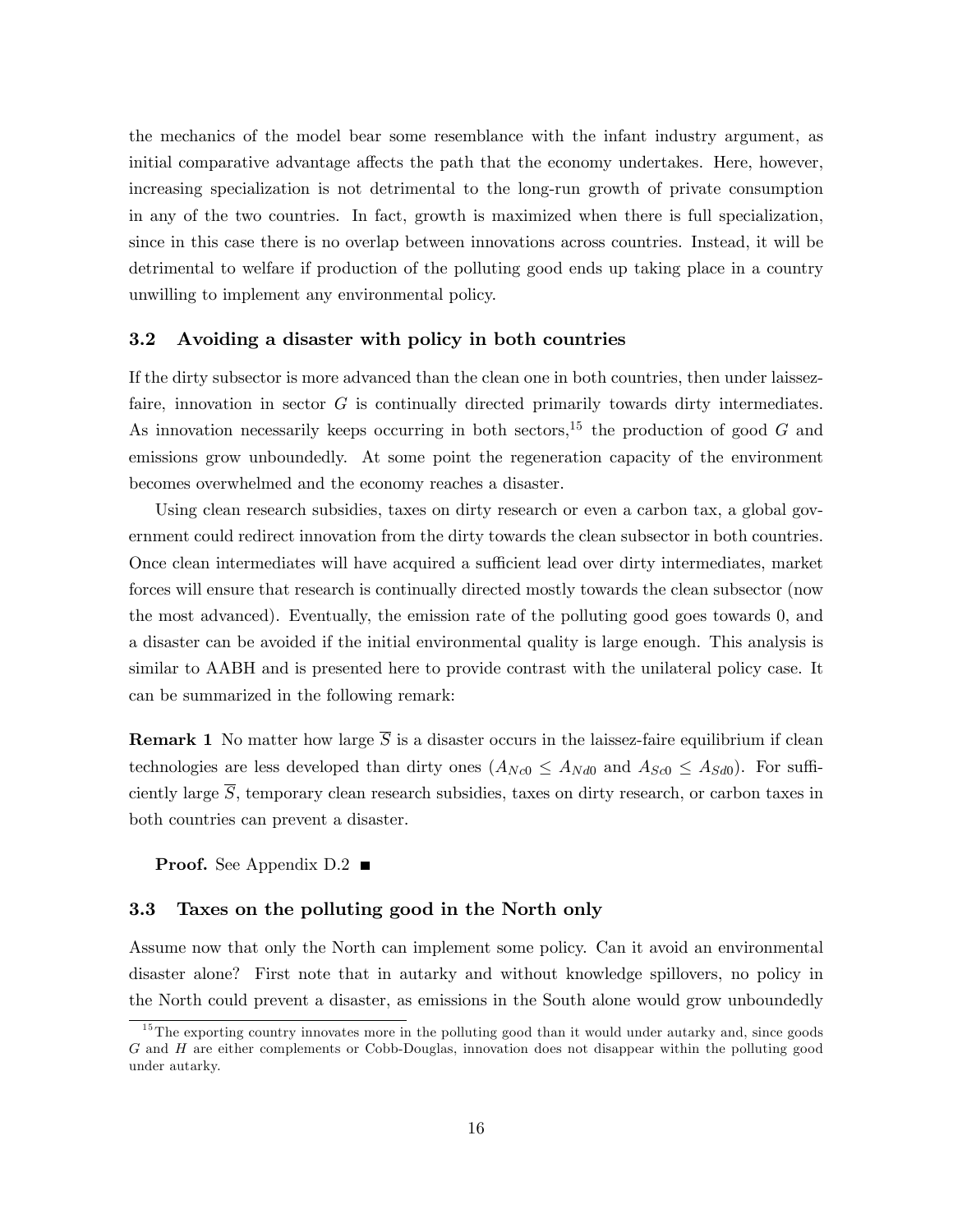regardless of what the North does: trade is necessary to avoid an environmental disaster without international cooperation. Now one can show:

**Lemma 3** If clean technologies are less developed than dirty ones in the South  $A_{Sc0}/A_{Sd0} \leq 1$ , then, to prevent a disaster, all factors in the South must be asymptotically allocated to the nonpolluting sector H, and the North must export the polluting good G in the long-run.

#### **Proof.** See Appendix B.3

In other words, the key to avoid an environmental disaster with policies in the North only is to ensure that the South economy asymptotically fully specialize in the non-polluting sector. If the South were to keep allocating a positive share of labor and capital to the polluting sector, the mass of scientists allocated to the polluting sector in the South will never go to 0 either (since the two goods are complements). The production of polluting good in the South would become unbounded, and without an environmental policy in the South, so will emissions.

In this subsection, I focus on taxes on the polluting good in the North (a carbon tax or a tax on dirty research), which are non-protectionist policies. Both can reduce emissions in the North and prompt clean innovation there, and could prevent an environmental disaster if the North were alone or if the South were to undertake the same policy, but such policies may be incompatible with a South specializing in the non-polluting sector and therefore may be unable to prevent an environmental disaster.

**Proposition 1** No matter how large  $\overline{S}$  is, no combination of a carbon tax and a tax on dirty research can prevent a disaster if clean technologies are less developed than dirty ones in the North  $A_{Nc0}/A_{Nd0} \leq 1$ , clean technologies are sufficiently less developed than dirty ones in the South  $(A_{Sc0}/A_{Sd0}$  is sufficiently small and in particular  $A_{Nc0}/A_{Nd0} \geq A_{Sc0}/A_{Sd0}$ , and the South has a weak initial comparative advantage in the polluting sector  $(A_{SG0}/A_{SH0})^{\frac{1}{\alpha-\beta}} K_S/L_S \geq$  $(A_{NG0}/A_{NH0})^{\frac{1}{\alpha-\beta}} K_N/L_N$ .

#### **Proof.** See Appendix B.4

This result follows lemmas 2 and 3. Under laissez-faire and with the assumptions of the proposition, the South would keep the comparative advantage in the polluting sector or (in the knife edge case) there would never be trade. Using a tax on dirty research or a carbon tax, the North government cannot reverse this pattern. On the contrary: a tax on dirty innovation drives scientists away from the polluting sector G towards the non-polluting sector  $H$ , and, within the polluting sector it allocates innovation towards the initially backward clean subsector, further reducing the growth rate of the average productivity  $A_{NGt}$ . A carbon tax has the same effect on innovation and also directly reduces the productivity of the polluting sector in the North. As both instruments increase the costs of producing the polluting good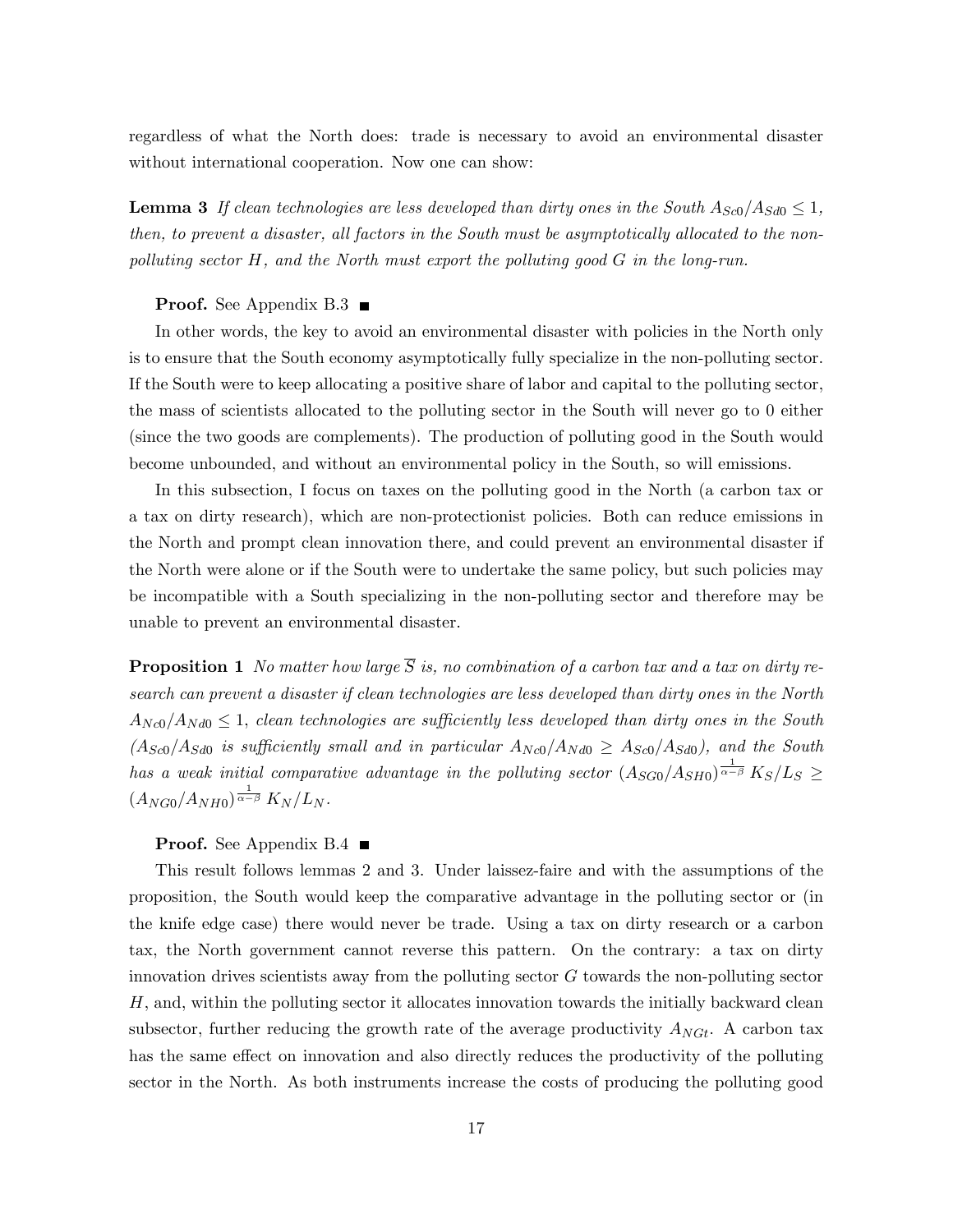in the North, they lead to an increase in its world relative price. This induces an increase in the production of the polluting good  $G$  in the South and therefore more emissions: this is the classic pollution haven effect. As the relative revenues of the polluting sector increase in the South, more innovation there takes place in the polluting sector, where it is mostly directed at the dirty technologies.

North domestic taxes on the polluting good can therefore only accelerate the specialization of the South in the polluting sector. Because the growth rate of the polluting sector is maximized when the South fully specializes in it, it is likely that such policies lead to faster environmental degradation (in addition, since the gap between clean and dirty technologies in the South grows faster, the emission rate grows faster as well). Of particular interest is the knife edge case where the South has no comparative advantage  $((A_{SG0}/A_{SH0})^{\frac{1}{\alpha-\beta}} K_S/L_S =$  $(A_{NG0}/A_{NH0})^{\frac{1}{\alpha-\beta}} K_N/L_N$  and  $A_{Nc0}/A_{Nd0} = A_{Sc0}/A_{Sd0}$ . In this case, there would be no trade in laissez-faire, but because of the pollution haven effect, the policy intervention tips the balance towards a comparative advantage for the South in sector  $G$ , which then builds on itself over time.<sup>16</sup>

In the proposition, the condition that  $A_{Sc0}/A_{Sd0}$  must be sufficiently small (and not simply smaller than 1) is necessary for the same reasons as in lemma 2: with the ratio of clean over dirty technologies further from 1 in the North than in the South, more innovation in the polluting sector might take place in the North than in the South even if the South exports the polluting good.<sup>17</sup> Importantly, the value of  $\overline{S}$  has no bearing on how small the initial ratio  $A_{Sc0}/A_{Sd0}$  needs to be. Such conditions can be dispensed with if the initial comparative advantage is sufficiently large or when  $\varepsilon = \infty$  (in which case,  $A_{Sc0}/A_{Sd0} < (1 + \kappa)^{-(1-\gamma)}$  would be enough). In the pure Ricardian case  $\alpha = \beta$ , the proposition holds provided that the initial comparative advantage is sufficiently large (otherwise there may be multiple equilibria and in some of them the North may specialize in the polluting sector). Finally, if the North has the initial comparative advantage in the polluting sector  $G$ , the pollution haven effect still pushes the South towards specializing in the polluting sector, but the amplification of initial comparative advantage effect now pushes in the other direction.

<sup>&</sup>lt;sup>16</sup>It is already possible in a static model that an increase in the carbon tax in the North  $(\tau_{Nt})$  leads to an increase in world emissions if the South uses relatively dirtier technologies than the North. Here, the dynamic aspects amplify the static pollution haven effect, so that in the long-run non-protectionist policies cannot prevent a disaster.

<sup>&</sup>lt;sup>17</sup>More specifically, the incentive to innovate in sector  $G$  is lower when the revenues in the clean and dirty subsectors are close to each other, that is when  $A_{Xc(t-1)}^{\varepsilon-1}$  and  $(1+\tau_{Xt})^{-\varepsilon} A_{Xd(t-1)}^{\varepsilon-1}$  are close to each other. With a tax on dirty research only, it is possible to get  $A_{Nat}/A_{Net} < A_{Set}/A_{Sat}$  at some point once clean technologies in the North have caught up with dirty ones, by preventing any research in dirty technologies. A sufficiently large carbon tax can make the dirty subsector arbitrarily less profitable than the clean one in the North, regardless of relative technologies. The assumption on  $A_{Sc0}/A_{Sd0}$  ensures that the difference in comparative advantages becomes sufficiently large should the revenues ratio in clean over dirty be further than one in the North than in the South.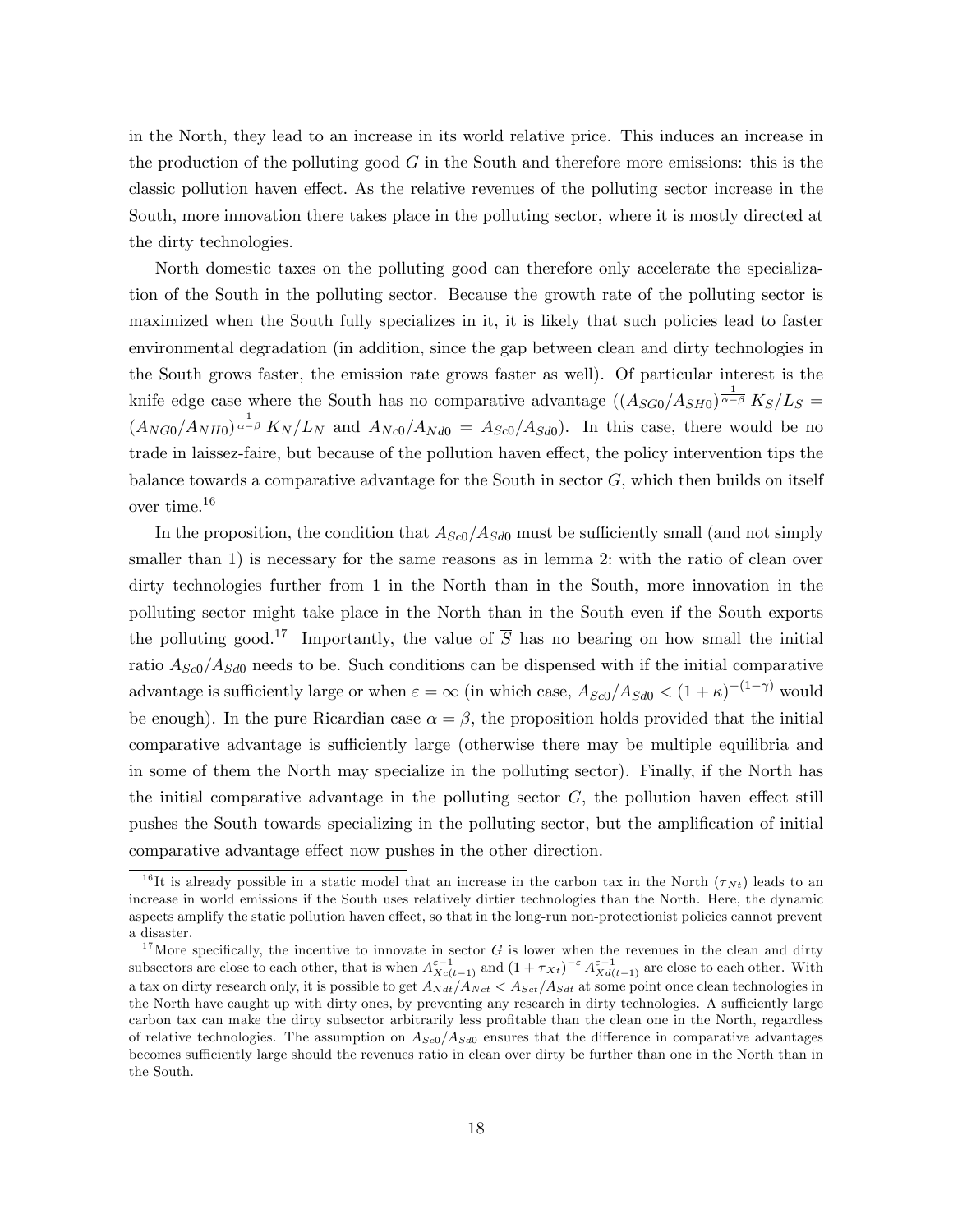#### 3.4 Introducing clean research subsidies and tariffs

The previous policies failed a preventing an environmental disaster when the South had the initial comparative advantage in the polluting sector because they could not reverse the pattern of trade. Clean research subsidies can reallocate innovation from the non-polluting sector H towards clean technologies in the North and therefore they may be able to reverse the pattern of trade. Surprisingly, I can show:

**Proposition 2** If final consumption is Cobb-Douglas in the polluting and non-polluting goods  $(\sigma = 1)$ , there exist initial factor endowments and technologies such that no matter how large  $\overline{S}$  is, no combination of a carbon tax, a tax on dirty research and a subsidy on clean research can prevent a disaster.

#### **Proof.** See Appendix B.5.1  $\blacksquare$

Therefore, clean research subsidies may still fall short in preventing an environmental disaster if enacted alone - even though clean research subsidies have a protectionist aspect since they are an indirect subsidy to the polluting sector. This occurs when the South fully specializes in the polluting sector and clean technologies in the South are sufficiently less advanced than dirty ones. In this case all South scientists are allocated to the polluting sector and asymptotically all of them to dirty technologies. Therefore, even if the North were to allocate all its scientists to clean technologies,  $A_{SGt}$  would grow as fast as  $A_{NGt}$ . Such a situation is irreversible in the Cobb-Douglas case, and an environmental disaster cannot be avoided. When the two goods are strict complements ( $\sigma < 1$ ), on the contrary, when both countries innovate in the polluting sector only, the demand for the non-polluting good becomes so large that the South cannot stay fully specialized.<sup>18</sup> Full specialization in the South will happen in the first place if its initial comparative advantage in the polluting sector is sufficiently large or if clean technologies are sufficiently backward in the North (as the average productivity of the polluting sector in the North  $A_{NGt}$  grows slowly during the period where clean technologies are catching up with dirty ones there).

Finally, I consider that the North can implement a tariff:

**Proposition 3** A combination of a temporary tariff and a temporary clean research subsidy in the North can prevent a disaster provided that the initial environmental quality  $\overline{S}$  is sufficiently large.

**Proof.** See Appendix B.5.2

<sup>&</sup>lt;sup>18</sup>Note, however, that in the strict complement case  $\sigma < 1$ , averting the disaster with clean research subsidies when there is full specialization in both countries is possible only if the North government can still allocate research to the clean subsector even though no clean machines are produced. See Appendix D.3.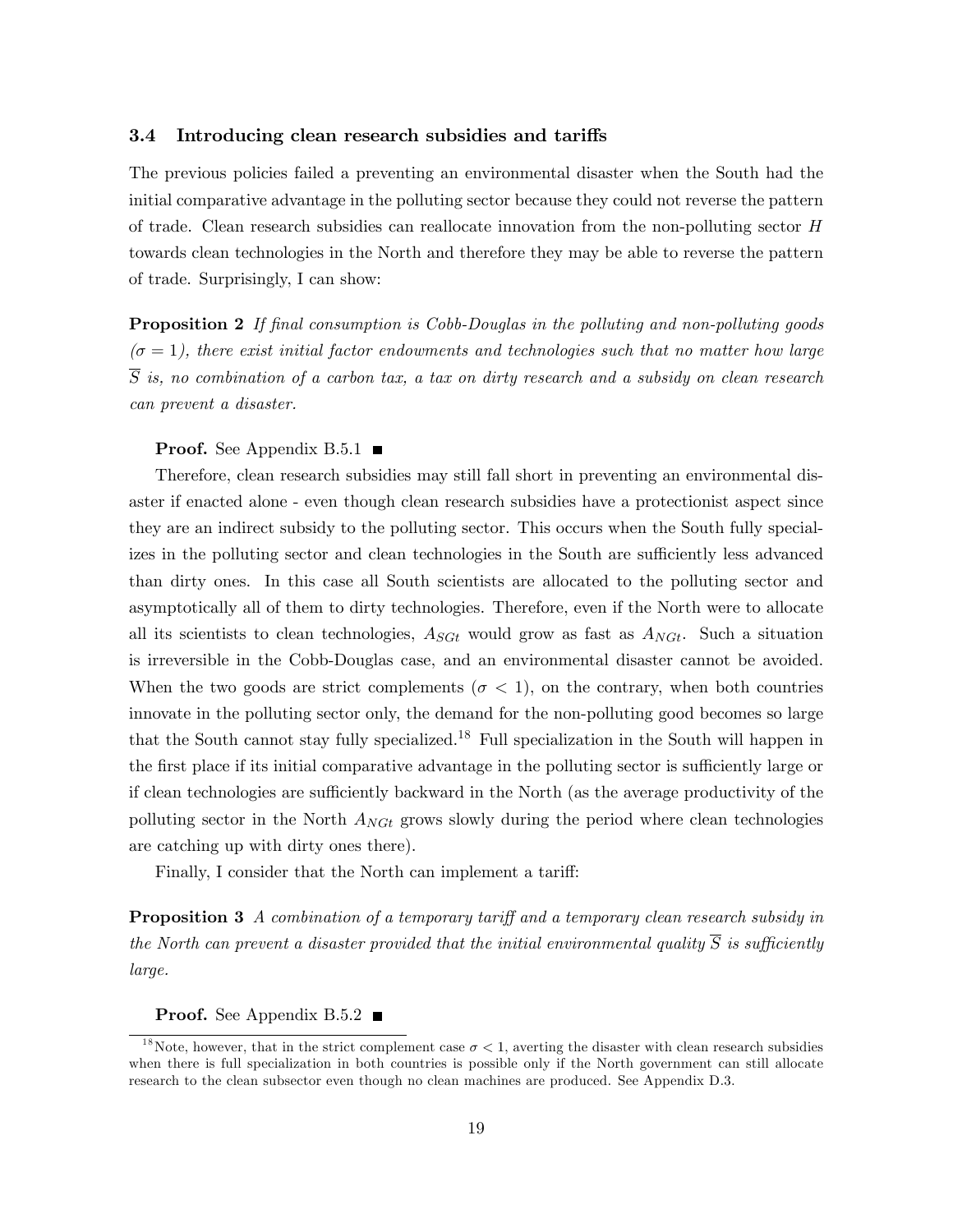While clean research subsidies allow to redirect innovation in the North towards clean technologies, the tariff affects innovation in the South by preventing the South from specializing "too much" in the polluting sector.<sup>19</sup> As long as the initial environmental quality is sufficiently large, a combination of these two policies can prevent a disaster. For instance, the following two phases approach works. In a first phase, the social planner implements a tariff large enough to shut down trade, and sufficiently large clean research subsidies that all scientists in the North innovate in the clean subsector. Innovation in the South must then be balanced between the polluting and non-polluting sectors. As a consequence, not only do clean technologies become more advanced than dirty ones in the North, but the North builds a comparative advantage in the polluting sector  $G$ , since it innovates relatively more in the polluting sector than the South does. Once  $A_{Nc(t-1)}/A_{Nd(t-1)}$  is sufficiently large, the social planner can stop all policies: following lemma 2, sector G production ends up fully moving to the North (where it has become clean), and a disaster can be avoided.

Good-based carbon content tariff. As discussed in section 2, without policy in the South, the only way for the North to directly affect Southern firms' emission rates is to know the carbon contents of each imports at the Örm level, which, without any cooperation from the South, seems impossible. Nevertheless, it is interesting to mention this case as a benchmark (and it is more relevant when there are only few exporters in the South). In this case, when the South has the comparative advantage in the polluting good, the dirty input will taxed for the exports market. If clean technologies are not too backward in the South, and the export market is relatively large (which is possible if the South is small and has a large comparative advantage), a switch to clean technologies in the South is possible, and a reversal of comparative advantage may not be necessary.<sup>20</sup> When the South is willing to undertake some form of policy on the other hand, a realistic approach would be to relate the carbon tariff with average emissions from a given country in a given sector. In this case, the South government would internalize that the tariff depends on its policy and could be incentivized to undertake some environmental policy on its own. Such an analysis would be very interesting but is beyond the scope of this paper. Appendix A presents other direct extensions of the model.

#### 3.5 Discussion

The following lessons can be derived from the previous analysis. First, the pollution haven effect becomes worse in a dynamic setting. Taxes on the polluting sector in the North risk

<sup>&</sup>lt;sup>19</sup>In the presence of a tariff, the equilibrium may not be unique when  $\sigma < \frac{1}{2}$ , but this does not affect the analysis, since a sufficiently large tariff can always prevent the South from fully specializing in sector  $G$ .

 $^{20}$ Note that such a trade tax makes sense as a tariff only, not as an export subsidy. A combination of clean research subsidies and a good-based carbon content tariff can always prevent a disaster for sufficiently large environmental quality, provided that it is possible to direct scientists towards clean research in the North even when the polluting sector there is not active.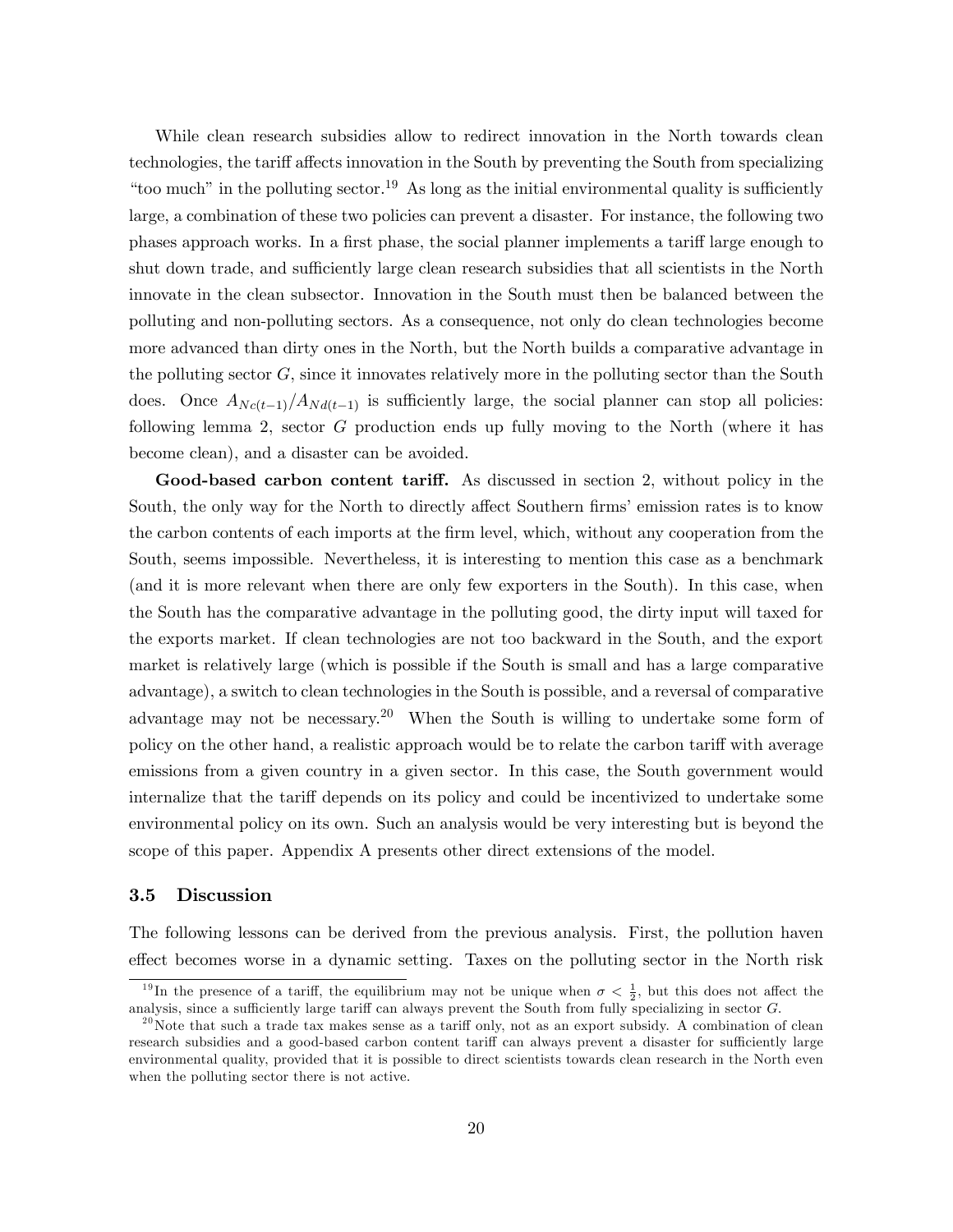leading the economy to a path where the South has the comparative advantage in the polluting sector. As comparative advantage tends to get reinforced over time, the bulk of production of the polluting sector ends up occurring in the South, dramatically hampering the effect of the initial intervention on worldwide emissions. To ensure sustainable growth without cooperation from the South, the North must undertake a temporary industrial policy in order not only to make the polluting sector cleaner but also to get the comparative advantage in the polluting sector.

Second, trade acts as a double-edged sword. In laissez-faire, trade leads to specialization, which maximizes long-run growth and therefore leads to faster environmental degradation. Moreover, because of the pollution haven effect, trade makes non-protectionist policies less efficient. However, if well managed, trade is key to avoid a disaster in a non cooperative world, since once the North has developed its clean technologies sufficiently, trade forces ensure that pollution will decrease in the South too.

Third, directed technical change also acts as a double-edged sword. Relative to a model where technological levels grow exogenously at an equal rate, directed technical change accelerates economic growth and environmental degradation, and reduces the benefits from nonprotectionist unilateral policies through the South innovation response. On the other hand, avoiding a disaster with unilateral policies only may be impossible without directed technical change regardless of the initial environmental quality: When clean technologies are too backward relative to dirty technologies, even if the North produces only the clean input and exports all its production (which can be achieved with sufficiently large export subsidies), the South may still have to produce some of the polluting good itself to satisfy its own consumption, in which case emissions in the South grow unboundedly. For some parameter values averting a disaster with policies in the North only and without directed technical change is possible, but requires a permanent growing export subsidy, and an unbounded carbon tax. I come back to the role of trade and directed technical change in the calibration section.

# 4 Optimal policy

I now analyze the optimal policy. I consider a social planner who cares only about world consumption and the quality of the environment, and seeks to maximize the function:

$$
U = \sum_{t=0}^{\infty} \frac{1}{(1+\rho)^t} \frac{\left(v\left(S_t\right)\left(C_{Nt} + C_{St}\right)\right)^{1-\eta}}{1-\eta}.
$$
\n(22)

where  $\rho > 0$  is the discount rate, and  $\eta \geq 0$  is the inverse elasticity of intertemporal substitution. I further assume lim  $S\rightarrow 0$  $v(S) = 0$  and  $v'(\overline{S}) = 0$ , which implies, first, that a disaster is as detrimental to welfare as zero consumption and, second, that the marginal damage of the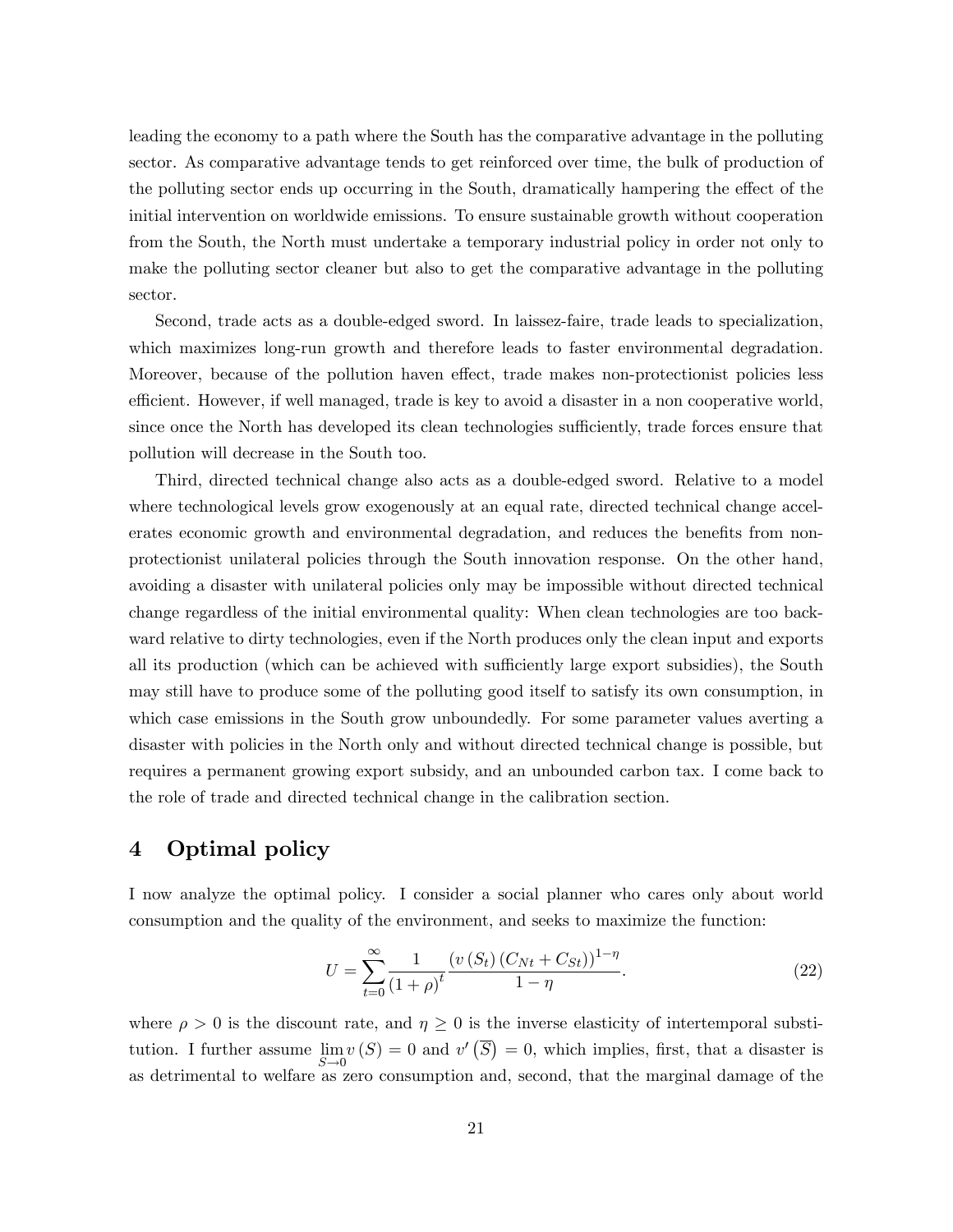first unit of pollution is zero. The social planner tries to correct for the environmental and knowledge externalities, as well as for the monopoly distortion.

This objective function is a Bergson-Samuelson social welfare function if the economic agents live for one period in the North and in the South. However, except when  $\eta = 0$ , it is not a Bergson-Samuelson social welfare function if the economic agents live infinitely, since it cannot be written as a function of the utility of one representative agent in the North and one in the South. On the contrary, the social welfare function given by:

$$
U = \sum_{t=0}^{\infty} \frac{1}{(1+\rho)^t} \frac{v (S_t)^{1-\eta}}{1-\eta} \left( C_{Nt}^{1-\eta} + C_{St}^{1-\eta} \right), \tag{23}
$$

is a Bergson-Samuelson social welfare function with agents living infinitely. The (well-known) problem in this case is that the social planner would want to redistribute from the richest to the poorest country, as a positive  $\eta$  also measures an aversion to inequality. For the main analysis, I abstract from redistribution issues, and therefore focus on the formulation given by (22), but I discuss the alternative set-up (23) in the text.

In the first subsection I briefly characterize the first best policy, which generalizes the analysis of AABH. In the second one, I study the second best case where the social planner cannot intervene in the South (the main focus of this paper), and in the third, I look at the optimal policy from the viewpoint of a social planner who cares only about the North.

#### 4.1 First best

In the first best, the social planner maximizes (22) under the production function equations  $(1), (2), (3), (5), (6), (7),$  the factor market clearing equations  $(9), (14),$  the good market clearing equations (10), the environmental degradation equation (11) and the accumulation of knowledge equations (12). I can then show:

**Proposition 4** The first best policy needs to be decentralized through a combination of a carbon tax in the North and in the South (with the same price for carbon), research subsidies/taxes in the North and the South in both sectors, and a subsidy to the use of all intermediates.

#### **Proof.** See Appendix B.6  $\blacksquare$

Each instrument allows the social planner to correct for one distortion. First, the underutilization of intermediates due to monopoly pricing is corrected by a subsidy  $1 - \gamma$  to all intermediates. Second, the environmental externality is corrected by a carbon tax in both countries which equalizes the marginal cost of the tax in terms of lower consumption at the time, with the marginal benefit of higher environmental quality in all subsequent periods from avoiding one unit of pollution (carbon taxes in the North and the South differ in add-valorem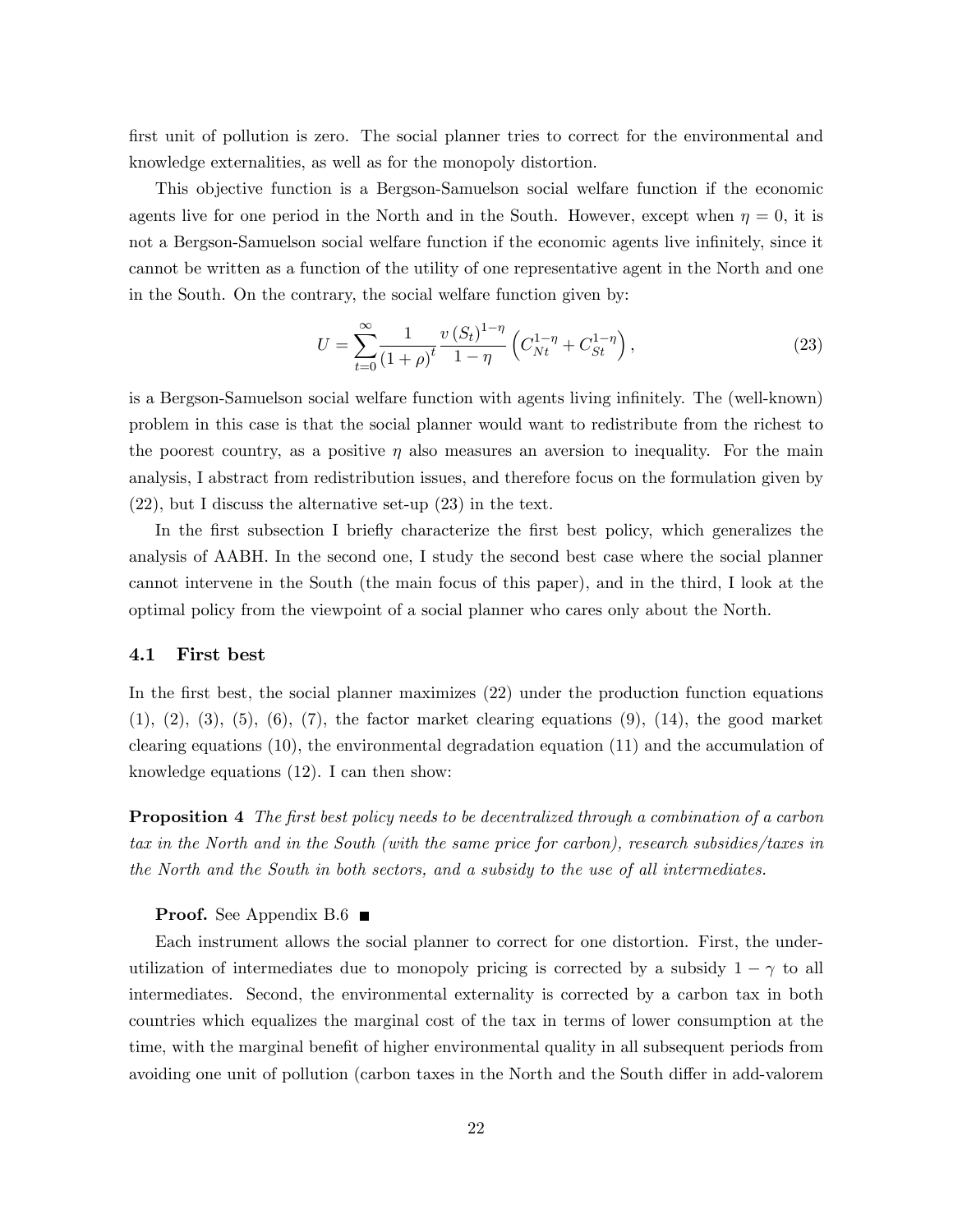form across countries but are identical as a per-unit of  $CO<sub>2</sub>$  tax). Finally the social planner corrects for the myopia of monopolists in their innovation decisions. Instead of allocating scientists across sectors depending on the revenues generated by their effort in their sector in the first period, the social planner allocates them according to the discounted value of the entire stream of additional revenues generated by their innovation. More specifically, instead of (19) and  $(20)$ , scientists are now allocated across the dirty, clean and H (sub)sectors according to:

$$
\frac{s_{XHt}^{t-1}}{1+\kappa s_{XHt}^t} \sum_{s=t}^{\infty} B_{s,t} \hat{p}_{Hs} Y_{Hs} = \frac{s_{Xct}^{t-1}}{1+\kappa s_{Xct}^t} \sum_{s=t}^{\infty} B_{s,t} \hat{p}_{Xcs} Y_{cs} = \frac{s_{Xdt}^{t-1}}{1+\kappa s_{Xdt}^t} \sum_{s=t}^{\infty} B_{s,t} \hat{p}_{Xds} Y_{ds},
$$
(24)

where  $\widehat{p}_{Xcs}$  and  $\widehat{p}_{Xds}$  denote the shadow price of the clean and dirty inputs in country  $X$ ,  $\widehat{p}_{Hs}$ the shadow price of good H and  $B_{s,t} = \frac{1}{(1+t)^2}$  $\overline{(1+\rho)}^{s-t}$  $\frac{\partial u}{\partial C}(C_{Ns}+C_{Ss},S_s)}{\frac{\partial u}{\partial C}(C_{Nt}+C_{St},S_t)}$  is the effective discount factor between period s and t.

Since the utility flow is minimal during a disaster and the social planner can always reduce world emissions, the optimal policy always avoid a disaster. The following remarks further characterizes the optimal policy and establishes conditions under which a switch to clean innovation occurs in one country - as in remark 1.

**Remark 2** The social planner avoids a disaster. If the discount rate  $\rho$  is sufficiently small and the inverse elasticity of intertemporal substitution  $\eta \leq 1$ , innovation in sector G switches to mostly clean innovation, both countries reach full specialization in finite time, and the carbon tax is temporary.

#### **Proof.** See Appendix B.7 ■

The intuition is the following. With the inverse elasticity of intertemporal substitution  $\eta \leq 1$  and a sufficiently small discount rate, the optimal policy maximizes the long-run growth rate while avoiding an environmental disaster. A switch towards clean innovation allows the polluting sector to keep growing at a positive rate while avoiding a disaster (the alternative would be to keep relying on dirty technologies, but with a permanent large carbon tax). Moreover, long-run growth is maximized if each country innovates only in its own sector (as innovations in one country and the other do not add up), and in this case, the difference in comparative advantage becomes so large that both countries end-up fully specializing. Since the dirty input becomes a negligible part of the production process, emissions vanish, and the quality of the environment goes back to  $\overline{S}$ , ensuring that the carbon tax itself reaches zero in finite time.

Interestingly, the country exporting the polluting good is not necessarily the one where consumption is reduced the most due to environmental policy. Indeed, the reduction in the production of the polluting good creates a terms of trade effect beneficial to the polluting country. When final consumption is Cobb-Douglas ( $\sigma = 1$ ), and the policy intervention does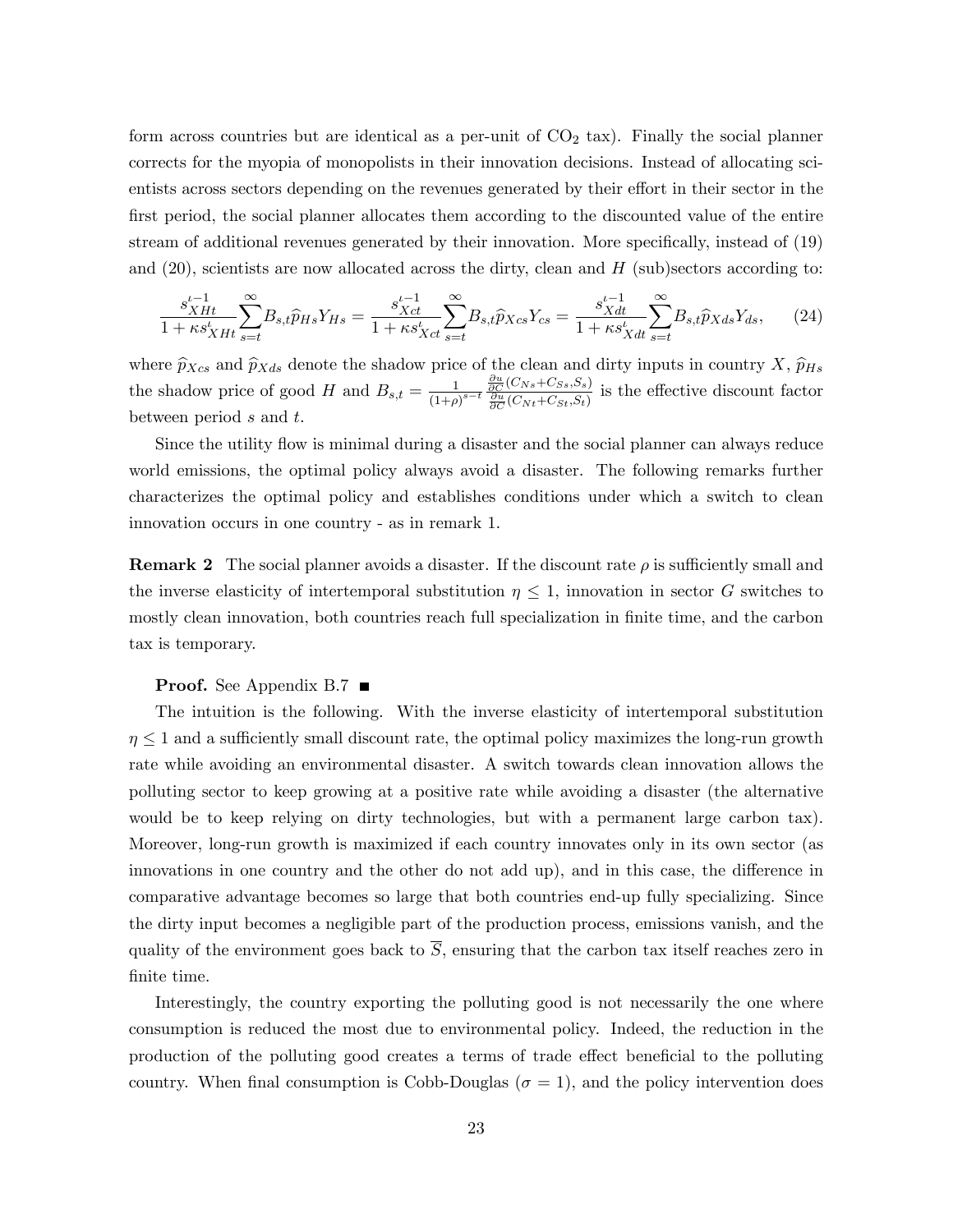not affect the pattern of specialization, long-run consumption is reduced proportionally in both countries relative to laissez-faire (or to a case without the environmental externality). Once countries are fully specialized, the country exporting good G has a fixed income share of  $\nu$ . When the goods are strict complements ( $\sigma < 1$ ), the country exporting good G in the long run actually ends up having a larger share of world consumption as the terms of trade effect is stronger.

Finally, under the alternative specification  $(23)$ , the only difference is that the social planner will use a monetary transfer to ensure that in every period  $C_{Nt} = C_{St}$ : production and emissions follow the same pattern.

#### 4.2 Second best

I now turn to the case where the social planner cannot implement any policy in the South (the economy there must behave as in laissez-faire),<sup>21</sup> and cannot transfer income from one country to another (so that trade balance must be maintained at every point in time: there is no international lending). The second best policy is defined by the social planner maximizing  $(22)$  under the following constraints: (1) for the North and the South, the constraints  $(2)$ ,  $(3), (5), (6), (7), (9), (14), (12)$  for the North only; the environmental degradation constraint (11), market goods clearing in both countries, which are now written as:

$$
C_{NYt} = Y_{NYt} + M_{Yt} \text{ and } C_{SYt} = Y_{SYt} - M_{Yt}, \text{ for } Y \in \{G, H\},\tag{25}
$$

where  $M_{Yt}$  denotes net imports of the North of good Y, the trade balance constraint

$$
p_t M_{Gt} + M_{Ht} = 0,\t\t(26)
$$

where  $p_t \equiv p_{Gt}/p_{Ht}$  is the international price ratio, and constraints describing the laissez-faire economy in the South. These constraints (detailed in Appendix B.8) are given by a consumer demand equation:

$$
\frac{\frac{\partial C_S}{\partial C_{SG}}}{\frac{\partial C_S}{\partial C_{SH}}} = \frac{\nu C_{SHL}^{\frac{1}{\sigma}}}{(1-\nu) C_{SGt}^{\frac{1}{\sigma}}} = p_t,\tag{27}
$$

offer equations in the South of the type:

$$
Y_{SGt} = y_{SG}(p_t, A_{SGt}, A_{SHt})
$$
 and  $Y_{SHt} = y_{SH}(p_t, A_{SGt}, A_{SHt}),$  (28)

an emissions equation  $Y_{Sdt} = (A_{Sdt}/A_{Sdt})^{\epsilon} Y_{Sdt}$ , an equation giving the total mass of scientists allocated to sector  $G$ ,

$$
s_{SGt} = s_{SG} (p_t, A_{Sdt}, A_{Sct}, A_{SHt}), \qquad (29)
$$

 $21$ To simplify the exposition, however, I assume that the optimal subsidy to the use of all intermediates is implemented in the South: this is without any loss of generality, since the subsidy only has a scale effect. Moreover I consider that the equilibrium in the South is unique given the innovation allocation in the North which generally requires  $\kappa$  sufficiently small and  $\sigma \geq 1/2$ .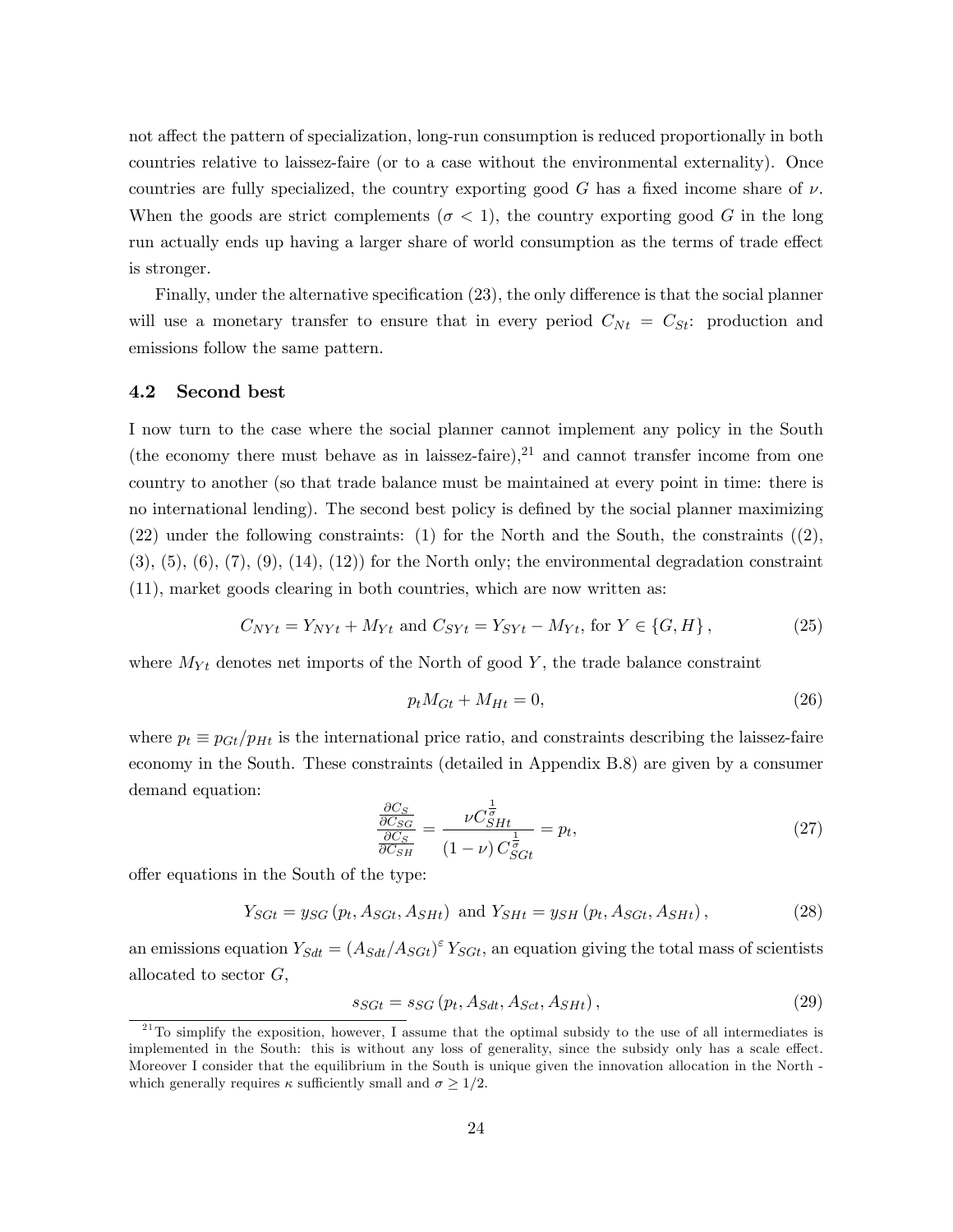and the resulting law of motion of aggregate productivity in the South - where the allocation between clean and dirty innovation is uniquely determined given the total mass  $s_{SGt}$  and the ratio  $A_{Sc(t-1)}/A_{Sd(t-1)}$ -:

$$
A_{SHt} = (1 + \kappa (1 - s_{SGt})^{\iota})^{1 - \gamma} A_{SH(t-1)},
$$
\n(30)

$$
A_{Szt} = \left(1 + \kappa \left(s_{Szt} \left(s_{Sct}, \left(\frac{A_{Sc(t-1)}}{A_{Sd(t-1)}}\right)^{\varepsilon-1}\right)\right)^t\right)^{1-\gamma} A_{Sz(t-1)}, \text{ for } z \in \{c, d\} \tag{31}
$$

First, note that when the inverse elasticity of intertemporal substitution  $\eta \geq 1$ , a disaster brings a utility of  $-\infty$ , the social planner will then prevent it whenever it is feasible. As shown in Appendix B.9, the social planner also prevents a disaster whenever it is feasible if  $\eta < 1$  and the discount rate  $\rho$  is sufficiently small.<sup>22</sup>

**Proposition 5** The second best policy needs to be decentralized through a carbon tax in the North, research subsidies/taxes in the North, a subsidy to the use of all intermediates and a trade tax.

#### **Proof.** See Appendix B.8 ■

In this second best scenario, the social planner uses the same instruments as before to address the inefficiencies of the economy in the North: a subsidy to the use of all intermediates (for the monopoly distortion), a carbon tax, and research subsidies in order to allocate scientists as in  $(24)$ . The trade tax is the optimal way to affect prices in the South, which is the only channel through which the social planner can intervene on the South economy; it is therefore the only instrument that he uses to influence the South economy. In Appendix B.8, I derive an implicit equation for the value of the optimal trade tax (95), which takes the following form:

$$
f_{t}(b_{t})
$$
\n
$$
= c_{1t}\xi \left(\frac{A_{Sdt}}{A_{Sdt}}\right)^{\varepsilon} \sum_{s=t}^{\infty} \left(\frac{1+\Delta}{1+\rho}\right)^{s-t} I_{S_{t},...,S_{s}<\overline{S}} \frac{\partial u}{\partial S} (C_{Ns} + C_{S_{s}}, S_{s})
$$
\n
$$
+ c_{2t} \left(\frac{s_{SHt}^{t-1}}{1+\kappa s_{SHt}^{t}}\mu_{SHt+1} A_{SHt+1} - \frac{s_{Sdt}^{t-1}}{1+\kappa s_{Sdt}^{t}} \frac{\partial s_{Sdt}}{\partial s_{Sdt}}\mu_{Sdt+1} A_{Sdt+1} - \frac{s_{Sct}^{t-1}}{1+\kappa s_{Sct}^{t}} \frac{\partial s_{Sct}}{\partial s_{Sdt}}\mu_{Sct+1} A_{Sct+1}\right)
$$
\n
$$
+ term_{3t}
$$
\n(32)

where  $f_t(b_t)$  is an expression that has the sign of  $b_t$ ,  $c_{1t}$  and  $c_{2t}$  are positive coefficients when the South is not specialized and null otherwise (when the South is at a corner of specialization,<sup>23</sup> the coefficients can be positive or null),  $\mu_{Sz(t+1)}$  denotes the social value of a productivity unit

 $22 \text{ In this case a social planner always favor a path where the utility flow is unbounded, which is not possible.}$ when a disaster occurs.

 $^{23}$ That is when the South is fully specialized in one sector but a firm could produce an infinitesimal amount of the other good without making losses.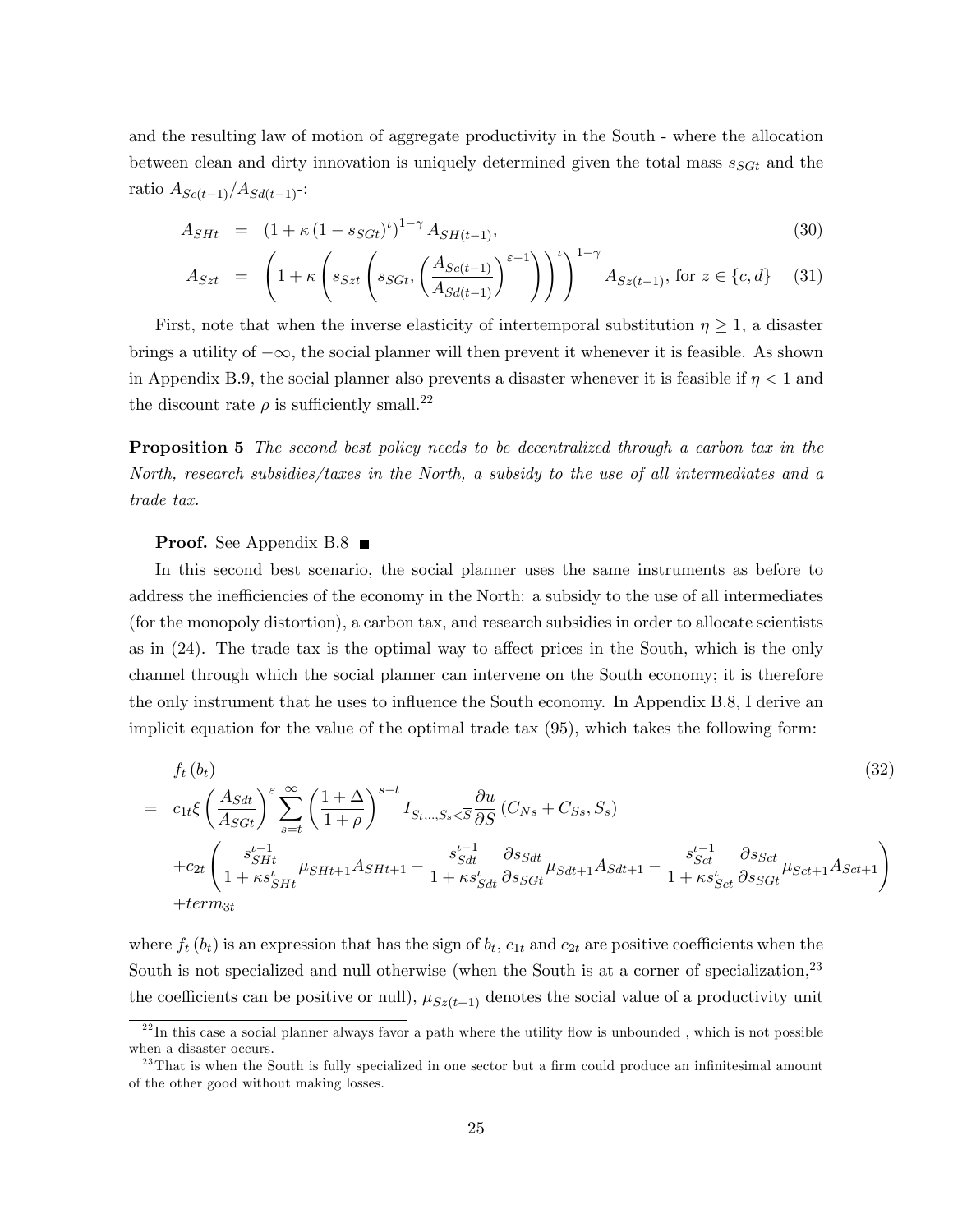in the South in (sub)sector  $z \in \{c, d, H\}$ . This formula highlights the two motives behind the trade tax. The first term is always positive and represents the environmental motive: in the South, pollution through dirty input production escapes taxation, and a positive trade tax on the polluting good  $G$  (that is a tariff or an export subsidy) reduces the relative price of good  $G$ in the South, which reduces its production and therefore emissions in the South. The second term is a correction for the myopia of innovators in the South; it represents the difference between the social value of an additional scientist in the non-polluting sector  $H$  and one in the polluting sector G on welfare for all subsequent periods. In principle, it could be of either sign, but in practice it ends up being positive, also pushing towards a positive tariff or export subsidy. According to lemma 3, the South must at least asymptotically fully specialize in the non-polluting sector to prevent an environmental disaster. Therefore, current innovations in the polluting sector are of little (or no) use in the future. A positive trade tax on the polluting good G tilts innovation in the South away from that sector. The third term  $(term_{3t})$  has an ambiguous sign but goes to zero as the gap between clean and dirty technologies in the South increase.<sup>24</sup> Overall, the trade tax is generally positive, taking the form of a tariff or an export subsidy when the North is the exporter of the polluting good.

To better relate my analysis with the literature, I derive in Appendix D.4 the following condition for the social optimum:

$$
\frac{p_t + M_{Gt} \frac{\partial p_t}{\partial M_G}}{1 + M_{Gt} \frac{\partial p_t}{\partial M_H}} = \frac{\frac{\partial C_{Nt}}{\partial C_{NGt}} + \left(\frac{\phi_t}{\lambda_t} \frac{\partial s_{SGt}}{\partial p_t} - \frac{\omega_t}{\lambda_t} \frac{\partial Y_{SGt}}{\partial p_t}\right) \frac{\partial p_t}{\partial M_{Gt}} - \frac{\partial C_{St}}{\partial C_{SGt}}}{\frac{\partial C_{Nt}}{\partial C_{NHt}} + \left(\frac{\phi_t}{\lambda_t} \frac{\partial s_{SGt}}{\partial p_t} - \frac{\omega_t}{\lambda_t} \frac{\partial Y_{SGt}}{\partial p_t}\right) \frac{\partial p_t}{\partial M_{Ht}} - \frac{\partial C_{St}}{\partial C_{SHt}}}
$$
(33)

where  $\lambda_t$  is the social value of an additional unit of world consumption at time t and  $\phi_t$  is the social value of moving an infinitesimal mass of scientists in the South to sector G.  $M_{Gt} \frac{\partial p_t}{\partial M_t}$  $\partial M_G$ and  $M_{Gt} \frac{\partial p_t}{\partial M_l}$  $\frac{\partial p_t}{\partial M_H}$  measure the terms of trade effect of an additional unit of imports in sector G and  $H$  respectively. This equality stipulates that the ratio of the cost of imports for the North (prices plus terms of trade effects) must be equal to the ratio of marginal social benefit, which include more consumption of the imported good in the North, less consumption in the South, environmental damage, and the impact on innovation. Under the alternative specification  $(23)$ , the only difference is that the trade tax is also used in order to favor the poorest country: When the South is the poorest, it will push towards a smaller tariff - when the South exports the polluting good  $G$  - but then towards a larger export subsidy.

The following proposition further characterizes the second best policy by deriving conditions under which the South fully specializes in finite time in sector  $H$  and a switch to clean

<sup>&</sup>lt;sup>24</sup>This term is fairly technical. It reflects that if more Southern scientists are allocated to sector  $G$  today, then for a given number of scientists allocated to sector G tomorrow, more will be allocated to dirty than to clean technologies. Since  $A_{Sct}/A_{Sdt} \rightarrow 0$ , nearly all innovation in sector G ends up occuring in the dirty subsector very fast, so this term goes to zero. It could be positive or negative, as the higher consumption value for dirty innovation is tempered by the environmental externality.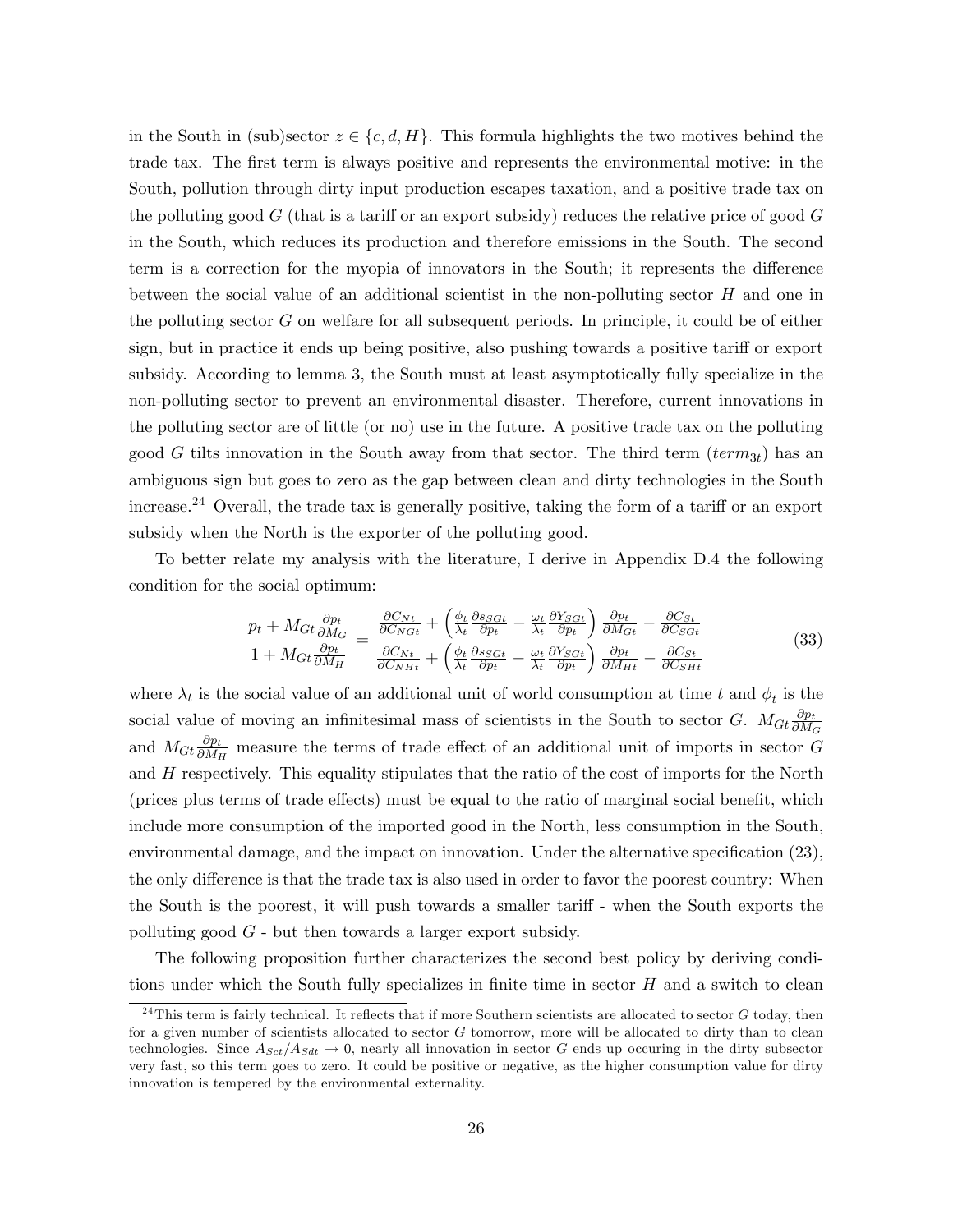innovation occurs in the North.

**Proposition 6** Assume that clean technologies are less developed than dirty ones in the South,  $A_{Sc0} \leq A_{Sd0}$ , that there is no intervention in the South, but that avoiding a disaster with policy in the North only is feasible. If the time discount rate  $\rho$  is sufficiently small, and either the polluting and non-polluting goods are strict complements ( $\sigma < 1$ ), or the inverse elasticity of intertemporal substitution  $\eta \leq 1$ , then, under the second best policy, both countries fully specialize in finite time (the South in the non-polluting sector  $H$  and the North in the polluting sector G), innovation in sector G switches to being mostly in clean technologies, and the optimal trade tax and carbon tax are temporary.

#### **Proof.** See Appendix  $B.9$

The intuition behind this proposition is similar to the intuition behind remark 2, with the caveat that now the South must not specialize in the polluting sector  $G$ . When the inverse of the elasticity of intertemporal substitution  $\eta \leq 1$ , the logic is identical: long-run growth (and therefore welfare for sufficiently small discount rate) is maximized when both countries fully specialize and the country producing the polluting good switches to clean innovation. The optimal trade tax must equal zero once the South is fully specialized (and not at a corner of full specialization), and once the environment has recovered, the optimal carbon tax also becomes equal to zero. The analysis can be extended to the case  $\eta > 1$  if goods G and H are strict complements ( $\sigma$  < 1). When  $\eta$  > 1, for sufficiently low discount rate, the optimal path must feature a utility áow growing unboundedly. When the two goods are complements  $(\sigma < 1)$ , this translates into production growing unboundedly in both sectors. Production of the polluting good can grow unboundedly only in the North and if a switch to clean innovation occurs. One can then show that if production of good G grows unboundedly in the North but remains bounded in the South, both countries eventually specialize.

#### 4.3 Optimal policy for the North

I now briefly discuss the case of a North social planner, whose objective is to maximize  $U =$  $\sum_{i=1}^{\infty}$  $t=0$ 1  $\frac{1}{(1+\rho)^t} \frac{v(S_t)^{1-\eta}}{1-\eta}$  $\frac{S_t}{1-\eta} C_{Nt}^{1-\eta}$ , under the same constraints as in the second best case above (a full resolution and a more detailed analysis than below are provided in Appendix D.5). Proposition 5 still holds and only the trade tax is modified.  $(33)$  is replaced by:

$$
\frac{p_t + M_{Gt} \frac{\partial p_t}{\partial M_G}}{1 + M_{Gt} \frac{\partial p_t}{\partial M_H}} = \frac{\frac{\partial C_{Nt}}{\partial C_{NGt}} + \left(\frac{\phi_t}{\lambda_t} \frac{\partial s_{SGt}}{\partial p_t} - \frac{\omega_t}{\lambda_t} \frac{\partial Y_{SGt}}{\partial p_t}\right) \frac{\partial p_t}{\partial M_{Gt}}}{\frac{\partial C_{Nt}}{\partial C_{NHt}} + \left(\frac{\phi_t}{\lambda_t} \frac{\partial s_{SGt}}{\partial p_t} - \frac{\omega_t}{\lambda_t} \frac{\partial Y_{SGt}}{\partial p_t}\right) \frac{\partial p_t}{\partial M_{Ht}}}
$$

;

as the social planner no longer takes into account South consumption. Terms of trade concerns now matter for the sign of the optimal trade tax: they will push towards a tariff when the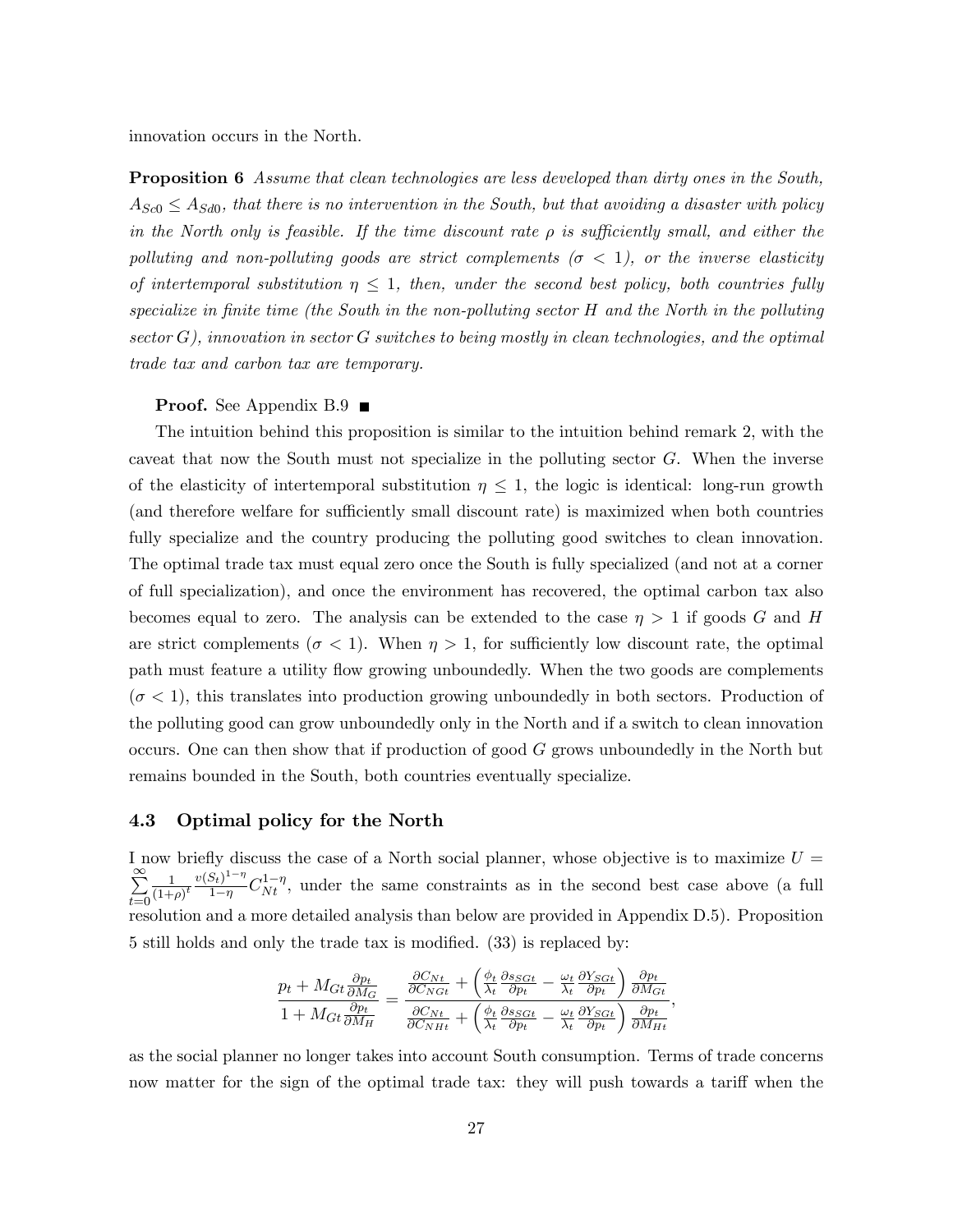North imports but then towards an export tax, while environmental concerns push towards a tariff initially and then an export subsidy. One can then initially expect a positive tariff, and eventually, as the environment recovers and the North exports the polluting good, an export tax. Further, the optimal North policy can be characterized by:

**Proposition 7** Assume that clean technologies are less developed than dirty ones in the South  $A_{Sc0} \leq A_{Sd0}$ , and that avoiding a disaster with policies in the North only is feasible, then under the optimal North policy: (i) The South must asymptotically be at the corner of specialization in the non-polluting sector, and the trade tax is permanent. (ii) If the time discount rate  $\rho$ is sufficiently small, and either the polluting and non-polluting goods are strict complements  $(\sigma < 1)$ , or the inverse elasticity of intertemporal substitution  $\eta \leq 1$ , a positive mass of scientists is asymptotically allocated to clean technologies in the North (asymptotically all of them when  $\eta \leq 1$ ) and the share of scientists allocated to the dirty subsector tends to zero.

#### **Proof.** See Appendix  $D.6$

As in the case of the world social planner, the optimal North policy involves avoiding a disaster and positive growth so that a switch to clean technologies in the North must happen (but the North does not necessarily fully specialize). Following lemma 3, the South must move towards full specialization; however, here, the North uses a (permanent) export tax in order to maintain the South approaching the corner of full specialization or just at the corner of full specialization. The reason is the following. If the South is fully specialized in good H (not at the corner), an export tax does not affect its production. Since the South does not produce the polluting good, and since both goods are complements, the demand for the polluting good is so large that the South is ready to give up nearly all its production of good H to consume a bit of good  $G$ . Therefore, the North increases the price of good  $G$  in order to receive more and more of good  $H$ , up to the corner point where an increase starts affecting the production pattern in the South.

### 5 Stylized Calibration

In this section I carry a simple calibration exercise in order to illustrate the previous results. This exercise should not be taken as a careful quantitative assessment; the level of aggregation of the model is too high for that. In particular, I show how both trade and directed technical change act as "double-edge swords": they tend to accelerate environmental degradation in laissez-faire and when the North undertakes only non-protectionist policies, but they help prevent a disaster when the North undertakes the appropriate policies.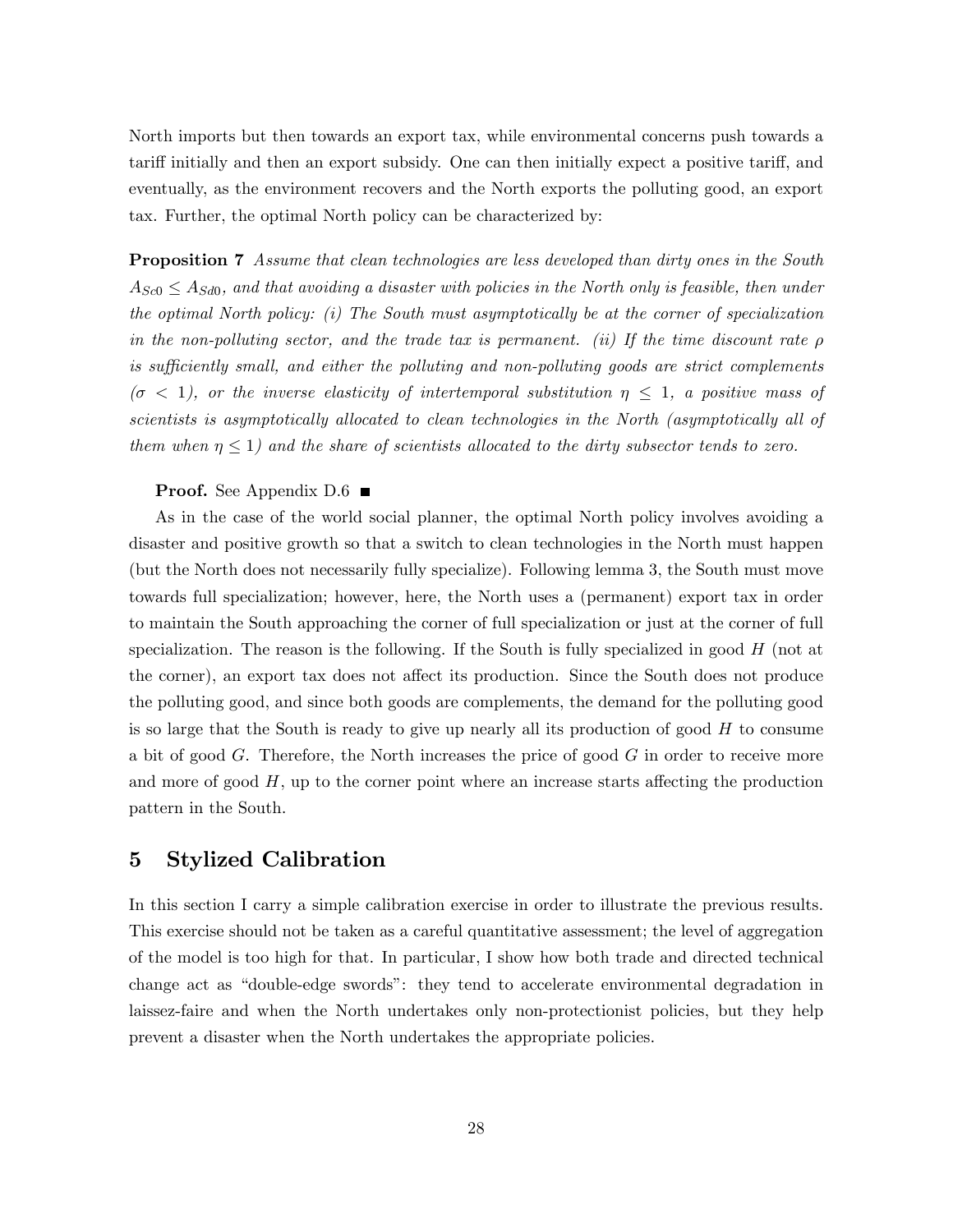#### 5.1 Parameter choices

I provide a brief description of the calibration, further details are given in Appendix C. I define 1 period as 5 years and the initial values are based on the world economy in 2003-2007, assuming laissez-faire in both countries. For simplicity, I assume that the polluting and non-polluting goods enter in final consumption in a Cobb-Douglas way ( $\sigma = 1$ ), and that the elasticity of intertemporal substitution is equal to 1  $(\eta = 1)$  - as in Golosov et al. (2011). The annual time discount rate is  $0.015$  as in Nordhaus  $(2008)$ . I identify the North with the countries in Annex I of the Kyoto protocol (the countries submitted to binding constraints on their emissions) and the South as the rest of the world. Data availability restricts the number of countries studied but the sample includes the most important countries (the North comprises 33 countries and the South 18). To identify the polluting and non-polluting sectors, I rely on the IEA data on sectoral emissions of CO2 from fossil fuel combustion across the world (IEA  $(2010a)$  and on the UNIDO data on sectoral value added (UNIDO  $(2011)$ ). I restrict attention to manufacturing and compute at the available aggregation level the world rate of emissions per dollar of value added in each sector. The sectors with the highest rate are identified with sector G and the other ones with sector H (and, according to the model, I ignore the emissions coming from sector  $H$ ). In practice, the polluting sector corresponds to manufacture of chemicals and chemical products (ISIC code 24), of other non-metallic mineral products (26) and of basic metals  $(27)$ .<sup>25</sup> I find that the South production is tilted towards sector G relative to the North production  $(Y_{NG0}/Y_{SG0} \times Y_{SH0}/Y_{NH0} = 0.77)$ , which in the framework of the model corresponds to the South having a small initial comparative advantage in the polluting sector G. From world production in sectors  $G$  and  $H$ , I compute the consumption share of good  $G$  ( $\nu = 0.257$ ) when the economy consists only of sectors G and H.

I compute the capital factor share from the ratio of capital compensation over labor compensation in both sectors in the US with the EU KLEMS dataset (Timmer, OíMahony and van Ark (2008)), and find a capital share  $\alpha = 0.5$  in the polluting sector, and  $\beta = 0.3$  in the non-polluting one. A unit of a good is defined as the quantity with a value added worth one billion of dollars in 2000. Factor shares and initial production values are enough to determine the initial productivity adjusted endowments, which, with the initial ratio  $A_{Xc0}/A_{Xd0}$ , are all that matter for the economy when knowledge is purely local.<sup>26</sup> I fix  $\gamma = 1/3$ , which is a common value in endogenous growth models. For the elasticity of substitution between the clean and the dirty input  $\varepsilon$ , I choose  $\varepsilon = 5$ , the medium value used in the working paper version

 $25$  Sector H corresponds to the other sectors in manufacturing except 23, 25, 33, 36 and 37 for which data are not available.

<sup>&</sup>lt;sup>26</sup>Nevertheless, I do not assign arbitrary values for endowments, but choose  $L_X$  as total employment in sector G and H in country X, and  $K_X$  as total capital formation in both sectors in country X (from the UNIDO database).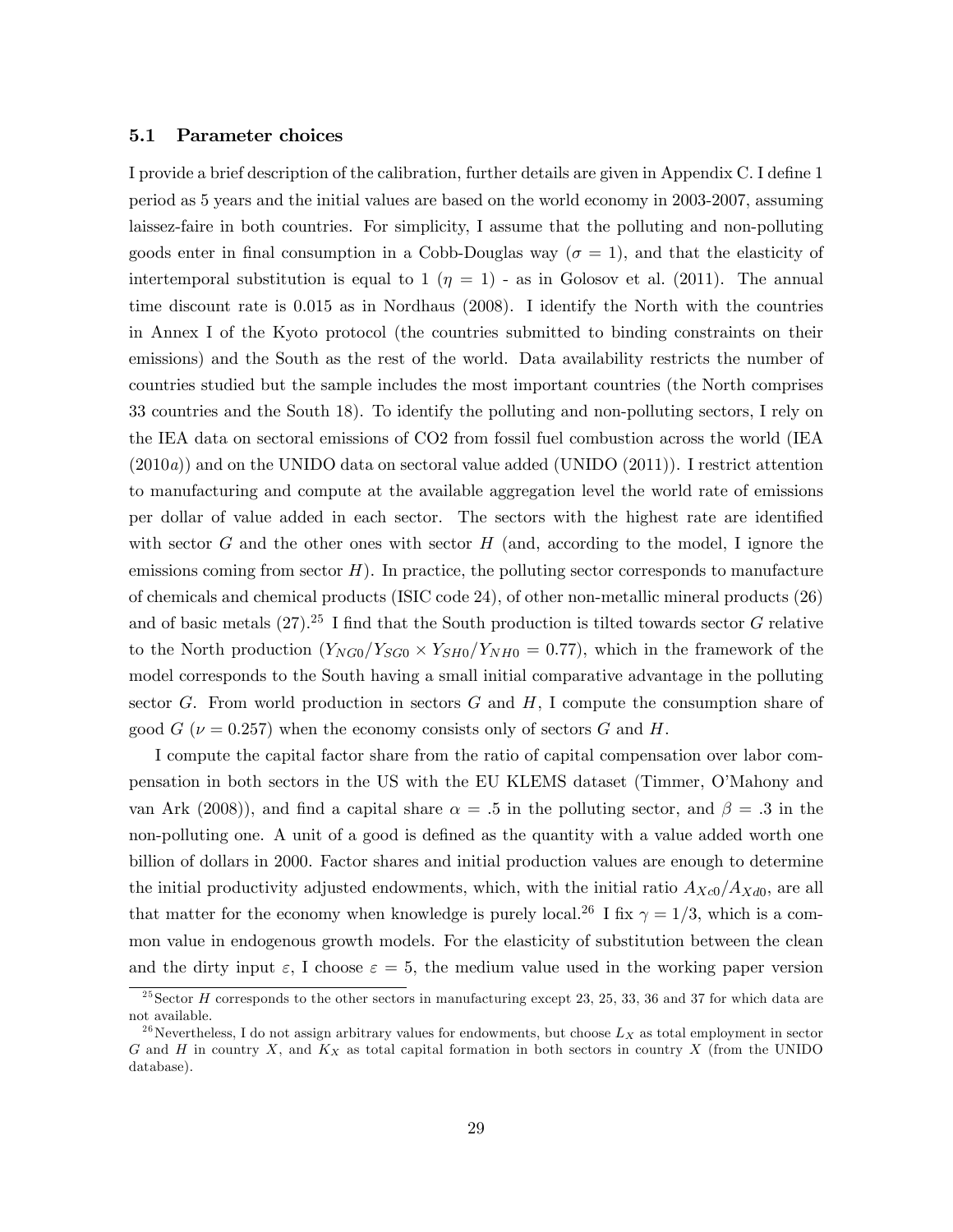of AABH.<sup>27</sup> For the innovation function I choose  $\iota = 1/4$  (numerically this parameter has a limited impact) and  $\kappa$  is adjusted so that the long-run growth rate of the economy is 2% a year.

The quality of the environment  $S_t$  is linearly negatively related to the atmospheric concentration of CO<sub>2</sub> (the assumption that  $S_0 = \overline{S}$  is relaxed and the initial environmental quality  $S_0$ is set such that it corresponds to the current atmospheric concentration of 379 ppm). To better relate the paper with the rest of the numerical literature, the law of motion (11) is replaced by:

$$
\overline{S} - S_t = (1 - \Delta) (\overline{S} - S_{t-1}) + \xi (Y_{Ndt} + Y_{Sdt}), \qquad (34)
$$

(with bounds at 0 and  $\overline{S}$ ). This law of motion is used by Golosov et al. (2011) amongst others.  $\Delta$  is calibrated such that at current levels around half of  $CO<sub>2</sub>$  emissions are absorbed and do not add to atmospheric concentrations. Under this alternative specification, the environment never fully recovers; therefore the optimal carbon tax is asymptotically null instead of being null in finite time.<sup>28</sup> I compute the emission rate in the North and in the South in sector  $G$ , the South's rate is nearly four times as large as the North's. Such a large difference cannot be accounted for by the model if  $A_{Nd0} > A_{Nc0}$  and the emission rate per unit of dirty input  $(\xi)$  is identical in both countries. Since  $A_{Nc0} > A_{Nd0}$  would be very unrealistic, I relax the assumption that the emission rates per unit of dirty input are the same in both countries. To derive a proxy for  $A_{Xc0}/A_{Xd0}$ , I use IEA data (IEA (2010b)) and identify the ratio  $Y_{Xc0}/Y_{Xd0}$ with the ratio of the production of nonfossil fuel energy over fossil fuel energy in country  $X$ 's primary energy supply. This ratio is 25% larger for the North than for the South. The rest of the difference between the initial emission rates per unit of good  $G$  in the North and in the South is made up by the difference between  $\xi_N$  and  $\xi_S$  ( $\xi_S > \xi_N$  so dirty inputs in the South are more polluting than in the North).<sup>29</sup> Changes in  $CO<sub>2</sub>$  atmospheric concentrations are then mapped with changes in temperature, and  $S = 0$  is chosen to correspond with a "disaster" temperature level of 6<sup>o</sup>C. The function  $\nu(S_t)$  is the same as in AABH, and mimics the cost function of Nordhaus  $(2008)$  for increases up to  $3^{\circ}$ C.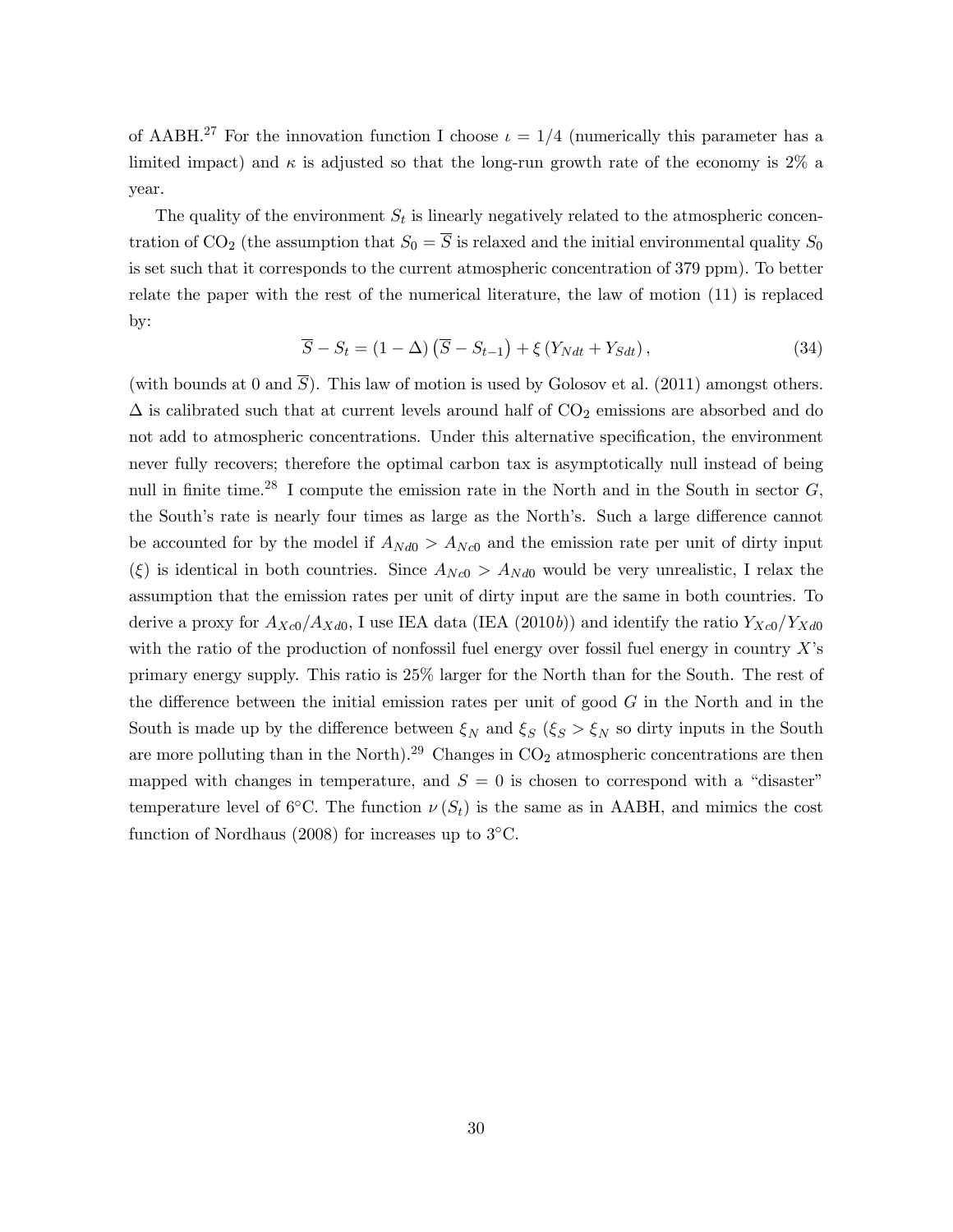

Figure 1: Figure 1: First best, second best and North optimal policies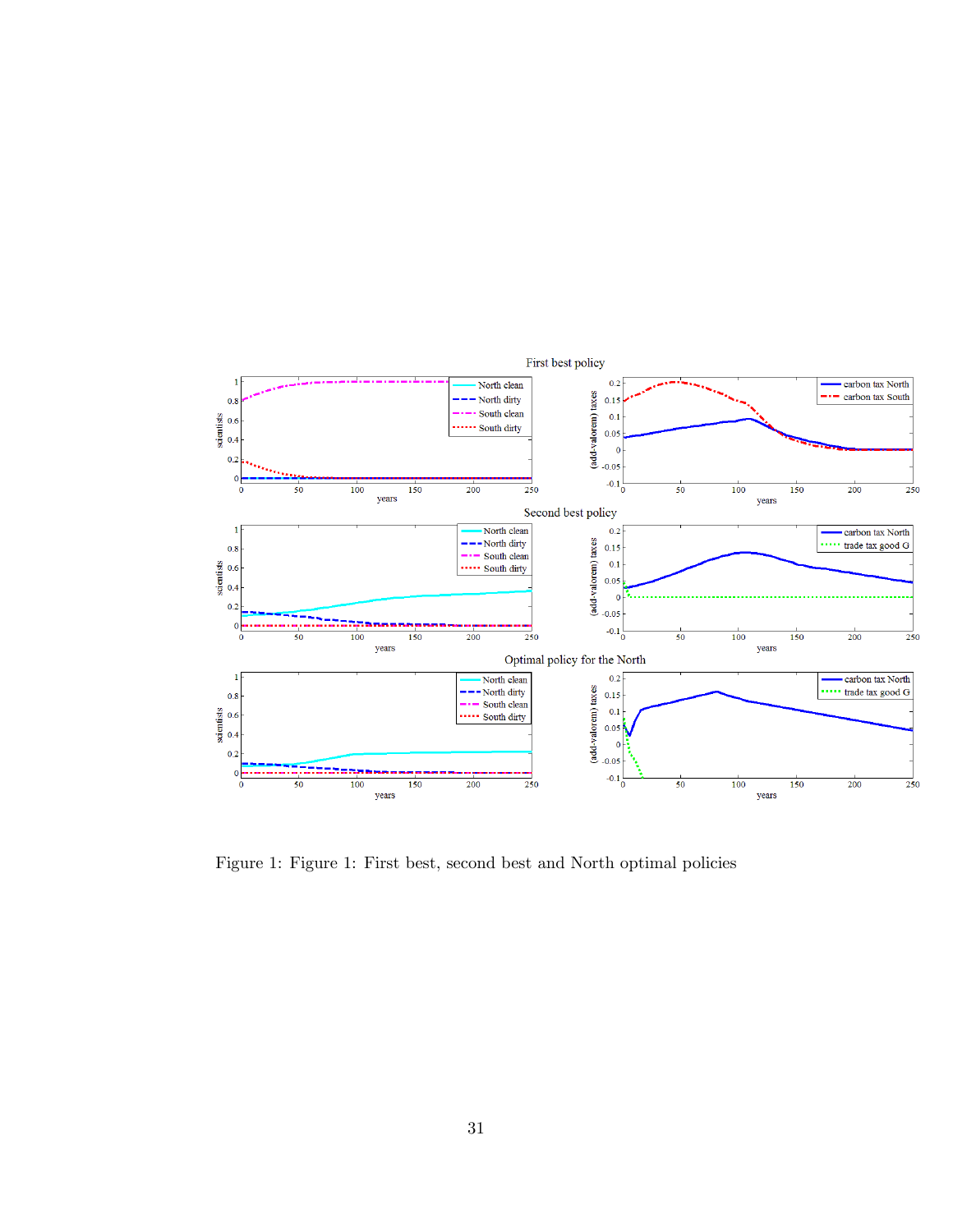#### 5.2 Alternative policies and their welfare costs

Figure 1 displays the allocation of innovation, carbon tax and trade tax in the first best case, the second best case and in the optimum for the North case. Figure 1.A shows the allocation of innovation in the polluting sector  $G$  in the first best case: nearly all sector  $G$  innovation is carried out in the South, and mostly in clean technologies from the first period. Following remark 2; specialization in both countries occurs in finite time, in fact here, it occurs very rapidly, which is why there is nearly no innovation in sector G in the North (and nearly no innovation in sector  $H$  in the South). Figure 1.B shows the ad valorem carbon taxes in the North and the South - recall that the per-unit of  $CO<sub>2</sub>$  taxes are identical though. The carbon tax in the South initially increases (as temperature increases) and then decreases following the fall in temperature and the development of clean technologies in the South. Figure 1.C shows the allocation of innovation in the second best case. Contrary to the first best case, the North must now export the polluting good G eventually. In this calibration, a large trade tax on good  $G$  (see figure 1.D) ensures that right from the first period the South specializes in the non-polluting good  $H^{30}$ . The switch towards more clean innovation than dirty in the North occurs rapidly but not immediately for two reasons: first, as the South's emission rate is larger than the North's, the temperature increase is initially lower than in the first best case, so the North can afford working on dirty technologies a bit longer; second, keeping some innovation in dirty technologies helps the North build a large comparative advantage in the polluting sector. The amount of clean innovation increases over time and, beyond the time frame of the simulation, eventually reaches one when the North fully specializes in the polluting sector (following proposition 6). The carbon tax in figure 1.D follows a pattern similar to the first best case, however, since clean technologies are developed slower, emissions decrease less fast (see figure 2.A) and the carbon tax goes to zero slower. Finally, figure 1.E shows the allocation of innovation in the North optimal policy. The pattern is similar to the second best case, but less North scientists are allocated to the polluting sector. Since the North becomes the exporter of good  $G$ , allocating less scientists to its export sector positively affects its terms of trade. In this calibration, the South is also fully specialized from the first period; however,

<sup>&</sup>lt;sup>27</sup>There is no good empirical estimation of this parameter yet. Its important role is the focus of the numerical exercise in AABH, it does not strongly affect the comparative statics exercise carried out here.

<sup>&</sup>lt;sup>28</sup>If one assumes that the law of motion (34) holds only for  $S_{t-1} > 0$  and that  $S = 0$  is still an absorbing state. In this case remark 2, proposition 6 and proposition 7 are still satisfied (except for the finite carbon tax). If  $S = 0$  is not an absorbing state, however, then for  $\eta < 1$ , temporarily reaching  $S_t = 0$  can be part of the solution even for arbitrarily low discount rate, so that the proofs of the previous remarks and propositions are not valid any more (even for  $\sigma < 1$ ). Here  $\eta = 1$ , so this does not matter.

<sup>&</sup>lt;sup>29</sup>Finally,  $\xi_N$  and  $\xi_S$  are adjusted upwards so that emisssions in sector G in the North and in the South correspond to total world emissions.

 $30\text{ Å}$  sufficiently large tariff on the polluting good G leads to autarky, if the trade tax increases further, it is an export subsidy and it can reverse the pattern of trade. This is what happens in this calibration in the first period.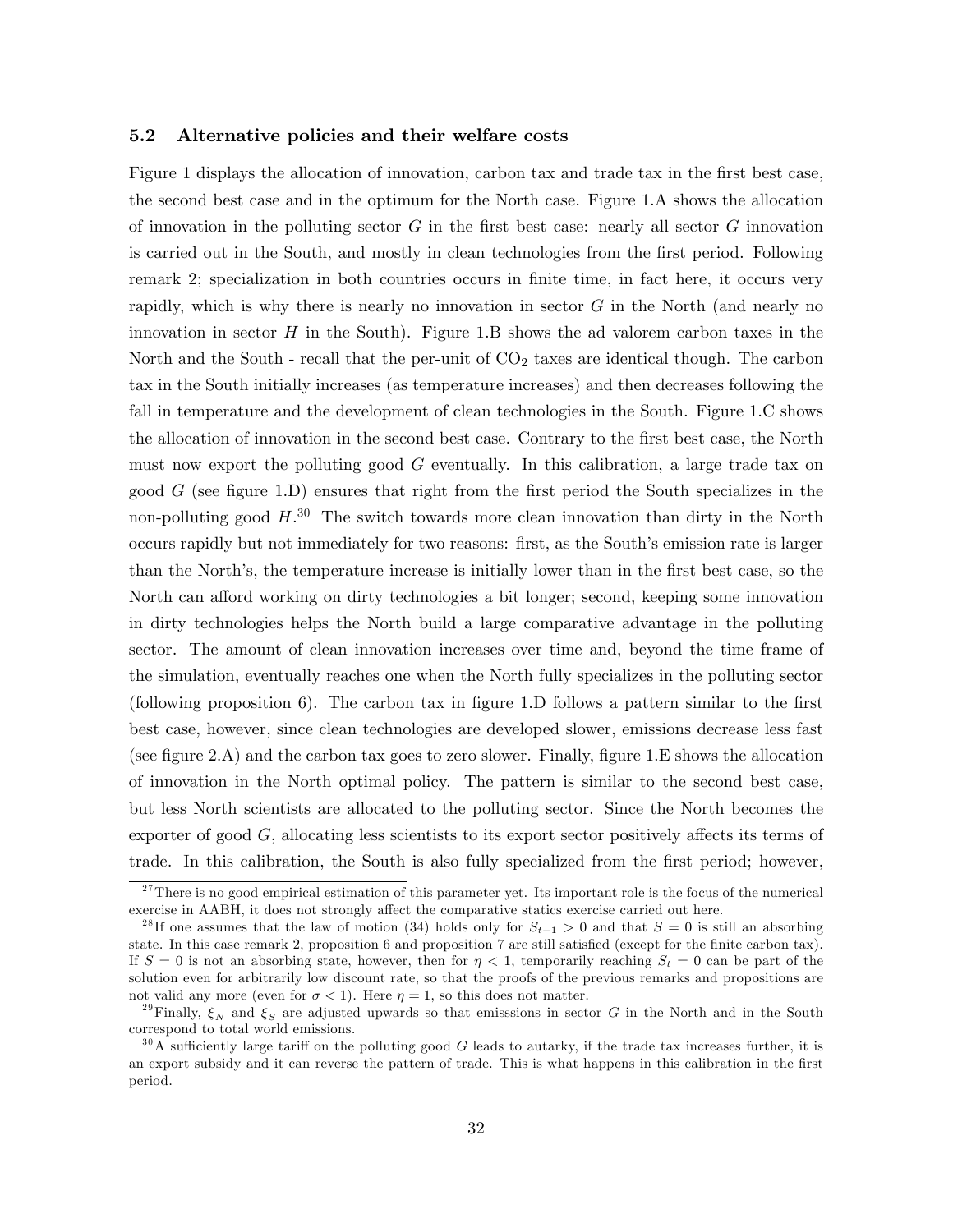according to proposition 7, it must remain just at the corner of specialization. To maintain this situation the trade tax turns negative from the second period, and becomes an export tax on the polluting good for the North (for readability the Ögure is cut, but as the comparative advantage increases, the trade tax tends towards  $-1$ , that is a 100% tax on exports). To cope with the smaller innovation in the polluting sector in the first period in the North, the carbon tariff is larger in the first period. The fast specialization in at least one country that occurs in this calibration can be explained by a relatively large growth rate (2% a year) combined with a small difference in capital share in both sector  $(\alpha - \beta = 0)$ . Taking into account imperfect mobility of factors or both cross-sector and cross-country knowledge spillovers would slow down the specialization process.

| TORIAL T. ATRIORIUM ORIIVE AVAIIORIA VANIU |                     |              |
|--------------------------------------------|---------------------|--------------|
|                                            | time until disaster | welfare cost |
| Miracle                                    | never               | $0\%$        |
| Laissez-faire                              | 80 years            | 100%         |
| First best                                 | never               | 5.64%        |
| Second best                                | never               | 14.08%       |
| Third best                                 | never               | 14.22%       |
| Non protect.                               | 80 years            | 100%         |

Table 1: disaster and welfare cost

Table 1 shows whether a disaster can be avoided under different scenarios and what the welfare costs of climate change are. The welfare cost is computed as the equivalent percentage loss of world consumption every period relative to the first best in a "miracle" scenario where the dirty input would cease to pollute (that is from the first period  $\xi_N = \xi_S = 0$ ). Under laissez-faire a disaster occurs after 80 years (the welfare cost is 100% with log utility). There is no disaster in the Örst best case (which is always true) and since initial environmental quality is sufficiently large, there is no disaster either in the second best case. Not being able to intervene in the South, and therefore having to reverse the pattern of trade, sharply increases the welfare costs of climate change policy (they are nearly three times as large). $31$ Table 1 also presents the case of a "third" best where the North can implement a carbon tax and research subsidies/taxes, but no trade tax, consumption or production taxes. With the calibrated parameter values, a tariff happens to be not necessary to avoid a disaster and the welfare costs of dispensing with it are relatively small: This is because the initial comparative advantage of the South in the polluting sector is small. No combination of a carbon tax and a tax on dirty research in the North can prevent an environmental disaster, and in table 1, I compute the "non-protectionist policy" that minimizes the amount of  $CO<sub>2</sub>$  accumulated. This

 $31$ Note that this increase in cost is almost entirely due to the environmental externality. In the miracle case, there would also be some welfare costs from not being able to intervene in the South - as innovation there would not be allocated optimally- but these costs would be very small: 0.15%.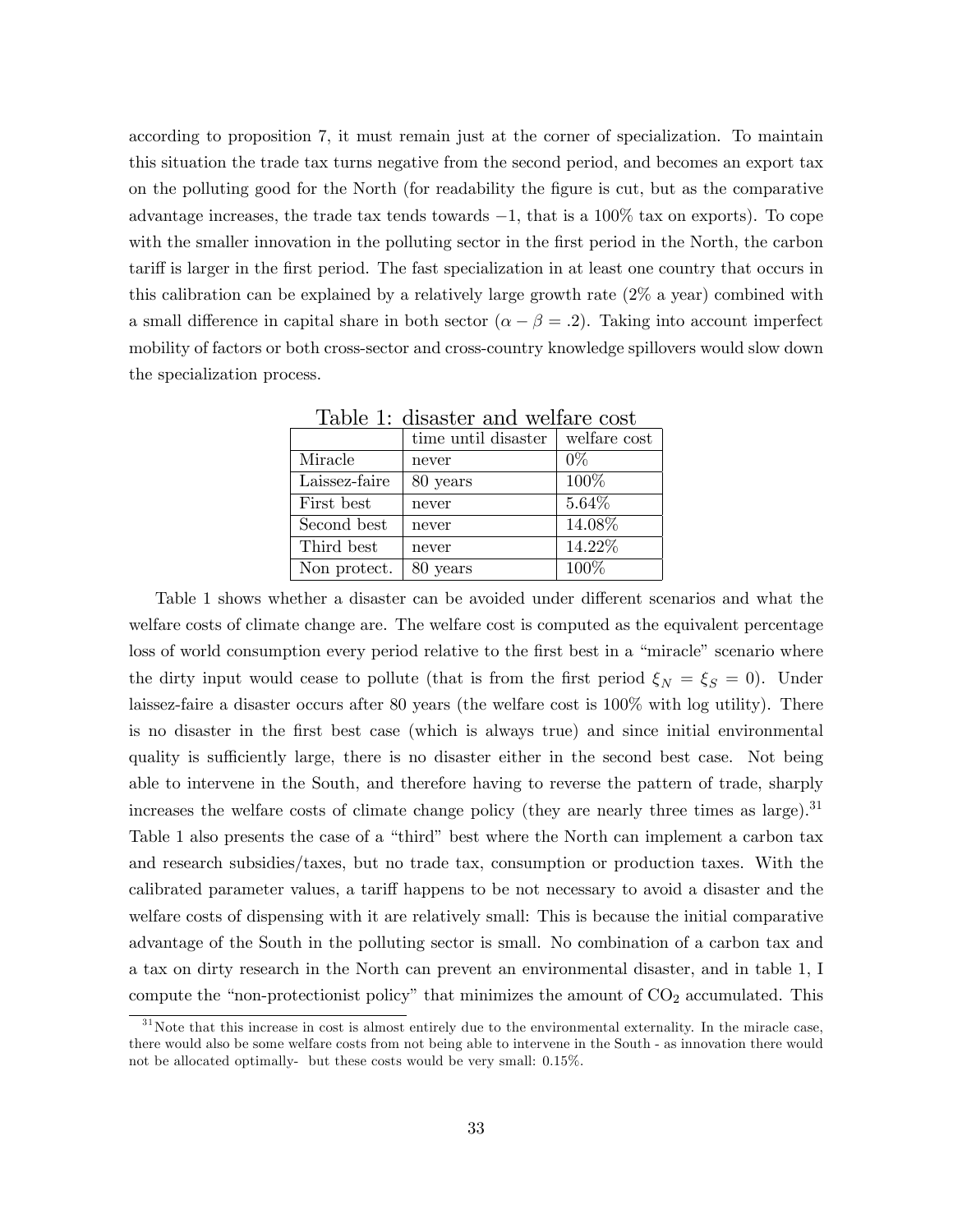

Figure 2: Figure 2: Increases in temperature with trade and in autarky

policy cannot postpone the disaster, and as shown in figure 2 below, its effect on temperature is extremely small relative to laissez-faire.

#### 5.3 Trade, a double-edged sword

Figure 2 shows the increases in temperature in laissez-faire, with the non-protectionist policy that minimizes the amount of  $CO<sub>2</sub>$  emissions, in the second best case and in the first best case, and then compares them with the increases in temperature with the same policies in autarky. In line with table 1, non-protectionist policies cannot slow down the disaster; in fact, the difference in temperature is so small that the two curves are indistinguishable. In the first best case the increase in temperature is initially larger than in the second best case, the reason is that in the latter case production of the polluting good moves to the North, where the emissions rate is lower. The temperature starts decreasing earlier in the first best case than in the second best case because (nearly) all Southern scientists innovate in clean technologies in the first best policy, but not all scientists in the North do so in the second best one (see figures  $1.A$  and  $1.C$ ). In autarky, the disaster is postponed, as the polluting sector grows slower (a mass of around 0.2 of scientists innovate in the polluting sector in autarky, instead of all scientists of one country in free trade). Non-protectionist policies in the North (a carbon tax and a tax on dirty research) can now postpone a disaster as the pollution haven effect does not exist, but whether clean research subsidies are allowed for or not does not really affect the increase in temperature. In figure  $2.B$ , in the "second best" case (which now refers to the combination of carbon taxes and clean research subsidies in the North that minimizes  $CO<sub>2</sub>$  emissions), the temperature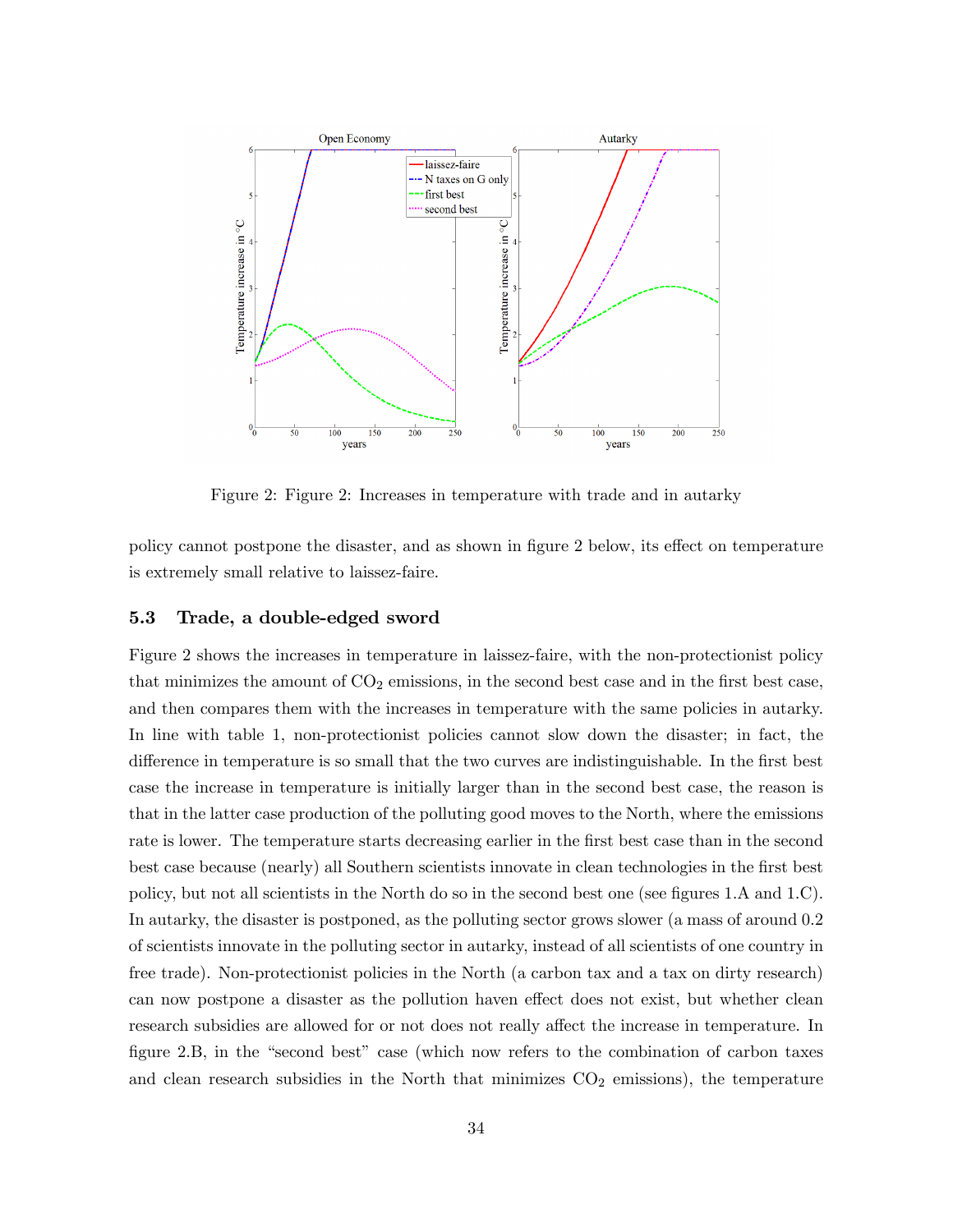

Figure 3: Figure 3: Increases in Temperature with and without Directed Technical Change

increase cannot be distinguished from the temperature increase resulting from taxes on the polluting sector in the North only. Even in the Örst best case temperature increases more as the growth rate of clean technologies is smaller than in the open economy scenario. Overall, Ögure 2 illustrates the double-edged sword role of trade: without trade, unilateral policies cannot prevent a disaster, but opening up to trade accelerates environmental degradation if the North does not undertake the appropriate policy.

#### 5.4 Directed technical change, a double-edged sword

Directed technical change (DTC) plays a similar role. With the calibrated values, however, non-protectionist policies cannot delay a disaster either when there is no DTC and in both countries  $s_c = s_d = s_H = 1/3$ . To better illustrate the impact of DTC, I carry the same exercise but assuming that  $\alpha = 0.7$  and  $\beta = 0.1$  (a larger difference in capital limits the pollution haven effect in a static model and therefore better illustrates how it is amplified by the innovation response). The resulting increase in temperature across the different policies and under the two scenarios are given in figure 3 (Appendix C.2 carries the exercise with the original values). DTC accelerates the disaster under laissez-faire since it accelerates the growth rate of the production sector. Without DTC, non-protectionist policies are still unable to prevent a disaster, but they can delay it for 20 years. With a permanent and large trade tax, unilateral policies can still avert an environmental disaster with these parameters but the increase in temperature is much larger (despite a much lower growth rate), and even in the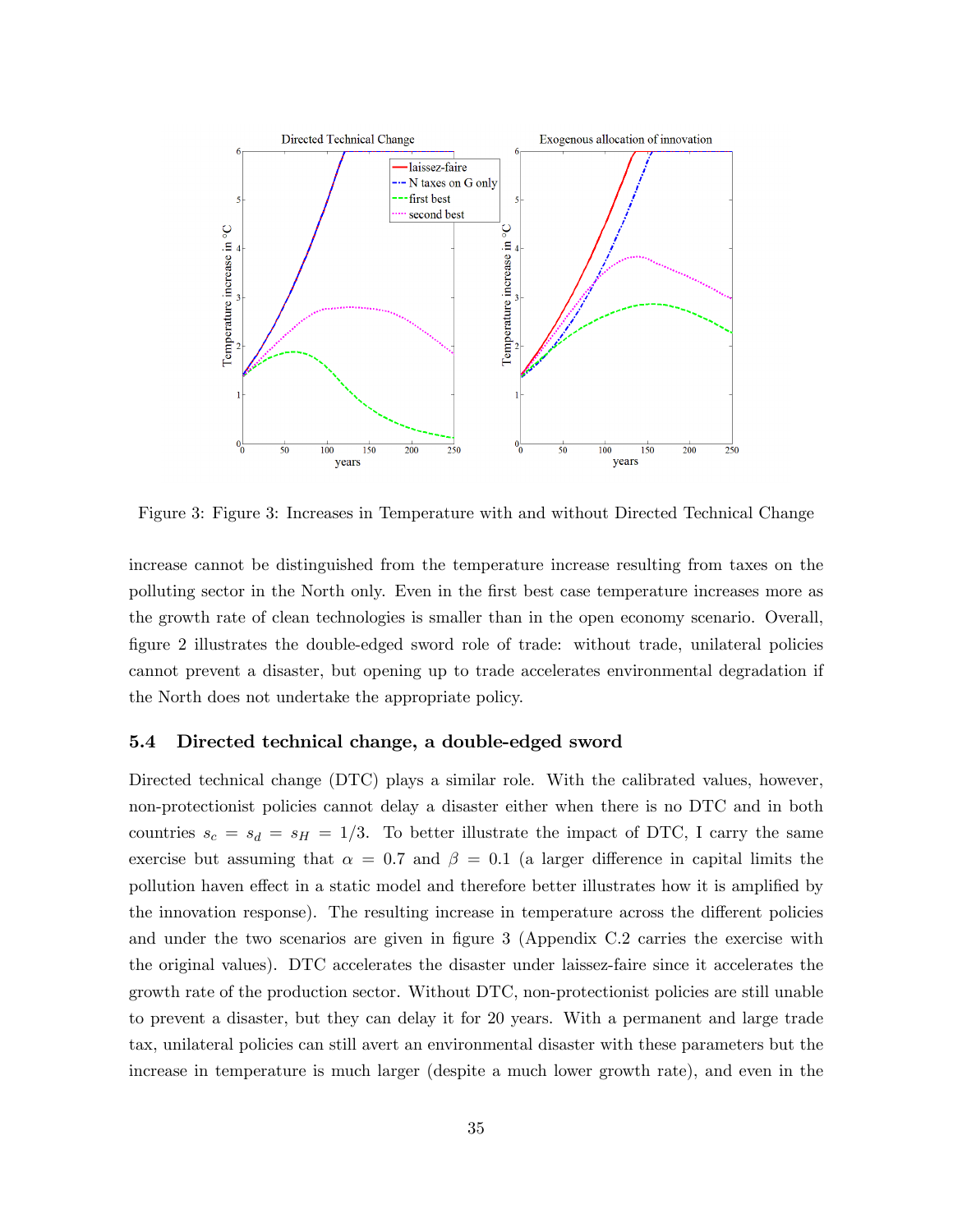first best case temperature increases for a longer time.

# 6 Extensions

I now relax the assumption that productivity improvements are entirely country specific. The amplification of comparative advantage effect has been one of the dragging forces behind the previous results. In reality, some productivity improvements are likely to at least partly cross borders, so that some economic forces will work against this effect.<sup>32</sup> This raises the issue of the robustness of the previous analysis. I consider in turn technology diffusion (subsection 6.1) and innovation by global firms (subsection  $6.2$ ), and show that the main messages of section 3 still hold, even though the underlying intuitions are somewhat different. Note that the assumption that  $\alpha \neq \beta$  must be imposed now as a pure Ricardian model would not be suited to study these questions.

#### 6.1 Technology Diffusion

Far from the technological frontier, a country is likely to benefit from the diffusion of innovations produced in other countries. To illustrate this in the simplest way, I assume that at the beginning of every period the country with the least advanced average productivity in a given sector can exogenously progressively catch up with the other country. More specifically, before any innovation happens, the producer of intermediate i in sector  $z \in \{c, d, H\}$  gets access to the technology:

$$
\overline{A_{Xzit}} = \max\left( \left( \frac{A_{(-X)z(t-1)}}{A_{Xz(t-1)}} \right)^{\delta}, 1 \right) A_{Xzi(t-1)},
$$

where  $\delta \in [0, 1]$  measures the strength of the technological diffusion. This formulation delivers in return the law of motion for aggregate productivity

$$
A_{Xzt} = (1 + \kappa s_{Xzt}^t)^{1-\gamma} \max \left( \left( \frac{A_{(-X)z(t-1)}}{A_{Xz(t-1)}} \right)^{\delta}, 1 \right) A_{Xz(t-1)},
$$

for  $z \in \{c, d, H\}$ . With this formulation, the ratio of the technological levels across countries cannot diverge: when one country gets a sufficiently strong advantage over the other one, the catching up process ensures that regardless of the pattern of innovation, this difference is reduced next period.

In particular, policies in the North which increase the amount of clean innovation in the North will now also increase the productivity of clean technologies in the South. In fact, they may even put the South on a clean innovation track: if at one point in time pre-innovation

 $32$ Dechezleprêtre et al. (2010) suggest that clean technologies transfer between developing and developed countries exist but are quite limited.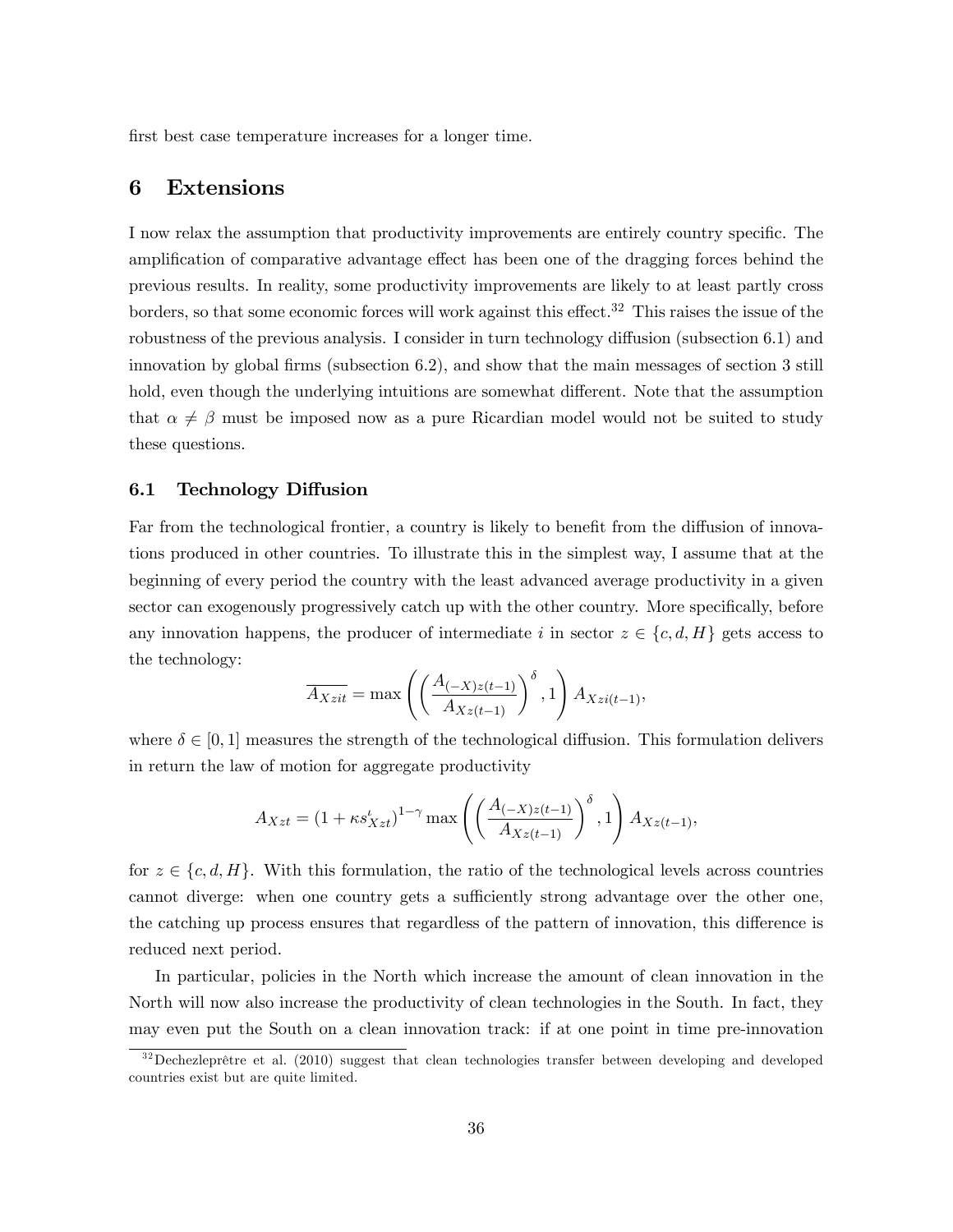clean technologies are above dirty ones in the South  $\overline{A}_{Sct} > \overline{A}_{Sdt}$ , market forces in the South will induce more clean than dirty innovations. The key to preventing a disaster is no longer to push the South towards specializing in the non-polluting sector, but rather to ensure a switch towards clean innovation in the South. Such transition will occur as soon as more scientists are allocated to clean technologies in the North than to dirty technologies in the South (since in the long-run, South clean productivity  $A_{Sct}$  grows like the North one  $A_{Nct}$ ). Whether this is the case or not directly depends on the policies that the North allows for and on the pattern of comparative advantage, similarly to the analysis in section 3. Therefore, the intuitions developed before still apply and, surprisingly, the broad results are not as different as one could have expected. In particular, I can show:

**Proposition 8** Assume that initially  $(i)$  technologies are sufficiently close to each other across countries, that  $\kappa$  is sufficiently small and the spillovers  $\delta$  are sufficiently strong, (ii) that the South is relatively well endowed in capital  $\frac{K_S}{L_S}$  >  $\frac{K_N}{L_N}$  $\frac{K_N}{L_N}$ , and that (iii) clean technologies are sufficiently less advanced than dirty ones  $(A_{Sc0}/A_{Sd0}$  sufficiently small), then no combination of a carbon tax and a tax on dirty research in the North can prevent a disaster, no matter how large  $\overline{S}$  is.

#### **Proof.** See Appendix D.7  $\blacksquare$

This proposition mirrors proposition 1. The assumptions (i) ensure that technological levels remain sufficiently close to each other across countries, which combined with the assumption (ii) ensures that the South keeps a comparative advantage in the polluting sector - assumption (iii) plays the same role as in proposition 1 and ensures that when the South has the comparative advantage in the polluting sector, it does innovate there more than the North; this assumption can be dispensed with when  $\varepsilon = \infty$ . In this case, the South keeps the comparative advantage in the polluting sector, and since a carbon tax in the North can only reinforce this comparative advantage; more scientists are innovating in dirty technologies in the South than in clean in the North: South clean productivity  $\overline{A}_{Sct}$  never catches up, and a switch to clean innovation in the South never occurs.

As before, a temporary combination of clean research subsidies and a tariff can prevent a disaster for sufficiently large initial environmental quality (proposition 3 still holds): clean research subsidies can reallocate innovation in the North to clean technologies while a tariff can limit innovation in dirty technologies in the South, so that  $\overline{A}_{Sct}$  grows faster than  $\overline{A}_{Sdt}$ and a switch towards clean innovation eventually occurs in the South. As it has been stated, proposition 2 is not robust when the clean and the dirty inputs are not perfect substitutes  $(\varepsilon < \infty)$ . In that case, however, I can show: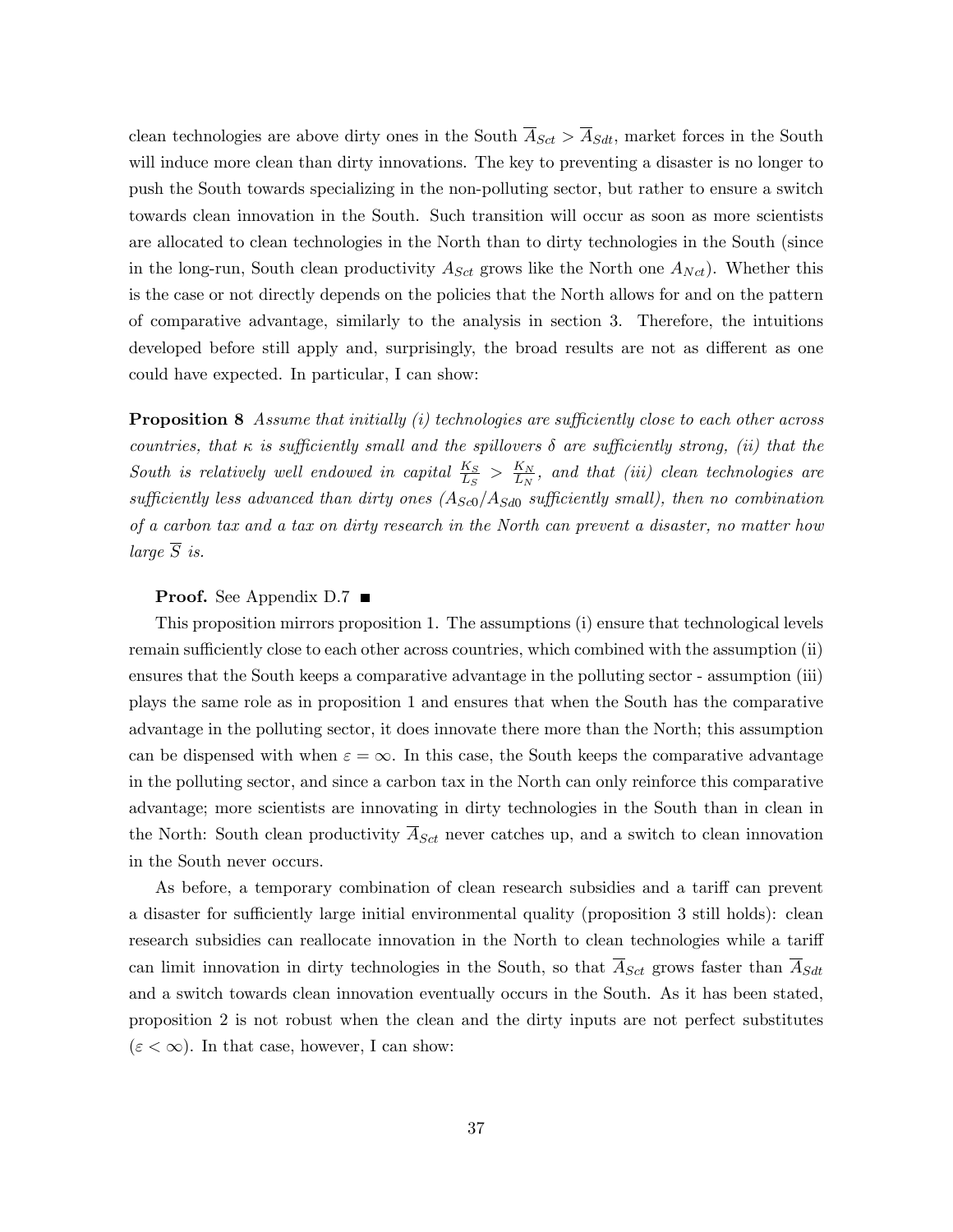**Remark 3** Assume that final consumption is Cobb-Douglas in the polluting and non-polluting goods ( $\sigma = 1$ ) and that clean and dirty inputs are perfect substitutes ( $\varepsilon = \infty$ ). First, i) if initial relative endowments are sufficiently close to each other and the initial environmental quality is sufficiently large, then temporary clean research subsidies in the North alone can prevent a disaster. Second, ii) if the South has a sufficiently large capital labor ratio  $\left(\frac{\alpha^{\beta}(1-\alpha)^{1-\beta}}{\alpha^{\beta}(1-\alpha)(1-\beta)}\right)$  $\frac{\alpha^{\beta}(1-\alpha)^{1-\beta}}{\beta^{\beta}(1-\beta)^{(1-\beta)}}K_{N}^{\beta}L_{N}^{1-\beta} >$  $(1+\kappa)^{\frac{1-\gamma}{\delta}} \frac{1-\nu}{\nu} K_S^{\beta} L_S^{1-\beta}$  and  $(1+\kappa)^{\frac{1-\gamma}{\delta}} K_N^{\alpha} L_N^{1-\alpha} < \frac{\beta^{\alpha} (1-\beta)^{(1-\alpha)}}{\alpha^{\alpha} (1-\alpha)^{(1-\alpha)}}$  $\frac{\beta^{\alpha}(1-\beta)^{(1-\alpha)}}{\alpha^{\alpha}(1-\alpha)^{(1-\alpha)}}\frac{1-\nu}{\nu}K_{S}^{\alpha}L_{S}^{1-\alpha}),$  technologies are sufficiently close across countries  $(A_{Nz0}/A_{Sz0} \in \left( (1+\kappa)^{-\frac{1-\gamma}{\delta}} , (1+\kappa)^{\frac{1-\gamma}{\delta}} \right)$  for  $z \in \{c, d, H\}$ , and clean technologies are less advanced than dirty ones in the South  $(A_{Sc0} < A_{Sd0} (1 + \kappa)^{-(1-\gamma)(1+\frac{1}{\delta}})$ , then, clean research subsidies alone can never prevent a disaster.

#### **Proof.** See Appendix D.7  $\blacksquare$

The introduction of knowledge spillovers ensures that even in the Cobb-Douglas ( $\sigma = 1$ ) case, clean research subsidies can now prevent a disaster without a tariff if initial endowment ratios are not too far apart.<sup>33</sup> The reason is that thanks to the knowledge spillovers, close initial endowment ratios guarantee that the South will not be fully specialized in the longrun. Some scientists in the South must be allocated to the non-polluting sector, so that clean technologies in the North grow faster than dirty technologies in the South with sufficiently large clean research subsidies. On the other hand, if endowment ratios are sufficiently far apart and technologies are close to start with, full specialization in both countries will be maintained indefinitely. As a result, all scientists would be allocated to the polluting sector in the South. If the clean and dirty inputs are perfect substitutes ( $\varepsilon = \infty$ ), they will necessarily all be allocated to the dirty subsector: South clean productivity  $A_{\text{Sct}}$  never catches up preventing a switch to clean innovation in the South.

If  $\varepsilon < \infty$ , since clean technologies in the South grow at the same rate as in the North, the ratio of clean over dirty technologies in the South cannot tend towards zero, and the mass of scientists allocated to clean technologies remain bounded away from zero when the South specializes in the polluting sector. Therefore, eventually, pre-innovation clean productivity in the South becomes larger than dirty productivity,  $\overline{A}_{Sct} > \overline{A}_{Sdt}$ , and a switch towards clean innovation must occur. Note, however, that this result relies on the possibly unrealistic assumption that the North can innovate in clean technologies even though it specializes in the non-polluting sector and therefore does not produce any clean intermediates. If the North could not innovate in an inactive sector, remark 3 would still hold for  $\varepsilon < \infty$ . Second, this result also relies on the innovation function  $\kappa s^{\iota}$  satisfying the Inada condition. If instead, the innovation function were  $\kappa ((s + \Upsilon)^t - \Upsilon^t)$  with  $\Upsilon > 0$ , then, for clean technologies initially

$$
\frac{33 \frac{1-\alpha}{\alpha} \frac{K_S}{L_S}}{\alpha} < \frac{1 - \frac{(\alpha \nu + \beta(1-\nu))}{\alpha \nu + \beta(1-\nu)} \frac{(1+\kappa)^{-\frac{1-\gamma}{\delta}} K_N + K_S}{(1+\kappa)^{\frac{1-\gamma}{\delta}} L_N + L_S} < (1+\kappa)^{-2\frac{1-\gamma}{\delta}} \frac{1-\beta}{\beta} \frac{K_N}{L_N} \text{ is a sufficient condition.}
$$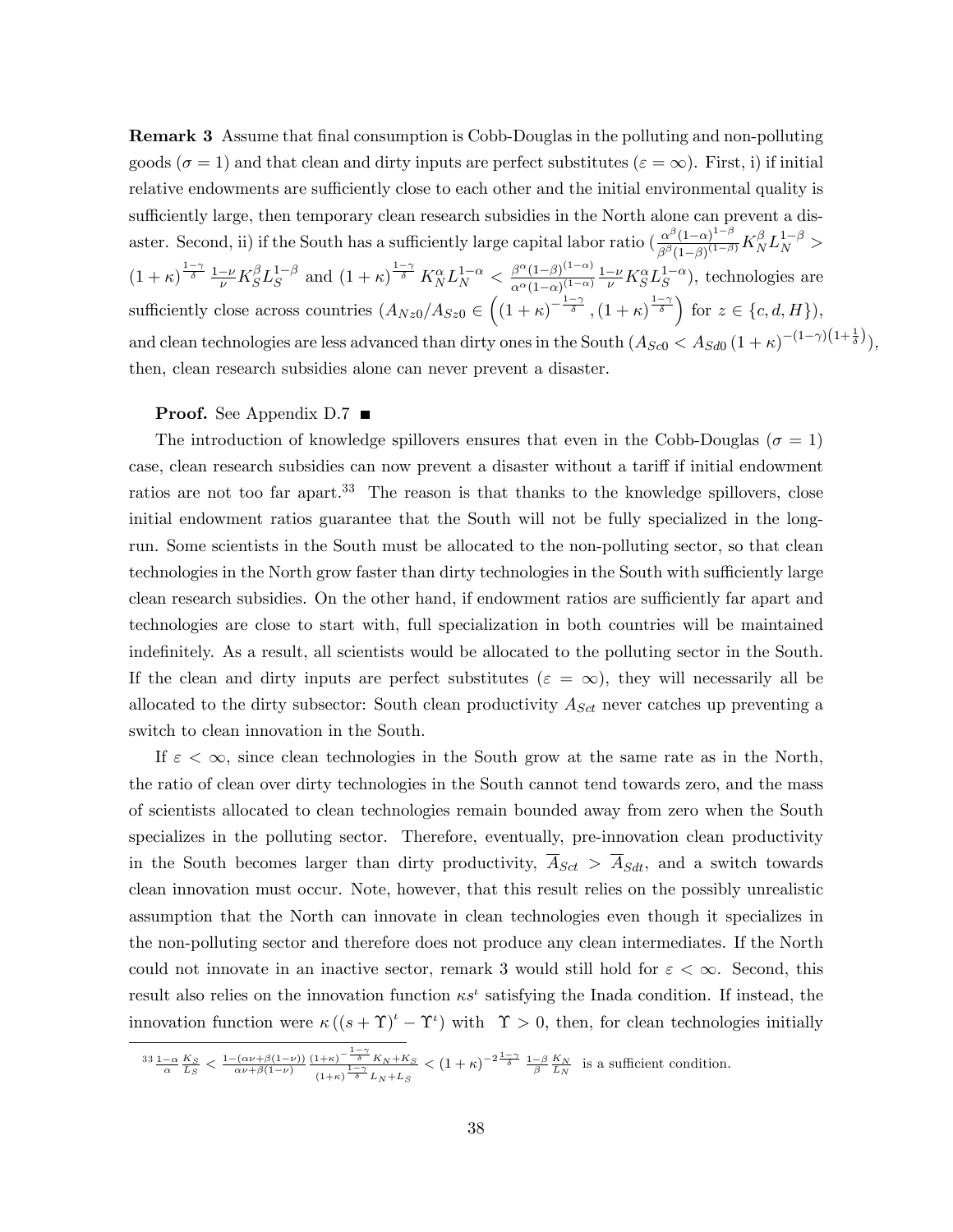sufficiently less advanced than dirty ones  $(A_{Sc0}/A_{Sd0}$  being sufficiently small), all innovation in the South could go towards dirty technologies when the South is fully specialized in the polluting sector and remark 3 would hold.<sup>34</sup>

The structure of the optimal policy (with or without the no intervention in the South constraint) is broadly similar, but subsidies to research and the possible trade tax will have to take into account the presence of the knowledge spillovers. Moreover, the second best policy does not necessarily feature a reversal of comparative advantage any more when the South initially has the comparative advantage in the polluting good.

Note that to some extent technological diffusion itself is a parameter that can be affected by policy: laxer intellectual property rights, direct Önancing of projects abroad, or migrations of skilled workers could all contribute to the faster diffusion of technology. This analysis therefore suggests that the diffusion of clean technologies in the South makes the need for a tariff less pressing. In fact, since the high social welfare cost from unilateral intervention without knowledge spillovers came from the necessary reversal of comparative advantage, diffusing technologies in order to prevent a disaster without such a reversal in comparative advantage could reduce significantly the costs of the intervention.

## 6.2 Worldwide entrepreneurs

So far I have assumed that innovation in the North and in the South only responded to local conditions. However many innovative Örms are global and make their innovation decision based on the entire world market. I now study this case and, for simplicity, focus on the case where final consumption is Cobb-Douglas ( $\sigma = 1$ ). I show that clean research subsidies alone can now prevent a disaster but that carbon taxes may still fail to do so. The conditions under which they would now refer to the relative size of the polluting sector in the South and the North rather than simply the pattern of comparative advantage.

More specifically, I consider that the producer of intermediate  $\iota$  in sector  $z \in \{c, d, H\}$  is the same in the North and in the South and his intermediate has the same productivity in both countries; however, intermediates are still not tradeable.<sup>35</sup> By hiring  $s_{Nzit}$  scientists in the North and  $s_{Szit}$  in the South, the entrepreneur for variety i in sector  $z \in \{c, d, H\}$  with

<sup>&</sup>lt;sup>34</sup>In Appendix D.7, I also show that when  $\sigma < 1$ , clean research subsidies can prevent a disaster for sufficiently close endowment ratios, whether the government in the North can allocate research to the clean subsector when no clean intermediates are produced or not.

 $35$  In this case trade balance typically does not hold since there will be income transfers across countries. Under free-trade this does not affect the pattern of production and emissions.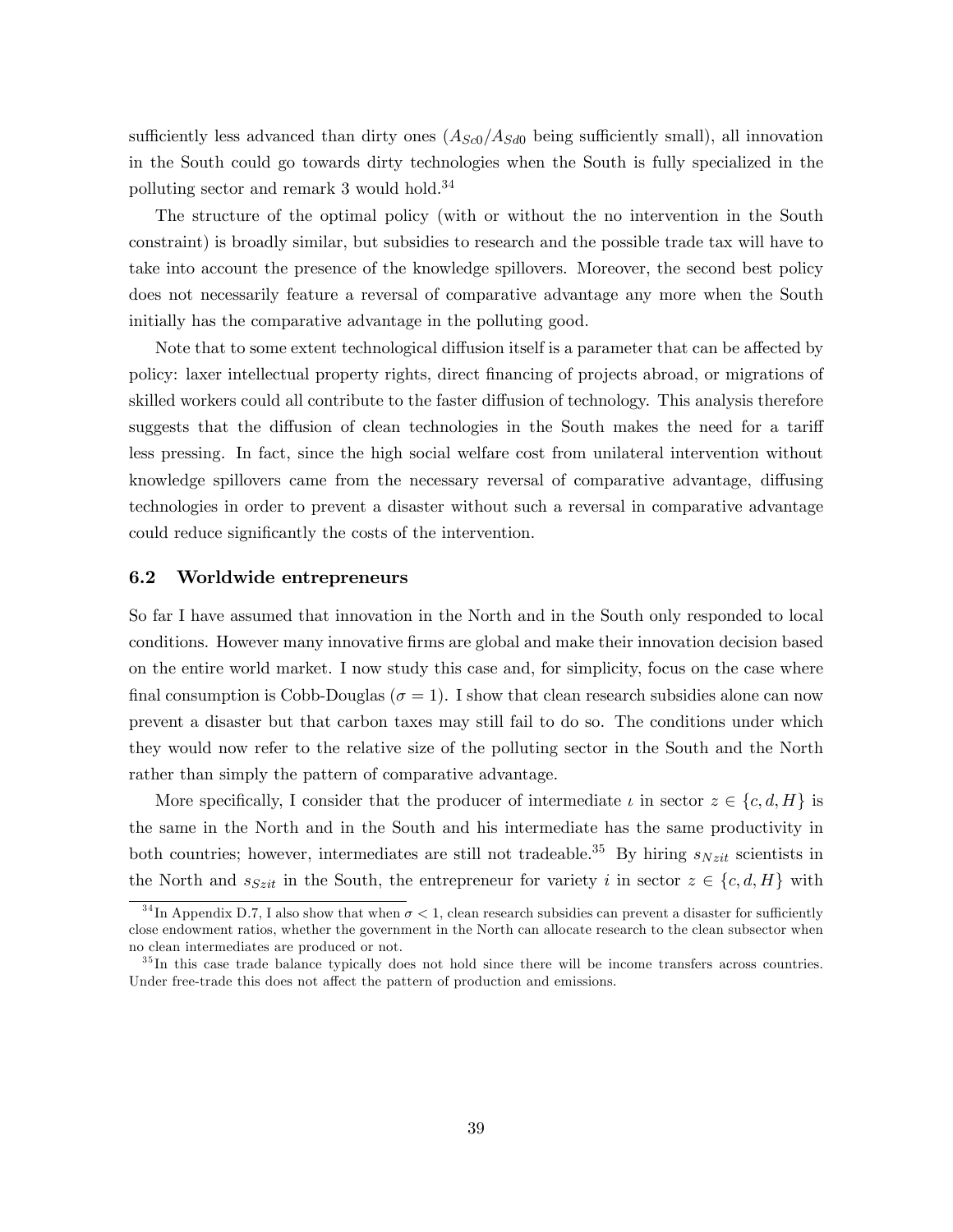initial productivities  $A_{zi(t-1)}$  can increases it to:

$$
A_{zit} = \left(1 + \kappa \left(s_{Nzit}^{\iota} + s_{Szit}^{\iota}\right) \frac{A_{z(t-1)}^{1-\gamma}}{A_{zit}^{1-\gamma}}\right)^{1-\gamma} A_{zi(t-1)}.
$$

The results extend to the case where the innovation function is  $\kappa (s_{Nzit} + s_{Szit})^t$ . As before, since profits are proportional to  $(A_{zit}/A_{zt})^{\frac{1}{1-\gamma}}$ , for  $z \in \{c, d, H\}$ , every entrepreneur hires the same number of scientists, and the law of motion of aggregate productivity can be written as:

$$
A_{zt} = \left(1 + \kappa \left(s_{Xzt}^t + s_{(-X)zt}^t\right)\right)^{1-\gamma} A_{z(t-1)}.
$$

In this subsection, the key to preventing a disaster will be to ensure that  $A_{ct}$  grows faster than  $A_{dt}$ , since this will bring the emission rate in the polluting sector down to zero even in the South. The next remark shows that it is still the case that a carbon tax can fail at preventing an environmental disaster:

**Proposition 9** Assume that  $\sigma = 1$ , that clean technologies are sufficiently less advanced than dirty ones  $(A_{c0}/A_{d0}$  is sufficiently small), and that the South originally has a weakly larger market share than the North in the polluting good  $(Y_{SG0} \ge Y_{NG0})$ , then no carbon tax in the North can prevent a disaster, no matter how large the initial environmental quality  $\overline{S}$  is.

#### **Proof.** Appendix  $D.8$

Without direct research incentives, the innovation allocation is identical across countries. Within the polluting sector, the allocation of innovation across the clean and dirty subsectors favors the one with the largest revenues. In the North, a large carbon tax can ensure that the clean input subsector has nearly the same size as the entire North polluting sector, while in the South, if clean technologies are sufficiently less advanced  $(A_{c0}/A_{d0}$  is small), the size of the dirty subsector is close to the size of the South polluting sector  $(A_{c0} < (1 + 2\kappa)^{-(1-\gamma)} A_{d0}$ would be sufficient when  $\varepsilon = \infty$ ). Worldwide, the size of the clean subsector is then close to the size of the polluting sector in the North, while the size of the dirty subsector is close to the size of the polluting sector in the South. If the South has a larger market share in the polluting sector, there would be more dirty than clean innovations, and  $A_{ct}$  would never catch up. When final consumption is Cobb-Douglas, the relative size of both countries in the production of the polluting good does not change with technologies, and, since a carbon tax can only increase the relative size of the South, an initially larger market share ensures that the South remains the biggest country in the polluting sector.  $36$ 

<sup>&</sup>lt;sup>36</sup> If the North uses a tax on dirty research on top of the carbon tax, the remark stays true but for  $Y_{NG0}/Y_{SG0}$ sufficiently small. In this case, the Northern social planner, can ensure that no scientists in the North innovate in dirty technologies. Yet, if  $Y_{NG0}/Y_{SG0}$  is small, most innovation in the North will occur in the non-polluting sector anyway, so most sector G innovation will occur in the South and will be determined by the South market, favoring dirty innovation. See Appendix D.8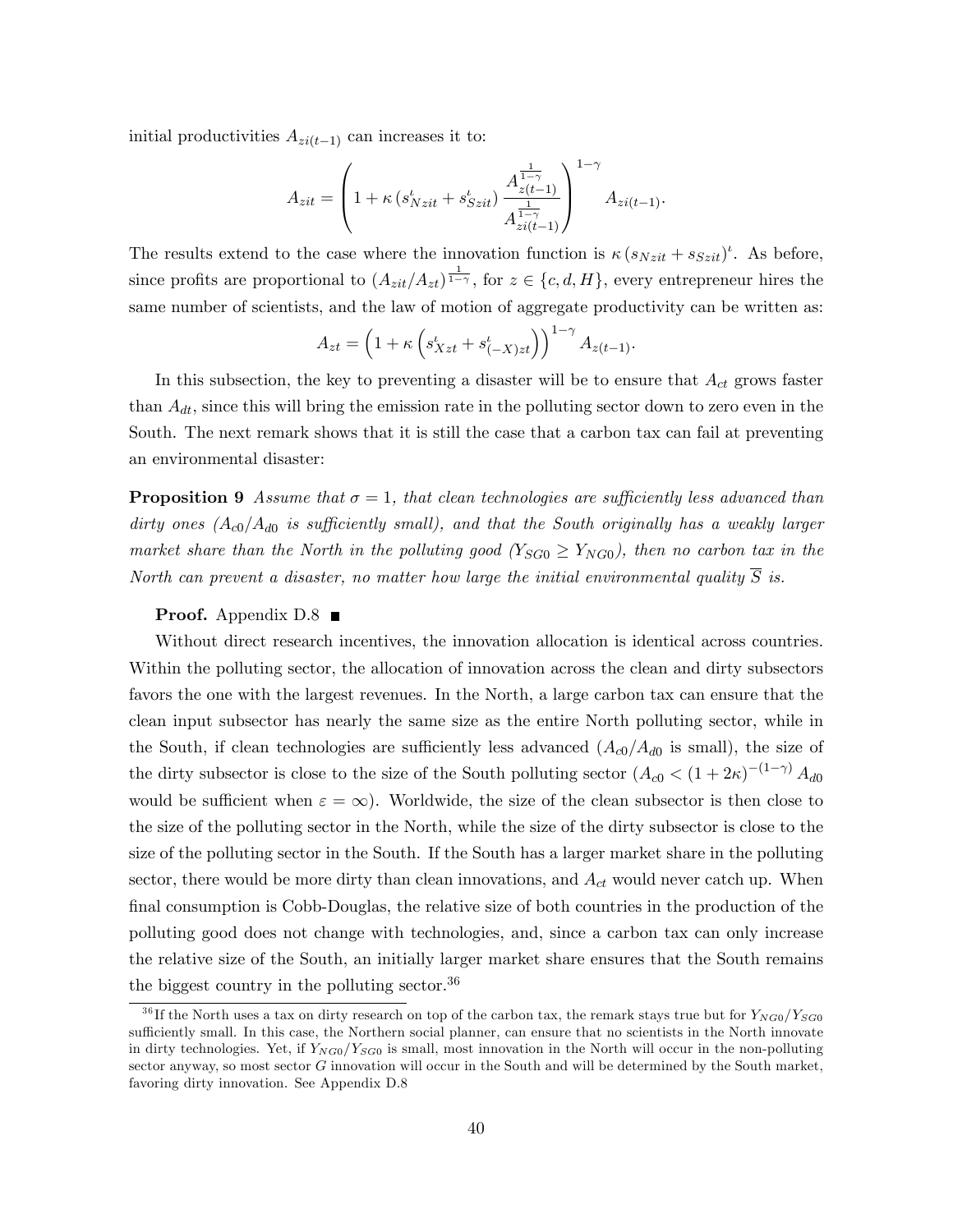If subsidies to clean research in the North are sufficiently strong, however, Northern scientists will nearly all innovate in clean intermediates, thereby also improving the productivity of clean intermediates in the South. In the meantime, innovation in the South will be prevented from moving fully towards sector  $G$  and dirty intermediates: even if the South fully specializes in sector  $G$ , entrepreneurs having monopoly rights in sector  $H$  will hire some scientists from the South to improve the productivity of the (active) variety they own in the North. Therefore, a tariff (which is still part of the optimal policy) is not necessary to prevent a disaster, regardless of initial endowments.

**Proposition 10** Clean research subsidies in the North alone can prevent a disaster if the initial environmental quality is sufficiently large.

In Appendix D.9, I extend this result to the case where  $\sigma < 1$ , and when innovation is only partially global.<sup>37</sup> As technological diffusion, the internationalization of the R&D process makes it possible for policy in the North to induce a switch to clean innovation in the South, so that the second best policy needs not feature a reversal of the pattern of comparative advantage. However, even with a very internationalized process, the North needs to undertake a very proactive policy towards the development of clean technologies; otherwise, the direction of innovation within sector  $G$  will be dictated by the economic conditions of the South instead of the North.

# 7 Conclusion

This paper develops a dynamic model of trade and the environment with directed technical change in a two country world, in order to study what type of unilateral policies could achieve sustainable growth. I also characterize the best unilateral policy for the world and for the intervening country. When knowledge is local, a combination of temporary clean research subsidies and a carbon tariff can prevent an environmental disaster, while unilateral taxes on the polluting sector are unlikely to do so, particularly when the South has initially the comparative advantage in the polluting sector. The second best policy which maximizes world welfare under the constraint that no intervention can be undertaken in the South can be decentralized through research subsidies, a carbon tax and a trade tax. The trade tax takes

 $37$  I look at the case where entrepreneurs have different technologies across countries, and where innovation takes the form:  $A_{Xzit} =$  $\sqrt{ }$  $\left(1+\kappa\left(s_{X\,zit}^{\iota}+\delta s_{(-X)zit}^{\iota}\right)\frac{A_{X\,z\,(t-1)}^{\frac{1}{1-\gamma}}}{\frac{1}{1-\gamma}}\right)$  $\frac{1}{A\frac{1-\gamma}{Xz_i(t-1)}}$ 1 A  $1-\gamma$  $A_{Xzi(t-1)}$ , where  $\delta$  measures how easy it is to transfer innovation from one country to another. I show that as long as  $\delta\left(1+\left(\frac{\delta}{1+\kappa}\frac{\nu}{1-\nu}\right)\right)$  $\left(\frac{1}{1-\iota}\right)^{\iota} > 1$  clean research subsidies alone can prevent a disaster for sufficiently large environmental quality.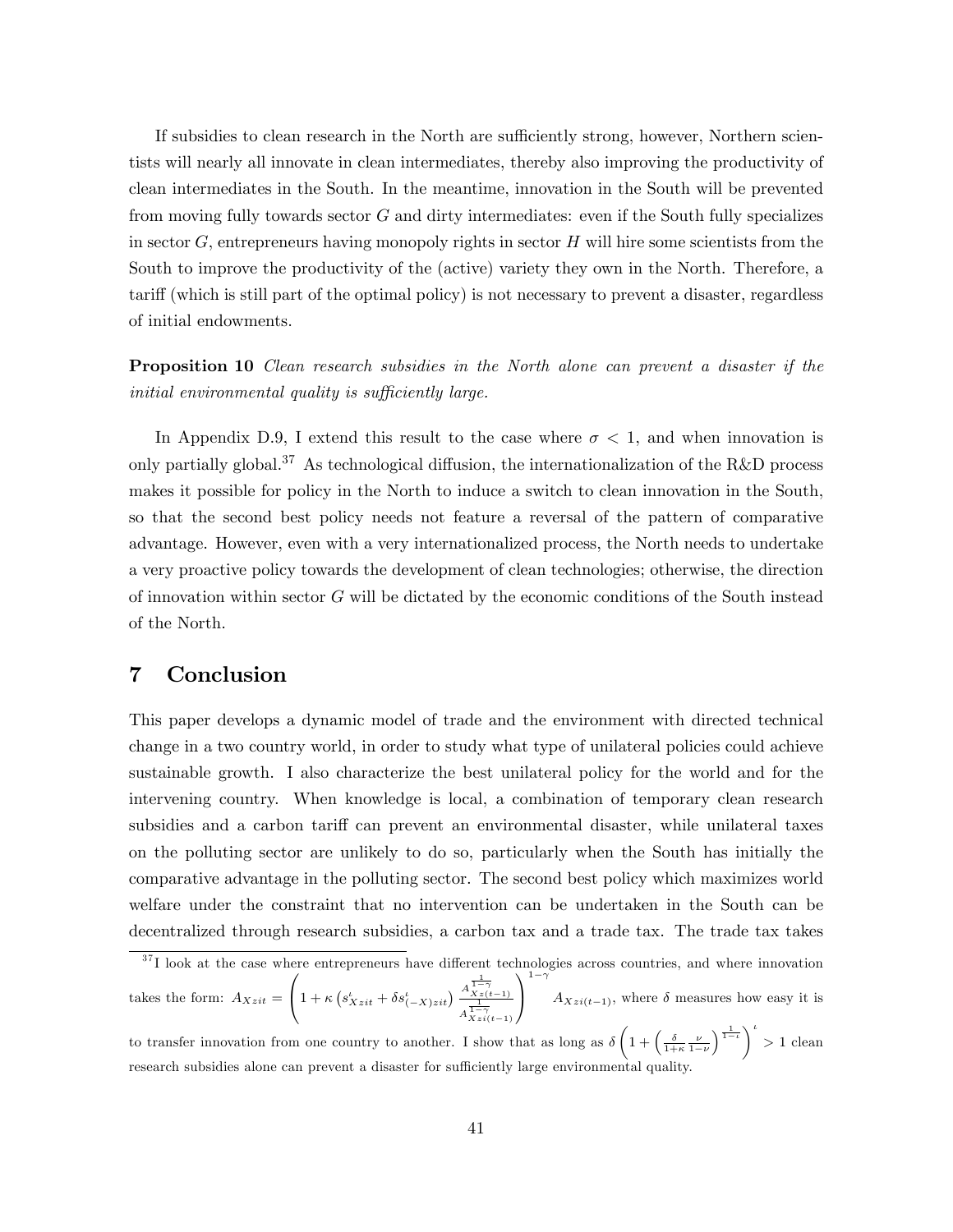the form of a carbon tariff and then of an export subsidy, reflecting the double objective of reducing emissions in the South and of redirecting innovation there. Under some assumptions on the preferences of the social planner, the second best policy features a switch to clean innovation in the North, full specialization in both countries, and a temporary trade tax. The optimal policy for the North can be decentralized using the same instruments, but in this case, the trade tax may turn into an export tax and must be maintained permanently. In the presence of knowledge spillovers, or with international innovating firms, a switch to clean innovation in the South can be achieved with policies in the North, so that a disaster can be avoided without the South having to specialize in the non-polluting sector. In both cases unilateral taxes on the polluting sector may still fail at preventing a disaster.

In response to the question "is there a case for carbon tariffs?", the analysis shows that some form of protectionism is necessary to ensure sustainable growth with unilateral policies. A trade tax is the optimal tool to reduce pollution in countries that do not intervene, but, clean research subsidies alone can sometimes ensure sustainable growth particularly in the presence of knowledge spillovers.

In practice, taken at face value, a full revival of industries like metallurgy in developed countries, which is what the basic model argues for, may look unrealistic. More practically, the paper argues for an industrial policy in the North that aims at cleaning the polluting sectors, without losing to much competitiveness to the South, in order to slow down the move of polluting industries there. In particular, the paper shows the shortcomings of a "carbon taxî-only policy (or equivalent policies like a cap-and-trade) in the North in the presence of imperfect knowledge markets and a non-cooperative South. However, this aggressive protectionist unilateral policy could phase out once clean technologies diffuse to the South, or once a global agreement is found.

This analysis is very much a first step and could be enriched in several directions. First, I have only considered a global social planner faced with the constraint of no intervention in the South or a Northern social planner. A better understanding of climate negotiations would require modelling two competing social planners in a Nash equilibrium. As mentioned in the text, the design of the trade tax (whether it is directly related to average carbon content in the country or not) will then affect the behavior of the South planner. Second, to analyze more carefully the actual implementation of carbon tariffs, one would have to take into account WTO constraints and the possibility for firms or countries to hide the true level of their emissions or to manipulate environmental policies for their own advantage. Third, I have not investigated the issue of intellectual property rights (IPR), which may play a major role in the development of clean technologies. On one hand, laxer IPR could lead to a faster diffusion of clean technologies to the South, which facilitates a switch towards a clean path there. On the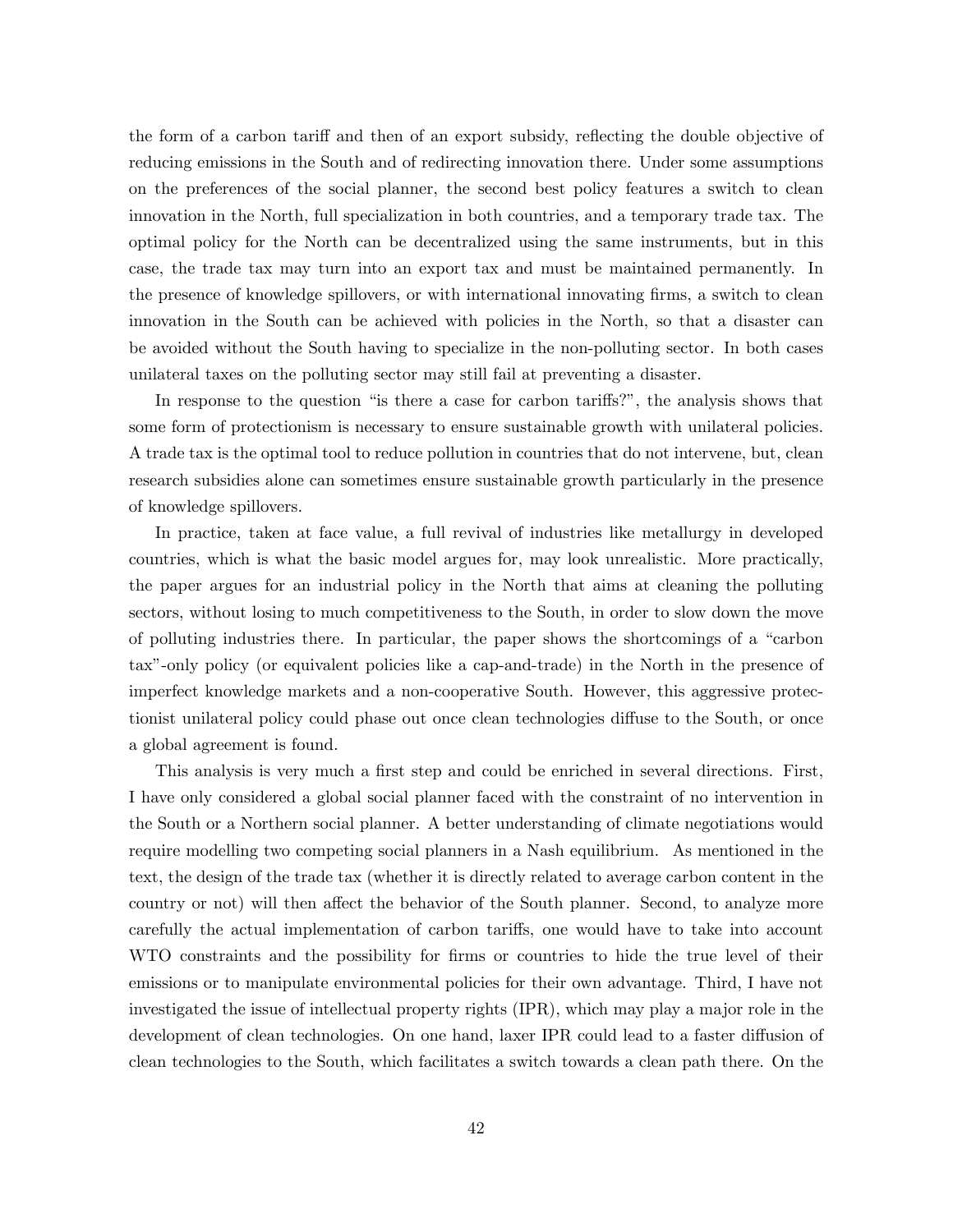other hand, they may reduce the incentive to develop clean technologies in the North in the first place. Finally, the paper suggests that directed technical change makes emissions in the South much more responsive to policies in the North in the long-run. This calls into question the common estimates of the carbon leakage rate which are obtained in static models. Therefore, integrating directed technical change into a full numerical model of the world economy would be very useful in order to reevaluate the impact of carbon taxes and carbon tariffs.

# **References**

- **Acemoglu, Daron.** 1998. "Why Do New Technologies Complement Skills? Directed Technical Change and Wage Inequality." Quarterly Journal of Economics, 113: 1055–1089.
- **Acemoglu, Daron.** 2003. "Patterns of Skill Premia." Review of Economic Studies, 70: 199 230.
- Acemoglu, Daron, Philippe Aghion, Leonardo Bursztyn, and David Hémous. 2011. "The Environment and Directed Technical Change." The American Economic Review.
- Aghion, Philippe, and Peter Howitt. 2009. The Economics of Growth. The MIT Press.
- Aghion, Philippe, Antoine Dechezleprêtre, David Hémous, Ralf Martin, and John Van Reenen. 2011. "Carbon Taxes, Path Dependency and Directed Technical Change: Evidence from the Auto Industry."
- Aichele, Rahel, and Gabriel Felbermayr. 2010. "Kyoto and the Carbon Content of Trade." FZID Discussion Papers.
- Aichele, Rahel, and Gabriel Felbermayr. 2012. "Kyoto and the Carbon Footprint of Nations." Journal of Environmental Economics and Management, forthcoming.
- Antweiler, Werner, Brian R. Copeland, and M. Scott Taylor. 2001. "Is Free Trade Good for the Environment?" The American Economic Review, 91 (4): 877–908.
- Atkinson, Giles, Kirk Hamilton, Giovanni Ruta, and Dominique Van Der Mensbrugghe. 2011. "Trade in "Virtual Carbon": Empirical Results and Implications for Policy." Global Enviromental Change, 21: 563-574.
- **Babiker, Mustafa H.** 2005. "Climate Change Policy, Market Structure, and Carbon Leakage." Journal of International Economics, 65: 421-445.
- Babiker, Mustafa H., and Thomas F. Rutherford. 2005. "The Economic Effects of Border Measures in Subglobal Climate Agreements." The Energy Journal, 26: 99–126.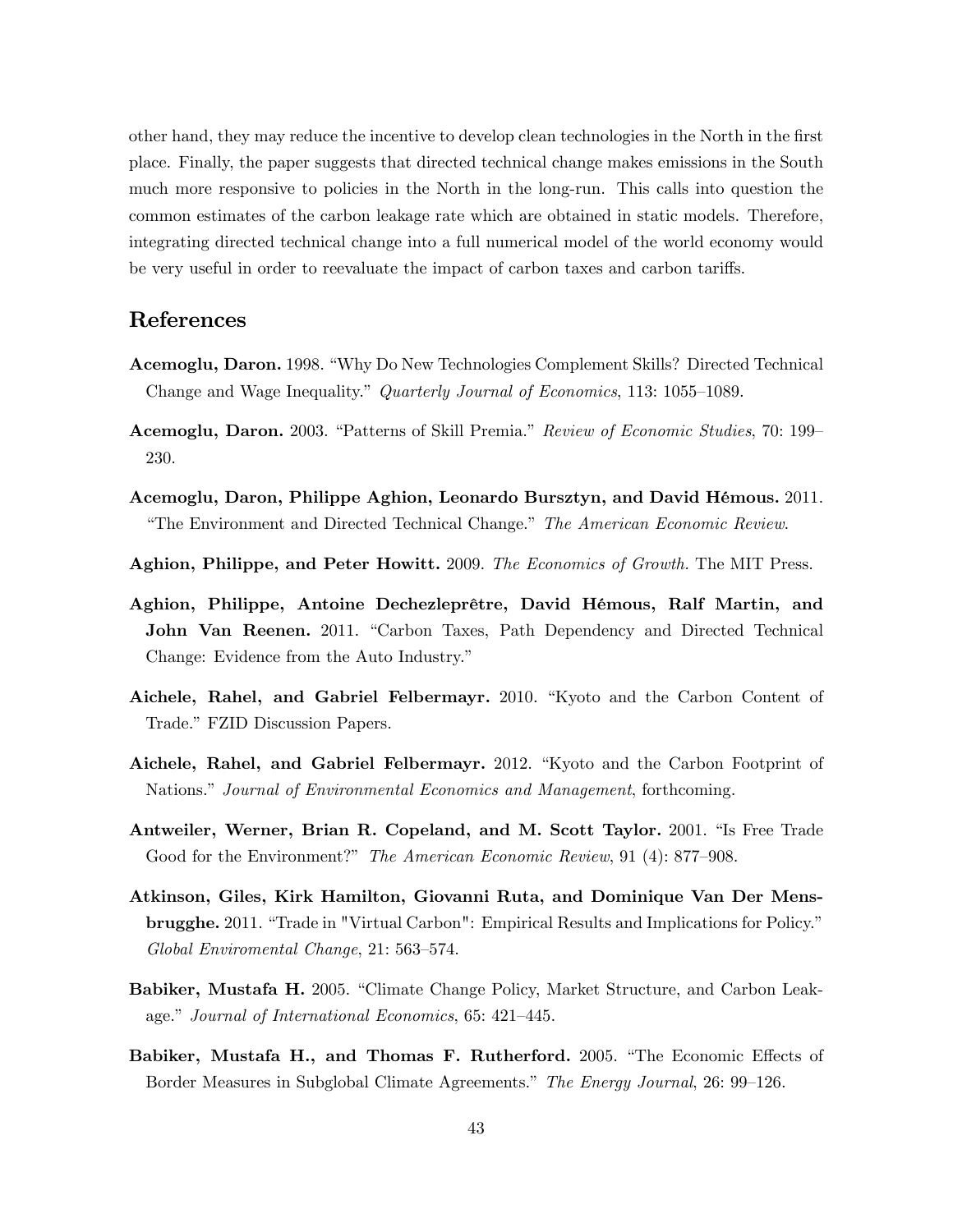- Bovenberg, A. Lans, and Sjak Smulders. 1995. "Environmental Quality and Pollution-Augmenting Technological Change in a Two-Sector Endogenous Growth Model." Journal of *Public Economics*,  $57(3)$ :  $369-391$ .
- Bovenberg, A. Lans, and Sjak Smulders. 1996. "Transitional Impacts of Environmental Policy in an Endogenous Growth Model." International Economic Review, 37(4): 861–893.
- Böhringer, Christoph, Carolyn Fischer, and Knut E. Rosendahl. 2010. "The Global Effects of Subglobal Climate Policies." The B.E. Journal of Economic Analysis and Policy,  $10(2)$ : article 13.
- Böhringer, Christoph, Jared C. Carbon, and Thomas F. Rutherford. 2011. "Embodied Carbon Tariffs."
- Copeland, Brian R., and M. Scott Taylor. 1995. "Trade and Transboundary Pollution." The American Economic Review, 85 (4): 716–737.
- Copeland, Brian R., and M. Scott Taylor. 2004. "Trade, Growth and the Environment." Journal of Economic Literature,  $42(1)$ : 7-71.
- Copeland, Brian R., and M. Scott Taylor. 2005. "Free trade and global warming: a trade theory view of the Kyoto protocol." Journal of Environmental Economics and Management, 49:  $205 - 234$ .
- Dechezleprêtre, Antoine, Matthieu Glachant, Ivan Hascic, Nick Johnstone, and Yann Ménière. 2010. "Invention and Transfer of Climate Change Mitigation Technologies on a Global Scale: A Study Drawing on Patent Data." CERNA WORKING PAPER SERIES  $(2010 - 01).$
- Elliott, Joshua, Ian Foster, Samuel Kortum, Todd Munson, Fernado Pérez Cervantes, and David Weisbach. 2010. "Trade and Carbon Taxes." American Economic Review: Papers & Proceedings, 100: 465-469.
- Frankel, Jeffrey A., and Andrew K. Rose. 2005. "Is Trade Good or Bad for the Environment? Sorting out the Causality." The Review of Economic and Statistics, 87 (1): 85–91.
- Galor, Oded, and Andrew Mountford. 2008. "Trading Population for Productivity: Theory and Evidence." Review of Economic Studies, 75 (4): 1143-1179.
- Gancia, Gino, and Alessandra Bonfiglioli. 2008. "North-South Trade and Directed Technical Change." Journal of International Economics, 76: 276–295.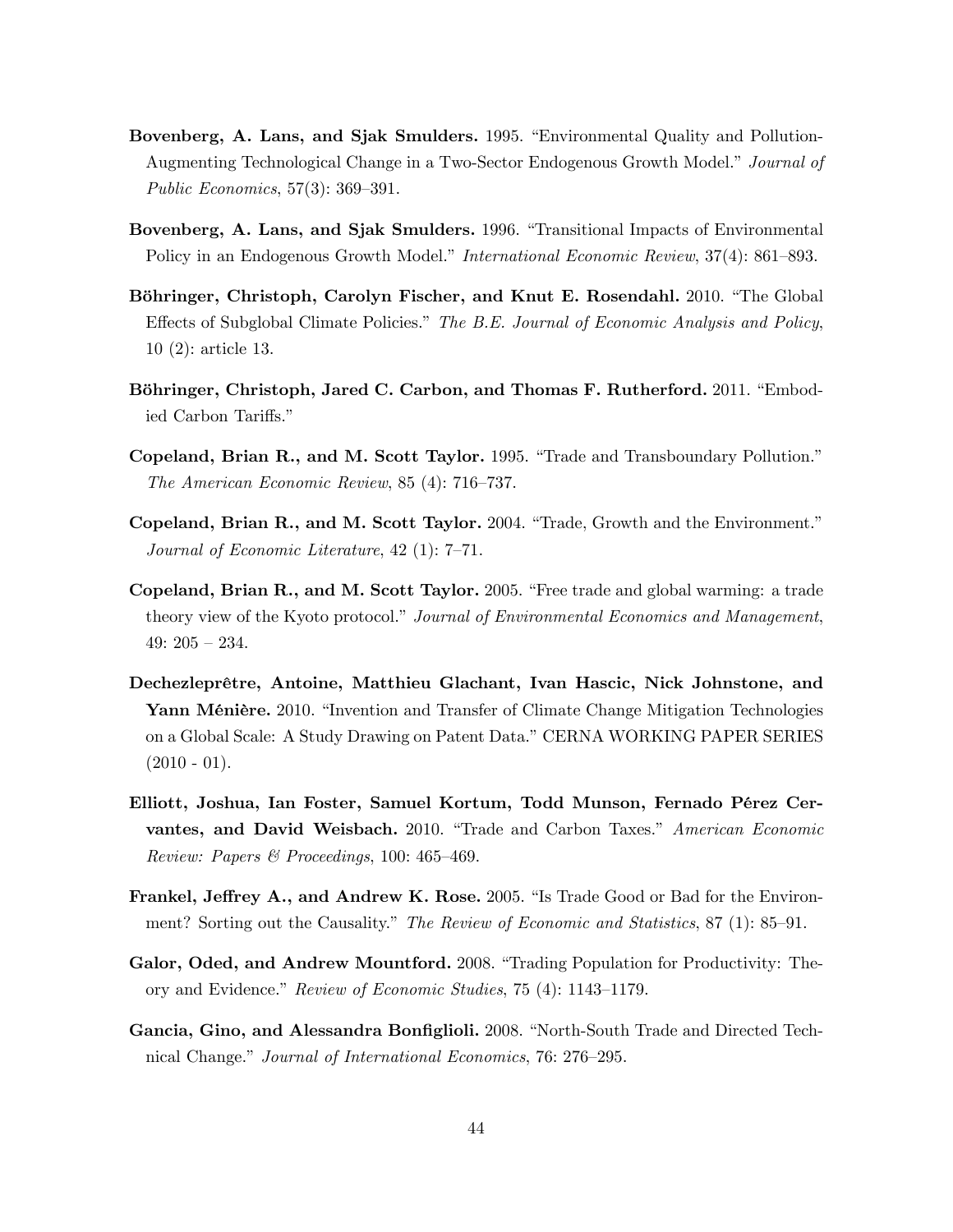- Gerlagh, Reyer, and Onno Kuik. 2007. "Carbon Leakage with International Technology Spillovers." Fondazione Eni Enrico Mattei.
- Golombek, Rolf, and Michael Hoel. 2004. "Unilateral Emission Reductions and Cross-Country Technology Spillovers." The B.E. Journal of Economic Analysis and Policy, 4  $(2)$ : Article 3.
- Golosov, Mikhail, John Hassler, Per Krusell, and Aleh Tsyvinski. 2011. "Optimal Taxes on Fossil Fuel in General Equilibrium." NBER working paper 17348.
- Goulder, Lawrence H., and Stephen H. Schneider. 1999. "Induced Technological Change and the Attractiveness of  $CO<sub>2</sub>$  Abatement Policies." Resource and Energy Economics, 21(3- $4)$ : 211-253.
- Grimaud, André, and Luc Rouge. 2008. "Environment, Directed Technical Change and Economic Policy." *Environmental and Resource Economics*, 41(4): 439–463.
- Grossman, Gene M., and Elhanan Helpman. 1991. Innovation and Growth in the Global *Economy.* Cambridge, Mass.: MIT Press.
- Hoel, Michael. 1996. "Should a Carbon Tax be Differentiated across Sectors?" Journal of Public Economics, 59: 17-32.
- IEA. 2010a. "Detailed CO2 Estimates." In IEA CO2 Emissions from Fuel Combustion Sta*tistics* (*database*).
- IEA. 2010b. "World Energy Balances." In IEA World Energy Statistics and Balances.
- Maria, Corrado Di, and Edwin van der Werf. 2008. "Carbon Leakage Revisited: Unilateral Climate Policy with Directed Technical Change." *Environmental and Resource Eco*nomics, 39: 55-74.
- Maria, Corrado Di, and Sjak A. Smulders. 2004. "Trade Pessimists vs Technology Optimists: Induced Technical Change and Pollution Havens." The B.E. Journal of Economic *Analysis and Policy*, 4 (2): Article 7.
- **Markusen, James R. 1975.** "International Externalities and Optimal Tax Structures." Journal of International Economics, 5: 15–29.
- Matsuyama, Kiminori. 1992. "Agricultural Productivity, Comparative Advantage and Economic Growth." Journal of Economic Theory, 58: 317-334.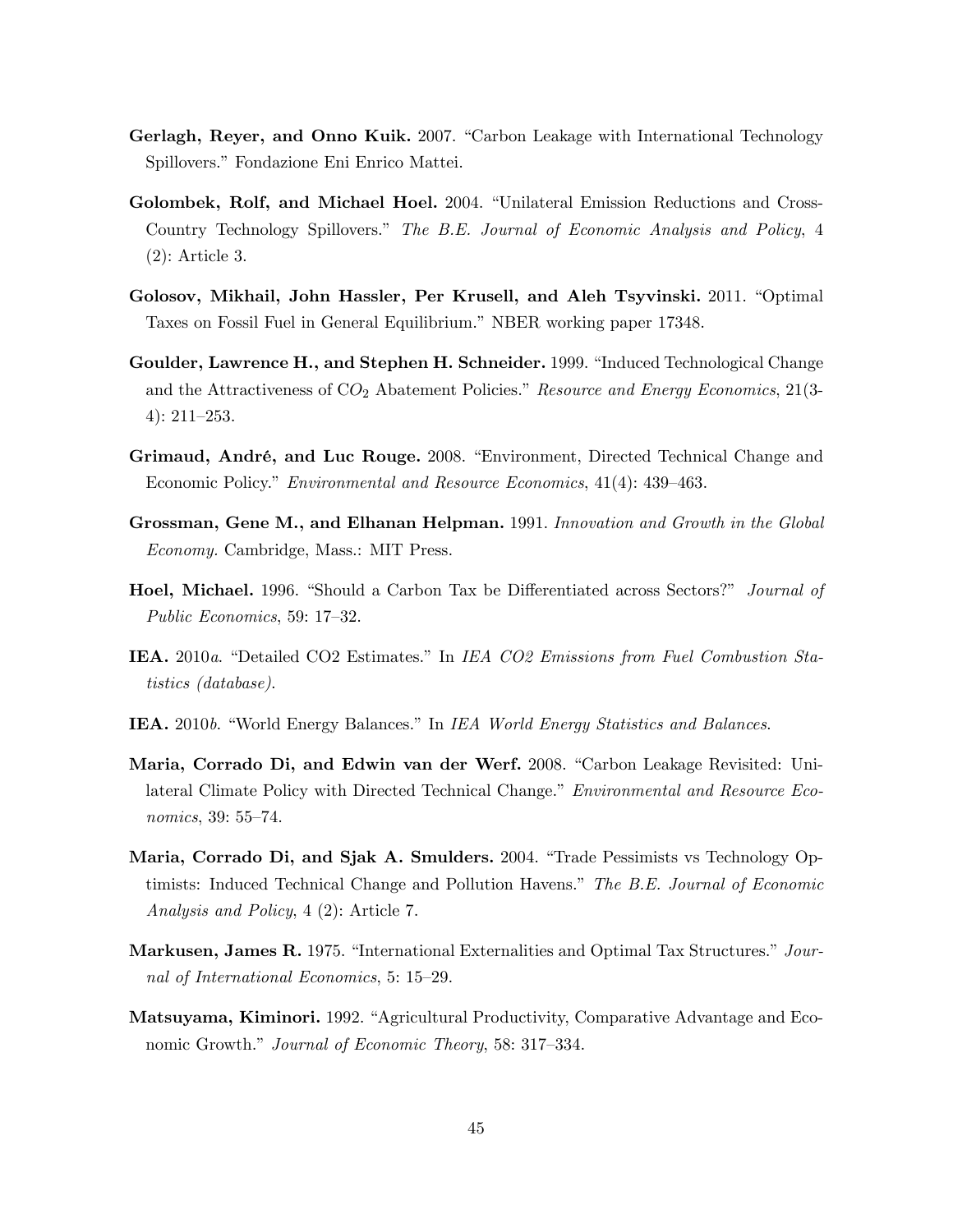- Newell, Richard G., Adam B. Jaffe, and Robert N. Stavins. 1999. "The Induced Innovation Hypothesis and Energy-Saving Technological Change." The Quarterly Journal of Economics,  $114(3)$ : 941-975.
- Nordhaus, William D. 2008. A Question of Balance: Economic Modeling of Global Warming. New Haven, CT: Yale University Press.
- Pethig, Rüdiger. 1976. "Pollution, Welfare, and Environmental Policy in the Theory of Comparative Advantage." Journal of Environmental Economics and Management, 2: 160– 169.
- **Popp, David.** 2002. "Induced Innovation and Energy Prices." The American Economic Re*view*,  $92(1)$ :  $160-180$ .
- **Popp, David.** 2004. "ENTICE: Endogenouse Technological Change in the DICE Model of Global Warming." Journal of Environmental Economics and Management, 24(1): 742–768.
- Schenker, Oliver, and Raphael Bucher. 2010. "On Interactions of Optimal Climate Policy and International Trade. An Assessment of Border Carbon Measures." Munich Personal RePEc Archive.
- Timmer, Marcel, Mary O'Mahony, and Bart van Ark. 2008. "EU KLEMS Database." In The EU KLEMS Growth and Productivity Accounts: An Overview. University of Groningen & University of Birmingham. downloadable at www.euklems.net.
- **UNIDO.** 2011. "Industrial demand-supply balance database." In .
- van der Zwaan, Bob C. C., Reyer Gerlagh, Ger Klaassen, and Leo Schrattenholzer. 2002. "Endogenous Technological Change in Climate Change Modelling." Energy Economics,  $24(1): 1-19.$
- Young, Alwyn. 1991. "Learning by Doing and the Dynamic Effects of International Trade." Quarterly Journal of Economics, 106: 369-405.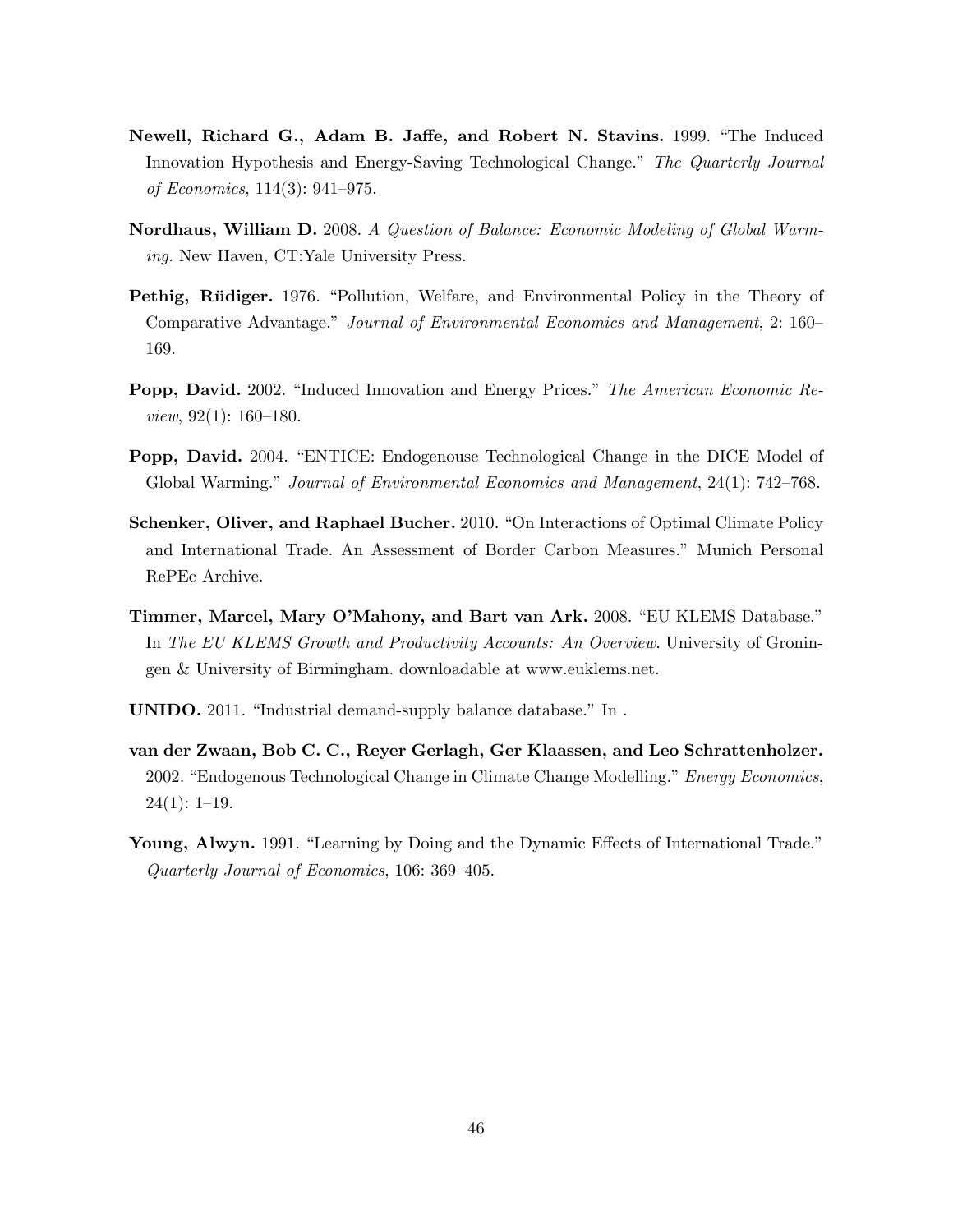# 8 Appendix A

In this appendix, I mention a few direct extensions of section 3.

Clean input production subsidy. Section 3 focused on the role of research subsidies, carbon taxes and trade taxes, since they are the instruments used to decentralize the optimal policy. In practice, other instruments could be used in a unilateral policy (especially if tariffs were forbidden), and it is interesting to know whether a disaster could be avoided with them. For instance, a temporary direct production subsidy to the clean input could avoid an environmental disaster alone (provided that the initial environmental quality is large enough). In a first phase the North could implement a subsidy sufficiently large that the North essentially produces the clean input and clean intermediates only (this is the same as an infinite tax on any other type of production), which guarantees that the North has the comparative advantage in the polluting sector. As the North innovates in clean technologies only, while the South innovates in both sectors, the North can acquire a comparative advantage in the polluting sector even without the subsidy. At which point a disaster can be avoided following the same logic as in proposition 3.<sup>38</sup>

Different mass of scientists in the North and the South. If the mass of scientists in the North was much smaller than in the South, the North would eventually become a small economy relative to the South, and the South's economy will behave as if it were in autarky: regardless of the policies undertaken by the North, a disaster would be unavoidable. On the contrary, if the mass of scientists in the North was much larger than in the South, a disaster could be avoided using clean research subsidies without the need for a tariff: even when the South fully specializes in sector  $G$ ,  $A_{NGt}$  would grow faster than  $A_{SGt}$ , so the North could build a comparative advantage in the polluting sector. In fact, depending on parameters, a disaster may also be avoided using taxes on dirty research or a carbon tax under the assumptions of proposition 1.<sup>39</sup>

Limited policy in the South. I now discuss the case where intervention in the South is possible but limited by a low Öscal capacity (the South does not have the necessary infrastructure to enforce full collection of taxes beyond some threshold). More specifically, the size of government revenues in the South cannot exceed some faction  $g$  of the size of the econ-

<sup>&</sup>lt;sup>38</sup> Another possibility is that the North could only implement a consumption tax on the polluting good instead of a tariff. Such a tax can prevent the South from specializing in the polluting good (by reducing its relative price), but may induce the North to (temporarily) specialize in the non-polluting sector, in which case clean intermediates are no longer produced in the North for some periods. Assuming that entrepreneurs can still hire scientists even when they do not produce any intermediates, a combination of the consumption tax and clean research subsidies can avoid a disaster for sufficiently large initial environmental quality.

<sup>&</sup>lt;sup>39</sup>For instance, in the Cobb-Douglas case  $\sigma = 1$ , if the consumption share of the polluting good  $(\nu)$  is close to 1,  $\frac{A_{NGI}}{A_{NHt}}$  can grow faster than  $\frac{A_{SGI}}{A_{SHt}}$ , leading to a reversal of comparative advantage, provided that there is a sufficiently large mass of scientists in the North; if  $\nu = 1/2$ , on the contrary, the previous analysis carries on.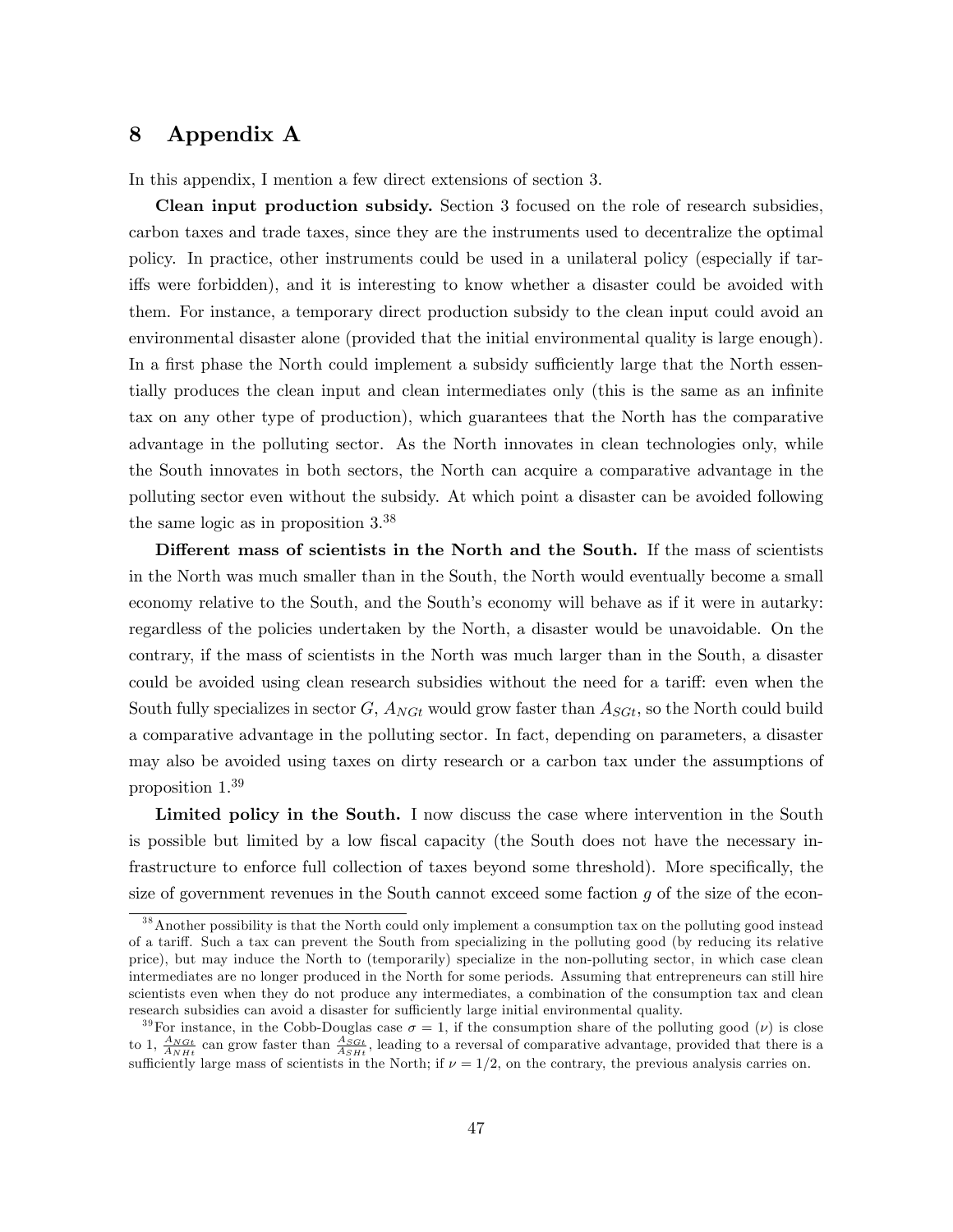omy (measured by  $p_{Gt}Y_{SGL} + p_{Ht}Y_{SHe}$ ). To ensure a switch towards clean technologies in the polluting sector, the South needs to maintain tax on dirty innovation such that slightly more innovation occurs in clean than in dirty technologies as long as clean technologies remain less advanced than the dirty ones. From (18 and 19), at the tipping point  $(s_{Sct} = s_{Sdt} = \frac{s_{Sdt}}{2})$ , the size of the intervention  $(T_t)$ , relative to the size of the economy would be equal to:

$$
\frac{T_t}{p_{Gt}Y_{SGt} + p_{Ht}Y_{SHt}} = \frac{\gamma (1 - \gamma) \iota \kappa \left(\frac{s_{SGt}}{2}\right)^t}{\left(1 + \kappa \left(\frac{s_{SGt}}{2}\right)^t\right)^{1 - (\varepsilon - 1)(1 - \gamma)}} \frac{A_{Sdt - 1}^{\varepsilon - 1} - A_{Sct - 1}^{\varepsilon - 1}}{A_{Sct}^{\varepsilon - 1} + A_{Sdt}^{\varepsilon - 1}} \frac{p_{Gt}Y_{GSt}}{p_{Gt}Y_{SGt} + p_{Ht}Y_{SHt}} \tag{35}
$$

For the switch to occur this ratio must remain smaller than  $g$ , otherwise, the gap between clean and dirty technologies in the South keeps increasing. The more the South specializes in the polluting sector G, the higher this ratio is as  $\frac{p_{GI}Y_{GXt}}{p_{GI}Y_{SGI}+p_{Hi}Y_{SHi}}$  and  $s_{SGt}$  increase. Now, a tariff implemented by the North on the polluting good  $G$  can reduce the degree of specialization of the South in this sector, and therefore increases the chance that an intervention in the South becomes possible. An environmental disaster can then be avoided without the South specializing in the non-polluting sector. $40$ 

# 9 Appendix B: Main proofs of the paper

## 9.1 Appendix B.1 Characterization of the equilibrium in a given period

For this subsection I consider the economy at a given time, after innovation has occurred (I drop the subscript  $t$  for simplicity). To avoid repetition with the social optimum analysis, I do not impose that the economy is in laissez-faire: I let each country impose a subsidy  $\tilde{q}$  on all intermediates (it can differ across time or across countries without affecting anything as it has a pure scale effect) and a carbon tax  $\tau_X$ . First I derive the aggregate production functions in each sector given prices, second I solve for prices and third I characterize the pattern of specialization in free trade. Finally, I derive the allocation of innovation.

#### 9.1.1 B.1.1 Deriving aggregate production function.

First, note that if good  $G$  is produced, then both subsectors c and d are active. Assume that good  $G$  is produced in country  $X$ , the maximization problem for producers in subsector

<sup>&</sup>lt;sup>40</sup>It is important to distinguish this case from one where the desire to participate or not in the South arises from a local government maximizing its own welfare. In that case, intervention in the South may be limited relative to the Örst best, both because the South social planner does not internalize the damage on the welfare of North citizens, and because of the leakage effect to the North which diminishes the efficiency of a South policy. However, being an exporter of good  $G$  pushes the South towards a relatively larger intervention to benefit from better terms of trade. A tariff on the polluting good would reduce these terms of trade effect and therefore potentially the willingness of the South to switch to clean technologies (see Copeland and Taylor (2005)). It would then be even more important to ensure that the tariff is directly related to emissions in the exporting country as mentioned in the previous paragraph.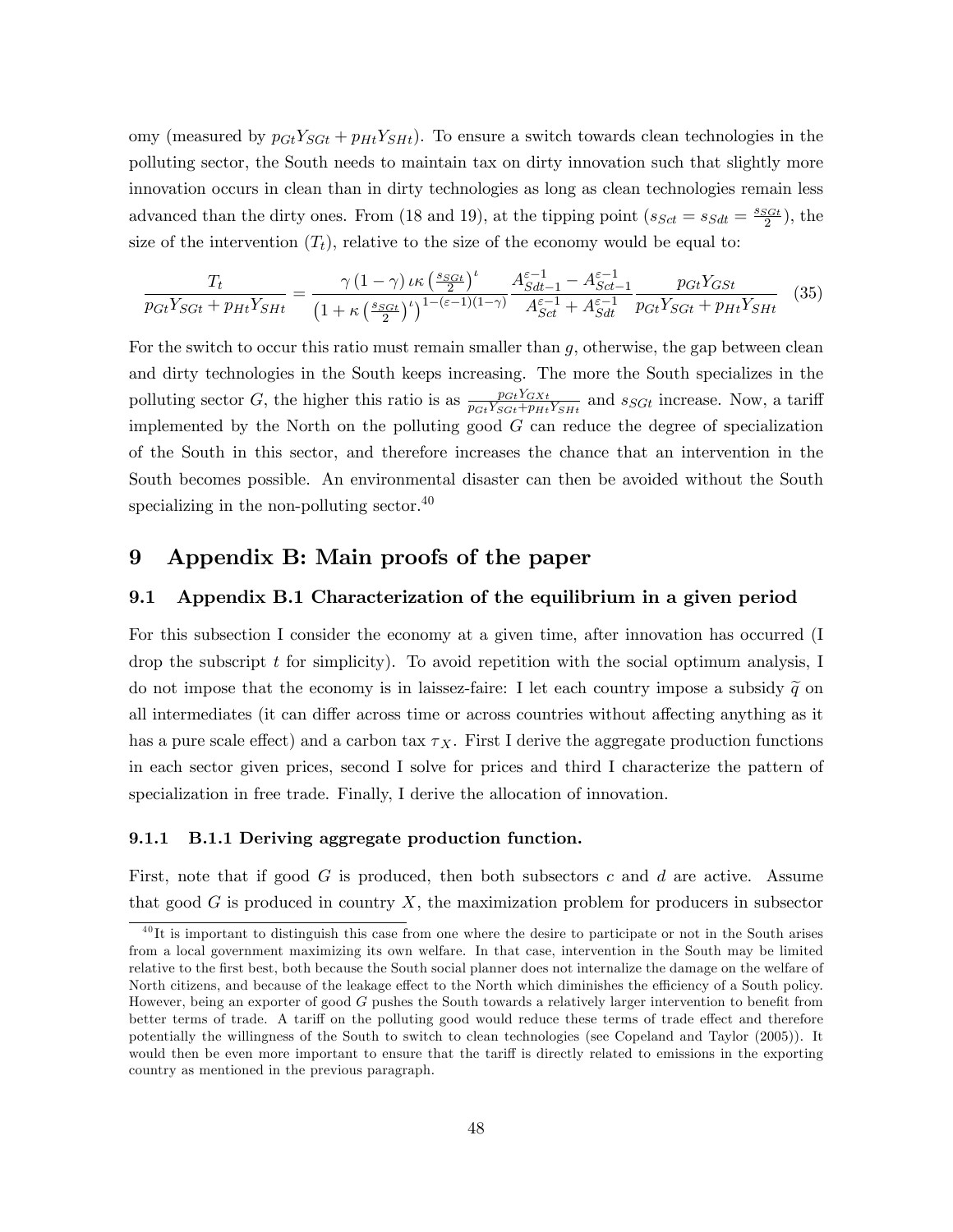$z \in \{c, d\}$  leads to the demand function for capital and labor in assembly of good z:

$$
r_X K_{Xz} = (1 - \gamma) \alpha p_{Xz} Y_{Xz} \text{ and } w_X L_{Xz} = (1 - \gamma) (1 - \alpha) p_{Xz} Y_{Xz}
$$
(36)

and the demand for intermediates:

$$
\varphi_{Xzi} = \gamma p_{Xz} A_{Xzi} x_{zi}^{\gamma - 1} \left( K_{Xz}^{\alpha} L_{Xz}^{1 - \alpha} \right)^{1 - \gamma}, \tag{37}
$$

with  $\varphi_{Xzi}$  the consumer price of intermediate i. From 7, the cost of producing one unit of intermediate is given by  $\psi \left(\frac{r_X}{\alpha}\right)^{\alpha} \left(\frac{w_X}{1-c}\right)$  $1-\alpha$  $1-\alpha$ . Monopolists maximizes profits by imposing a mark-up  $1/\gamma$  on their costs, so that producer prices are given by:

$$
\frac{\varphi_{Xzi}}{1-\tilde{q}} = \frac{\psi}{\gamma} \left(\frac{r_X}{\alpha}\right)^{\alpha} \left(\frac{w_X}{1-\alpha}\right)^{1-\alpha}.
$$
\n(38)

The production of intermediates is then given by:

$$
x_{Xzi} = \left(\frac{p_{Xz}\gamma^2}{(1-\tilde{q})\,\psi} \left(\frac{\alpha}{r_X}\right)^{\alpha} \left(\frac{1-\alpha}{w_X}\right)^{1-\alpha}\right)^{\frac{1}{1-\gamma}} A_{Xzi}^{\frac{1}{1-\gamma}} K_{Xz}^{\alpha} L_{Xz}^{1-\alpha},\tag{39}
$$

and factor demands in the production of intermediate  $i$  in sector  $z$  follows:

$$
K_{Xzi} = \left(\frac{\alpha}{r_X} \frac{w_X}{1-\alpha}\right)^{1-\alpha} \psi x_{Xzi} \text{ and } L_{Xzi} = \left(\frac{r_X}{\alpha} \frac{1-\alpha}{w_X}\right)^{\alpha} \psi x_{Xzi}.
$$
 (40)

Plugging in  $(36)$  and  $(39)$  into  $(6)$ , I get the price of good z as:

$$
p_{Xz} = \frac{1}{A_{Xz}} \frac{(1 - \tilde{q})^{\gamma} \psi^{\gamma}}{(1 - \gamma)^{1 - \gamma} \gamma^{2\gamma}} \left(\frac{r_X}{\alpha}\right)^{\alpha} \left(\frac{w_X}{1 - \alpha}\right)^{1 - \alpha},\tag{41}
$$

where. Now, profit maximization by producers of good  $G$  leads to the demand function:

$$
\frac{Y_{Xc}}{Y_{Xd}} = \left(\frac{p_{Xc}}{(1+\tau_X)p_{Xd}}\right)^{-\varepsilon},\tag{42}
$$

and the price of good G is given by  $p_G = \left( p_{Xc}^{1-\varepsilon} + (1+\tau_X)^{1-\varepsilon} p_{Xd}^{1-\varepsilon} \right)^{\frac{1}{1-\varepsilon}}$ , which, using (41), translates into:

$$
p_{XG} = \frac{(1-\gamma)^{\gamma-1}\,\gamma^{-2\gamma}\,(1-\tilde{q})^{\gamma}\,\psi}{\left(A_{Xz}^{\varepsilon-1} + \left((1+\tau_X)^{-1}\,A_{Xd}\right)^{\varepsilon-1}\right)^{\frac{1}{\varepsilon-1}}}\left(\frac{r_X}{\alpha}\right)^{\alpha}\left(\frac{w_X}{1-\alpha}\right)^{1-\alpha}.\tag{43}
$$

This relationship holds if country X produces good  $G$ , if country X does not produce good  $G$ , the equality is replaced by:  $p_{XG} \leq \frac{(1-\gamma)^{\gamma-1} \gamma^{-2\gamma} (1-\tilde{q})^{\gamma} \psi}{(1-\gamma)^{\gamma-1} (1-\gamma)^{\gamma-1}}$  $\left(A_{Xz}^{\varepsilon-1}+\left(\left(1+\tau_X\right)^{-1}A_{Xd}\right)^{\varepsilon-1}\right)^{\frac{1}{\varepsilon-1}}$  $\left(\frac{r_X}{\alpha}\right)^{\alpha} \left(\frac{w_X}{1-\epsilon}\right)$  $1-\alpha$  $\int_{0}^{1-\alpha}$ . Similarly in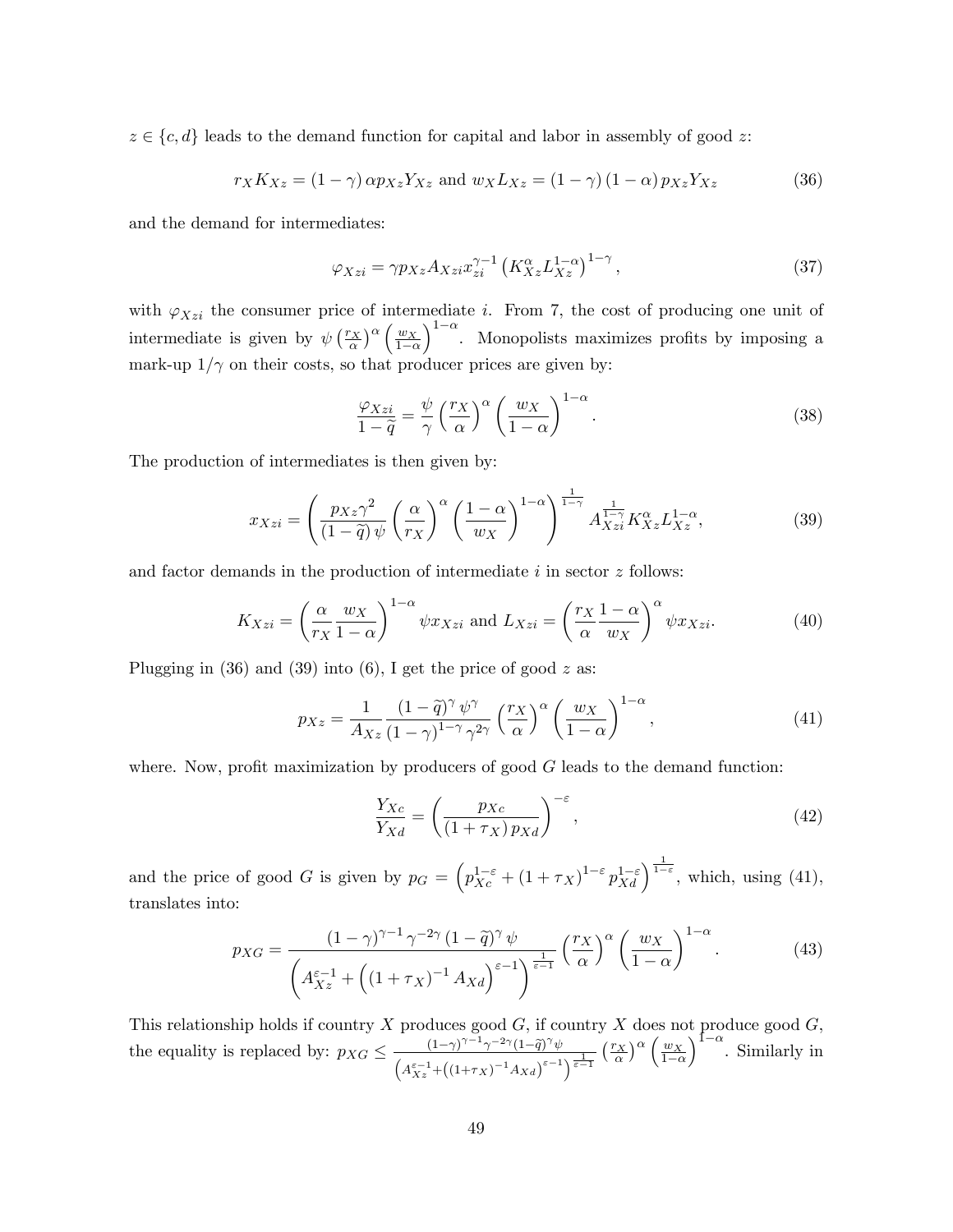sector  $H$ ,  $p_{XH} \leq \frac{(1-\gamma)^{\gamma-1}\gamma^{-2\gamma}(1-\tilde{q})^{\gamma}\psi}{A_{XH}}$  $\frac{1-\gamma^{-2\gamma}(1-\widetilde{q})^{\gamma}\psi}{A_{XH}}\left(\frac{r_{X}}{\alpha}\right)^{\beta}\left(\frac{w_{X}}{1-c}\right)$  $1-\alpha$  $\int_{0}^{1-\beta}$ , with equality if good H is produced in country  $X$ .

Note that (42) gives:

$$
Y_{Xd} = \left(\frac{(1+\tau_X)^{-1} A_{Xd}}{\left(A_{Xc}^{\varepsilon-1} + \left((1+\tau_X)^{-1} A_{Xd}\right)^{\varepsilon-1}\right)^{\frac{1}{\varepsilon-1}}}\right)^{\varepsilon} Y_{XG},\tag{44}
$$

which directly leads to the expression for the emission rate. Combining  $(36)$ ,  $(39)$ ,  $(40)$ ,  $(42)$ , and  $(43)$ , one gets that total factor employment in sector G satisfies:

$$
K_{XG} = \left(\frac{\alpha}{r_X} \frac{w_X}{1-\alpha}\right)^{1-\alpha} \frac{1}{\zeta} \frac{A_{Xc}^{\varepsilon-1} + (1+\tau_X)^{-\varepsilon} A_{Xd}^{\varepsilon-1}}{\left(A_{Xc}^{\varepsilon-1} + \left((1+\tau_X)^{-1} A_{Xd}\right)^{\varepsilon-1}\right)^{\frac{\varepsilon}{\varepsilon-1}}} Y_{XG},\tag{45}
$$

$$
L_{XG} = \left(\frac{r_X}{\alpha} \frac{1-\alpha}{w_X}\right)^{\alpha} \frac{1}{\zeta} \frac{A_{Xc}^{\varepsilon-1} + (1+\tau_X)^{-\varepsilon} A_{Xd}^{\varepsilon-1}}{\left(A_{Xc}^{\varepsilon-1} + \left((1+\tau_X)^{-1} A_{Xd}\right)^{\varepsilon-1}\right)^{\frac{\varepsilon}{\varepsilon-1}}} Y_{XG},\tag{46}
$$

with  $\zeta \equiv \frac{\gamma^{2\gamma}(1-\gamma)^{1-\gamma}(1-\tilde{q})^{1-\gamma}}{(1-\gamma)(1-\tilde{q})+\gamma^2)\psi^{\gamma}}$  $\frac{(1-\gamma)(1-\gamma)(1-q)}{(1-\gamma)(1-\tilde{q})+\gamma^2\psi^{\gamma}}$ . Combining these two expressions and following the same strategy in sector  $H$ , one gets:

$$
Y_{XGt} = \zeta \frac{\left(A_{Xct}^{\varepsilon-1} + \left((1 + \tau_{Xt})^{-1} A_{Xdt}\right)^{\varepsilon-1}\right)^{\frac{\varepsilon}{\varepsilon-1}}}{A_{Xct}^{\varepsilon-1} + (1 + \tau_{Xt})^{-\varepsilon} A_{Xdt}^{\varepsilon-1}} K_{XGt}^{\alpha} L_{XGt}^{1-\alpha} \text{ and } Y_{XHt} = \zeta A_{XHt} K_{XHt}^{\beta} L_{XHt}^{1-\beta}.
$$
\n(47)

This equation translates into (16) when there is no carbon tax.

When both sectors are active, taking the ratio of (43) and the equivalent expression for  $p_{XH}$ , one can express the capital rent to wage ratio as

$$
\frac{r_X}{w_X} = \left(\frac{\alpha^{\alpha} (1-\alpha)^{1-\alpha}}{\beta^{\beta} (1-\beta)^{1-\beta}}\right)^{\frac{1}{\alpha-\beta}} \left(\frac{\left(A_{Xc}^{\varepsilon-1} + \left((1+\tau_X)^{-1} A_{Xd}\right)^{\varepsilon-1}\right)^{\frac{1}{\varepsilon-1}}}{A_{XH}}\right)^{\frac{1}{\alpha-\beta}} \left(\frac{p_{XG}}{p_{XH}}\right)^{\frac{1}{\alpha-\beta}}.
$$

Plugging this expression into  $(45)$  and  $(46)$  and the equivalent equations in sector H, and using factor market clearing (9), one gets a system of two equations with two unknowns  $(Y_{XG}, Y_{XH})$ that can be solved as:

$$
Y_{XG} = \frac{\zeta}{(\alpha - \beta)} \left( \frac{\beta^{\beta\alpha} (1 - \beta)^{(1 - \beta)\alpha}}{\alpha^{\beta\alpha} (1 - \alpha)^{(1 - \alpha)\beta}} \right)^{\frac{1}{\alpha - \beta}} \frac{A_{XG}(\tau_X)}{1 - \delta_X(\tau_X)} \times \left( \left( \frac{\alpha^{\alpha} (1 - \alpha)^{(1 - \alpha)}}{\beta^{\beta} (1 - \beta)^{(1 - \beta)}} \right)^{\frac{1}{\alpha - \beta}} (1 - \beta) \left( \frac{p_{XG}}{p_{XH}} \frac{A_{XG}(\tau_X)}{A_{XH}} \right)^{\frac{1 - \alpha}{\alpha - \beta}} K_X - \beta L_X \left( \frac{p_{XG}}{p_{XH}} \frac{A_{XG}(\tau_X)}{A_{XH}} \right)^{\frac{-\alpha}{\alpha - \beta}} \right)
$$
(48)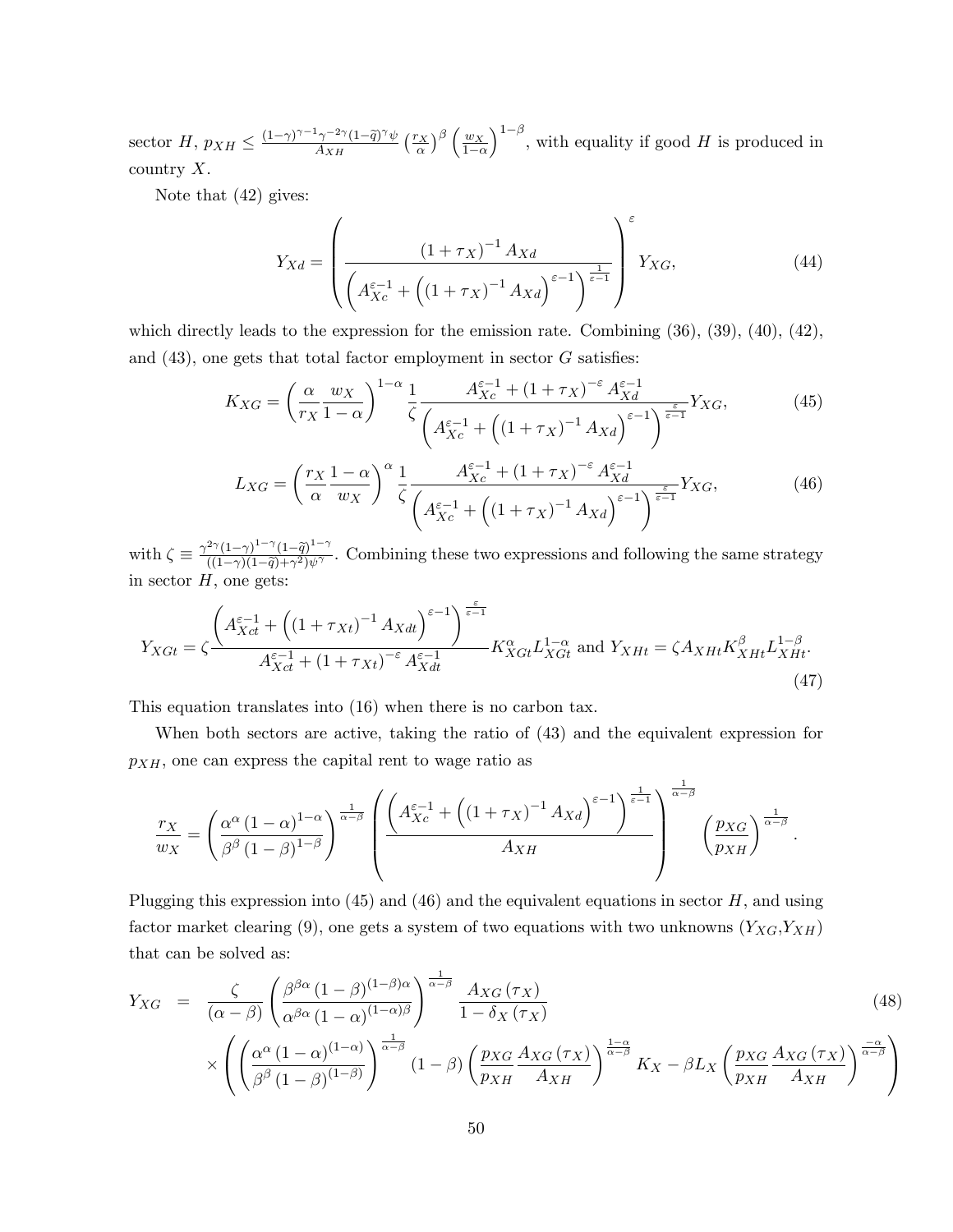$$
Y_{XH} = \frac{\zeta}{(\alpha - \beta)} \left( \frac{\beta^{\beta \alpha} (1 - \beta)^{(1 - \beta)\alpha}}{\alpha^{\beta \alpha} (1 - \alpha)^{(1 - \alpha)\beta}} \right)^{\frac{1}{\alpha - \beta}} A_{XH}
$$
\n
$$
\int \left( \max A_{XG}(\tau x) \right)^{\frac{-\beta}{\alpha - \beta}} \left( \alpha^{\alpha} (1 - \alpha)^{(1 - \alpha)} \right)^{\frac{1}{\alpha - \beta}} \left( \max A_{XG}(\tau x) \right)^{\frac{1 - \beta}{\alpha - \beta}}
$$
\n
$$
(49)
$$

$$
\times \left( \alpha \left( \frac{p_{XG}}{p_{XH}} \frac{A_{XG}(\tau_X)}{A_{XH}} \right)^{\frac{-\beta}{\alpha-\beta}} L_X - \left( \frac{\alpha^{\alpha} (1-\alpha)^{1-\alpha}}{\beta^{\beta} (1-\beta)^{(1-\beta)}} \right)^{\frac{1-\beta}{\alpha-\beta}} (1-\alpha) \left( \frac{p_{XG}}{p_{XH}} \frac{A_{XG}(\tau_X)}{A_{XH}} \right)^{\frac{1-\beta}{\alpha-\beta}} K_X \right).
$$

where  $A_{XG}(\tau_X) \equiv$  $\sqrt{ }$  $A_{Xc}^{\varepsilon-1} + ((1+\tau_X)^{-1} A_{Xd})^{\varepsilon-1}$  is a measure of average productivity of sector G in country X, and  $\delta_X(\tau_X) \equiv \frac{\tau_X A_{Xd}^{\varepsilon-1}(1+\tau_X)^{-\varepsilon}}{A_{\tau}^{\varepsilon-1}+(1+\tau_X)^{-(\varepsilon-1)}A}$  $\frac{1}{A_{X}^{s-1}+(1+\tau_X)^{-(\varepsilon-1)}A_{Xd}^{\varepsilon-1}} \in [0,1)$  is a correction term (measuring the difference between imposing a tax and a decrease in productivity of the dirty input).

#### 9.1.2 B.1.2 Equilibrium price

Consumer maximization leads to  $\frac{p_{XG}}{p_{XH}} = \frac{\nu}{1-\nu}$  $1-\nu$  $\left(\frac{C_{XH}}{C_{XG}}\right)^{\frac{1}{\sigma}}$ . In autarky this translates into:  $\frac{Y_{XG}}{Y_{XH}}$  =  $\int \nu$  $1-\nu$  $\int_{0}^{\infty} \left(\frac{p_{XG}}{p_{XH}}\right)^{-\sigma}$ , which combined with (48) and (49), defines the equilibrium autarky price uniquely (given technologies) since  $\frac{Y_{XG}}{Y_{XH}}$  is increasing in  $\frac{p_{XG}}{p_{XH}}$ , and the right-hand side decreases. More specifically, one gets that the autarky price must satisfy:

$$
\left(\frac{p_{XG}}{p_{XH}}\right)^{\sigma} \frac{A_{XG}(\tau_X)}{1-\delta_X(\tau_X)} \left(\begin{array}{c} \left(\frac{\alpha^{\alpha}(1-\alpha)^{(1-\alpha)}}{\beta^{\beta}(1-\beta)^{(1-\beta)}}\right)^{\frac{1}{\alpha-\beta}} (1-\beta) \left(\frac{p_{XG}}{p_{XH}} \frac{A_{XG}(\tau_X)}{A_{XH}}\right)^{\frac{1-\alpha}{\alpha-\beta}} K_X\\ -\beta L_X \left(\frac{p_{XG}}{p_{XH}} \frac{A_{XG}(\tau_X)}{A_{XH}}\right)^{\frac{-\alpha}{\alpha-\beta}} \end{array}\right) (50)
$$
\n
$$
= \left(\frac{\nu}{1-\nu}\right)^{\sigma} A_{XH} \left(\begin{array}{c} \alpha \left(\frac{p_{XG}}{p_{XH}} \frac{A_{XG}(\tau_X)}{A_{XH}}\right)^{\frac{-\beta}{\alpha-\beta}} L_X\\ -\left(\frac{\alpha^{\alpha}(1-\alpha)^{1-\alpha}}{\beta^{\beta}(1-\beta)^{(1-\beta)}}\right)^{\frac{1-\beta}{\alpha-\beta}} (1-\alpha) \left(\frac{p_{XG}}{p_{XH}} \frac{A_{XG}(\tau_X)}{A_{XH}}\right)^{\frac{1-\beta}{\alpha-\beta}} K_X \end{array}\right)
$$

If  $\varepsilon A_{Xc}^{\varepsilon-1} + (1 - (\varepsilon - 1)\tau_X) (1 + \tau_X)^{-\varepsilon} A_{Xd}^{\varepsilon-1} > 0$ ,  $\frac{A_{XG}(\tau_X)}{1 - \delta_X(\tau_X)}$  $\frac{A_{XG}(T_X)}{1-\delta_X(\tau_X)}$  increases in  $A_{Xc}$  and always increase in  $A_{Xd}$  and decrease in  $\tau_X$ . Therefore  $\frac{p_{XG}}{p_{XH}}$  decreases in  $A_{Xc}$  (when  $\varepsilon A_{Xc}^{\varepsilon-1} + (1 - (\varepsilon - 1)\tau_X)(1 + \tau_X)^{-\varepsilon} A_{Xd}^{\varepsilon-1} >$ 0), decreases in  $A_{Xd}$  and  $K_X$  and increases in  $A_{XH}$  and  $L_X$ . It is direct to check that in the absence of any tax, the relative autarky price of good  $G$  over good  $H$  is higher in the North than in the South if and only if  $(A_{SG}/A_{SH})^{\frac{1}{\alpha-\beta}} K_S/L_S > (A_{NG}/A_{NH})^{\frac{1}{\alpha-\beta}} K_N/L_N$  (so that under free-trade the North imports good  $G$  in this case).

Under free-trade, the equilibrium price ratio is the same in both countries and satisfies

$$
\frac{p_G}{p_H} = \frac{\nu}{1 - \nu} \left( \frac{C_{XH}}{C_{XG}} \right)^{\frac{1}{\sigma}} = \frac{\nu}{1 - \nu} \left( \frac{Y_{NH} + Y_{SH}}{Y_{NG} + Y_{SG}} \right)^{\frac{1}{\sigma}},\tag{51}
$$

which similarly defines uniquely the price ratio given technologies (as  $Y_{XH}$  is decreasing in the price ratio and  $Y_{XG}$  increasing). When both countries produce both goods, one can use (48)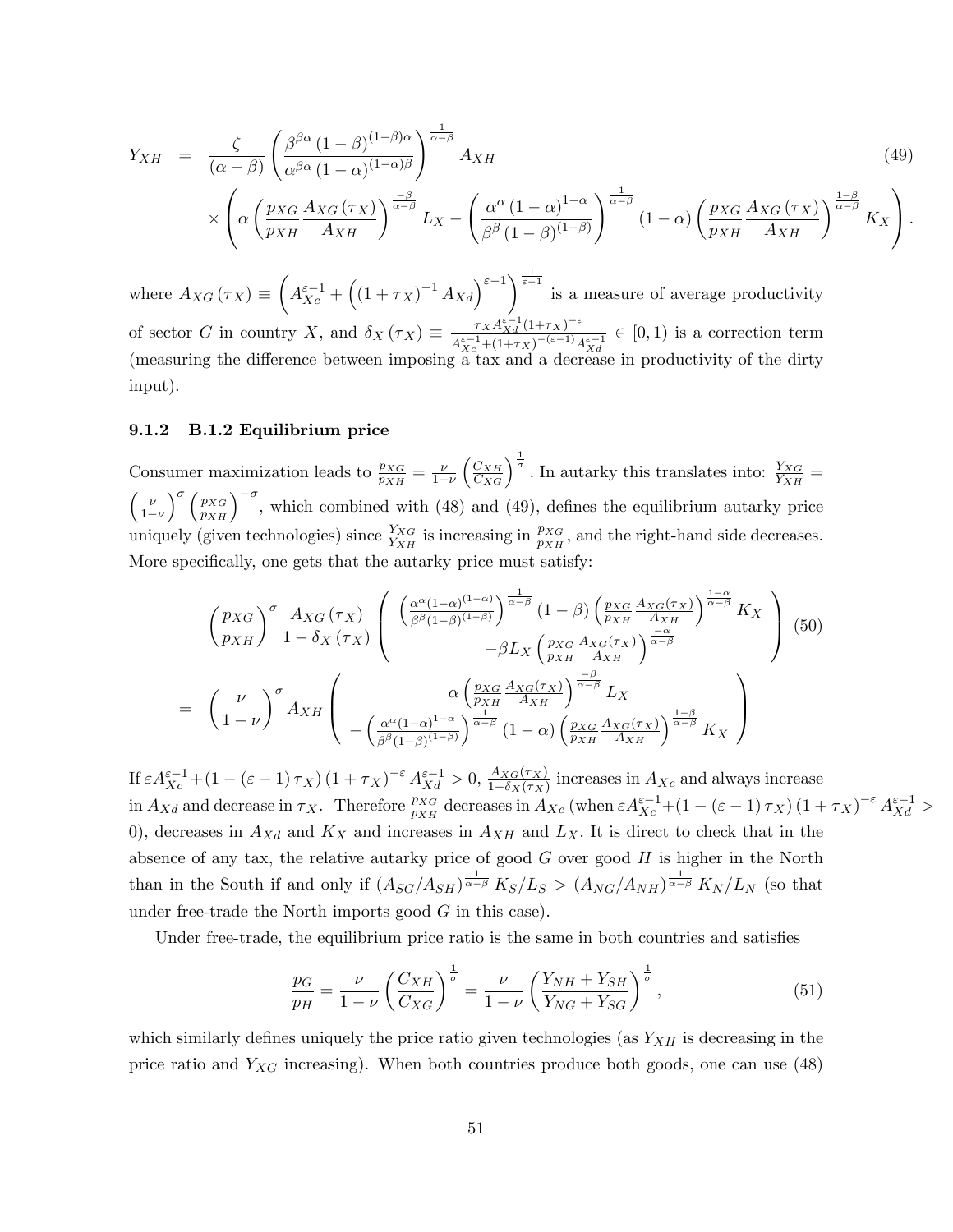and  $(49)$  to get:

$$
\begin{pmatrix}\n\underline{p}_{G} \\
\underline{p}_{H}\n\end{pmatrix}^{\sigma} \begin{pmatrix}\n\underline{A_{NG}(\tau_N)} \\
\frac{A_{NG}(\tau_N)}{1-\delta_N(\tau_N)}\n\end{pmatrix}\n\begin{pmatrix}\n\underline{\alpha^{\alpha}(1-\alpha)^{(1-\alpha)}} \\
\beta^{\beta}(1-\beta)^{(1-\beta)}\n\end{pmatrix}^{\frac{1}{\alpha-\beta}}(1-\beta)\n\begin{pmatrix}\n\underline{p}_{G} \frac{A_{NG}(\tau_N)}{A_{NH}}\n\end{pmatrix}^{\frac{1-\alpha}{\alpha-\beta}}K_N - \beta \begin{pmatrix}\n\underline{p}_{G} \frac{A_{NG}(\tau_N)}{A_{NH}}\n\end{pmatrix}^{\frac{-\alpha}{\alpha-\beta}}L_N\n\end{pmatrix}\n\begin{pmatrix}\n\underline{\alpha^{\alpha}(1-\alpha)^{(1-\alpha)}} \\
+\frac{A_{SG}(\tau_S)}{1-\delta_S(\tau_S)}\n\end{pmatrix}\n\begin{pmatrix}\n\underline{\alpha^{\alpha}(1-\alpha)^{(1-\alpha)}} \\
\beta^{\beta}(1-\beta)^{(1-\beta)}\n\end{pmatrix}^{\frac{1}{\alpha-\beta}}(1-\beta)\n\begin{pmatrix}\n\underline{p}_{G} \frac{A_{SG}(\tau_S)}{A_{SH}}\n\end{pmatrix}^{\frac{1-\alpha}{\alpha-\beta}}K_S - \beta \begin{pmatrix}\n\underline{p}_{G} \frac{A_{SG}(\tau_S)}{A_{SH}}\n\end{pmatrix}^{\frac{-\alpha}{\alpha-\beta}}L_S\n\end{pmatrix}\n\begin{pmatrix}\n52 \\
\beta\n\end{pmatrix}
$$
\n
$$
= \left(\frac{\nu}{1-\nu}\right)^{\sigma} \begin{pmatrix}\nA_{NH} \left(\alpha \left(\frac{p_{G}}{p_{H}} \frac{A_{NG}(\tau_N)}{A_{NH}}\right)^{\frac{-\beta}{\alpha-\beta}}L_N - \left(\frac{\alpha^{\alpha}(1-\alpha)^{1-\alpha}}{\beta^{\beta}(1-\beta)^{(1-\beta)}}\right)^{\frac{1}{\alpha-\beta}}(1-\alpha)\left(\frac{p_{G}}{p_{H}} \frac{A_{NG}(\tau_N)}{A_{NH}}\right)^{\frac{1-\beta}{\alpha-\beta}}K_S\n\end{pmatrix} + A_{SH} \left(\alpha \left(\frac{p_{G}}{p_{H}} \frac{A_{SG}(\tau_S)}{A_{SH}}\right
$$

#### 9.1.3 B.1.3 Pattern of specialization in free trade

I now derive the full pattern of specialization in free trade. To simplify expression I introduce the notations  $\widetilde{K_X} \equiv \left(\frac{A_{XG}(\tau_X)^{1-\beta}}{A_{YM}^{1-\alpha}}\right)$  $A^{1-\alpha}_{XH}$  $\int_{0}^{\frac{1}{\alpha-\beta}} K_X$  and  $\widetilde{L_X} \equiv \left(\frac{A_{XH}^{\alpha}}{A_{XG}(\tau_X)^{\beta}}\right)^{\frac{1}{\alpha-\beta}} L_X$ , which represent  $\text{``effective endowments''}.$  Using  $(48)$ ,  $(49)$  and  $(52)$ , assuming that both countries produce both goods, the condition  $Y_{XG} > 0$  translates into

$$
\frac{\widetilde{K_X}}{\widetilde{L_X}} > \frac{\beta}{1-\beta} \frac{\left(\frac{\nu}{1-\nu}\right)^{\sigma} \left(\frac{\beta^{\alpha}(1-\beta)^{(1-\alpha)}}{\alpha^{\alpha}(1-\alpha)^{(1-\alpha)}} \left(\frac{\widetilde{L_X}}{\widetilde{K_X}}\right)^{\alpha-\beta}\right)^{1-\sigma} (1-\alpha) \left(\widetilde{K_N} + \widetilde{K_S}\right) + (1-\beta) \left(\frac{\widetilde{K_N}}{1-\delta_N} + \frac{\widetilde{K_S}}{1-\delta_S}\right)}{\left(\frac{\beta^{\alpha}(1-\beta)^{(1-\alpha)}}{\alpha^{\alpha}(1-\alpha)^{(1-\alpha)}} \left(\frac{\widetilde{L_X}}{\widetilde{K_X}}\right)^{\alpha-\beta}\right)^{1-\sigma} \alpha \left(\frac{\nu}{1-\nu}\right)^{\sigma} \left(\widetilde{L_N} + \widetilde{L_S}\right) + \beta \left(\frac{\widetilde{L_N}}{1-\delta_N} + \frac{\widetilde{L_S}}{1-\delta_S}\right)}{(53)}
$$

and  $Y_{XH} > 0$  into:

$$
\frac{\widetilde{K_X}}{\widetilde{L_X}} < \frac{\alpha}{1-\alpha} \frac{\left(\frac{\nu}{1-\nu}\right)^{\sigma} \left(\frac{\beta^{\alpha}(1-\beta)^{(1-\alpha)}}{\alpha^{\alpha}(1-\alpha)^{(1-\alpha)}} \left(\frac{\widetilde{L_X}}{\widetilde{K_X}}\right)^{\alpha-\beta}\right)^{1-\sigma} (1-\alpha) \left(\widetilde{K_N} + \widetilde{K_S}\right) + (1-\beta) \left(\frac{\widetilde{K_N}}{1-\delta_N} + \frac{\widetilde{K_S}}{1-\delta_S}\right)}{\left(\frac{\beta^{\alpha}(1-\beta)^{(1-\alpha)}}{\alpha^{\alpha}(1-\alpha)^{(1-\alpha)}} \left(\frac{\widetilde{L_X}}{\widetilde{K_X}}\right)^{\alpha-\beta}\right)^{1-\sigma} \alpha \left(\frac{\nu}{1-\nu}\right)^{\sigma} \left(\widetilde{L_N} + \widetilde{L_S}\right) + \beta \left(\frac{\widetilde{L_N}}{1-\delta_N} + \frac{\widetilde{L_S}}{1-\delta_S}\right)}{(54)}
$$

Therefore, conditions (53) and (54) define the set of endowments, productivity and taxes for which there is incomplete specialization in both countries.

Assume now that country X fully specializes in sector  $G$ , but country  $-X$ . does not fully specializes. Using (47), production of good G in X is given by:  $Y_{XG} = \frac{\zeta}{1-\zeta}$  $\frac{\zeta}{1-\delta_X} \widetilde{K_X}^{\alpha} \widetilde{L_X}^{1-\alpha}.$ Combining this expression with (51) and (48) and (49) for country  $-X$ , delivers an implicit equation for the price ratio, which can be used to that the condition  $Y_{(-X)G} > 0$  is equivalent to:

$$
\left(\frac{\widetilde{K_{-X}}}{\widetilde{L_{-X}}}\right)^{(\alpha-\beta)\sigma} \widetilde{K_{-X}}^{\beta} \widetilde{L_{-X}}^{-1-\beta} > \left(\frac{\beta^{\alpha} (1-\beta)^{(1-\alpha)}}{\alpha^{\alpha} (1-\alpha)^{(1-\alpha)}}\right)^{\sigma} \left(\frac{1-\nu}{\nu}\right)^{\sigma} \frac{\widetilde{K_{X}}^{\alpha} \widetilde{L_{X}}^{-1-\alpha}}{1-\delta_{X}}.\tag{55}
$$

This case, therefore corresponds to the opposite of (53) and (55).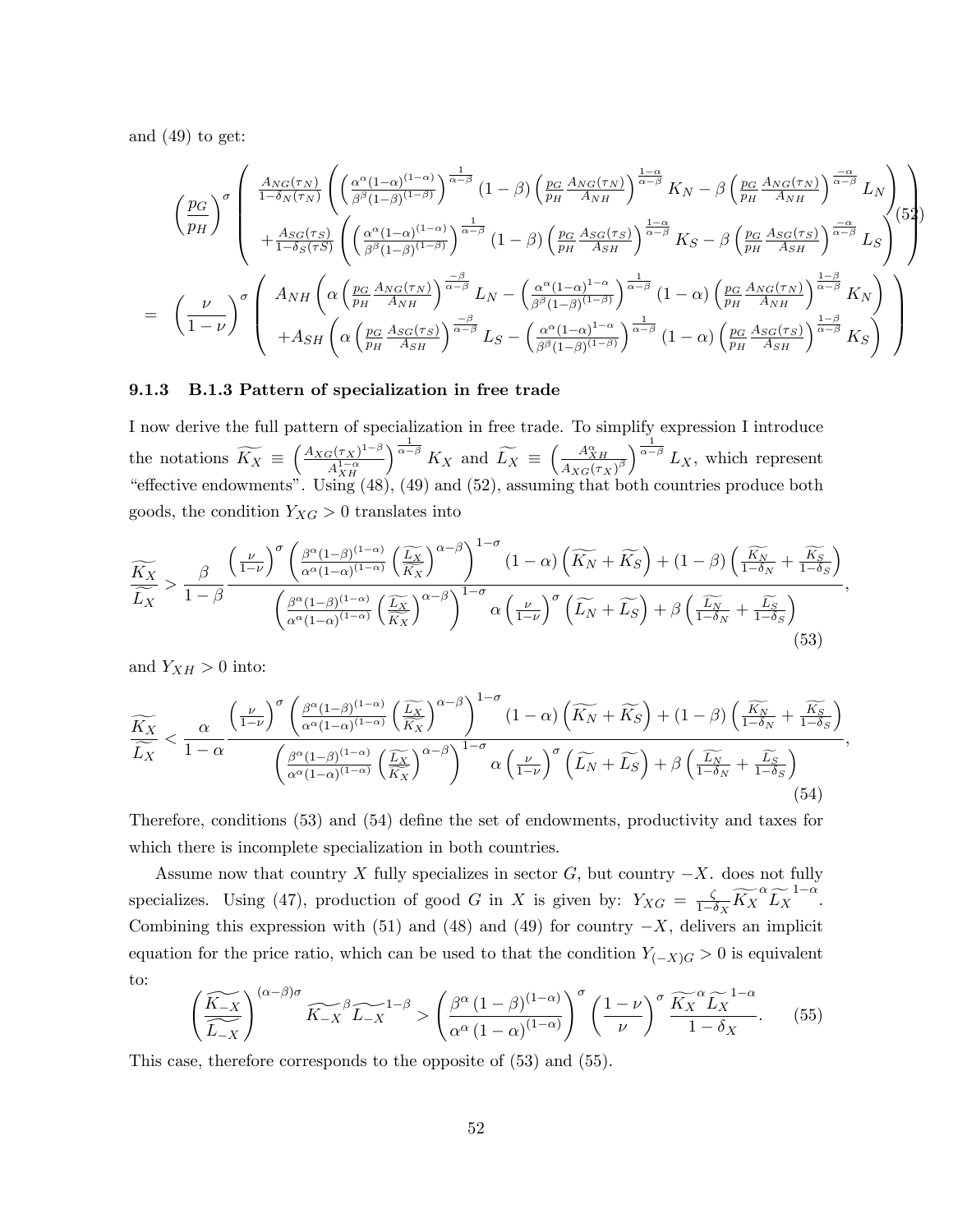Similarly if country X specializes in sector H, one gets  $Y_{XH} = \zeta \widetilde{K_X}^{\beta} \widetilde{L_X}^{1-\beta}$  and the condition  $Y_{H(-X)} > 0$  writes as:

$$
\left(\frac{\alpha^{\beta} (1-\alpha)^{1-\beta}}{\beta^{\beta} (1-\beta)^{(1-\beta)}}\right)^{\sigma} \widetilde{K_X}^{\beta} \widetilde{L_X}^{1-\beta} < \left(\frac{1-\nu}{\nu}\right)^{\sigma} \left(\frac{\widetilde{K_{-X}}}{\widetilde{L_{-X}}}\right)^{(\alpha-\beta)(1-\sigma)} \frac{\widetilde{K_{-X}} \widetilde{L_{-X}}^{1-\beta}}{1-\delta_{-X}}.\tag{56}
$$

This case corresponds to the opposite of  $(54)$  and  $(56)$ .

Finally the case where country X fully specializes in G while country  $-X$  fully specializes in  $H$  corresponds to the opposite of  $(56)$  and the opposite of  $(55)$ , for future use, it is convenient to express these two conditions with the actual endowments and productivities as:

$$
\left(\frac{\alpha^{\beta} (1-\alpha)^{1-\beta}}{\beta^{\beta} (1-\beta)^{(1-\beta)}}\right)^{\sigma} A_{(-X)H} K_{-X}^{\beta} L_{-X}^{1-\beta} \ge \left(\frac{1-\nu}{\nu}\right)^{\sigma} \left(\frac{K_X}{L_X}\right)^{(\alpha-\beta)(1-\sigma)} \frac{K_X^{\beta} L_X^{1-\beta}}{1-\delta_X} A_{XH}^{\sigma} (A_{XG}(\tau_X))^{1-\sigma}
$$
\n
$$
A_{(-X)H}^{1-\sigma} (A_{(-X)G}(\tau_{(-X)}))^{\sigma} \left(\frac{L_{-X}}{K_{-X}}\right)^{(\alpha-\beta)(1-\sigma)} K_{-X}^{\alpha} L_{-X}^{1-\alpha} \le \left(\frac{\beta^{\alpha} (1-\beta)^{(1-\alpha)}}{\alpha^{\alpha} (1-\alpha)^{(1-\alpha)}} \frac{1-\nu}{\nu}\right)^{\sigma} \frac{A_{XG}(\tau_X) K_X^{\alpha} L_X^{1-\alpha}}{1-\delta_X}
$$
\n(58)

One can show that these endowment sets have no overlap. Moreover, in each case scenario the relative price of good  $G$  over good  $H$  is uniquely defined, Therefore in free trade and for given technologies, the equilibrium is unique.

#### 9.1.4 B.1.4 Equilibrium profits and innovation decision

Using (6), (39), I can express intermediates production in sector  $z \in \{c, d\}$  as:  $x_{Xzi} =$  $\frac{p_{Xz}\gamma^2}{(1-\tilde{q})\psi} \left(\frac{\alpha}{r_X}\right)^{\alpha} \left(\frac{1-\alpha}{w_X}\right)^{1-\alpha} \left(\frac{A_{Xzi}}{A_{Xz}}\right)^{\frac{1}{1-\gamma}} Y_{Xzt}$ , combining this with (41) and (38) gives

$$
\pi_{Xzit} = \frac{(1-\gamma)\gamma}{(1-\tilde{q})} \left(\frac{A_{Xzit}}{A_{Xzt}}\right)^{\frac{1}{1-\gamma}} p_{Xzt} Y_{Xzt},\tag{59}
$$

or (18) when  $\tilde{q} = 0$ . Using (42), this translates into:

$$
\pi_{Xcit} = \frac{\gamma (1 - \gamma)}{(1 - \tilde{q})} \left(\frac{A_{Xcit}}{A_{Xct}}\right)^{\frac{1}{1 - \gamma}} \frac{A_{Xct}^{\varepsilon - 1}}{A_{cXt}^{\varepsilon - 1} + \left((1 + \tau_{Xt})^{-1} A_{dXt}\right)^{\varepsilon - 1}} p_{Gt} Y_{GXt},\tag{60}
$$

$$
\pi_{Xdit} = \frac{\gamma (1 - \gamma)}{(1 - \tilde{q})} \left(\frac{A_{Xdit}}{A_{Xdt}}\right)^{\frac{1}{1 - \gamma}} \frac{(1 + \tau_{Xt})^{-\varepsilon} A_{Xdt}^{\varepsilon - 1}}{A_{cXt}^{\varepsilon - 1} + \left((1 + \tau_{Xt})^{-1} A_{dXt}\right)^{\varepsilon - 1}} p_{Gt} Y_{GXt}.
$$
(61)

The same reasoning in sector  $H$  gives:

$$
\pi_{XHit} = \frac{\gamma (1 - \gamma)}{(1 - \tilde{q})} \left( \frac{A_{XHit}}{A_{XHit}} \right)^{\frac{1}{1 - \gamma}} p_{XHit} Y_{XHit}.
$$
\n(62)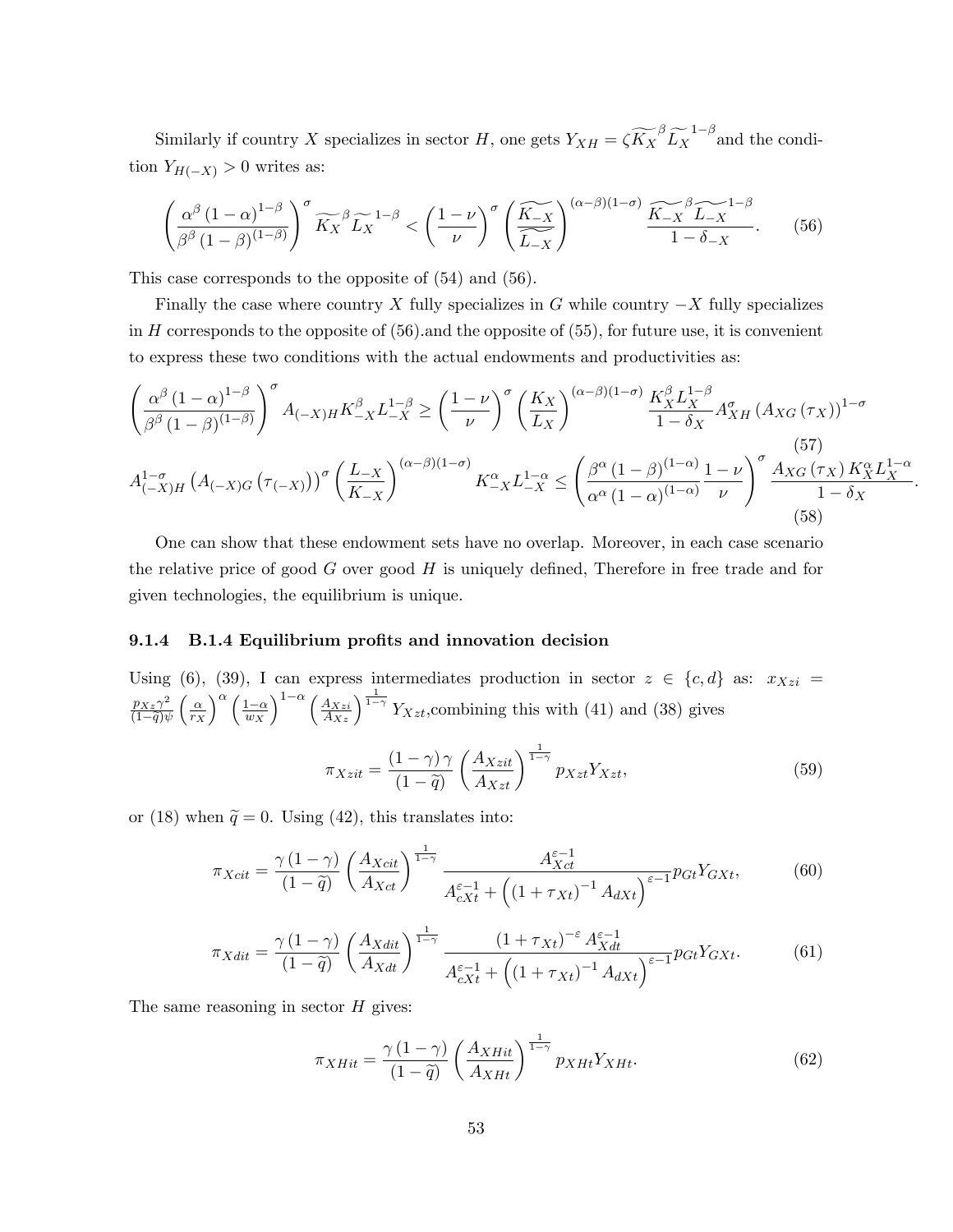To avoid repetition, I let both countries implement a tax  $q_{Xt}$  on the wages of scientists in the dirty subsector. Combining the first order conditions with respect to the number of scientists in the clean and dirty subsector (and assuming that some production takes place in sector G in country X) delivers the allocation of scientists within sector G as:

$$
\frac{s_{Xct}^{1-\iota} (1 + \kappa s_{Xct}^{\iota})}{s_{Xdt}^{1-\iota} (1 + \kappa s_{Xdt}^{\iota})} = \frac{p_{Xct} Y_{Xct}}{p_{Xdt} Y_{Xdt}} = \frac{(1 - q_{Xt}) (1 + \tau_{Xt})^{\varepsilon} A_{Xct}^{\varepsilon - 1}}{A_{Xdt}^{\varepsilon - 1}},
$$
(63)

where the second equality arises from  $(42)$  and  $(44)$ . Similarly, combining the first order condition with respect to the number of scientists in sector  $H$  and subsector  $d$ , I get:

$$
\frac{s_{Xdt}^{1-\iota}(1+\kappa s_{Xdt}^{\iota})}{s_{XHt}^{1-\iota}(1+\kappa s_{XHt}^{\iota})} = \frac{(1+\tau_{Xt})^{-\varepsilon} A_{Xdt}^{\varepsilon-1}}{A_{Xct}^{\varepsilon-1} + ((1+\tau_{Xt})^{-1} A_{Xdt})^{\varepsilon-1}} \frac{p_{XGt} Y_{XGt}}{p_{XHt} Y_{XHt}}.
$$
(64)

With  $\tau_{Xt} = 0$ , these two last equations write as (19) and (20).

## 9.2 Appendix B.2 Proofs of path dependence and of lemma 2

This proof requires several steps. First, I solve for the allocation of innovation within the polluting sector for a given mass of scientists. Second, I derive the comparative static of the growth rate of  $A_{XGt}$  and the incentive to innovate in sector G with the ratio of initial clean and dirty productivities for a given mass of scientists. Third, I show that under the hypothesis of the lemma,  $A_{SGt}$  grows faster than  $A_{NGt}$  and  $A_{NHt}$  grow faster than  $A_{SHt}$ . Forth I prove lemma 2:

#### 9.2.1 Allocation of innovation within the polluting sector

To simplify notation, I introduce the function  $\tilde{\kappa}(s) \equiv \kappa s^{\iota}$ , and the notation

$$
a_{Xt} \equiv \min\left(\left(\frac{A_{Xc(t-1)}}{A_{Xd(t-1)}}\right)^{\varepsilon-1}, \left(\frac{A_{Xd(t-1)}}{A_{Xc(t-1)}}\right)^{\varepsilon-1}\right) \le 1.
$$

In laissez-faire (19) leads to the following equality

$$
\widetilde{\kappa}'\left(s_A\left(a_{Xt}, s_{XGt}\right)\right)\left(1+\widetilde{\kappa}\left(s_A\left(a_{Xt}, s_{XGt}\right)\right)\right)\left(\varepsilon-1\right)\left(1-\gamma\right)-1
$$
\n
$$
'\quad = \quad \widetilde{\kappa}'\left(s_a\left(a_{Xt}, s_{XGt}\right)\right)\left(1+\widetilde{\kappa}\left(s_a\left(a_{Xt}, s_{XGt}\right)\right)\right)\left(\varepsilon-1\right)\left(1-\gamma\right)-1 a_{Xt}
$$

where  $s_A(a, s_G)$  is the allocation of scientists to the subsector amongst clean and dirty with the highest productivity level at  $t-1$  and  $s_a(a_X, s_{XGt})$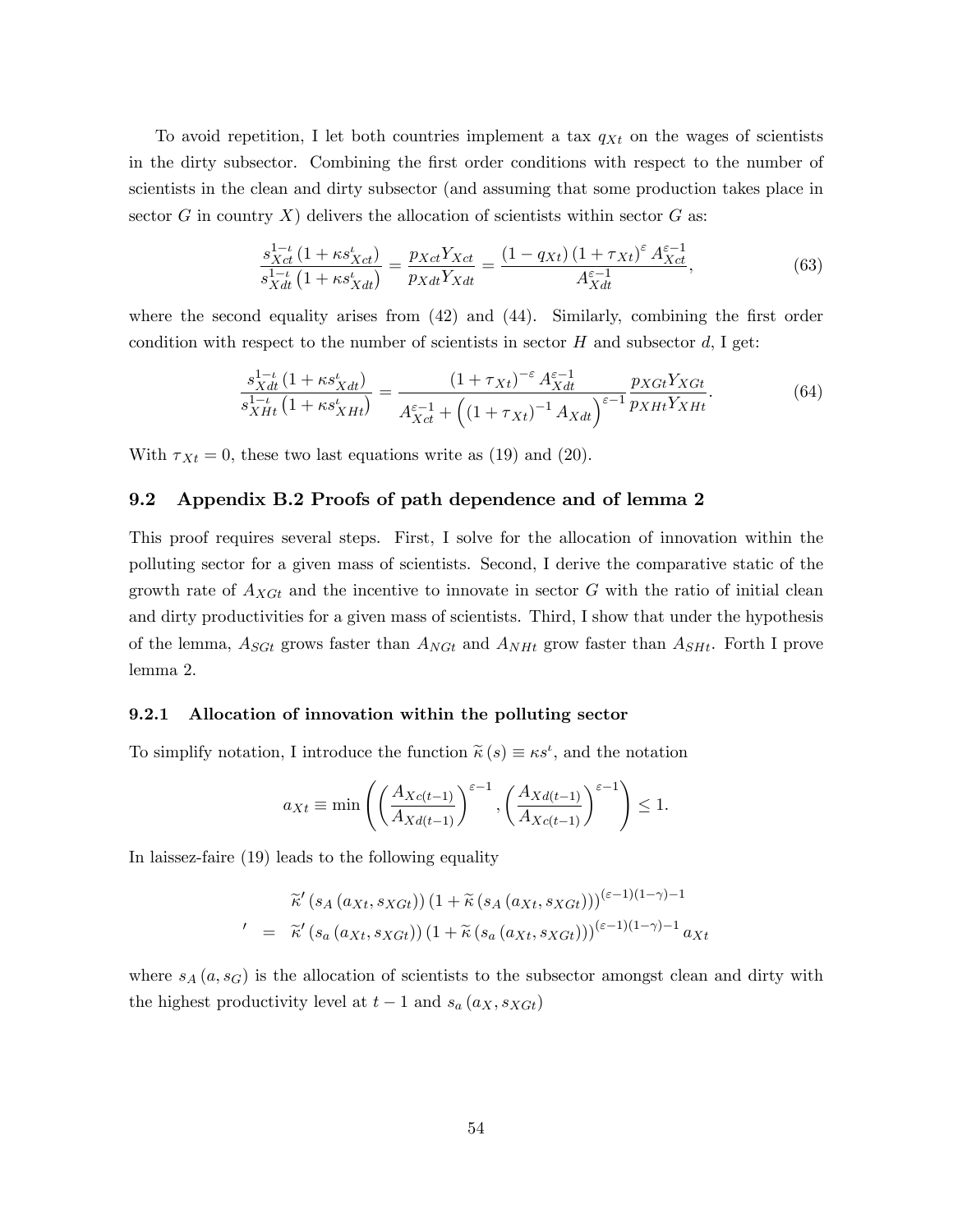#### Effect of relative productivity of clean and dirty on sector  $G$  growth and  $9.2.2$ incentive to innovate

Denote 
$$
a_X \equiv \min \left( \left( \frac{A_{Xc}}{A_{Xd}} \right)^{\varepsilon - 1}, \left( \frac{A_{Xd}}{A_{Xc}} \right)^{\varepsilon - 1} \right) \le 1
$$
, and define  

$$
f(a, s_G) \equiv \frac{1 + \widetilde{\kappa} (1 - s_G)}{\widetilde{\kappa}' (1 - s_G)} \frac{1}{2} \left( \frac{\widetilde{\kappa}' (s_a) (1 + \widetilde{\kappa} (s_a))^{(\varepsilon - 1)(1 - \gamma) - 1} a + \widetilde{\kappa}' (s_A) (1 + \widetilde{\kappa} (s_A))^{(\varepsilon - 1)(1 - \gamma) - 1}}{(1 + \widetilde{\kappa} (s_a))^{(\varepsilon - 1)(1 - \gamma)} a + (1 + \widetilde{\kappa} (s_A))^{(\varepsilon - 1)(1 - \gamma)}} \right),
$$

where  $s_A(a, s_G)$  and  $s_a(a, s_G)$  are defined through and  $s_A(a, s_G) + s_a(a, s_G) = s_G$ , (that is  $s_A$  denotes the investments in the sector the most advanced between clean and dirty and  $s_a$  in the other sector). f represents for a given overall share of scientists in sector  $G$ , the ratio between the marginal benefit of an additional scientist in sector  $H$  divided by sector  $H$  revenues over the marginal benefit of an additional scientist in sector  $G$  divided by sector G's revenues. Note that with  $\kappa$  sufficiently small,  $\tilde{\kappa}'(s)$   $(1+\tilde{\kappa}(s))^{(\varepsilon-1)(1-\gamma)-1}$ is decreasing so that  $s_a \leq s_A$ . Next note that f is decreasing in  $s_G$  since  $s_A(s_G)$  and  $s_a(s_G)$  are both increasing in  $s_G$ . Rewriting  $f(a,s_G) = \frac{(1+\tilde{\kappa}(1-s_G))}{\tilde{\kappa}'(1-s_G)} \frac{1}{\frac{1+\tilde{\kappa}(s_G)}{\tilde{\kappa}'(s_G)} + \frac{(1+\tilde{\kappa}(s_A))}{\tilde{\kappa}'(s_G)}}$ , I get  $\mathcal{L}$  $\sim$ 

$$
\frac{\partial f}{\partial a} = \frac{(1-t)(1+\kappa(1-s_G))}{\tilde{\kappa}'(1-s_G)\iota\left(\frac{1+\tilde{\kappa}(s_G)}{\tilde{\kappa}'(s_G)} + \frac{(1+\tilde{\kappa}(s_A))}{\tilde{\kappa}'(s_A)}\right)^2} \left(\frac{1}{s_A^L} - \frac{1}{s_a^L}\right) \frac{\partial s_A}{\partial a} < 0,\text{so that } f \text{ is decreasing in } a, \text{ since } s_A > s_a.
$$
  
1 define similarly the growth rate of sector *G* for a given number of scientists as:  $a(a, s_C) \equiv$ 

I define similarly the growth rate of sector G for a given number of scientists as:  $g(u, s_G) =$ <br>  $\left( \frac{(1+\tilde{\kappa}(s_a))^{(\varepsilon-1)(1-\gamma)}a + (1+\tilde{\kappa}(s_A))^{(\varepsilon-1)(1-\gamma)}}{a+1} \right)$ . g is increasing in  $s_G$ , and  $\frac{\partial g}{\partial a} = \frac{(1+\tilde{\kappa}(s_a))^{(\vare$ 0, since  $s_A > s_a$ . Therefore for a given amount of scientists in sector G, the average productivity grows faster when the productivities of the two sectors are far from each other.

#### 9.2.3 Growth rate of relative productivity

Here I prove the following lemma:

**Lemma 4** Assume that  $\tau_{Xt} = 0$  for  $X = N$ , S at all time, that country X initially has the comparative advantage in sector  $G\left(\frac{A_{XG0}}{A_{XH0}}\right)^{\frac{1}{\alpha-\beta}} \frac{K_X}{L_X} \geq \left(\frac{A_{(-X)G0}}{A_{(-X)H0}}\right)^{\frac{1}{\alpha-\beta}} \frac{K_{(-X)}}{L_{(-X)}}$  and  $a_{(-X)0}$  are sufficiently small and the previous inequality is strict or (ii)  $a_{X0} \le a_{(-X)0}$ ; then at all points in time:  $s_{XGt} \geq s_{(-X)Gt}$  (with a strict inequality if one of the previous equalities is strict), and, if one of the previous inequality is strict,  $A_{SGt}/A_{NGt}$  and  $A_{NHt}/A_{SHt}$  tend to *infinity.* 

**Proof.** To fix ideas, I assume that country  $X$  is the South, and that in both countries  $A_{Xd0} > A_{Xc0}$ . Assume that at time  $t \geq 1$ , I have  $\left(\frac{A_{SG(t-1)}}{A_{SH(t-1)}}\right)^{\frac{1}{\alpha-\beta}} \frac{K_S}{L_S} \geq \left(\frac{A_{NG(t-1)}}{A_{NH(t-1)}}\right)^{\frac{1}{\alpha-\beta}} \frac{K_N}{L_N}$ and either  $a_{N(t-1)}, a_{S(t-1)}$  are both negligible (with a strict inequality) or  $a_{S(t-1)} \le a_{N(t-1)}$ . Solving for entrepreneurs maximization  $(63)$  and  $(64)$ , I get that in both countries,

$$
\widetilde{\kappa}'(s_{Xct})\left(1+\widetilde{\kappa}(s_{Xct})\right)^{(\varepsilon-1)(1-\gamma)-1}a_{X(t-1)}=\widetilde{\kappa}'(s_{Xdt})\left(1+\widetilde{\kappa}(s_{Xdt})\right)^{(\varepsilon-1)(1-\gamma)-1},
$$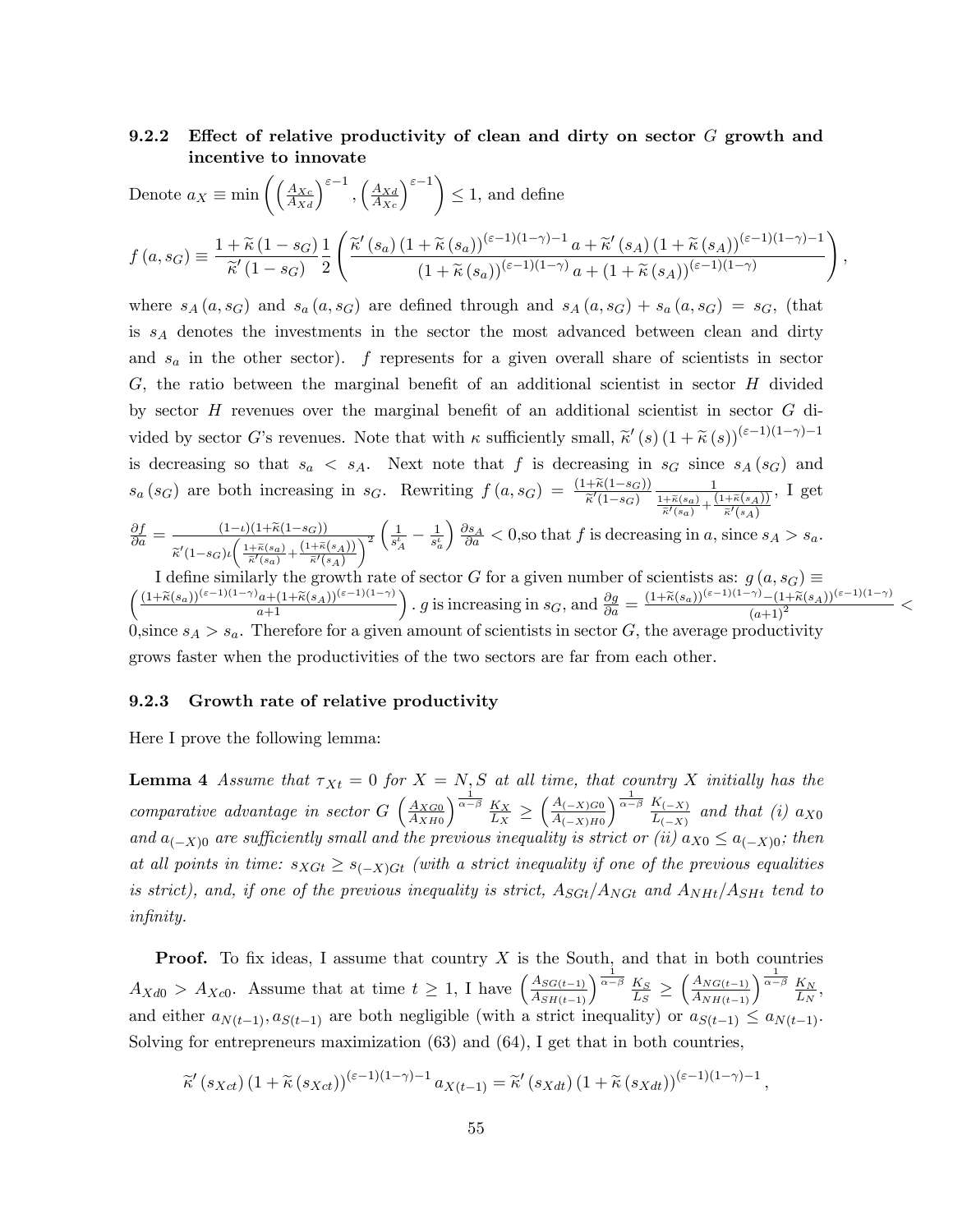$$
f\left(a_{(t-1)}, s_{XGt}\right) = \frac{1+\widetilde{\kappa}\left(s_{XHt}\right)}{\widetilde{\kappa}'\left(s_{XHt}\right)}\frac{1}{2}\frac{\widetilde{\kappa}'\left(s_{Xct}\right)\left(1+\widetilde{\kappa}\left(s_{Xct}\right)\right)^{(\varepsilon-1)(1-\gamma)-1}a_{Xt} + \widetilde{\kappa}'\left(s_{Xdt}\right)\left(1+\widetilde{\kappa}\left(s_{Xdt}\right)\right)^{(\varepsilon-1)(1-\gamma)-1}}{\left(1+\widetilde{\kappa}\left(s_{Xct}\right)\right)^{(\varepsilon-1)(1-\gamma)}a_{Xt} + \left(1+\widetilde{\kappa}\left(s_{Xdt}\right)\right)^{(\varepsilon-1)(1-\gamma)}}\n= \frac{p_{Ht}Y_{XHt}}{p_{Gt}Y_{XGt}}.
$$

Using the expressions for (48) and (49), I get that -when there is not full specialization in any country- the equilibrium can be summarized by three equations:

$$
f(a_{X(t-1)}, s_{XGt})
$$
\n
$$
= \frac{\alpha - (1 - \alpha) \left( \frac{\alpha^{\alpha} (1 - \alpha)^{1 - \alpha}}{\beta^{\beta} (1 - \beta)^{(1 - \beta)}} \frac{p_{Gt}}{p_{Ht}} \frac{\left( (1 + \tilde{\kappa}(s_{Xct}))^{(\varepsilon - 1)(1 - \gamma)} A_{Xc(t-1)}^{\varepsilon - 1} + (1 + \tilde{\kappa}(s_{Xdt}))^{(\varepsilon - 1)(1 - \gamma)} A_{Xd(t-1)}^{\varepsilon - 1} \right)}{1 + \tilde{\kappa}(s_{XHt}))^{1 - \gamma} A_{XH(t-1)}}} \right)^{\frac{1}{\alpha - \beta}} \frac{K_{X}}{L_{X}}
$$
\n
$$
= \frac{1}{\left( 1 - \beta \right) \left( \frac{\alpha^{\alpha} (1 - \alpha)^{(1 - \alpha)}}{\beta^{\beta} (1 - \beta)^{(1 - \beta)}} \frac{p_{Gt}}{p_{Ht}} \frac{\left( (1 + \tilde{\kappa}(s_{Xct}))^{(\varepsilon - 1)(1 - \gamma)} A_{Xc(t-1)}^{\varepsilon - 1} + (1 + \tilde{\kappa}(s_{Xdt}))^{(\varepsilon - 1)(1 - \gamma)} A_{Xd(t-1)}^{\varepsilon - 1} \right)^{\frac{1}{\alpha - \beta}}} \frac{K_{X}}{L_{X}}}{(1 + \tilde{\kappa}(s_{XHt}))^{1 - \gamma} A_{XH(t-1)}}} \right)^{\frac{1}{\alpha - \beta}} \frac{K_{X}}{L_{X}} - \beta
$$

for  $X \in \{N, S\}$  and the equation determining the price ratio  $\frac{p_{Ht}}{p_{Gt}}$ .

Now if  $a_{N(t-1)} \ge a_{S(t-1)}$ , then, at given  $s_{XGt}$ , the LHS of the previous equation is lower for

the North than for the South. Similarly\n
$$
\left(\frac{\left((1+\tilde{\kappa}(s_{Xct}))^{(\varepsilon-1)(1-\gamma)}A_{Xc(t-1)}^{\varepsilon-1}+(1+\tilde{\kappa}(s_{Xdt}))^{(\varepsilon-1)(1-\gamma)}A_{Xd(t-1)}^{\varepsilon-1}}{(1+\tilde{\kappa}(s_{Xdt}))^{1-\gamma}A_{XH(t-1)}}\right)^{\frac{1}{\varepsilon-1}}\frac{K_X}{L_X}
$$
\n
$$
\text{can be rewritten as }\left(\frac{\left((1+\tilde{\kappa}(s_{Xct}))^{(\varepsilon-1)(1-\gamma)}a_{X(t-1)}+(1+\tilde{\kappa}(s_{Xdt}))^{(\varepsilon-1)(1-\gamma)}\right)^{\frac{1}{\varepsilon-1}}}{(a_{X(t-1)}+1)(1+\tilde{\kappa}(s_{XHt}))^{1-\gamma}}\right)^{\frac{1}{(\alpha-\beta)}}\left(\frac{A_{XG(t-1)}}{A_{XH(t-1)}}\right)^{\frac{1}{\alpha-\beta}}\frac{K_X}{L_X},
$$
\nwhich at given  $s_{XGt}$  is (weakly) higher for the South than for the North, since  $\left(\frac{A_{SG(t-1)}}{A_{SH(t-1)}}\right)^{\frac{1}{\alpha-\beta}}\frac{K_S}{L_S} \ge$ 

 $\left(\frac{A_{NG(t-1)}}{A_{NH(t-1)}}\right)^{\frac{1}{\alpha-\beta}} \frac{K_N}{L_N}$  $\frac{K_N}{L_N}$  and since g is decreasing in a, therefore at given  $s_{XGt}$ , the RHS of the previous equation is higher for the North than for the South. For given prices, both the LHS and the RHS are decreasing in  $s_{XGt}$ , but for sufficiently small  $\kappa$ , the LHS decreases faster, therefore  $s_{SGt} \ge s_{NGt}$ , with a strict inequality if either  $a_{N(t-1)} > a_{S(t-1)}$  or if  $\left(\frac{A_{SG(t-1)}}{A_{SH(t-1)}}\right)^{\frac{1}{\alpha-\beta}} \frac{K_S}{L_S}$  $\frac{\kappa_S}{L_S}$  >  $\left(\frac{A_{NG(t-1)}}{A_{NH(t-1)}}\right)^{\frac{1}{\alpha-\beta}} \frac{K_N}{L_N}$  $\frac{K_N}{L_N}$  .

Similarly if both  $a_{N(t-1)}$  and  $a_{S(t-1)}$  are negligible (relative to the difference in comparative advantage), I get that  $s_{Xdt} \simeq s_{XGt}$ ,  $f(a_{(t-1)}, s_{XGt}) \simeq \frac{1+\widetilde{\kappa}(s_{XHt})}{\widetilde{\kappa}'(s_{XHt})}$  $\frac{\widetilde{\kappa}(s_{XHt})}{\widetilde{\kappa}'(s_{XHt})} \frac{\widetilde{\kappa}'(s_{XGt})}{1+\widetilde{\kappa}(s_{XGt})}$  $\frac{\kappa (s_{XGt})}{1+\widetilde{\kappa}(s_{XGt})}$  and

$$
\frac{\left((1+\widetilde{\kappa}(s_{Xct}))^{(\varepsilon-1)(1-\gamma)}A_{Xc(t-1)}^{\varepsilon-1} + (1+\widetilde{\kappa}(s_{Xdt}))^{(\varepsilon-1)(1-\gamma)}A_{Xd(t-1)}^{\varepsilon-1}\right)^{\frac{1}{\varepsilon-1}}}{(1+\widetilde{\kappa}(s_{Xdt}))^{(1-\gamma)}A_{Xd(t-1)}},
$$
\n
$$
\simeq \frac{(1+\widetilde{\kappa}(s_{Xdt}))^{(1-\gamma)}A_{Xd(t-1)}}{(1+\widetilde{\kappa}(s_{XHt}))^{1-\gamma}A_{XH(t-1)}},
$$

so that, following a similar reasoning,  $\left(\frac{A_{SG(t-1)}}{A_{SH(t-1)}}\right)^{\frac{1}{\alpha-\beta}} \frac{K_S}{L_S}$  $\frac{K_S}{L_S} > \left(\frac{A_{NG(t-1)}}{A_{NH(t-1)}}\right)^{\frac{1}{\alpha-\beta}} \frac{K_N}{L_N}$  $\frac{K_N}{L_N}$  leads to  $s_{SGt} >$  $SNGt$ .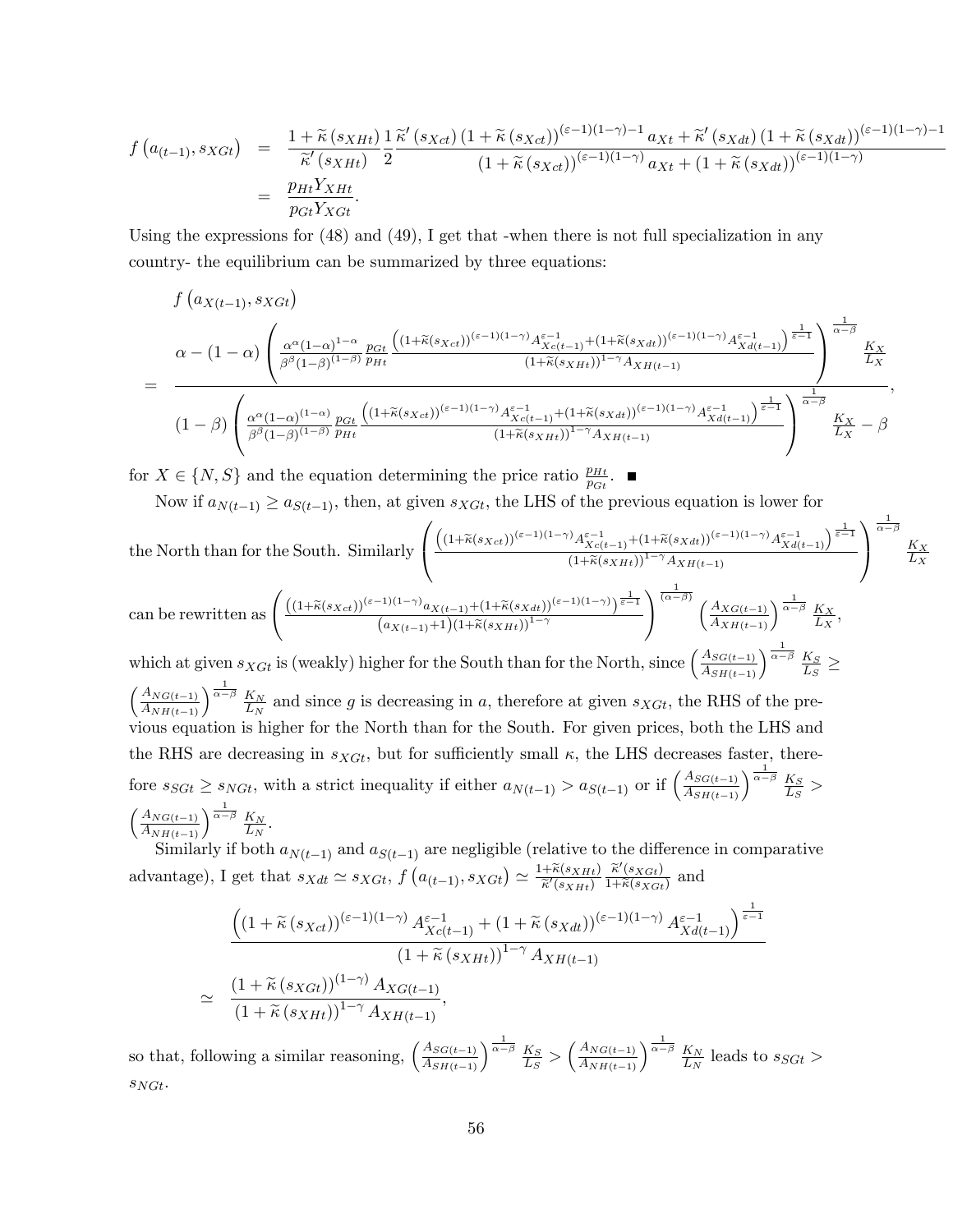Therefore, in both cases  $A_{SGt}/A_{NGt} > A_{SG(t-1)}/A_{NG(t-1)}$  and  $A_{NHt}/A_{SHt} > A_{NH(t-1)}/A_{SH(t-1)}$ (expect in the case where  $\left(\frac{A_{SG(t-1)}}{A_{SH(t-1)}}\right)^{\frac{1}{\alpha-\beta}} \frac{K_S}{L_S}$  $\frac{K_S}{L_S} = \left(\frac{A_{NG(t-1)}}{A_{NH(t-1)}}\right)^{\frac{1}{\alpha-\beta}} \frac{K_N}{L_N}$  $\frac{K_N}{L_N}$  and  $a_{N(t-1)} = a_{S(t-1)}$ , where the strict inequalities are replaced by equalities). Note that  $a_{Xt} < a_{X(t-1)}$ , so if both  $a_{N(t-1)}$  and  $a_{S(t-1)}$  are negligible,  $a_{Nt}$  and  $a_{St}$  will be negligible too. Moreover,  $\frac{1+\widetilde{\kappa}(s_A(a,s_G))}{1+\widetilde{\kappa}(s_a(a,s_G))}$  is increasing in  $s_G$  and decreasing in a, so if  $a_{N(t-1)} \ge a_{S(t-1)}$  and  $s_{SGt} \ge s_{NGt}$  then  $a_{Nt} \ge a_{St}$ .

The analysis extends directly to the case where one country specializes. By induction, this is enough to show that  $s_{SGt} \geq s_{NGt}$  and, that  $A_{SGt}/A_{NGt}$  and  $A_{NHt}/A_{SHt}$  are increasing (with a strict inequality and strictly increasing if either  $\left(\frac{A_{SGO}}{A_{GMS}}\right)$  $A_{SH0}$  $\sqrt{\frac{1}{\alpha-\beta}}$   $K_S$  $\frac{K_S}{L_S} > \left(\frac{A_{NG0}}{A_{NH0}}\right)$  $A_{NH0}$  $\int_0^{\frac{1}{\alpha-\beta}} K_N$  $\frac{K_N}{L_N}$  or  $a_{N0} > a_{S0}$ ).

Nevertheless, having  $s_{NGt} < s_{SGt}$  every period is not enough to conclude that  $A_{SGt}/A_{NGt}$ and  $A_{NHt}/A_{SHt}$  tend to infinity:s<sub>NGt</sub> and s<sub>SGt</sub> could converge towards each other. However this would require that either  $\left(\frac{A_{SG(t-1)}}{A_{SH(t-1)}}\right)^{\frac{1}{\alpha-\beta}} \frac{K_S}{L_S}$  $\frac{K_S}{L_S}$  and  $\left(\frac{A_{NG(t-1)}}{A_{NH(t-1)}}\right)^{\frac{1}{\alpha-\beta}} \frac{K_N}{L_N}$  $\frac{K_N}{L_N}$  also converge towards each other (which is clearly ruled out), or that both  $s_{NGt}$  and  $s_{SGt}$  tend towards the same corner solution. Therefore, it should be the case that in both countries  $\frac{p_{Ht}}{p_{Gt}}$  $Y_{XHt}$  $\frac{Y_{XHt}}{Y_{XGt}}$  either tends towards 0 or towards infinity, which is impossible too: in the Cobb-Douglas case  $\frac{p_{Ht}}{p_{Gt}}$  $Y_{NHt}+Y_{SHt}$  $\frac{Y_{NHt}+Y_{SHt}}{Y_{NGt}+Y_{SGt}}$  =  $\frac{1-\nu}{\nu}$ , and when  $\sigma < 1$  case, innovation overall favors the most backward sector preventing all scientists from innovating in the same sector in both countries asymptotically.

#### 9.2.4 Reaching full specialization in finite time

Under the assumptions of lemma 2, using lemma 4, I get that at every period  $s_{SGt} > s_{NGt}$ and that  $A_{SGt}/A_{NGt}$  and  $A_{NHt}/A_{SHt}$  grow unboundedly. Using the expressions (48) and (49), avoiding full specialization asymptotically requires that  $\frac{p_{Ht}}{p_{Gt}}$  $A_{NHt}$  $\frac{A_{NHt}}{A_{NGt}}$  remains bounded (from  $Y_{NGt} \geq 0$ ) and similarly  $\frac{p_{Gt}}{p_{Ht}}$  $A_{SGt}$  $\frac{A_{SGL}}{A_{SHt}}$  remain bounded. Taking the product of the two, this leads towards  $\frac{A_{NHt}}{A_{NGt}}$  $A_{SGt}$  $\frac{A_{SGL}}{A_{SHt}}$  bounded which is a contradiction. Therefore at least one country fully specializes. For the sake of the argument assumes that the South fully specializes in sector G. If this is the case, note that asymptotically  $A_{SGt}$  must grow at the rate  $(1 + \kappa)^{1-\gamma} - 1$  (since eventually all scientists are in the dirty sector there). Then to avoid full specialization in the North in finite time, one must keep (from  $(55)$ ):

$$
\left(\frac{A_{NHt}}{A_{SGt}}\right)^{1-\sigma} K_{N}^{\alpha} L_{N}^{1-\alpha} > \left(\frac{\beta^{\alpha} \left(1-\beta\right)^{(1-\alpha)}}{\alpha^{\alpha} \left(1-\alpha\right)^{(1-\alpha)}}\right)^{\sigma} \left(\frac{1-\nu}{\nu}\right)^{\sigma} \left(\frac{A_{SGt}}{A_{NGt}}\right)^{\sigma} K_{S}^{\alpha} L_{S}^{1-\alpha},
$$

where  $0 < \sigma \leq 1$ . Now  $A_{SGt}/A_{NGt}$  grows exponentially, while  $A_{NHt}/A_{SGt}$  cannot grow asymptotically since  $A_{SGL}$  asymptotically grows at the fastest rate. Therefore, keeping that inequality is impossible and the North must also fully specialize. Similarly if I had assumed that the North specialized first I would get that the South must also specialize in finite time. Therefore I have proved that I reach full specialization in finite time.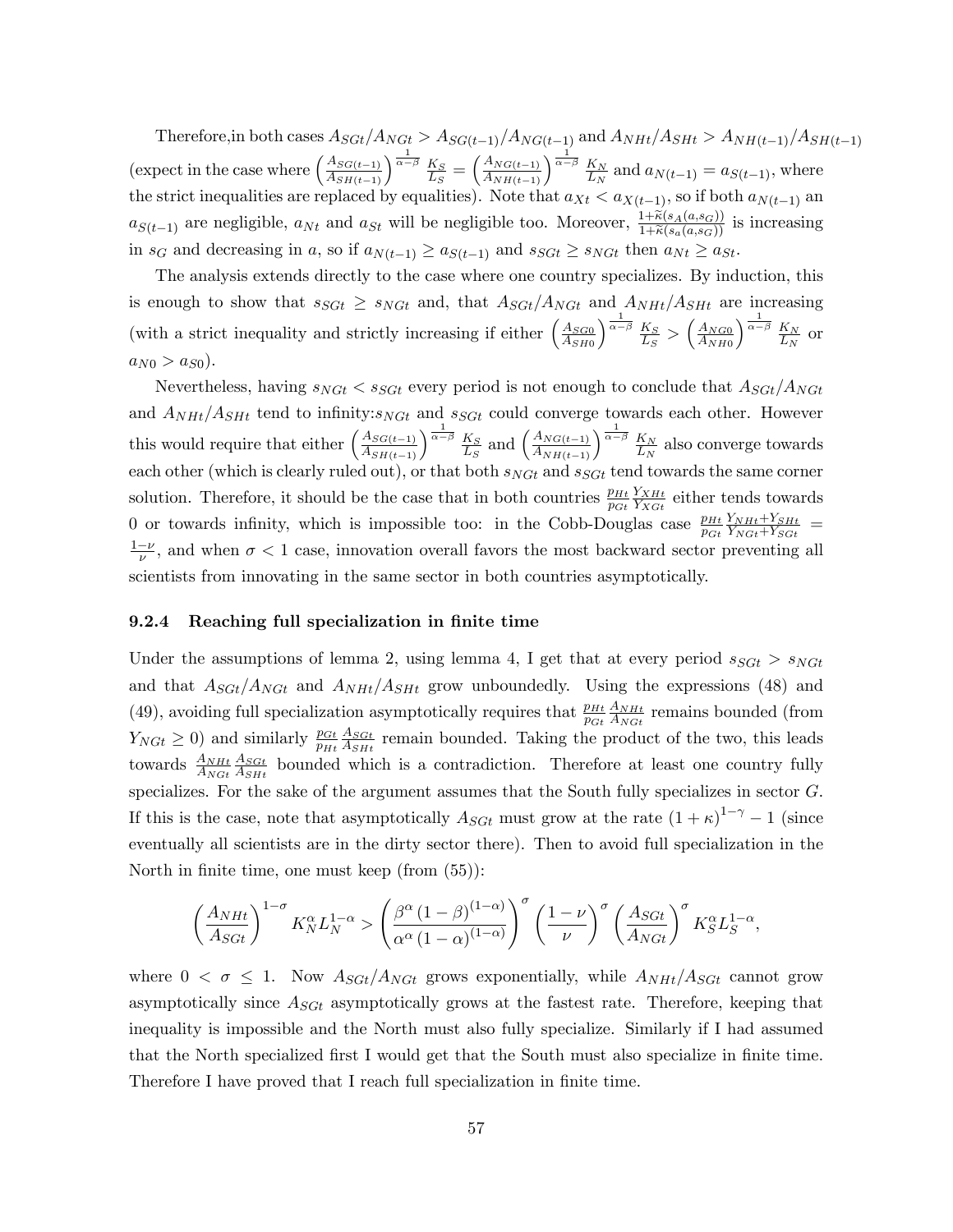#### 9.3 Appendix B.3 Proof of lemma 3

Since emission per-unit of the polluting good increases in the South, avoiding a disaster requires that the production of the polluting good stays bounded. If the South fully specializes in sector  $G$  avoiding a disaster is impossible, while if the South fully specializes in sector  $H$ , then in finite time all factors are allocated to the non-polluting sector by definition and the North exports the polluting good.

Assume now that there is not full specialization in the South, that is there are an infinite number of periods where the South produces both goods (and in the following I restrict attention to those periods). Rewriting (48) with  $\tau_{St} = 0$  and  $p_t = p_{SGt}/p_{Ht}$ , production in sector  $G$  is given by

$$
Y_{SGt} = \frac{\zeta A_{SGt}}{(\alpha - \beta)} \left( \frac{\beta^{\beta \alpha} (1 - \beta)^{(1 - \beta)\alpha}}{\alpha^{\beta \alpha} (1 - \alpha)^{(1 - \alpha)\beta}} \right)^{\frac{1}{\alpha - \beta}} \left( p_t \frac{A_{SGt}}{A_{SHt}} \right)^{\frac{-\alpha}{\alpha - \beta}} \times \left( \left( \frac{\alpha^{\alpha} (1 - \alpha)^{(1 - \alpha)}}{\beta^{\beta} (1 - \beta)^{(1 - \beta)}} \right)^{\frac{1}{\alpha - \beta}} (1 - \beta) \left( p_t \frac{A_{SGt}}{A_{SHt}} \right)^{\frac{1}{\alpha - \beta}} K_S - \beta L_S \right). \tag{65}
$$

Therefore to keep  $Y_{SGt}$  bounded it must be the case that  $\left(p_t \frac{A_{SGt}}{A_{SHt}}\right)^{\frac{1}{\alpha-\beta}}$  is bounded, with either  $\lim\left(p_t\frac{A_{SGL}}{A_{SHt}}\right)^{\frac{1}{\alpha-\beta}}=\left(\frac{\beta^{\beta}(1-\beta)^{(1-\beta)}}{\alpha^{\alpha}(1-\alpha)^{(1-\alpha)}}\right)$  $\alpha^{\alpha}(1-\alpha)^{(1-\alpha)}$  $\sqrt{\frac{1}{\alpha-\beta}} \sqrt{\beta L_S}$  $\frac{\beta L_S}{(1-\beta)K_S}$  or with  $A_{SGt}$  bounded. Using (49),  $Y_{SHt}$  can be rewritten as:

$$
Y_{SHt} = \frac{\zeta A_{SHt}}{(\alpha - \beta)} \left( \frac{\beta^{\beta \alpha} (1 - \beta)^{(1 - \beta)\alpha}}{\alpha^{\beta \alpha} (1 - \alpha)^{(1 - \alpha)\beta}} \right)^{\frac{1}{\alpha - \beta}} \left( p_t \frac{A_{SGt}}{A_{SHt}} \right)^{\frac{-\beta}{\alpha - \beta}} \times \left( \alpha L_S - \left( \frac{\alpha^{\alpha} (1 - \alpha)^{1 - \alpha}}{\beta^{\beta} (1 - \beta)^{(1 - \beta)}} \right)^{\frac{1}{\alpha - \beta}} (1 - \alpha) \left( p_t \frac{A_{SGt}}{A_{SHt}} \right)^{\frac{1}{\alpha - \beta}} K_S \right). \tag{66}
$$

Combining these two expressions with (64) implies that the allocation of innovation in the South must satisfy

$$
\frac{\kappa'(s_{Sdt})}{\left(1+\kappa(s_{Sdt})\right)}\frac{1+\kappa(1-s_{Sdt})}{\kappa'\left(1-s_{Sdt}\right)}\frac{A_{Sdt}^{\varepsilon-1}}{A_{Sc0}^{\varepsilon-1}+A_{Sdt}^{\varepsilon-1}} = \frac{\alpha L_S - \left(\frac{\alpha^{\alpha}(1-\alpha)^{1-\alpha}}{\beta^{\beta}(1-\beta)^{(1-\beta)}}\right)^{\frac{1}{\alpha-\beta}}(1-\alpha)\left(p_t\frac{A_{SGL}}{A_{SHL}}\right)^{\frac{1}{\alpha-\beta}}K_S}{\left(\frac{\alpha^{\alpha}(1-\alpha)^{(1-\alpha)}}{\beta^{\beta}(1-\beta)^{(1-\beta)}}\right)^{\frac{1}{\alpha-\beta}}(1-\beta)\left(p_t\frac{A_{SGL}}{A_{SHL}}\right)^{\frac{1}{\alpha-\beta}}K_S - \beta L_S}
$$
\n(67)

:

If  $\lim_{\alpha \to 0} \left( p_t \frac{A_{SGt}}{A_{SHt}} \right)^{\frac{1}{\alpha-\beta}} \neq \left( \frac{\beta^{\beta} (1-\beta)^{(1-\beta)}}{\alpha^{\alpha} (1-\alpha)^{(1-\alpha)}} \right)$  $\alpha^{\alpha}(1-\alpha)^{(1-\alpha)}$  $\sqrt{\frac{1}{\alpha-\beta}}$   $\beta$ L<sub>S</sub>  $\frac{\beta L_S}{(1-\beta)K_S}$ , s<sub>Sdt</sub> cannot tend towards 0 in which case  $A_{SGt}$  would become unbounded, as demonstrated above this would lead to a disaster. Therefore it must be the case that  $\lim_{\epsilon \to 0} \left( p_t \frac{A_{SGL}}{A_{SH}} \right)^{\frac{1}{\alpha-\beta}} = \left( \frac{\beta^{\beta} (1-\beta)^{(1-\beta)}}{\alpha^{\alpha} (1-\alpha)^{(1-\alpha)}} \right)$  $\alpha^{\alpha} (1-\alpha)^{(1-\alpha)}$  $\sqrt{\frac{1}{\alpha-\beta}} \sqrt{\beta L_S}$  $\frac{\beta L_S}{(1-\beta)K_S}$  and so asymptotically all factors in the South (scientists, capital, labor) must be allocated to sector  $H$ .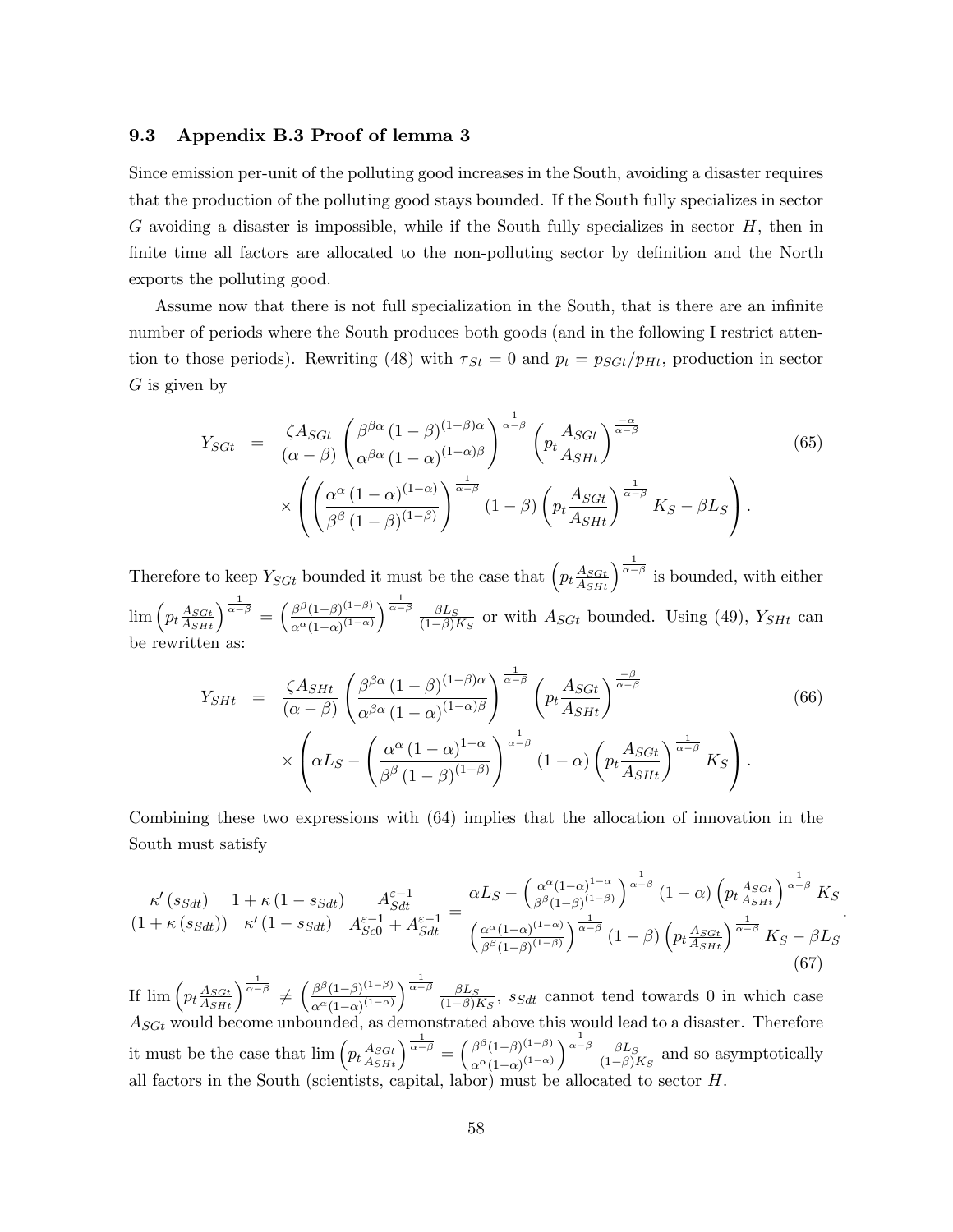Denoting  $M_{Gt}$  and  $M_{Ht}$  net imports from the North, (51) leads to:

$$
\frac{p_{SGI}Y_{SGI}}{p_{SHt}Y_{SHt}} = \frac{\nu}{1-\nu} \left(\frac{Y_{SGI} - M_{Gt}}{Y_{SHt} - M_{Ht}}\right)^{-\frac{1}{\sigma}} \frac{Y_{SGIt}}{Y_{SHt}}.
$$

The right-hand side if greater than  $\frac{\nu}{1-\nu}$  $\left(\frac{Y_{SHL}}{Y_{SGL}}\right)^{\frac{1-\sigma}{\sigma}}$  if  $M_{Gt} \geq 0$ . But avoiding a disaster requires that the left-hand side tends towards 0, while  $\frac{Y_{SHL}}{Y_{SGL}}$  becomes unbounded: this yields a contradiction, so the North must exports the polluting good G.

## 9.4 Appendix B.4 Proof of proposition 1

The proof is similar to the proof of the previous lemma: I show that as soon as a tax on dirty research or a carbon tax is implemented,  $s_{NGt} < s_{SGt}$  and that this eventually leads to full specialization. Note that in the presence of a carbon tax and a tax on dirty research, the allocation of research in the North now obeys:

$$
(1+\widetilde{\kappa}(s_{NHt}))\left(\begin{array}{c}\widetilde{\kappa}'(s_{Nct})\left(1+\widetilde{\kappa}(s_{Nct})\right)^{(\varepsilon-1)(1-\gamma)-1}A_{Nct-1}^{\varepsilon-1}\\\qquad+\widetilde{\kappa}'(s_{Ndt})\left(1-q_t\right)\left(1+\tau_{Nt}\right)^{-\varepsilon}\left(1+\widetilde{\kappa}(s_{Ndt})\right)^{(\varepsilon-1)(1-\gamma)-1}A_{Nd(t-1)}^{\varepsilon-1}\right)\\\hline\widetilde{\kappa}'(s_{NHt})\,2\left((1+\widetilde{\kappa}(s_{Nct}))^{(\varepsilon-1)(1-\gamma)}A_{Nct-1}^{\varepsilon-1}+(1+\tau_{Nt})^{1-\varepsilon}\left(1+\widetilde{\kappa}(s_{Ndt})\right)^{(\varepsilon-1)(1-\gamma)}A_{Nd(t-1)}^{\varepsilon-1}\right)\right)\\\qquad=\frac{p_{Ht}Y_{NHt}}{p_{Gt}Y_{NGt}},\end{array}
$$

with:

$$
\widetilde{\kappa}'(s_{Nct})\left(1+\widetilde{\kappa}(s_{Nct})\right)^{(\varepsilon-1)(1-\gamma)-1}A_{Nc(t-1)}=\widetilde{\kappa}'(s_{Ndt})\left(1+\widetilde{\kappa}(s_{Ndt})\right)^{(\varepsilon-1)(1-\gamma)-1}\left(1-q_t\right)\left(1+\tau_{Nt}\right)^{1-\varepsilon}A_{Nd(t-1)}
$$

and, following (48) and (49),  $\frac{p_{Ht}Y_{NHt}}{p_{Gt}Y_{NGt}}$  is increasing in  $\tau$  at given prices and technological levels. Without loss of generality, assume that from the first period a tax on dirty research or a carbon tax is implemented.

First I explain how the presence the tax on dirty research affects the incentive to innovate in sector G, second I show that in the first period  $(t = 1)$ , it is necessarily the case that  $s_{NG1} < s_{SG1}$ , third I show that in all following periods the same logic applies and finally I show that full specialization is reached.

## 9.4.1 Tax on dirty research and incentive to innovate

DeÖne

$$
f(a_{N(t-1)}, s_{NGt}, 1-q_t)
$$
\n
$$
\equiv \frac{1+\tilde{\kappa}(s_{NHt})}{\tilde{\kappa}'(s_{NHt})} \frac{1}{2} \frac{\tilde{\kappa}'(s_{Nct})(1+\tilde{\kappa}(s_{Nct}))^{(\varepsilon-1)(1-\gamma)-1} a_{N(t-1)} + (1-q_t)\tilde{\kappa}'(s_{Ndt})(1+\tilde{\kappa}(s_{Ndt}))^{(\varepsilon-1)(1-\gamma)-1}}{(1+\tilde{\kappa}(s_{Nct}))^{(\varepsilon-1)(1-\gamma)} a_{N(t-1)} + (1+\tilde{\kappa}(s_{Ndt}))^{(\varepsilon-1)(1-\gamma)}}
$$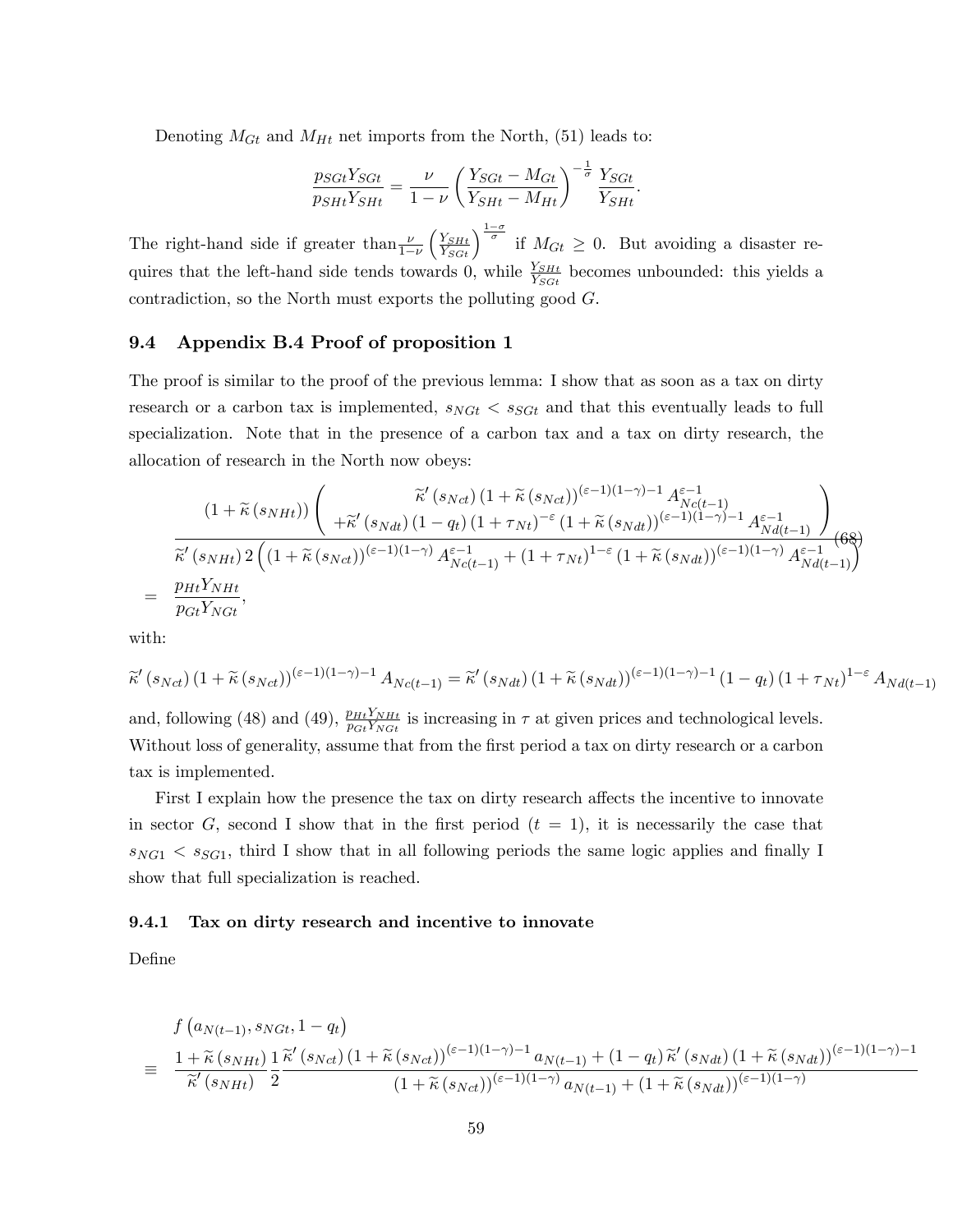with  $s_{Net}$  and  $s_{Ndt}$  defined by

$$
\widetilde{\kappa}'(s_{Nct}) \left(1+\widetilde{\kappa}(s_{Nct})\right)^{(\varepsilon-1)(1-\gamma)-1} a_{Nct} = (1-q_t) \widetilde{\kappa}'(s_{Ndt}) \left(1+\widetilde{\kappa}(s_{Ndt})\right)^{(\varepsilon-1)(1-\gamma)-1}
$$

(Note I keep the same notation as above but here  $a_{N(t-1)} = \frac{(1+\tau_{Nt})A_{Nc(t-1)}}{A_{Ndt(t-1)}}$  and can be greater or smaller than 1).

It is direct to show that  $\widetilde{\kappa}'(s_{Nct}) \left(1+\widetilde{\kappa}(s_{Nct})\right)^{(\varepsilon-1)(1-\gamma)-1} a_{N(t-1)}+(1-q_t)\widetilde{\kappa}'(s_{Ndt}) \left(1+\widetilde{\kappa}(s_{Ndt})\right)^{(\varepsilon-1)(1-\gamma)-1}$ decreases with  $q_t$  when  $\kappa$  is sufficiently small to ensure that  $\tilde{\kappa}'(s)$   $(1+\tilde{\kappa}(s))^{(\varepsilon-1)(1-\gamma)-1}$  is decreasing, which has been assumed so far. The denominator is decreasing with  $q_t$  since for a given mass scientists in sector  $G, q_t = 0$ , maximizes the growth rate of average productivity. However for sufficiently small  $\kappa$ , the variations in the denominator are negligible, and for  $q_t > 0, f(a_{N(t-1)}, s_{NGt}, 1 - q_t) < f(a_{N(t-1)}, s_{NGt}, 1) = f(a_{N(t-1)}, s_{NGt}).$ 

#### $9.4.2$ Showing that  $s_{NG1} < s_{SG1}$

The equilibrium allocation of innovation in the North (68) can then be rewritten as

$$
f\left((1+\tau_{N1})\frac{A_{Nc0}}{A_{Nd0}}, s_{NG1}, \frac{1-q_1}{1+\tau_{N1}}\right) = \frac{p_{H1}Y_{NH1}}{p_{G1}Y_{NG1}}.
$$

Since  $f\left((1+\tau_{N1})\frac{A_{Nc0}}{A_{Nd0}}, s_{NG1}, \frac{1-q_1}{1+\tau_{N1}}\right) < f\left((1+\tau_{N1})\frac{A_{Nc0}}{A_{Nd0}}, s_{NG1}\right)$ , and that the tax increases  $\frac{p_{Ht}Y_{NHt}}{p_{Gt}Y_{NGt}}$ , the logic of the proof of lemma 2 would fully apply provided that  $\min \left( (1 + \tau_{N1}) \frac{A_{Nc0}}{A_{Nd0}}, (1 + \tau_{N1})^{-1} \frac{A_{Nd0}}{A_{Nc0}} \right)$  $\frac{A_{Sc0}}{A_{Sd0}}$ , since  $\frac{A_{Nc0}}{A_{Nd0}} \geq \frac{A_{Sc0}}{A_{Sd0}}$ , this is necessarily satisfies unless  $(1 + \tau_{N1}) \geq \frac{A_{Nd0}}{A_{Nc0}} \frac{A_{Sd0}}{A_{Sc0}}$ . However, for  $\frac{A_{Sc0}}{A_{Sd0}}$  sufficiently small, the corresponding tax will be very large, so that the difference in initial comparative advantage between the North and the South would become large, and following the logic of lemma 2 - but with  $a_{\text{Sc}0}$  negligible relative to the difference in comparative advantage-, in that case too  $s_{NG1} < s_{SG1}$ . The presence of both the tax on dirty research and the carbon tax distorts innovation such that  $A_{NG1}$  grows less than without the tax. As a consequence,  $\left(\frac{A_{SG1}}{A_{SH1}}\right)^{\frac{1}{\alpha-\beta}} \frac{K_S}{L_S} \geq \left(\frac{A_{NG1}}{A_{NH1}}\right)^{\frac{1}{\alpha-\beta}} \frac{K_N}{L_N}.$ 

#### 9.4.3 Showing that  $s_{NGt} < s_{SGt}$

As long as  $A_{Nd(t-1)} \geq A_{Nc(t-1)}$ , the same logic exactly applies: every period  $\frac{A_{Nc(t-1)}}{A_{Nd(t-1)}} \geq$  $\frac{A_{Sc(t-1)}}{A_{Sd(t-1)}}$ , since less scientists are allocated to sector G in the North and the allocation is tilted towards the clean subsector. Once  $A_{Nc(t-1)} \geq A_{Nd(t-1)}$ , then  $\frac{A_{Nd(t-1)}}{A_{Nc(t-1)}} = \min\left(\frac{A_{Nc(t-1)}}{A_{Nd(t-1)}}, \frac{A_{Nd(t-1)}}{A_{Nc(t-1)}}\right)$ <br>could in principle decrease faster than  $\frac{A_{Sc(t-1)}}{A_{Sd(t-1)}}$  since all scientists in sector to the clean subsector in the North whereas they are shared between the two sectors in the South; with  $\frac{A_{S_{c0}}}{A_{S_{d0}}}$  sufficiently small, and  $s_{NG(t-1)} < s_{SG(t-1)}$ , nearly all scientists in the South can be allocated to the dirty subsector so that this cannot happen and  $\frac{A_{Sc(t-1)}}{A_{Sd(t-1)}}$  decreases faster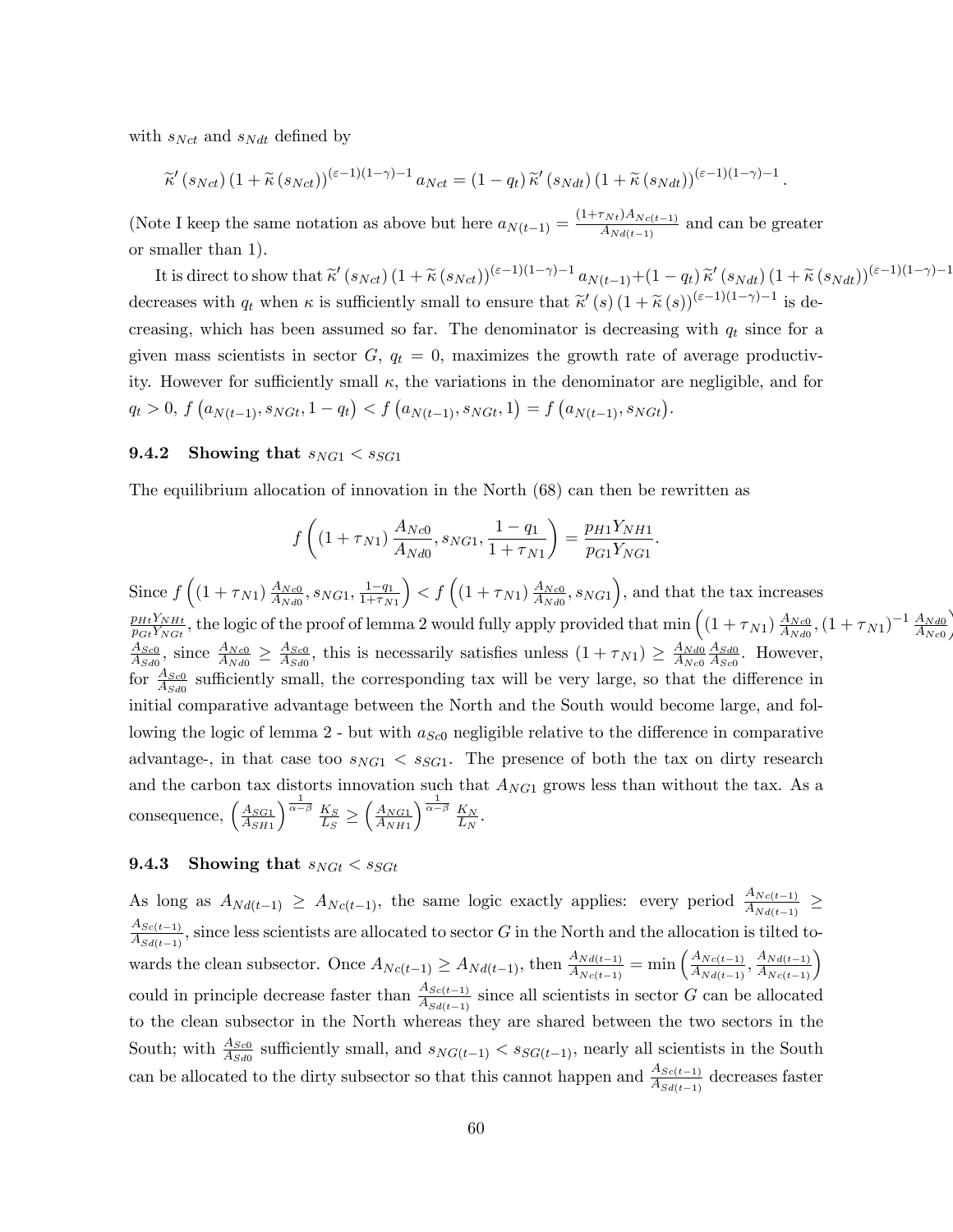than  $\frac{A_{Nd(t-1)}}{A_{Nc(t-1)}}$ . It is still possible to get  $(1 + \tau_{Nt})^{-1} \frac{A_{Nd(t-1)}}{A_{Nc(t-1)}}$  $\frac{A_{Nd(t-1)}}{A_{Nc(t-1)}} \leq \frac{A_{Sc(t-1)}}{A_{Sd(t-1)}}$  $\frac{A_{S_{c}(t-1)}}{A_{S_{d}(t-1)}},$  with a sufficient large tax (the required tax being increasing over time since  $\frac{A_{Sc(t-1)}}{A_{Sd(t-1)}}$  decreases faster than  $\frac{A_{Nd(t-1)}}{A_{Nc(t-1)}}$ ), this tax would then again lead to a large difference in comparative advantage, unless  $A_{Nd(t-1)}$ has become sufficiently small relative to  $A_{Nc(t-1)}$ , but this will not happen before a significant number of periods, by which the difference in comparative advantage - which will have built up with innovation - will be large. Therefore  $s_{SGt} > s_{NGt}$  every period.

## 9.4.4 Reaching full specialization

Therefore here as well,  $\frac{A_{SGL}}{A_{NH}}$  and  $\frac{A_{NHt}}{A_{SH}}$  grow unboundedly. From (48) and (49), this necessarily to specialization in at least one country. Assume that there is full specialization in sector  $G$  in the South, so that asymptotically  $A_{SGt}$  must grow at the rate  $(1 + \kappa)^{1-\gamma} - 1$ . Then to avoid full specialization in the North in finite time, I need to keep (from  $(58)$ ):

$$
A_{NHt}^{1-\sigma} \left( A_{Nct}^{\varepsilon-1} + \left( \left( 1 + \tau_{Nt} \right)^{-1} A_{Ndt} \right)^{\varepsilon-1} \right)^{\frac{\sigma}{\varepsilon-1}} K_N^{\alpha} L_N^{1-\alpha} \ge \left( \frac{\beta^{\alpha} \left( 1 - \beta \right)^{(1-\alpha)}}{\alpha^{\alpha} \left( 1 - \alpha \right)^{(1-\alpha)}} \right)^{\sigma} \left( \frac{1-\nu}{\nu} \right)^{\sigma} A_{SGt} K_X^{\alpha} L_X^{1-\alpha},
$$

which here again is impossible. Similarly if the North fully specializes in sector  $H$ , avoiding specialization in the South would also be impossible. Therefore both countries fully specialize, the emissions in the South necessarily grow unbounded and there is a disaster.

#### 9.5 Appendix B.5 Proofs of subsection 3.4

# 9.5.1 B.5.1 Proof of proposition 2

Assume that at some period  $(t-1)$ :

$$
\left(\frac{\alpha^{\beta} \left(1-\alpha\right)^{1-\beta}}{\beta^{\beta} \left(1-\beta\right)^{(1-\beta)}}\right) A_{NH(t-1)} K_N^{\beta} L_N^{1-\beta} > (1+m) \left(\frac{1-\nu}{\nu}\right) K_S^{\beta} L_S^{1-\beta} A_{SH(t-1)},\tag{69}
$$

$$
A_{NG(t-1)} K_N^{\alpha} L_N^{1-\alpha} (1+m) < \left( \frac{\beta^{\alpha} (1-\beta)^{(1-\alpha)}}{\alpha^{\alpha} (1-\alpha)^{(1-\alpha)}} \right) \left( \frac{1-\nu}{\nu} \right) A_{SG(t-1)} K_S^{\alpha} L_S^{1-\alpha},\tag{70}
$$

where  $m > 0$ , is sufficiently large that regardless of the allocation of research in the following period, (57) and (58) are satisfied (with  $\tau_s = 0$  and  $\sigma = 1$ ). Then the North fully specializes in  $H$  and the South in  $G$ , therefore, all scientists in the South are allocated to sector  $G$ . Now, as innovation in the South occurs in the polluting sector  $A_{Sct}/A_{Sdt}$  becomes arbitrarily small. Taking a first order approximation, the number of scientists allocated to the clean sector in the South will be given by:  $s_c =$  $\left(\frac{A_{ct-1}^{\varepsilon-1}}{A_{dt-1}^{\varepsilon-1}}\right.$  $\int_{1-i}^{\frac{1}{1-i}}$ . Therefore, the growth rate of  $A_{Sdt}$  is  $(1 + \kappa)^{1-\gamma}$  $\sqrt{ }$  $1-\frac{(1-\gamma)\iota}{1+\kappa}$  $\left(\frac{A_{ct-1}^{\varepsilon-1}}{A_{dt-1}^{\varepsilon-1}}\right.$  $\left\langle \frac{1}{1-i} \right\rangle$  $-1$ , while with all scientists allocated to clean technologies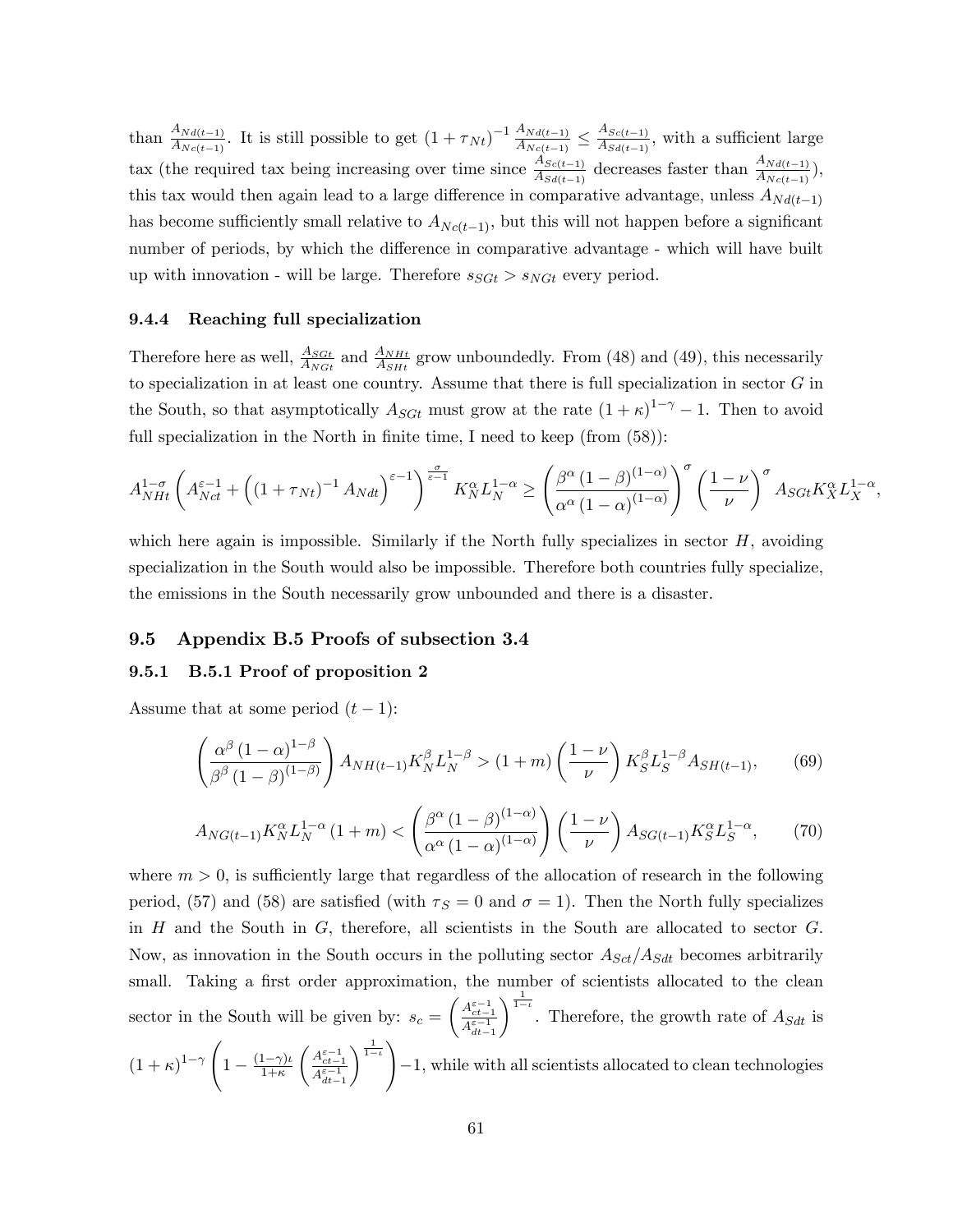in the North, the growth rate of  $A_{Nct}$  is  $(1 + \kappa)^{1-\gamma} - 1$ . Since the series  $\sum -\frac{(1-\gamma)\iota}{1+\kappa}$  $\left(\begin{array}{c} A_{ct-1}^{\varepsilon-1} \\ \overline{A_{dt-1}^{\varepsilon-1}} \end{array}\right)$  $dt-1$  $\frac{1}{1-\iota}$ is converging, then  $\prod_t (1 - \kappa)^{1 - \gamma}$  $\sqrt{ }$  $1-\frac{(1-\gamma)\iota}{1+\kappa}$  $\left(\frac{A_{ct-1}^{\varepsilon-1}}{A_{dt-1}^{\varepsilon-1}}\right.$  $\frac{1}{1-t}$ is not dominated by  $\prod_{t} (1 + \kappa)^{1-\gamma}$ , in other words,  $A_{Sdt}$  can remain larger than  $MA_{NGt}$  where M is a constant. In other words,  $(69)$  and  $(70)$  remain satisfied in the next period.

## 9.5.2 B.5.2 Proof of proposition 3

If the North implements a tariff that prohibits any trade, innovation in the South will be balanced between dirty intermediates and sector  $H$ . Using sufficiently large clean research subsidies, the social planner can allocate nearly all innovation in the North towards clean intermediates. Therefore, after a finite number of period, I will have:  $\left(\frac{A_{NG(t-1)}}{A_{NH(t-1)}}\right)^{\frac{1}{\alpha-\beta}} \frac{K_N}{L_N}$  $\frac{K_N}{L_N} >$  $\left(\frac{A_{SG(t-1)}}{A_{SH(t-1)}}\right)^{\frac{1}{\alpha-\beta}} \frac{K_S}{L_S}$  $\frac{K_S}{L_S}$  and  $a_{N(t-1)} = \frac{A_{Nd(t-1)}}{A_{Nc(t-1)}}$  $\frac{A_{Nd(t-1)}}{A_{Nc(t-1)}} < \frac{A_{Sc(t-1)}}{A_{Sd(t-1)}}$  $\frac{A_{S_{cl}(t-1)}}{A_{S_{cl}(t-1)}}$ . Using lemma 2, the North will specialize in sector G while the South will specialize in H. Worldwide emissions are bounded, so for a sufficiently large  $\overline{S}$ , a disaster is avoided.

### 9.6 Appendix B.6 Proof of Proposition 4

I denote the Lagrange parameters (with the corresponding constraints in parentheses):  $\lambda_{Xt}$  $(1), \lambda_{XHt}$   $(2), \lambda_{XGt}$   $(5), \lambda_{Xzt}$   $(6), \varphi_{Xzit}$   $(7), \varphi_{XHit}$   $(3), \eta_{XKt}$   $(9)$  for capital,  $\eta_{XLt}$   $(9)$  for labor,  $\theta_{Gt}$  (10) in sector G,  $\theta_{Ht}$  (10) in sector H,  $\omega_t$  (11),  $\mu_{Xzit}$  (12),  $v_{Xt}$  (14), in addition the social planner faces the constraints:  $0 \le Y_{XGt}$  and  $0 \le Y_{XHt}$ , with Lagrange parameters:  $\iota_{XGt}, \iota_{XHt}$ . Taking the first order condition with respect to  $Y_{XHt}$  and  $Y_{XGt}$  gives:

$$
\lambda_{XHt} = \theta_{Ht} + \iota_{XHt} \text{ and } \lambda_{XGt} = \theta_{Gt} + \iota_{XGt}.
$$

First order conditions with respect to  $C_{Nt}$  and  $C_{St}$  lead to:

$$
\frac{1}{(1+\rho)^t}\frac{\partial u}{\partial C}\left(C_{Nt}+C_{St},S_t\right)=\frac{\nu\left(S_t\right)^{1-\eta}}{\left(1+\rho\right)^t}\left(C_{Nt}+C_{St}\right)^{-\eta}=\lambda_{Xt}\equiv\lambda_t.
$$

First order conditions with respect to  $C_{XGt}$  and  $C_{XHt}$  give:

$$
\lambda_t \nu C_{XGt}^{\frac{-1}{\sigma}} \left( \nu C_{XGt}^{\frac{\sigma-1}{\sigma}} + (1-\nu) C_{XHt}^{\frac{\sigma-1}{\sigma}} \right)^{\frac{1}{\sigma-1}} = \theta_{Gt},\tag{71}
$$

$$
\lambda_t \left(1 - \nu\right) C_{XHt}^{\frac{-1}{\sigma}} \left(\nu C_{XGt}^{\frac{\sigma - 1}{\sigma}} + \left(1 - \nu\right) C_{XHt}^{\frac{\sigma - 1}{\sigma}}\right)^{\frac{1}{\sigma - 1}} = \theta_{Ht}.\tag{72}
$$

 $\theta_{Gt}/\lambda_t$  and  $\theta_{Ht}/\lambda_t$  can be interpreted as consumer prices in terms of units of welfare. To emphasize this interpretation, I denote  $\hat{p}_{Gt} = \theta_{Gt}/\lambda_t$  and  $\hat{p}_{Ht} = \theta_{Gt}/\lambda_t$ . I then get:

$$
\frac{\widehat{p}_{Gt}}{\widehat{p}_{Ht}} = \frac{\nu}{1-\nu} \left( \frac{C_{XHt}}{C_{XGt}} \right)^{\frac{1}{\sigma}} = \frac{\nu}{1-\nu} \left( \frac{C_{NHt} + C_{SHt}}{C_{NGt} + C_{SGt}} \right)^{\frac{1}{\sigma}},
$$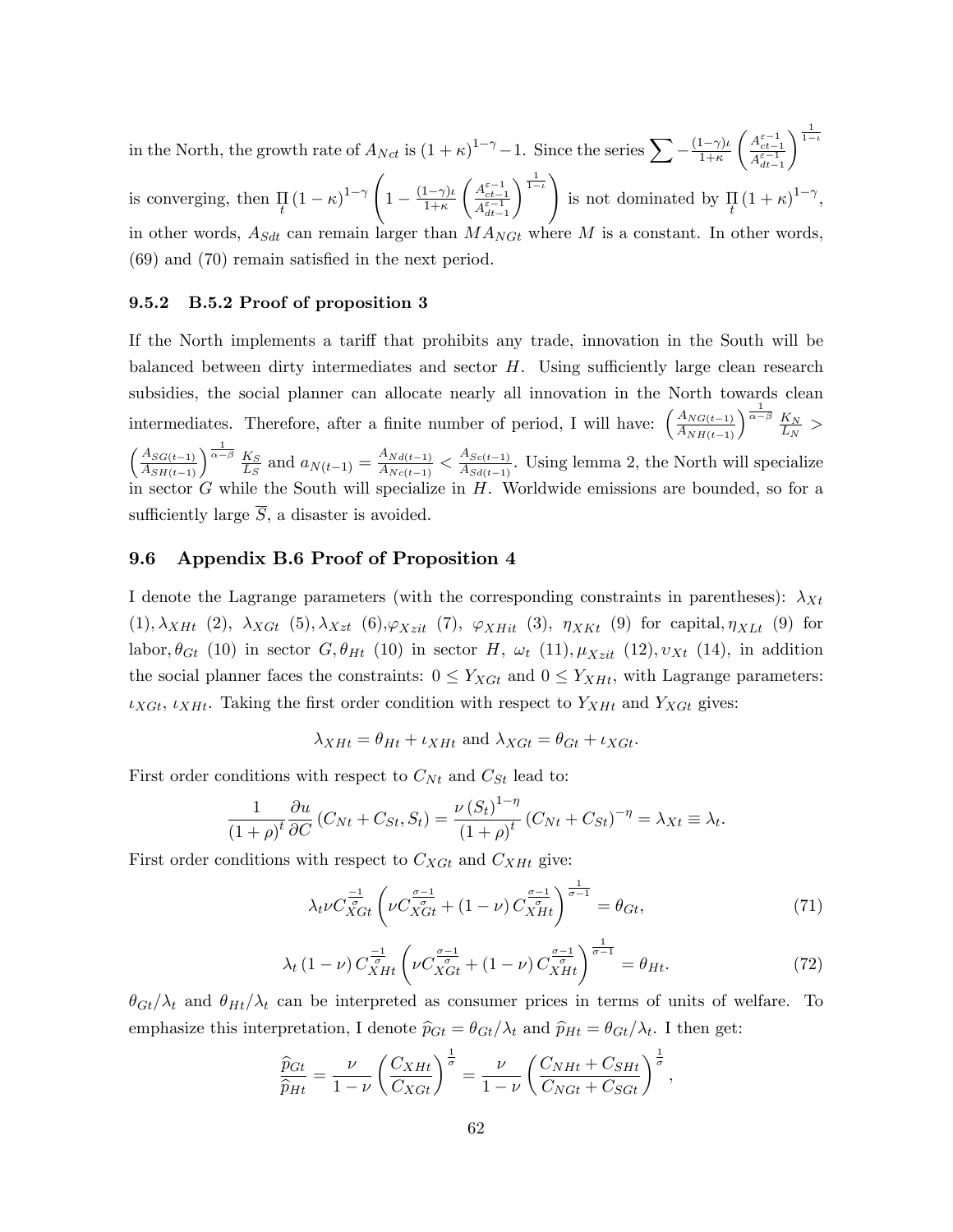which is the equivalent to the equilibrium condition  $(51)$ . Taking the first order condition with respect to with respect to  $Y_{XHt}$  and  $Y_{XGt}$  gives:

$$
\lambda_{XHt} = \theta_{Ht} + \iota_{XHt}
$$
 and  $\lambda_{XGt} = \theta_{Gt} + \iota_{XGt}$ ,

so that when production of good  $Y \in \{G, H\}$  takes place:  $\lambda_{XY}t = \theta_{Yt}$ . Defining  $\hat{\varphi}_{Xzit} \equiv \frac{\varphi_{Xzit}}{\lambda_t}$ and  $\widehat{p}_{Xzt} \equiv \frac{\lambda_{Xzt}}{\lambda_t}$  $\frac{Xzt}{\lambda_t}$ , which can be interpreted as the price of intermediate  $x_{Xzi}$  and of input  $Y_{Xz}$ , first order condition with respect to  $x_{Xzit}$  gives:

$$
\widehat{\varphi}_{Xzt} = \gamma \widehat{p}_{Xzt} A_{Xzit} x_{zit}^{\gamma - 1} \left( K_{Xzt}^{\alpha} L_{Xzt}^{1 - \alpha} \right)^{1 - \gamma},
$$

which is the same as  $(37)$ . Combining the first order conditions with respect to  $K_{Xzit}$  and  $L_{Xzit}$  further gives

$$
\widehat{\varphi}_{Xzit} = \frac{\psi \widehat{r}_{XHt}^{\alpha} \widehat{w}_{XLt}^{1-\alpha}}{\alpha^{\alpha} (1-\alpha)^{1-\alpha}},
$$

where  $\hat{r}_{XHt} \equiv \frac{\eta_{XKt}}{\lambda_t}$  $\frac{X K t}{\lambda_t}$  and  $\widehat{w}_{X L t} \equiv \frac{\eta_{X L t}}{\lambda_t}$  $\frac{X_{Lt}}{\lambda_t}$  are the prices of capital and labor in country X. This last equation is identical to (38) when the optimal subsidy  $\tilde{q} = 1 - \gamma$  is used. Recovering the equations equivalent to (40) is direct. First order conditions with respect to  $K_{Xzt}$  and  $L_{Xzt}$ allow to recover the equations equivalent to  $(36)$ . Now taking the first order condition with respect to  $Y_{Xdt}$  and  $Y_{Xct}$ , one gets (when  $Y_{XGt} \neq 0$ ):

$$
\widehat{p}_{Gt} Y_{Xdt}^{-\frac{1}{\varepsilon}} \left( Y_{Xct}^{\frac{\varepsilon-1}{\varepsilon}} + Y_{Xdt}^{\frac{\varepsilon-1}{\varepsilon}} \right)^{\frac{1}{\varepsilon-1}} = \widehat{p}_{Xdt} + \xi \frac{\omega_t}{\lambda_t},
$$
  

$$
\widehat{p}_{Gt} Y_{Xct}^{-\frac{1}{\varepsilon}} \left( Y_{Xct}^{\frac{\varepsilon-1}{\varepsilon}} + Y_{Xdt}^{\frac{\varepsilon-1}{\varepsilon}} \right)^{\frac{1}{\varepsilon-1}} = \widehat{p}_{Xct}
$$

this is equivalent to (42) with a tax  $\tau_t = \xi \frac{\omega_t}{\lambda x}$  $\frac{\omega_t}{\lambda_{Xdt}}$ . Therefore:

$$
\lambda_{XG} = \frac{\psi^{\gamma} \eta_{XKt}^{\alpha} \eta_{XLt}^{1-\alpha}}{\left(A_{Xz}^{\varepsilon-1} + \left((1+\tau_X)^{-1} A_{Xd}\right)^{\varepsilon-1}\right)^{\frac{1}{\varepsilon-1}} (1-\gamma)^{1-\gamma} \gamma^{\gamma} \alpha^{\alpha} (1-\alpha)^{1-\alpha}},
$$

so that, as in equilibrium, country  $X$  specializes in good  $H$  if

$$
\widehat{p}_{XG} < \frac{\psi^{\gamma} \widehat{r}_{Xt}^{\alpha} \widehat{w}_{Xt}^{1-\alpha}}{\left(A_{Xz}^{\varepsilon-1} + \left((1+\tau_X)^{-1} A_{Xd}\right)^{\varepsilon-1}\right)^{\frac{1}{\varepsilon-1}} (1-\gamma)^{1-\gamma} \gamma^{\gamma} \alpha^{\alpha} (1-\alpha)^{1-\alpha}}.
$$

The analysis of sector  $H$  is identical except that there is of course no tax there. Now the first order condition with respect to  $S_t$  gives

$$
\omega_t = \frac{1}{\left(1+\rho\right)^t} \frac{\partial u}{\partial S} \left(C_{Ns} + C_{Ss}, S_s\right) + \left(1+\Delta\right) I_{S_{t+1} < \overline{S}} \omega_{t+1},\tag{73}
$$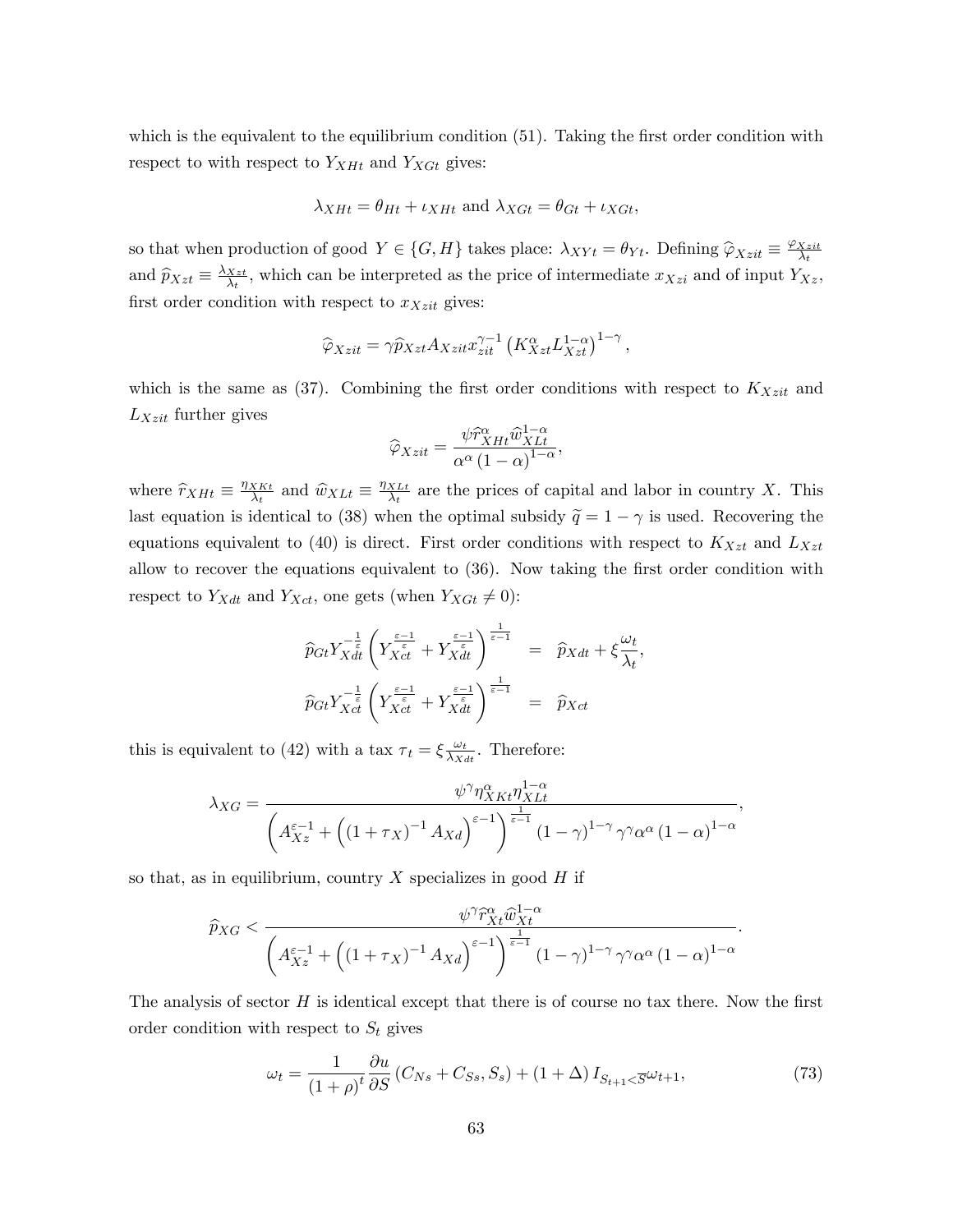where  $I$  is the index function, so that

$$
\omega_t = \sum_{s=t}^{\infty} \frac{\left(1+\Delta\right)^{s-t}}{\left(1+\rho\right)^s} I_{S_t,\dots,S_s < \overline{S}} \frac{\partial u}{\partial S} \left(C_{Ns} + C_{S_s}, S_s\right). \tag{74}
$$

This delivers the expression for the optimal tax:

$$
\tau_{Xt} = \frac{\xi}{\hat{p}_{Xdt}\frac{\partial u}{\partial C}(C_{Nt} + C_{St}, S_t)} \sum_{s=t}^{\infty} \left(\frac{1+\Delta}{1+\rho}\right)^{s-t} I_{S_t,\dots S_s < \overline{S}} \frac{\partial u}{\partial S}(C_{Ns} + C_{Ss}, S_s). \tag{75}
$$

I now turn to the optimal solution for the innovation part. First as in the equilibrium case, only the average level of technologies (defined in  $(13)$ ) matter, since the law of motion can be written as

$$
A_{X\, zit}^{\frac{1}{1-\gamma}} = A_{X\, zi(t-1)}^{\frac{1}{1-\gamma}} + \tilde{\kappa}\left(s_{X\, zit}\right) A_{X\, z(t-1)}^{\frac{1}{1-\gamma}}, \text{ for } z \in \{c, d, H\}\,,\tag{76}
$$

the solution is also symmetric:  $s_{Xzit} = s_{Xzt}$  for  $z \in \{c, d, H\}.$ 

Now taking the first order condition with respect to  $A_{Xzt}$ , gives:

$$
\mu_{Xzit}
$$
\n
$$
= \lambda_{XHt} x_{Xzit}^{\gamma} \left( K_{Xzt}^{\overline{\alpha\beta}} L_{Xzt}^{1-\overline{\alpha\beta}} \right)^{1-\gamma}
$$
\n
$$
+ \mu_{Nzi(t+1)} \left( \left( 1 + \tilde{\kappa} \left( s_{Xzt} \right) \left( \frac{A_{Xzt}}{A_{Xzit}} \right)^{\frac{1}{1-\gamma}} \right)^{1-\gamma} - \tilde{\kappa} \left( s_{Xzt} \right) \left( \frac{A_{Xzt}}{A_{Xzit}} \right)^{\frac{1}{1-\gamma}} \left( 1 + \tilde{\kappa} \left( s_{Xzt} \right) \left( \frac{A_{Xzt}}{A_{Xzit}} \right)^{\frac{1}{1-\gamma}} \right)^{-\gamma} \right)
$$
\n
$$
+ \int_{0}^{1} \tilde{\kappa} \left( s_{Xzt} \right) \frac{A_{Xzit}^{\frac{1}{1-\gamma}-1}}{A_{Xzit}^{\frac{1}{1-\gamma}}} \left( 1 + \tilde{\kappa} \left( s_{Xzt} \right) \left( \frac{A_{Xzt}}{A_{Xzjt}} \right)^{\frac{1}{1-\gamma}} \right)^{-\gamma} A_{Xzjt} \mu_{Xzj(t+1)} dj,
$$

(with  $\overline{\alpha\beta} = \alpha$  if  $z \in \{c, d\}$  and  $\overline{\alpha\beta} = \beta$  if  $z = H$ ), multiplying both sides by  $A_{Xzi}^{\frac{-\gamma}{1-\gamma}}$ , one gets:

$$
\mu_{Xzit} A_{Xzit}^{\frac{-\gamma}{1-\gamma}} = \lambda_{Xzt} x_{Xzit}^{\gamma} A_{Xzit}^{\frac{-\gamma}{1-\gamma}} \left( K_{Xzt}^{\beta} L_{Xzt}^{1-\beta} \right)^{1-\gamma} + \mu_{Nzi(t+1)} A_{Xzit+1}^{\frac{-\gamma}{1-\gamma}} + \tilde{\kappa}(s_{Xzt}) \int A_{Xzjt+1}^{\frac{-\gamma}{1-\gamma}} \mu_{Nzj(t+1)} dj,
$$

since the equivalent of (39) also holds for sector H,  $\lambda_{Xzt} x_{Xzit}^{\gamma} A_{Xzit}^{\frac{-\gamma}{1-\gamma}} \left( K_{Xzt}^{\overline{\alpha\beta}} L_{Xzt}^{1-\overline{\alpha\beta}} \right)^{1-\gamma}$  is a constant across varieties *i*. Therefore,  $\mu_{Xzit} A_{Xzit}^{\frac{-\gamma}{1-\gamma}}$  is constant across varieties and one can define:

$$
\mu_{Xzt} \equiv \left(\frac{A_{Xzt}}{A_{Xzit}}\right)^{\frac{\gamma}{1-\gamma}} \mu_{Xzit}.
$$

which represents the shadow value of one unit of average productivity in sector  $z$ , in country  $X$  at time  $t.$  I can then show that  $\mu_{Xzt}$  follows the law of motion:

$$
\mu_{Xzt} A_{Xzt} = \lambda_{Xzt} Y_{Xzt} + \mu_{Xz(t+1)} A_{Xzt+1}.
$$
\n(77)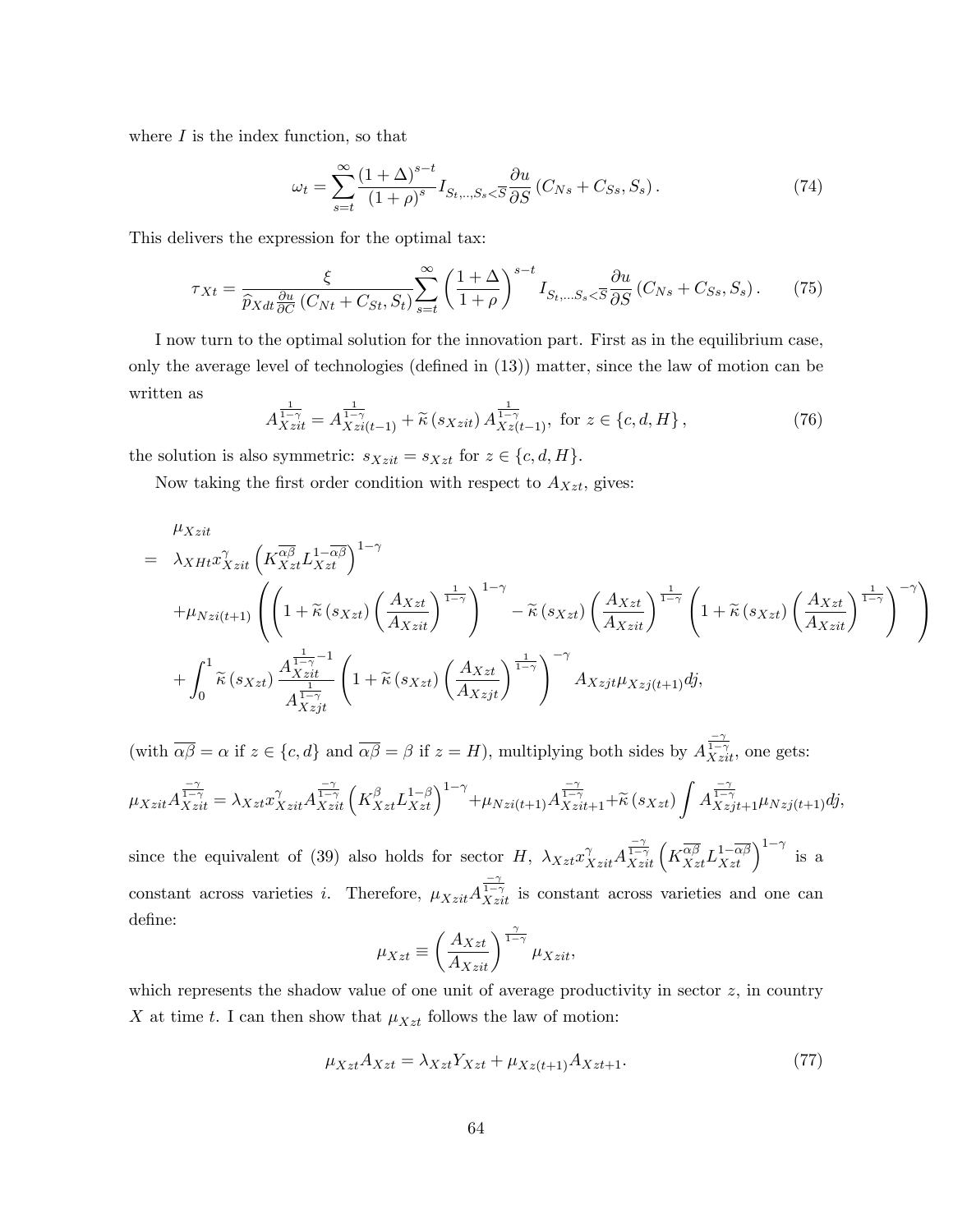Now taking the first order condition with respect to  $s_{Xzit}$  one gets:

$$
\nu_{Xt} = \mu_{Xzit} \left(1 - \gamma\right) \widetilde{\kappa}'\left(s_{Xzit}\right) \left(\frac{A_{Xz(t-1)}}{A_{Xzi(t-1)}}\right)^{\frac{1}{1-\gamma}} \left(1 + \widetilde{\kappa}\left(s_{Xzit}\right) \left(\frac{A_{Xz(t-1)}}{A_{Xzi(t-1)}}\right)^{\frac{1}{1-\gamma}}\right)^{-\gamma} A_{Xzi(t-1)},
$$

which can then be rewritten as:

$$
\nu_{Xt} = \frac{(1-\gamma)\widetilde{\kappa}'(s_{Xzt})}{1+\widetilde{\kappa}(s_{Xzt})}\mu_{Xzt}A_{Xzt}.
$$

Or defining  $\hat{\nu}_{Xt} = \nu_{Xt}/\lambda_{Xt}$ , the wage of scientists in terms of utility units, I can rewrite the last equality as

$$
\widehat{\nu}_{Xt} = \frac{(1-\gamma)\widetilde{\kappa}'(s_{Xzt})}{1+\widetilde{\kappa}(s_{Xzt})} \sum_{s=t}^{\infty} \frac{\lambda_s}{\lambda_t} \widehat{p}_{zs} Y_{zs}.
$$
\n(78)

Using (41), (42), (43), (44) gives:

$$
\frac{p_{Xct}Y_{Xct}}{p_{XGt}Y_{XGt}} = \frac{A_{Xct}^{\varepsilon-1}}{A_{Xct}^{\varepsilon-1} + \left( (1 + \tau_{Xt})^{-1} A_{Xdt} \right)^{\varepsilon-1}}, \frac{p_{Xdt}Y_{Xdt}}{p_{XGt}Y_{XGt}} = \frac{(1 + \tau_{Xt})^{-\varepsilon} A_{Xct}^{\varepsilon-1}}{A_{Xct}^{\varepsilon-1} + \left( (1 + \tau_{Xt})^{-1} A_{Xdt} \right)^{\varepsilon-1}}.
$$

Combining this last two equations with (78) and (77), I get (24).

#### 9.7 Appendix B.7 Proof of remark 2

First, I show that the social planner always chooses to avoid a disaster. Avoiding a disaster is always feasible since the social planner could simply stop production of dirty inputs in both countries. If  $\eta \geq 1$  a disaster leads to  $U = -\infty$ , so the social planner would avoid it. If  $\eta < 1$ , a disaster leads to a utility flow equal to 0 in the current and all the following periods, whereas by reducing the production of dirty input enough, the social planner can achieve a positive utility flow, without any cost on previous periods.

The rest of the proof has three steps: first I show that when there is no environmental damage, and  $\eta \leq 1$ , the social planner maximizes long-run growth, second I derive the longrun growth properties of the switch and full specialization in finite time case, third I conclude.

#### 9.7.1 Maximizing long-run growth

Here, I establish the following lemma:

**Lemma 5** Assume  $\eta \leq 1$ . Consider an allocation  $(C_{W_t}, S_t)$  such that there is a  $t_1$ , a  $A > 0$ and a  $g > 0$ , such that for  $t > t_1$ ,  $S_t = \overline{S}$  and  $\lim C_{Wt}/(1 + g)^t = A > 0$ . Then for  $\rho$  sufficiently small the social planner would rather choose the path  $(C_{Wt}, S_t)$  to any other  $(C'_{Wt}, S'_t)$  if there is a  $M > 1$ , such that for  $t > t_2$ ,  $C_{Wt}^{\prime} < \frac{1}{M}C_{Wt}$ .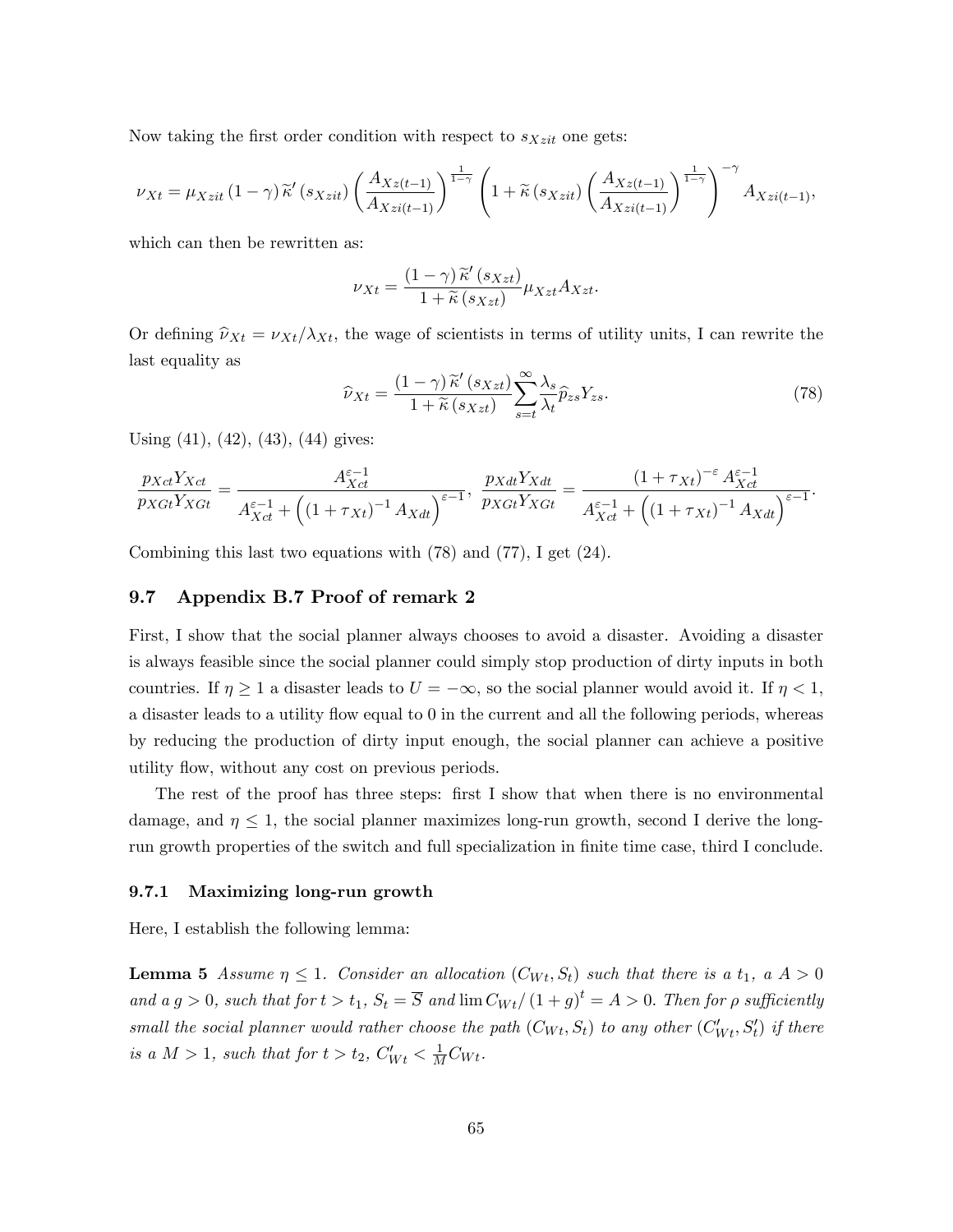Then there is a  $t_3$  such that for all  $t > t_3$ ,  $C_{Wt}$   $< \frac{1}{M}C_{Wt}$ ,  $S_t = \overline{S}$  and there is a  $\varepsilon$  such that  $C_{Wt} > (A - \varepsilon) (1 + g)^t.$ 

First I consider the case where  $\eta = 1$ :

$$
U - U'
$$
\n
$$
= \sum_{t=0}^{t_3-1} \frac{\log(C_{Wt}) - \log(C'_{Wt}) + \log \nu(S_t) - \log \nu(S'_t)}{(1+\rho)^t} + \sum_{t=t_3}^{\infty} \frac{\log(C_{Wt}) - \log(C'_{Wt})}{(1+\rho)^t} + \sum_{t=t_3}^{\infty} \frac{\log \nu(\overline{S}) - \log \nu(S'_t)}{(1+\rho)^t}
$$
\n
$$
> \sum_{t=0}^{t_3-1} \frac{\log(C_{Wt}) - \log(C'_{Wt})}{(1+\rho)^t} + \frac{\log M}{(1+\rho)^{t_3-1}} \frac{1}{\rho} + \sum_{t=t_3}^{\infty} \frac{\log \nu(\overline{S}) - \log \nu(S'_t)}{(1+\rho)^t}
$$

the first term is bounded, the second one tends to infinity as  $\rho \to 0$  and the third term is positive, so for  $\rho$  sufficiently small,  $U - U'$  is positive.

Similarly, when  $\eta < 1$ ,

$$
U - U'
$$
\n
$$
= \sum_{t=0}^{t_3-1} \frac{\left(\nu(S_t) C_{Wt}^{1-\eta}\right)^{1-\eta} - \left(\nu(S_t') C_{Wt}'\right)^{1-\eta}}{(1-\eta)(1+\rho)^t} + \sum_{t=t_3}^{\infty} \frac{\left(\nu(\overline{S}) C_{Wt}^{1-\eta}\right)^{1-\eta} - \left(\nu(S_t') C_{Wt}'\right)^{1-\eta}}{(1+\rho)^t (1-\eta)}
$$
\n
$$
> \sum_{t=0}^{t_3-1} \frac{\left(\nu(S_t) C_{Wt}^{1-\eta}\right)^{1-\eta} - \left(\nu(S_t') C_{Wt}'\right)^{1-\eta}}{(1-\eta)(1+\rho)^t} + \frac{\left(A-\varepsilon\right)^{1-\eta} \nu(\overline{S})^{1-\eta} (1+\rho)}{(1-\eta)\left(1+\rho - (1+g)^{(1-\eta)}\right)} \left(1 - \frac{1}{M^{1-\eta}}\right) \left(\frac{(1+g)^{(1-\eta)}}{1+\rho}\right)^{t_3}
$$

where the first term is bounded, the second tends to infinity when  $\rho \rightarrow (1 + g)^{(1 - \eta)} - 1$ , therefore for  $\rho$  sufficiently small  $U - U'$  is positive.

### 9.7.2 Long-run growth rate in the switch and full specialization case

Consider the case where after a finite number of periods, country  $X$  fully specializes in sector G with more innovation in clean than in dirty (so that asymptotically all innovation occurs in clean), while country  $(-X)$  specializes and innovates in H only. If this is the case first note that after another finite number of periods, I get  $S_t = \overline{S}$ , (see Appendix D.2: dirty input production goes to 0), second that  $A_{XGt}$  grows like  $A_{Xct}$  at a rate  $(1 + \kappa)^{1-\gamma} - 1$  and that  $A_{(-X)Ht}$  grows at a rate  $(1 + \kappa)^{1-\gamma} - 1$ . World consumption then follows:

$$
C_{Wt} = \left(\nu \left(Y_{NGt} + Y_{SGt}\right)^{\frac{\sigma-1}{\sigma}} + (1-\nu) \left(Y_{NHt} + Y_{SHt}\right)^{\frac{\sigma-1}{\sigma}}\right)^{\frac{\sigma}{\sigma-1}}
$$
  

$$
= \zeta \left(\nu \left(A_{XGt}K_X^{\alpha}L_X^{1-\alpha}\right)^{\frac{\sigma-1}{\sigma}} + (1-\nu) \left(A_{(-X)Ht}K_{(-X)}^{\beta}L_{(-X)}^{1-\beta}\right)^{\frac{\sigma-1}{\sigma}}\right)^{\frac{\sigma}{\sigma-1}},
$$

which grows at a rate  $(1 + \kappa)^{1-\gamma} - 1$ .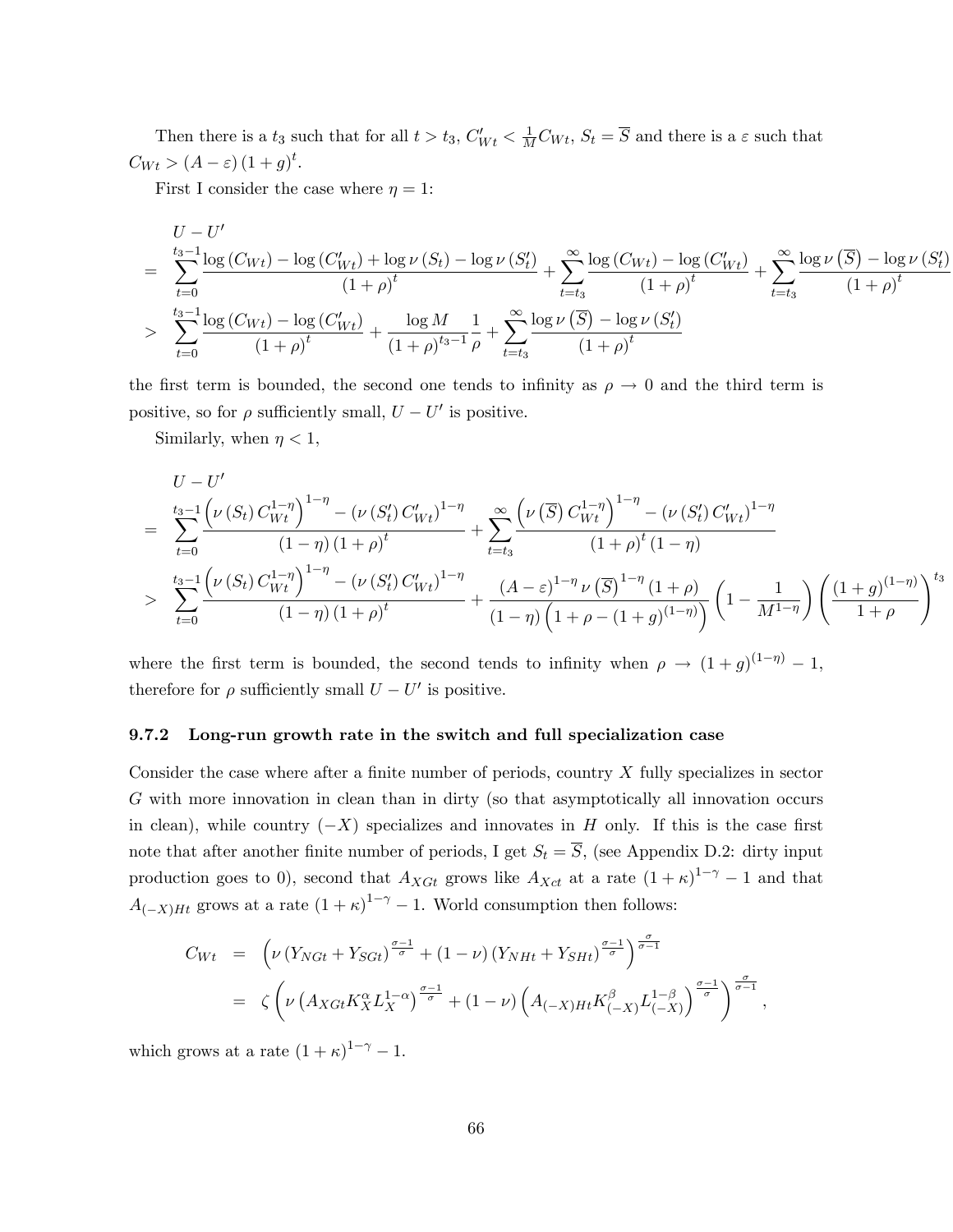### 9.7.3 Allocation in a non full specialization case

Consider any allocation  $(C'_{Wt}, S'_{t})$ . First note that  $(1 + \kappa)^{1-\gamma} - 1$  is the largest possible growth rate for  $C_{Wt}$ , since asymptotically  $Y_{NGt} + Y_{SGt}$  cannot grow faster than max  $(A_{NGt}, A_{SGt})$  and  $Y_{NHt}+Y_{SHt}$  cannot grow faster than max  $(A_{NHt}, A_{SHt})$ , and the fastest asymptotic growth rate for  $A_{XGt}$ ,  $A_{XHt}$  is  $(1 + \kappa)^{1-\gamma} - 1$ . Now if either  $Y_{WGt}$  or  $Y_{WHt}$  does not grow at  $(1 + \kappa)^{1-\gamma} - 1$ asymptotically, then an allocation featuring full specialization and full switch in finite time will necessarily be preferred by the social planner in view of lemma 5 for sufficiently small discount rate  $\rho$ .

Now, to get  $Y_{WGt}$  growing at a rate  $(1 + \kappa)^{1-\gamma} - 1$ , it is necessary that in one country production of good G grows at a rate  $(1 + \kappa)^{1-\gamma} - 1$ . Without loss of generality, assume that  $Y_{NGt}$  grows at  $(1 + \kappa)^{1-\gamma} - 1$ . As  $Y_{Ndt}$  must remain bounded to avoid a disaster,  $Y_{Nct}$  must grow at a rate  $(1 + \kappa)^{1-\gamma}$ , which requires that  $A_{Net}$  grows at a rate  $(1 + \kappa)^{1-\gamma} - 1$ . Similarly to get  $Y_{NHt}+Y_{SHt}$  growing at  $(1+\kappa)^{1-\gamma}-1$ , it is necessary that either  $A_{NHt}$  or  $A_{SHt}$  also grow at the rate  $(1 + \kappa)^{1-\gamma} - 1$ . Since asymptotically all scientists must be allocated to the clean subsector in the North,  $A_{NHt}$  cannot grow exponentially and  $A_{SHt}$  must be growing at  $(1 + \kappa)^{1-\gamma} - 1$ (and in return,  $A_{SGt}$  does grow exponentially). (57) and (58) must then necessarily be satisfied in finite time (since  $\left(A_{Net}^{\varepsilon-1} + \left((1+\tau_{Nt})^{-1}A_{Ndt}\right)^{\varepsilon-1}\right)^{\frac{1}{\varepsilon-1}}$  $\frac{N(t)}{1-\delta_{Nt}}$  asymptotically behaves like  $A_{Nct}$ , and full specialization is reached.

Therefore the optimal solution for sufficiently small  $\rho$  must feature full specialization in finite time with a switch to clean innovation in the country specializing in sector  $G$ . Moreover, once the clean technology is sufficiently advanced in the country specialized in sector  $G$ , emissions will be negligible so that the quality of the environment will go back to  $\overline{S}$  and the input tax goes to 0.

## 9.8 Appendix B.8: proof of proposition 5

This proof has two steps, first I specify the equilibrium constraints for the South, second I derive the social optimum.

### 9.8.1 Step 1: Laissez-faire constraints in the South

First I recall the explicit equations for the constraints (28) and (29).  $Y_{SGt}$  and  $Y_{SHt}$  are given by (65) and (66) if  $\left(p_t \frac{A_{SGt}}{A_{SHt}}\right)^{\frac{1}{\alpha-\beta}} \in$  $\int \frac{\beta^{\alpha}(1-\beta)^{(1-\alpha)}}{(\beta-\alpha)^{(1-\alpha)}}$  $\alpha^{\alpha}(1-\alpha)^{(1-\alpha)}$  $\sqrt{\frac{1}{\alpha-\beta}} \underline{L}_S$  $rac{L_S}{K_S}, \left(\frac{\beta^{\beta}(1-\beta)^{(1-\beta)}}{\alpha^{\beta}(1-\alpha)^{1-\beta}}\right)$  $\alpha^{\beta} (1-\alpha)^{1-\beta}$  $\sqrt{\frac{1}{\alpha-\beta}} \underline{L}_S$  $K_S$  $\setminus$ ,

$$
Y_{SGt} = 0 \text{ and } Y_{SHt} = \zeta A_{SHt} K_S^{\beta} L_S^{1-\beta}
$$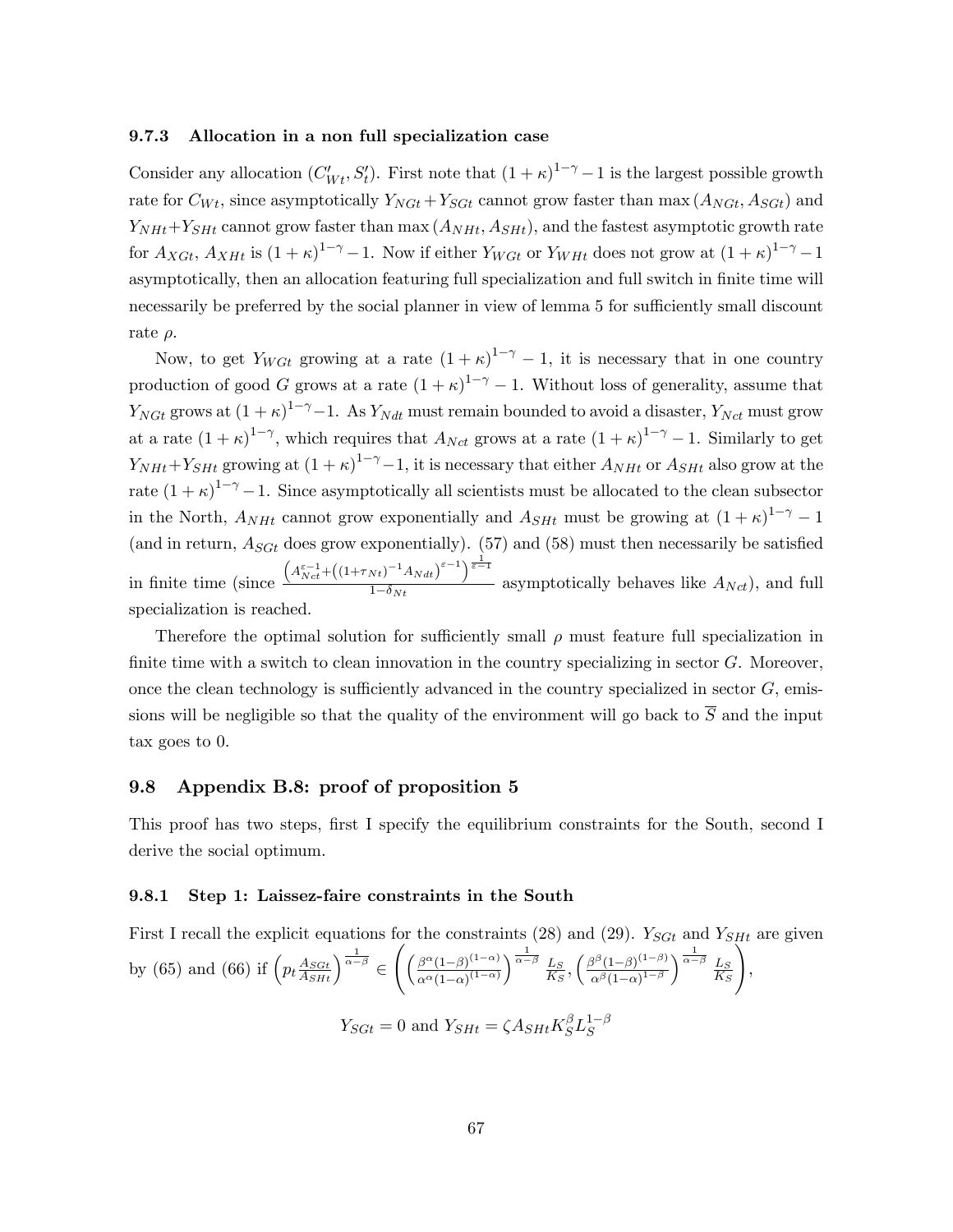if 
$$
\left(p_t \frac{A_{SGt}}{A_{SHt}}\right)^{\frac{1}{\alpha-\beta}} \le \left(\frac{\beta^{\alpha}(1-\beta)^{(1-\alpha)}}{\alpha^{\alpha}(1-\alpha)^{(1-\alpha)}}\right)^{\frac{1}{\alpha-\beta}} \frac{L_S}{K_S}
$$
 and  

$$
Y_{SGt} = \zeta A_{SGt} K_S^{\alpha} L_S^{1-\alpha}
$$
 (79)

if  $\left(p_t\frac{A_{SGL}}{A_{SHt}}\right)^{\frac{1}{\alpha-\beta}} \geq \left(\frac{\beta^{\beta}(1-\beta)^{(1-\beta)}}{\alpha^{\beta}(1-\alpha)^{1-\beta}}\right)$  $\alpha^{\beta} (1-\alpha)^{1-\beta}$  $\sqrt{\frac{1}{\alpha-\beta}} \underline{L}_S$  $\frac{L_S}{K_S}$ . This overall delivers the constraint (28) with the function  $y_{SG}$  increasing in  $p_t$  (weakly), and  $A_{SGt}$  and decreasing in  $A_{SHt}$  (weakly), and the function  $y_{SH}$  decreasing in  $p_t$  (weakly) and  $A_{SGt}$  (weakly) but increasing in  $A_{SHt}$ .  $y_{SG}$  and  $y_{SH}$  are only piecewise smooth (at the corner of full specialization, the functions are not differentiable). Note that since the South economy maximizes GDP:

$$
p_t \frac{\partial y_{SG}}{\partial p} + \frac{\partial y_{SH}}{\partial p} = 0.
$$
\n(80)

When  $\left(p_t \frac{A_{SGL}}{A_{SHt}}\right)^{\frac{1}{\alpha-\beta}} > \left(\frac{\beta^{\beta}(1-\beta)^{(1-\beta)}}{\alpha^{\beta}(1-\alpha)^{1-\beta}}\right)$  $\alpha^{\beta} (1-\alpha)^{1-\beta}$  $\sqrt{\frac{1}{\alpha-\beta}} \underline{L}_S$  $\frac{L_S}{K_S}$ , the allocation of scientists is trivially given by  $s_{dt} = 1$  and when  $\left( p_t \frac{A_{SGL}}{A_{SH}} \right)^{\frac{1}{\alpha-\beta}} \leq \left( \frac{\beta^{\alpha} (1-\beta)^{(1-\alpha)}}{\alpha^{\alpha} (1-\alpha)^{(1-\alpha)}} \right)$  $\alpha^{\alpha}(1-\alpha)^{(1-\alpha)}$  $\sqrt{\frac{1}{\alpha-\beta}} \underline{L}_S$  $\frac{L_S}{K_S}$ , by  $s_{dt} = 0$ . When  $\left( p_t \frac{A_{SGL}}{A_{SHt}} \right)^{\frac{1}{\alpha - \beta}} \in$  $\int \frac{\beta^{\alpha}(1-\beta)^{(1-\alpha)}}{(\beta-\alpha)^{(1-\alpha)}}$  $\alpha^{\alpha}(1-\alpha)^{(1-\alpha)}$  $\sqrt{\frac{1}{\alpha-\beta}} \underline{L}_S$  $rac{L_S}{K_S}, \left(\frac{\beta^{\beta}(1-\beta)^{(1-\beta)}}{\alpha^{\beta}(1-\alpha)^{1-\beta}}\right)$  $\alpha^{\beta} (1-\alpha)^{1-\beta}$  $\sqrt{\frac{1}{\alpha-\beta}} \underline{L}_S$  $K_S$  $\setminus$ , the allocation of scientists is given by (67), that is:

$$
\frac{1+\tilde{\kappa}(1-s_{SGt})}{\tilde{\kappa}'(1-s_{SGt})}\frac{\tilde{\kappa}'\left(\tilde{s}_{Sdt}\left(s_{SGt},\frac{A_{Sdt}}{A_{Sct}}\right)\right)}{\left(1+\tilde{\kappa}\left(\tilde{s}_{Sdt}\left(s_{SGt},\frac{A_{Sdt}}{A_{Sct}}\right)\right)\right)}\left(\frac{A_{Sdt}}{A_{SGt}}\right)^{\varepsilon-1}
$$
\n
$$
=\frac{\alpha\left(\frac{A_{SH}^{\alpha}}{A_{SGt}^{\beta}}\right)^{\frac{1}{\alpha-\beta}}L_{S}-(1-\alpha)\left(\frac{\alpha^{\alpha}(1-\alpha)^{1-\alpha}}{\beta^{\beta}(1-\beta)^{(1-\beta)}}\right)^{\frac{1}{\alpha-\beta}}\left(\frac{A_{SGt}^{1-\beta}}{A_{SHt}^{1-\alpha}}\right)^{\frac{1}{\alpha-\beta}}p_{t}^{\frac{1}{\alpha-\beta}}K_{S}}{\left(1-\beta\right)\left(\frac{\alpha^{\alpha}(1-\alpha)^{(1-\alpha)}}{\beta^{\beta}(1-\beta)^{(1-\beta)}}\right)^{\frac{1}{\alpha-\beta}}p_{t}^{\frac{1}{\alpha-\beta}}\left(\frac{A_{SGt}^{1-\beta}}{A_{SHt}^{1-\alpha}}\right)^{\frac{1}{\alpha-\beta}}K_{S}-\beta\left(\frac{A_{SH}^{\alpha}}{A_{SGt}^{\beta}}\right)^{\frac{1}{\alpha-\beta}}L_{S}
$$
\n(81)

where  $\widetilde{s_{Sdt}}$  is itself define through:

$$
\frac{\widetilde{\kappa}'\left(ss_{Gt} - \widetilde{sg_{dt}}\left(ss_{Gt}, \frac{As_{dt}}{As_{c}t}\right)\right)}{1 + \widetilde{\kappa}\left(ss_{Gt} - \widetilde{sg_{dt}}\left(ss_{Gt}, \frac{As_{dt}}{As_{c}t}\right)\right)} = \frac{\widetilde{\kappa}'\left(\widetilde{sg_{dt}}\left(ss_{Gt}, \frac{As_{dt}}{As_{c}t}\right)\right)}{1 + \widetilde{\kappa}\left(\widetilde{sg_{dt}}\left(ss_{Gt}, \frac{As_{dt}}{As_{c}t}\right)\right)}\left(\frac{As_{dt}}{As_{c}t}\right)^{\varepsilon-1}.
$$
\n(82)

This corresponds to the constraint (29). Note that I defined  $\widetilde{s_{Sdt}}$  as a function of  $s_{SGt}$  and  $\frac{A_{Sdt}}{A_{Sct}}$ not of  $s_{SGt}$  and  $\frac{A_{Sd(t-1)}}{A_{Sc(t-1)}}$  as I did in Appendix B.3, this allows to express  $s_{SGt}$  as a function of the current productivity levels, which simplifies considerably the expression of the optimal tariff. I use the tilde to ensure that the difference between the two functions is explicit (however, 81 also implicitly define  $s_{SGt}$  as a unique function of  $p_t$  and the previous period technology levels). Note that the function  $s_{SG}$  (weakly) increases in  $p_t$ , and (weakly) decrease in  $A_{SHL}$ . It is possible to show that the function  $s_{SGt}$  is continuously differentiable. Moreover, (81) can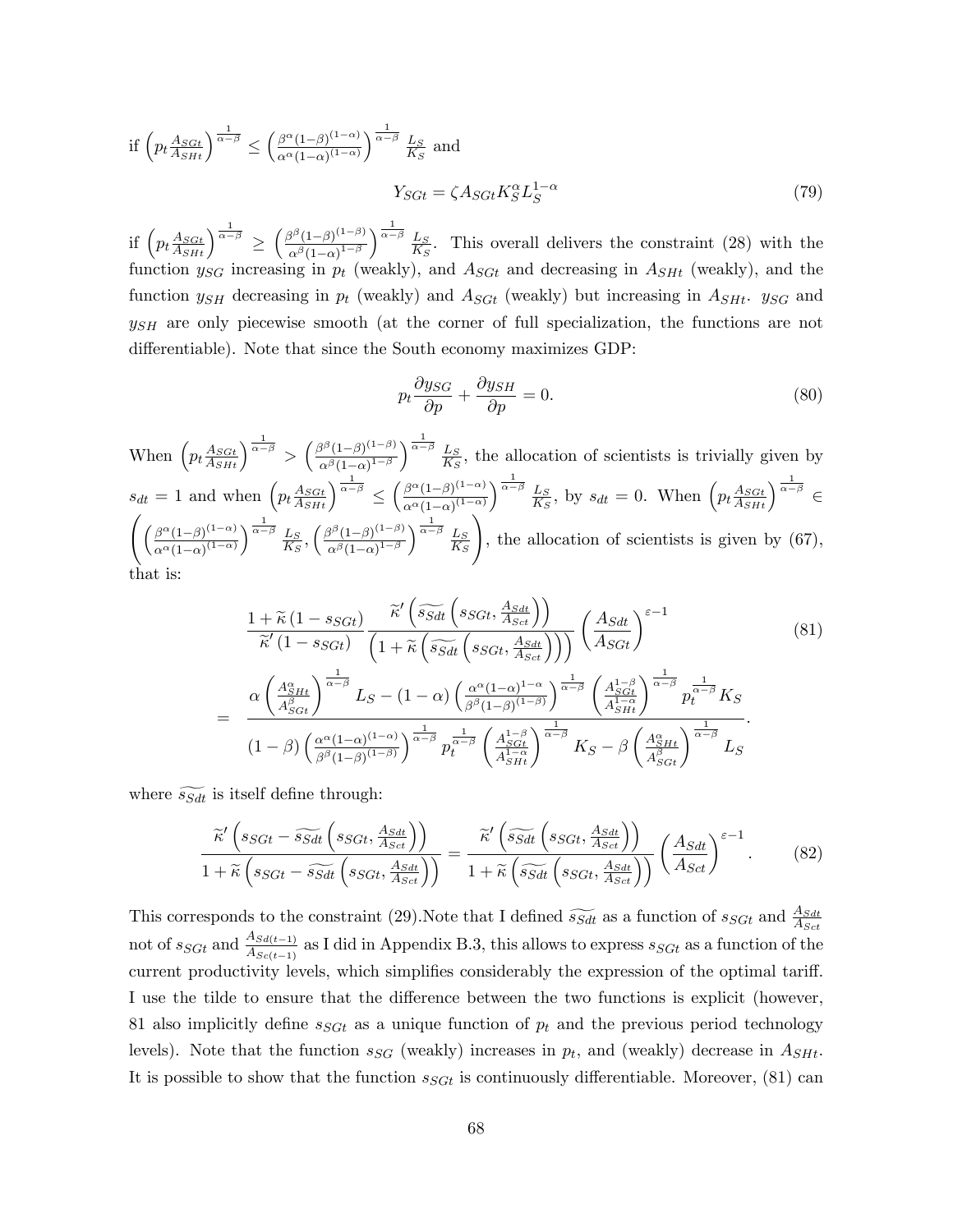be rewritten as:

$$
\left(p_t \frac{\partial y_{SG}}{\partial A_{SHt}} + \frac{\partial y_{SH}}{\partial A_{SHt}}\right) \frac{\tilde{\kappa}'(s_{SHt})}{(1 + \tilde{\kappa}(s_{SHt}))} A_{SHt}
$$
\n(83)

$$
= \frac{\widetilde{\kappa}'\left(\widetilde{s_{Sdt}}\left(s_{SGt}, \frac{A_{Sdt}}{A_{Sct}}\right)\right)}{\left(1+\widetilde{\kappa}\left(\widetilde{s_{Sdt}}\left(s_{SGt}, \frac{A_{Sdt}}{A_{Sct}}\right)\right)\right)}\left(\frac{A_{Sdt}}{A_{SGt}}\right)^{\varepsilon-1}A_{SGt}\left(p_t\frac{\partial y_{SG}}{\partial A_{SGt}} + \frac{\partial y_{SH}}{\partial A_{SGt}}\right),\qquad(84)
$$

which stipulates that for given prices, innovation in the South maximizes current GDP  $p_t Y_{SGE}$ +  $Y_{SHt}$ .

#### 9.8.2 Step 2: Deriving the social optimum

To simplify a bit the exposition, I combine (11) and the emission equation for the South  $Y_{Sdt} = (A_{Sdt}/A_{Sdt})^{\varepsilon} Y_{Sdt}$  into:

$$
S_t = \max\left(\min\left(\left(1+\Delta\right)S_{t-1} - \xi\left(Y_{Ndt} + \left(\frac{A_{Sdt}}{A_{Sdt}}\right)^{\varepsilon}Y_{SGt}\right), \overline{S}\right), 0\right),\tag{85}
$$

I then use the following notations for the Lagrange parameters (the corresponding constraints are in parentheses):  $\lambda_{Xt}$  for (1) - both in North and South -; for the North only:  $\lambda_{NHt}$ (2),  $\lambda_{NGt}$  (5),  $\lambda_{Nzt}$  (6),  $\varphi_{Nzit}$  (7),  $\varphi_{NHit}$  (3),  $\eta_{NKt}$  (9) for capital,  $\eta_{NLt}$  (9) for labor,  $\mu_{Nzit}$  $(12), v_{Nt}$  (14);  $\omega_t$  (85),  $\theta_{NGt}$ ,  $\theta_{NHt}$ ,  $\theta_{SGt}$  and  $\theta_{SHt}$  -with obvious subscripts- for the equations in (25),  $\chi_t$  (26),  $\kappa_t$  (27),  $\lambda_{SGt}$  and  $\lambda_{SHt}$  (28),  $\phi_t$  (29),  $\mu_{SHt}$ ,  $\mu_{Sdt}$  and  $\mu_{Sct}$  (30), in addition, the social planner faces the constraints:  $0 \le Y_{NGL}$ ,  $0 \le Y_{NHL}$ , with Lagrange parameters:  $\iota_{NGt}$ ,  $\iota_{NHt}$ .

As specified above, the functions  $y_{SG}$  and  $y_{SH}$  are not everywhere differentiable, in the following I therefore use generalized Karush Kuhn Tucker conditions: at point of non differentiability the notation  $\frac{\partial y_{SG}}{\partial p_t}$ ,  $\frac{\partial y_{SG}}{\partial A_{SG}}$  $\frac{\partial y_{SG}}{\partial A_{SGt}}, \frac{\partial y_{SG}}{\partial A_{SH}}$  $\frac{\partial y_{SG}}{\partial A_{SHt}}$  refers to elements of a vector  $\left(\frac{\partial y_{SG}}{\partial p_t}\right)$  $\frac{\partial y_{SG}}{\partial p_t}, \frac{\partial y_{SG}}{\partial A_{SG}}$  $\frac{\partial y_{SG}}{\partial A_{SGt}}, \frac{\partial y_{SG}}{\partial A_{SHt}}\Big)$ belonging to the Clarke generalized gradient of  $y_{SG}$ . Therefore it is still the case at these points that  $\frac{\partial y_{SG}}{\partial p_t} \geq 0$ ,  $\frac{\partial y_{SG}}{\partial A_{SG}}$  $\frac{\partial y_{SG}}{\partial A_{SGt}} > 0, \frac{\partial y_{SG}}{\partial A_{SH}}$  $\frac{\partial y_{SG}}{\partial A_{SHt}} \leq 0.$ 

First order conditions with respect to all the "North" variables, and  $S_t$  allow us to recover exactly the same equations as in the first best for the North part of the economy (up to replacing  $\theta_{G_t}$  and  $\theta_{H_t}$  by  $\theta_{NG_t}$  and and  $\theta_{NH_t}$ . This shows that the economy in the North is similar to the first best case (with a carbon tax, subsidy to the use of intermediates, and research taxes/subsidies that which can be used to decentralize the equilibrium). I am now going to derive that the social planner creates a wedge between relative prices in the North and in the South. To assess the generality of the results, I will not immediately use the functional form. Moreover taking first order condition with respect to  $C_{St}$ , I get:

$$
\frac{1}{(1+\rho)^t}\frac{\partial u}{\partial C}\left(C_{Nt}+C_{St},S_t\right)=\frac{\nu\left(S_t\right)^{1-\eta}}{(1+\rho)^t}\left(C_{Nt}+C_{St}\right)^{-\eta}=\lambda_{St}=\lambda_{Nt}\equiv\lambda_t.
$$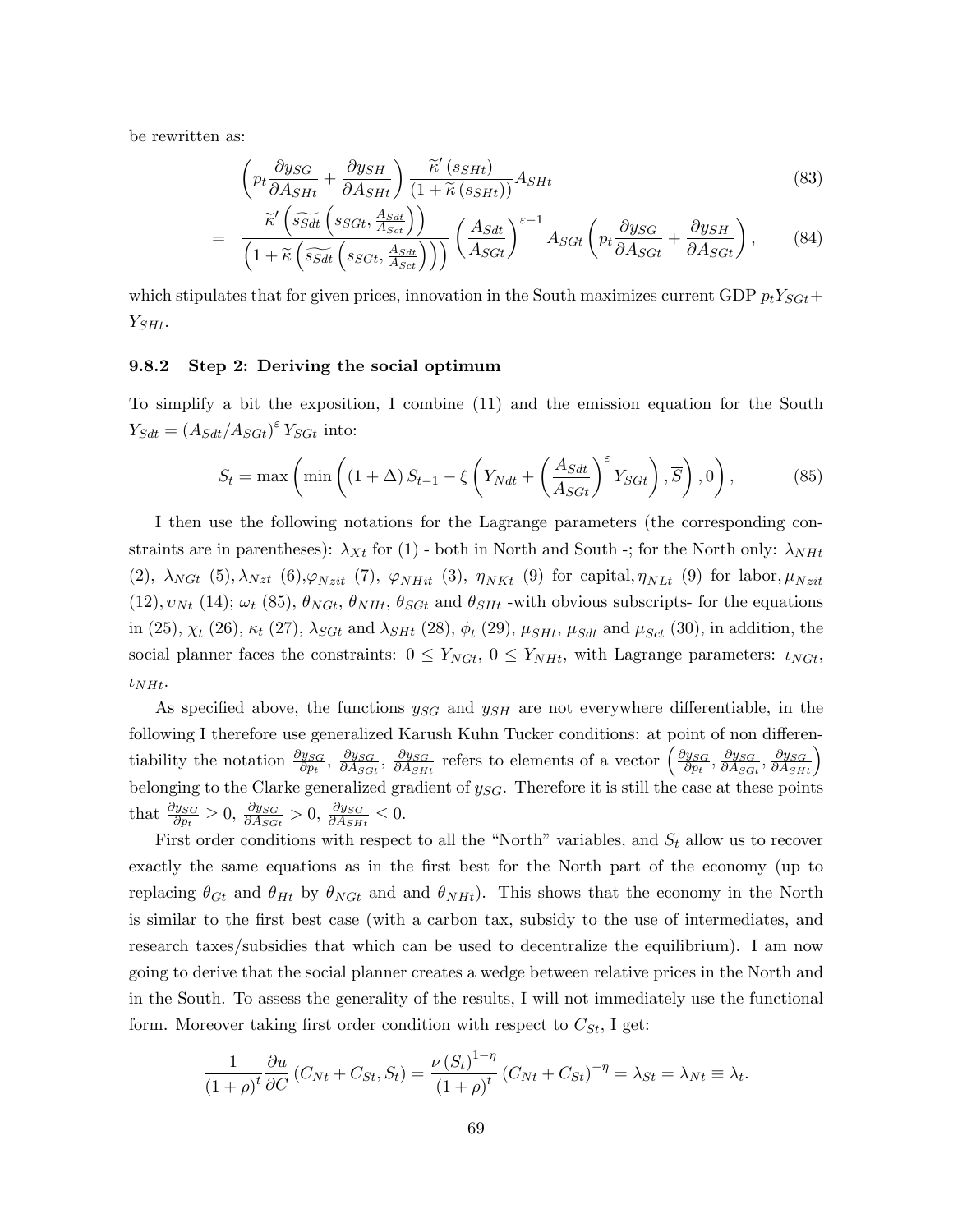Taking the first order condition with respect to  $C_{SHL}$ , I get:

$$
\theta_{SHt} + \kappa_t \frac{\partial}{\partial C_{SHt}} \frac{\frac{\partial C_S}{\partial C_{SGL}}}{\frac{\partial C_S}{\partial C_{SHt}}} = \lambda_t \frac{\partial C_S}{\partial C_{SHt}} = \lambda_t (1 - \nu) C_{SHt}^{-\frac{1}{\sigma}} \left( \nu C_{SGt}^{\frac{\sigma - 1}{\sigma}} + (1 - \nu) C_{SHt}^{\frac{\sigma - 1}{\sigma}} \right)^{\frac{1}{\sigma - 1}}, \quad (86)
$$

and with respect to  $\mathcal{C}_{SGt}$  :

$$
\theta_{SGt} + \kappa_t \frac{\partial}{\partial C_{SGt}} \frac{\frac{\partial C_S}{\partial C_{SGt}}}{\frac{\partial C_S}{\partial C_{SHt}}} = \lambda_t \frac{\partial C_S}{\partial C_{SGt}} = \lambda_t \nu C_{SGt}^{\frac{-1}{\sigma}} \left( \nu C_{SGt}^{\frac{\sigma-1}{\sigma}} + (1-\nu) C_{SHt}^{\frac{\sigma-1}{\sigma}} \right)^{\frac{1}{\sigma-1}}. \tag{87}
$$

Therefore combining the two:

$$
\frac{\theta_{SHt} + \kappa_t \frac{\partial}{\partial C_{SHt}} \frac{\frac{\partial C_S}{\partial C_{SHt}}}{\frac{\partial C_{SHt}}{\partial C_{SHt}}}}{\theta_{SGt} + \kappa_t \frac{\partial}{\partial C_{SGt}} \frac{\frac{\partial C_S}{\partial C_{SHt}}}{\frac{\partial C_{SGt}}{\partial C_{SHt}}} = \frac{\frac{\partial C_S}{\partial C_{SHt}}}{\frac{\partial C_S}{\partial C_{SGt}}} = \frac{1}{p_t},
$$

so that:

$$
\kappa_t = \frac{\frac{\theta_{SGt}}{pt} - \theta_{SHt}}{\frac{\partial}{\partial C_{SHt}} \frac{\frac{\partial C_S}{\partial C_{SGt}}}{\frac{\partial C_{SGt}}{\frac{\partial C_S}{\partial C_{SHt}}} - \frac{1}{pt} \frac{\partial}{\partial C_{SGt}} \frac{\frac{\partial C_S}{\partial C_{SGt}}}{\frac{\partial C_{SHt}}{\frac{\partial C_{SHt}}{\frac{\partial C_{SHt}}{\frac{\partial C_{SHt}}{\frac{\partial C_{SHt}}{\frac{\partial C_{SHt}}{\frac{\partial C_{SHt}}{\frac{\partial C_{SHt}}{\frac{\partial C_{SHt}}{\frac{\partial C_{SHt}}{\frac{\partial C_{SHt}}{\frac{\partial C_{SHt}}{\frac{\partial C_{SHt}}{\frac{\partial C_{SHt}}{\frac{\partial C_{SHt}}{\frac{\partial C_{SHt}}{\frac{\partial C_{SHt}}{\frac{\partial C_{SHt}}{\frac{\partial C_{SHt}}{\frac{\partial C_{SHt}}{\frac{\partial C_{SHt}}{\frac{\partial C_{SHt}}{\frac{\partial C_{SHt}}{\frac{\partial C_{SHt}}{\frac{\partial C_{SHt}}{\frac{\partial C_{SHt}}{\frac{\partial C_{SHt}}{\frac{\partial C_{SHt}}{\frac{\partial C_{SHt}}{\frac{\partial C_{SHt}}{\frac{\partial C_{SHt}}{\frac{\partial C_{SHt}}{\frac{\partial C_{SHt}}{\frac{\partial C_{SHt}}{\frac{\partial C_{SHt}}{\frac{\partial C_{SHt}}{\frac{\partial C_{SHt}}{\frac{\partial C_{SHt}}{\frac{\partial C_{SHt}}{\frac{\partial C_{SHt}}{\frac{\partial C_{SHt}}{\frac{\partial C_{SHt}}{\frac{\partial C_{SHt}}{\frac{\partial C_{SHt}}{\frac{\partial C_{SHt}}{\frac{\partial C_{SHt}}{\frac{\partial C_{SHt}}{\frac{\partial C_{SHt}}{\frac{\partial C_{SHt}}{\frac{\partial C_{SHt}}{\frac{\partial C_{SHt}}{\frac{\partial C_{SHt}}{\frac{\partial C_{SHt}}{\frac{\partial C_{SHt}}{\frac{\partial C_{SHt}}{\frac{\partial C_{SHt}}{\frac{\partial C_{SHt}}{\frac{\partial C_{SHt}}{\frac{\partial C_{SHt}}{\frac{\partial C_{SHt}}{\frac{\partial C_{SHt}}{\frac{\partial C_{SHt}}{\frac{\partial C_{SHt}}{\frac{\partial C_{SHt}}{\frac{\partial C_{SHt}}{\frac{\partial C_{SHt}}{\frac{\partial C_{SHt}}{\frac{\partial C_{SHt}}{\frac{\partial C_{SHt}}{\frac{\partial C_{SHt}}{\frac{\partial C_{SHt}}{\frac{\partial C_{SH
$$

First order conditions with respect to  $Y_{SHt}$  and  $Y_{SGt}$  give:

$$
\lambda_{SGt} = \theta_{SGt} - \omega_t \xi \left(\frac{A_{Sdt}}{A_{SGt}}\right)^{\varepsilon} \text{ and } \lambda_{SHt} = \theta_{SHt},\tag{89}
$$

First order conditions with respect to  $M_{Ht}$  and  $M_{Gt}$  give:

$$
p_t \chi_t = \theta_{NGt} - \theta_{SGt} \text{ and } \chi_t = \theta_{NHt} - \theta_{SHt},\tag{90}
$$

so that

$$
\frac{\theta_{SGL}}{p_t} - \theta_{SHt} = \frac{\theta_{NGL}}{p_t} - \theta_{NHt}.\tag{91}
$$

Finally the first order condition with respect to  $p_t$  gives:

$$
M_{Gt}\chi_t = \lambda_{SGt} \frac{\partial y_{SG}}{\partial p_t} + \lambda_{SHt} \frac{\partial y_{SH}}{\partial p_t} + \kappa_t + \phi_t \frac{\partial s_{Sdt}}{\partial p_t}
$$
(92)

Let us denote by  $(1 + b_t)$  an add valorem tariff (export subsidy) on good G, using (71) and (72) in the North one gets,

$$
\frac{\frac{\partial C_N}{\partial C_{NG}}}{\frac{\partial C_N}{\partial C_{NH}}} = \frac{\nu C_{NHt}^{\frac{1}{\sigma}}}{(1-\nu) C_{NGt}^{\frac{1}{\sigma}}} = \frac{\theta_{NGt}}{\theta_{NHt}} = \frac{\widehat{p}_{NGt}}{\widehat{p}_{Ht}} = p_t (1 + b_t).
$$
\n(93)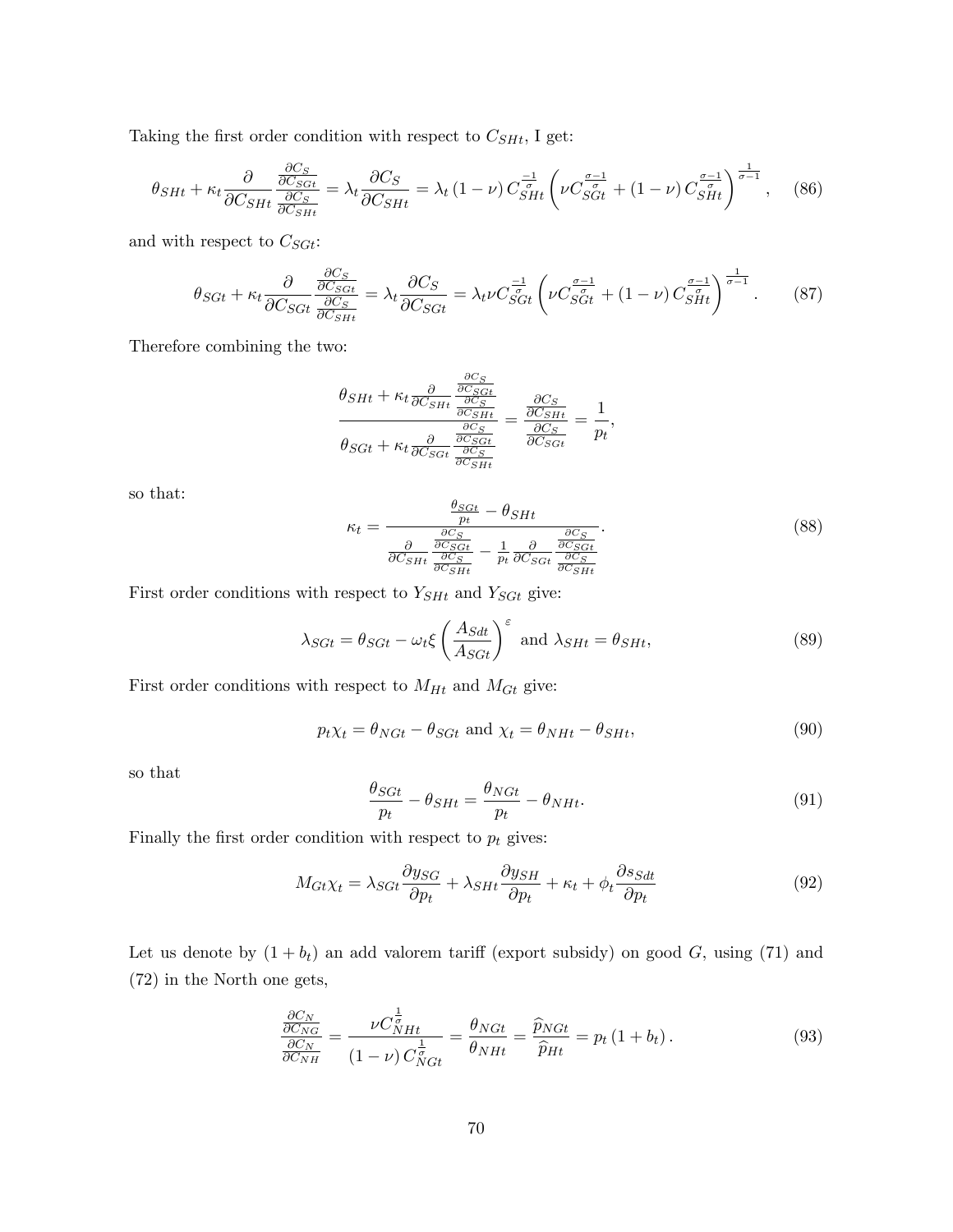Now plugging (89), (88), (90) and (91) in (92), I get:

$$
M_{Gt} \frac{(\theta_{NGt} - \theta_{SGt})}{p_t}
$$
  
=  $\left(\theta_{SGt} - \omega_t \xi \left(\frac{A_{Sdt}}{A_{SGt}}\right)^{\varepsilon}\right) \frac{\partial y_{SG}}{\partial p_t} + \theta_{SHt} \frac{\partial y_{SH}}{\partial p_t} + \frac{\frac{\theta_{SGt}}{p_t} - \theta_{SHt}}{\frac{\partial C_{SGt}}{\partial C_{SHt}} - \frac{1}{\frac{\partial C_{SGt}}{\partial C_{SGt}}}} + \phi_t \frac{\partial s_{SGt}}{\partial p_t}.$ 

Further, using (80), (71) and (72) for the North - replacing  $\theta_{Gt}$  by  $\theta_{NGt}$ -, (87), (86), (88) and (93):

$$
\frac{M_{Gt}}{p_t} \left( \frac{\partial C_N}{\partial C_{NG}} - \frac{\partial C_S}{\partial C_{SGt}} \right)
$$
\n
$$
= -\frac{\omega_t \xi}{\lambda_t} \left( \frac{A_{Sdt}}{A_{SGt}} \right)^{\varepsilon} \frac{\partial y_{SG}}{\partial p_t} + \frac{\phi_t}{\lambda_t} \frac{\partial s_{SGt}}{\partial p_t} + \frac{\partial C_N}{\partial C_{NH}} b_t \left( p_t \frac{\partial y_{SG}}{\partial p_t} + \frac{\left( 1 - \frac{M_{Gt}}{p_t} \frac{\partial}{\partial C_{SGt}} \frac{\partial C_S}{\partial C_{SGt}} \right)}{\frac{\partial C_S}{\partial C_{SHt}} - \frac{1}{p_t} \frac{\partial}{\partial C_{SGt}} \frac{\partial C_S}{\partial C_{SGt}} \right)}.
$$
\n(94)

This expression shows that the social planner imposes a wedge between relative prices in the North and in the South. With homothetic preferences, this wedge is entirely created by two terms:  $-\omega_t \xi \left(\frac{A_{Sdt}}{A_{SGt}}\right)^{\varepsilon} \frac{\partial y_{SG}}{\partial p_t}$  $\frac{\partial y_{SG}}{\partial p_t}$  (which is going to be the environmental motive) and  $\phi_t \frac{\partial s_{SGt}}{\partial p_t}$  $\frac{s_{SGt}}{\partial p_t}$  (which is going to be the innovation motive), indeed if  $\omega_t = 0$  and  $\phi_t = 0$ , the solution to that equation would be  $b_t = 0$  -as long as preferences are homothetic, so that  $\frac{\partial C_N}{\partial C_{NG}} = \frac{\partial C_S}{\partial C_{SG}}$  $\frac{\partial C_S}{\partial C_{SGt}}$  at equal relative price). There is no terms of trade motives for the tariff since the social planner cares equally about consumption in the North and consumption in the South. From here, I use the specific functional forms to get a more explicit formula for the tariff to get (see Appendix  $D.4.2$ ):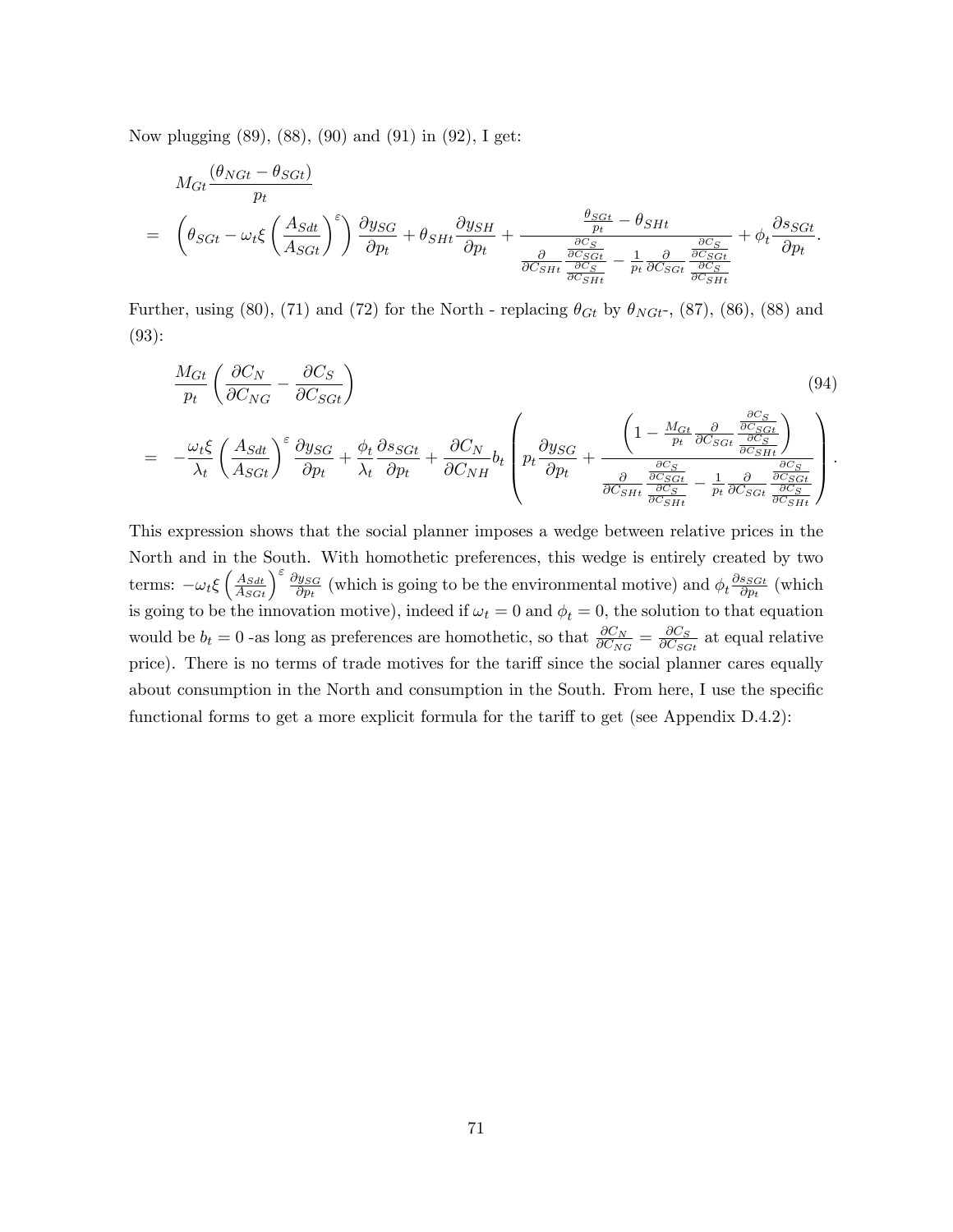$$
\frac{\left(\nu^{\sigma} + (1-\nu)^{\sigma} (p_{t} (1+b_{t}))^{\sigma-1}\right)^{\frac{1}{\sigma-1}}}{1+b_{t}} + \frac{\left(\frac{(\nu^{\sigma} + (1-\nu)^{\sigma} (p_{t} (1+b_{t}))^{\sigma-1})^{\frac{1}{\sigma-1}} \left((1+b_{t}) (\nu^{\sigma} + (1-b_{t})^{\sigma} \nu^{\sigma} + (1+b_{t}) (1-\nu)^{\sigma} p_{t}^{\sigma-1})}{(1+b_{t}) (\nu^{\sigma} + (1-\nu)^{\sigma} p_{t}^{\sigma-1})}\right)}{\nu^{\sigma} p_{t}}\right) \frac{\nu^{\sigma} Y_{SHt}}{\rho_{t} (\nu^{\sigma} + (1-\nu)^{\sigma} p_{t}^{\sigma-1})}
$$
\n
$$
+ \left(\frac{(\nu^{\sigma} + (1-\nu)^{\sigma} (p_{t} (1+b_{t}))^{\sigma-1})^{\frac{1}{\sigma-1}} \nu^{\sigma} (1-b_{t})}{(1+b_{t})}\right)^{\frac{1}{\sigma-1}} \frac{\left(1-\nu)^{\sigma} p_{t}^{\sigma} Y_{SGt}}{\rho_{t} (\nu^{\sigma} + (1-\nu)^{\sigma} p_{t}^{\sigma-1})}\right)}{\left(\nu^{\sigma} + (1-\nu)^{\sigma} p_{t}^{\sigma-1}\right)^{\frac{1}{\sigma-1}} b_{t}} \frac{\left(1-\nu)^{\sigma} p_{t}^{\sigma} Y_{SGt}}{\rho_{t} (\nu^{\sigma} + (1-\nu)^{\sigma} p_{t}^{\sigma-1})}\right)}{\frac{\left(1-\gamma\right) p_{t} (\nu^{\sigma} + (1-\nu)^{\sigma} p_{t}^{\sigma-1})} \frac{\left(1-\nu\right) p_{t}^{\sigma} Y_{SGt}}{\rho_{t} (\nu^{\sigma} + (1-\nu)^{\sigma} p_{t}^{\sigma-1})}\right)}{\frac{\left(1-\gamma\right) p_{t} (\nu^{\sigma} + (1-\nu)^{\sigma} p_{t}^{\sigma-1})} \frac{\rho_{t}}{\rho_{t}} \left(\frac{A_{SGt} \frac{\partial y_{SG}}{\partial A_{SGt}} \frac{A_{SGt}}{\partial A_{SGt}} \frac{\partial y_{SG}}{\partial A_{SGt}} \frac{A_{SGt}}{\partial A_{SGt}} \frac{\partial z_{1}}{\partial A_{SGt}} \frac{\partial z_{1}}{\partial A_{SGt}} \frac{\partial z_{2
$$

 $D_t$  given by

 $=$ 

$$
D_t \equiv (1 - \gamma)^{-1} + \frac{\partial s_{SGL}}{\partial A_{SHt}} \frac{\tilde{\kappa}'(s_{SHt})}{(1 + \tilde{\kappa}(s_{SHt}))} A_{SHt}
$$
\n
$$
- \frac{\tilde{\kappa}'(s_{SHt})}{(1 + \tilde{\kappa}(s_{Sdt}))} A_{Sdt} \frac{\partial s_{Sdt}}{\partial s_{SGt}} \frac{\partial s_{SGt}}{\partial A_{Sdt}} - \frac{\tilde{\kappa}'(s_{Sct})}{(1 + \tilde{\kappa}(s_{Sct}))} A_{Sct} \frac{\partial s_{Sct}}{\partial s_{SGt}} \frac{\partial s_{SGt}}{\partial A_{Sct}},
$$
\n(96)

is strictly positive. On the left-hand side, the first term has the sign of  $b_t$  since  $p_t \frac{\partial y_S}{\partial p_t} \geq 0$ , the second term has the sign of  $b_t$  except possibly for  $b_t$  sufficiently small (close to  $-1$ ) when  $\sigma$  < 1, and the third term has the sign of  $b_t$  except possibly for  $b_t$  sufficiently large when  $\sigma$  < 1. The sum of the two terms into brackets, however, always has the sign of  $b_t$  and when  $b_t$  gets sufficiently small, the South exports good G (so that  $\nu^{\sigma} Y_{SHt} < (1 - \nu)^{\sigma} p_t^{\sigma} Y_{SGt}$ ) and imports good  $G$  when  $b_t$  gets sufficiently large, for all purposes the sum of the second and third term will have the sign of  $b_t$ . The forth term also has the sign of  $b_t$ . Therefore  $b_t$  will have the sign of the right-hand side (RHS). On the RHS, the first term in bracket is weakly positive since  $\frac{\partial y_{SG}}{\partial p_t} \geq 0$ ,  $\frac{\partial s_{SGt}}{\partial p_t} \geq 0$ ,  $\frac{\partial y_{SG}}{\partial A_{SGt}} \geq 0$ ,  $\frac{\partial y_{SG}}{\partial A_{SHt}} \leq 0$ ,  $\left(\frac{\tilde{\kappa}'(s_{Sdt})}{(1+\tilde{\kappa}(s_{Sdt}))}\frac{\partial s_{Sdt}}{\partial s_{SGt}} - \frac{\tilde{\kappa}'(s_{Sct})}{(1+\tilde{\kappa}(s_{Sct}))}\frac{\partial s_{Sdt}}{\partial s_{SGt}}\right) \geq 0$ and the denominator is positive. This first term therefore pushes towards a positive tariff (this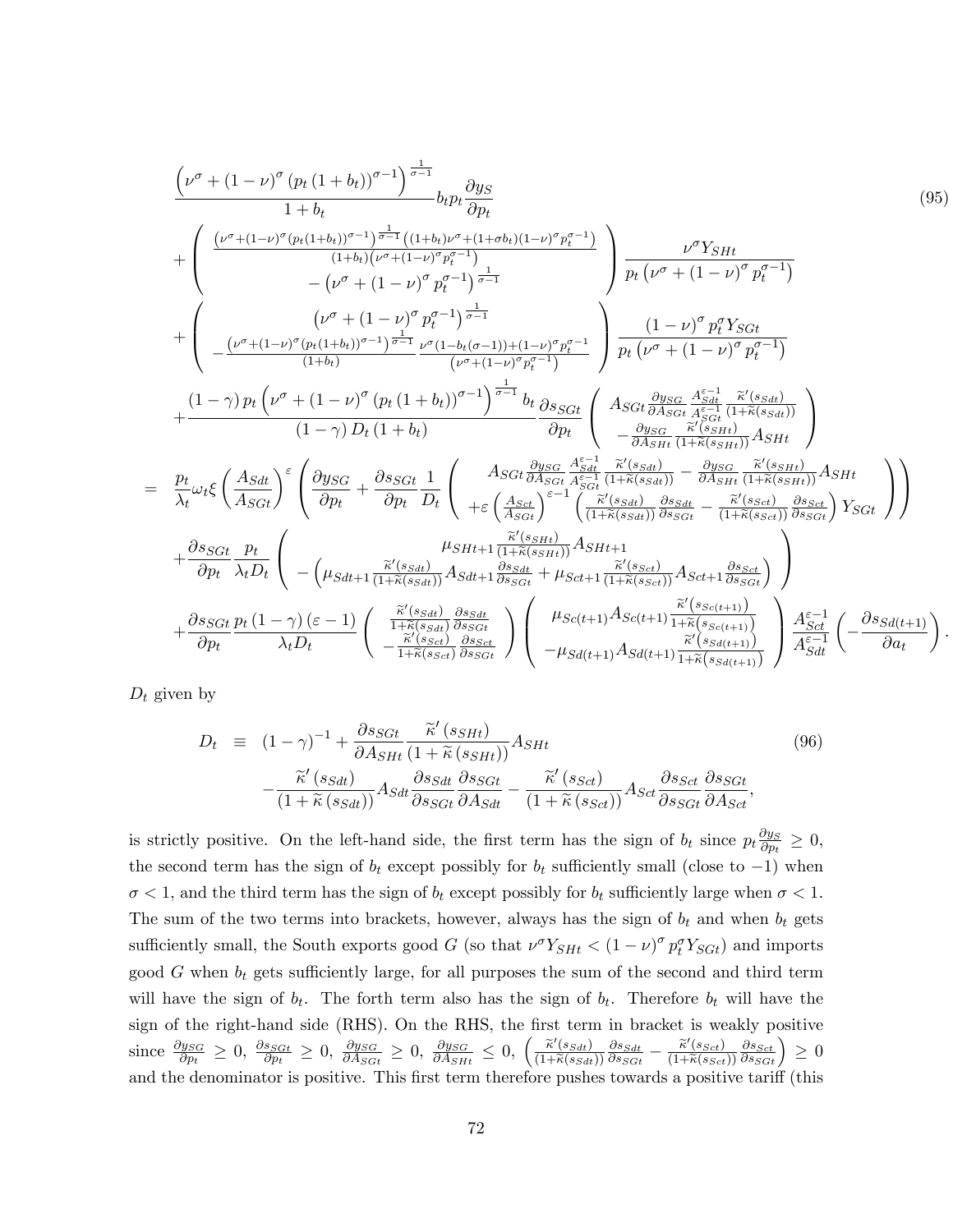is the environmental term) - with  $\omega_t$  still given by (74)-, note that the first part of this term represents the effect of the tariff at given technology, while the second term represents the environmental benefits from reducing innovation in sector  $G$ . The second term has the sign of

$$
(1 + \widetilde{\kappa}(s_{SHt+1}))^{1-\gamma} \mu_{SHt+1} \frac{\widetilde{\kappa}'(s_{SHt})}{(1 + \widetilde{\kappa}(s_{SHt}))} A_{SHt}
$$
  

$$
- \left( (1 + \widetilde{\kappa}(s_{SHt+1}))^{1-\gamma} \mu_{Sdt+1} \frac{\widetilde{\kappa}'(s_{SH})}{(1 + \widetilde{\kappa}(s_{SH}))} A_{Sdt} \frac{\partial s_{Sdt}}{\partial s_{SGt}} + (1 + \widetilde{\kappa}(s_{Set+1}))^{1-\gamma} \mu_{Sct+1} \frac{\widetilde{\kappa}'(s_{Sct})}{(1 + \widetilde{\kappa}(s_{Set}))} A_{Sct} \frac{\partial s_{Sct}}{\partial s_{SGt}} \right)
$$

which is the difference between the social value of allocating one scientist in sector  $H$  instead of sector  $G$ , for all the future periods (that is not including the current one). The last term, reflects how the allocation between clean and dirty innovation in the future period is affected by the current number of scientists allocated to sector  $G$ , and has the sign of  $\mu_{Sc(t+1)}A_{Sc(t+1)} \frac{\widetilde{\kappa}'(s_{Sc(t+1)})}{1+\widetilde{\kappa}(s_{Sc(t+1)})}$  $\frac{\widetilde{\kappa}'(s_{Sc(t+1)})}{1+\widetilde{\kappa}(s_{Sc(t+1)})}-\mu_{Sd(t+1)}A_{Sd(t+1)}\frac{\widetilde{\kappa}'(s_{Sd(t+1)})}{1+\widetilde{\kappa}(s_{Sd(t+1)})}$  $\frac{\pi \left(\frac{S_{\mathcal{S}}(t+1)}{S_{\mathcal{S}}(t+1)}\right)}{1+\widetilde{\kappa}(s_{\mathcal{S}}(t+1))}$ , this could be positive or negative: on one hand, since the South is not going to switch to clean technologies, developing clean technologies in the South has little value for consumption's sake but on the other hand, dirty technologies polluted. However this term vanishes as  $A_{Sc(t-1)}/A_{Sd(t-1)}$  goes to 0.

Finally note that when the South is fully specialized- and not at the threshold of specialization  $\left( \left( p_t \frac{A_{SGL}}{A_{SHt}} \right)^{\frac{1}{\alpha-\beta}} \notin \right)$  $\int \frac{\beta^{\alpha}(1-\beta)^{(1-\alpha)}}{(\beta-\alpha)^{(1-\alpha)}}$  $\alpha^{\alpha}(1-\alpha)^{(1-\alpha)}$  $\sqrt{\frac{1}{\alpha-\beta}} \underline{L}_S$  $rac{L_S}{K_S}, \left(\frac{\beta^{\beta}(1-\beta)^{(1-\beta)}}{\alpha^{\beta}(1-\alpha)^{1-\beta}}\right)$  $\alpha^{\beta} (1-\alpha)^{1-\beta}$  $\sqrt{\frac{1}{\alpha-\beta}} \underline{L}_S$  $K_S$ !  $), \frac{\partial y_{SG}}{\partial p_t} = 0$  and  $\partial s_{SGt}$  $\frac{s_{SGt}}{\partial p_t} = 0$ , so that the optimal tariff turns out to be  $b_t = 0$ .

## 9.9 Appendix B.9: proof of proposition 6

I first study the case  $\eta \leq 1$  and then the case  $\sigma < 1$  and  $\eta > 1$ .

## 9.9.1 Case  $\eta \leq 1$ .

The proof follows closely Appendix B.7.

First note that when  $\eta = 1$ , a disaster leads to a utility flow of  $-\infty$ , so whenever it is possible the social planner will avoid it. When  $\eta < 1$ , a disaster leads to a permanent utility flow of 0, but as intervention in the South is prohibited, it may not be possible to avoid it without affecting previous period utilities. However, one can follow part  $1$  in that case - which is still true-, and as for sufficiently low discount rate positive growth of the utility flow is preferred, a disaster is avoided. In Part 2, I must specify that it is the North that specializes in G, such an allocation is feasible as explained in proposition 1 iv), and since the South cannot impose a tax or switch to clean technologies, the case where the specialization would be reversed could not feature a sector G growing at  $(1 + \kappa)^{1-\gamma} - 1$  and avoid an environmental disaster. Part 3 must be slightly amended. I still have that there must be a switch towards clean in the North, but the argumentation for full specialization is a bit more complicated.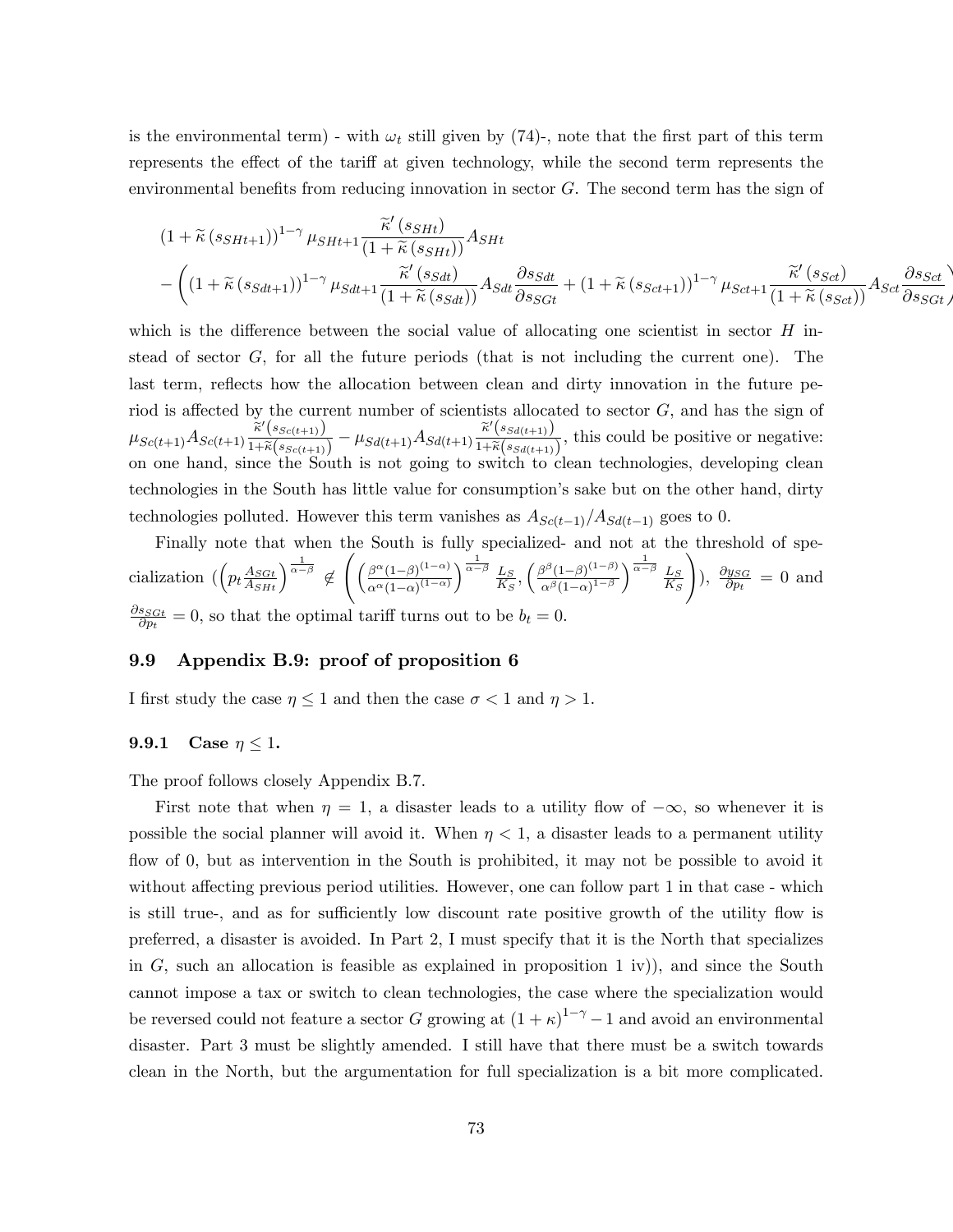As before (57) and (58) will necessarily be satisfied in finite time, so that absent any trade tax, there would be full specialization. A trade tax that leaves the South specialized is never optimal: this is direct from the expression for the optimal tariff when the relative price of good G is below the price that just leads to specialization, in the corner case, the trade tax does not affect production in the South, cannot affect pollution if clean technologies in the North are sufficiently advanced, and is therefore just distorting for world consumption (since the carbon tax in the North becomes negligible, free trade maximizes world consumption and technological level in the North can be maintained at the same level with appropriate policies). Now let us assume that there is a non null trade tax implemented at a time  $t$  (sufficiently large) that does lead to some production of good G in the South (although asymptotically resources devoted to that sector must go to zero), and let us consider the alternative case where everything research subsidies in the North are adjusted so that technological levels remain the same and free trade is implemented in every following periods. At given technological levels, a non null trade tax leads to lower world consumption than free trade. Now, when removing the trade tax, technological levels in the South are affected:  $A_{\text{S}Gt}$  decreases and  $A_{\text{S}Ht}$  increases, but in free-trade this leads to even larger level of world consumption. Therefore welfare is higher under that alternative set-up: no trade tax is implemented and full specialization is reached in finite time. All research is allocated to sector  $H$  in the South in finite time, and asymptotically, all research is allocated to clean intermediates in the North.

## 9.9.2 Case  $\eta > 1$  and  $\sigma < 1$

First note that in this case a disaster leads to a utility flow of  $-\infty$ , so whenever it is possible the social planner will avoid it.

The proof is done in 5 steps: first I show that in the optimum  $C_{Wt}$  must grow without bound, second I show that in the South,  $Y_{SGt}$  is bounded and that asymptotically all scientists must be allocated to sector  $H$ , third I show that  $A_{Nct}$  must grow without bound and that there is a full switch towards clean innovation in the North, forth I show that I must then have exponential growth in  $A_{Net}$  in the North, fifth I conclude that full specialization must be reached in finite time.

Part 1: the optimal solution must feature positive growth I want to show the following lemma:

**Lemma 6** Assume  $\eta > 1$  and  $\sigma < 1$ . Let us consider an allocation  $(C_{Wt}, S_t)$  such that there is a  $t_1$ , such that for  $t > t_1$ ,  $S_t = \overline{S}$  and  $\lim C_{Wt} = \infty$ . Then for  $\rho$  sufficiently small the social planner would rather choose the path  $(C_{Wt}, S_t)$  to any other  $(C'_{Wt}, S'_t)$  if  $C'_{Wt}$  is bounded.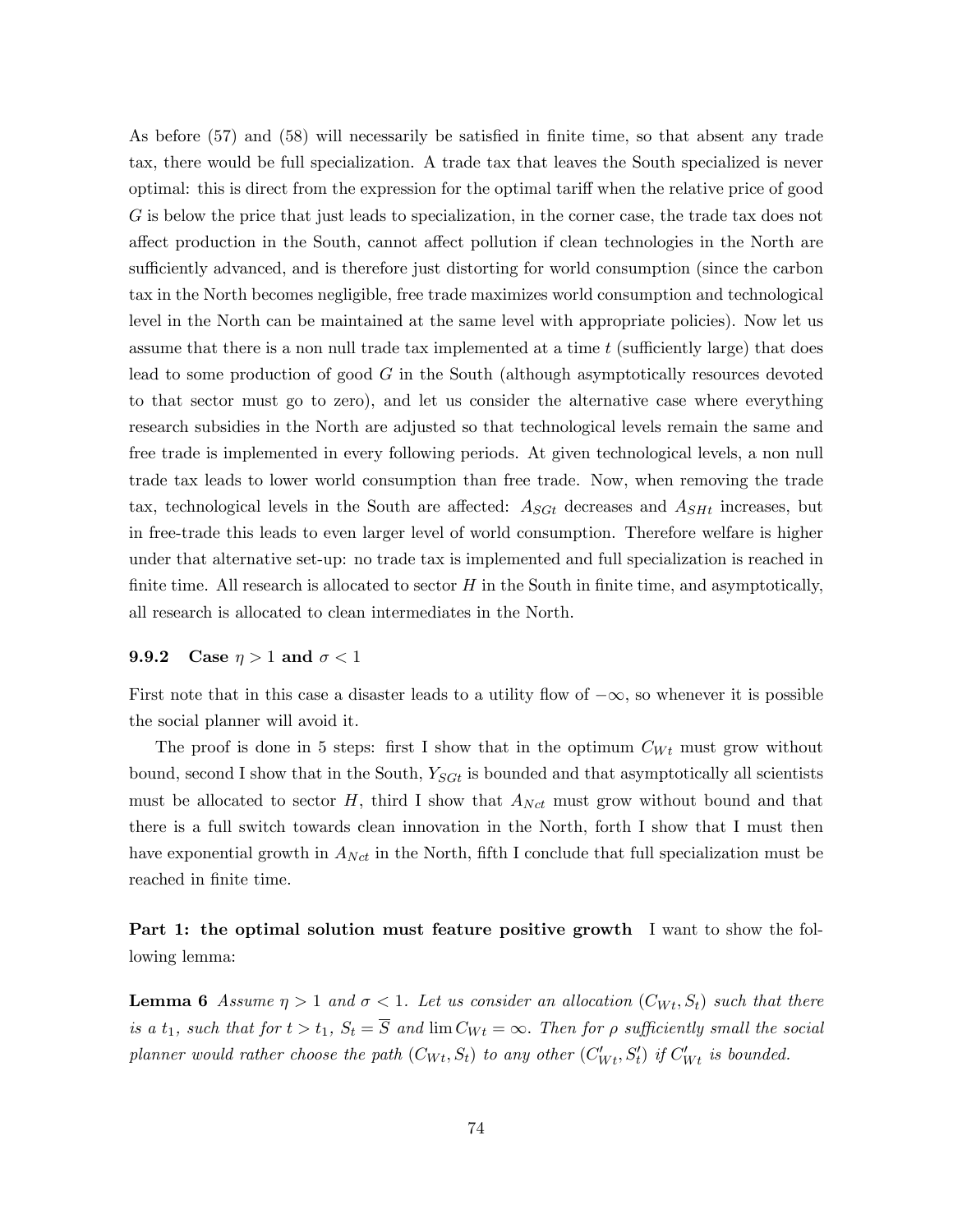**Proof.** Then there is a  $t_2$  and a  $M > 0$  such that for all  $t > t_2$ ,  $C'_{Wt} < M < \frac{1}{2}C_{Wt}$ ,  $S_t = \overline{S}$ . I then get:

$$
U - U' = \sum_{t=0}^{t_2-1} \frac{1}{(1+\rho)^t} \left( \frac{(\nu(S_t) C_{Wt})^{1-\eta} - (\nu(S_t') C_{Wt}')^{1-\eta}}{1-\eta} \right) + \sum_{t=t_2}^{\infty} \frac{1}{(1+\rho)^t} \frac{(\nu(\overline{S}) C_{Wt})^{1-\eta} - (\nu(S_t') C_{Wt}')^{1-\eta}}{1-\eta}
$$
  
> 
$$
\sum_{t=0}^{t_2-1} \frac{1}{(1+\rho)^t} \left( \frac{C_{Wt}^{1-\eta} - (C_{Wt}')^{1-\eta}}{1-\eta} + \nu(S_t) - \nu(S_t') \right) + \frac{\nu(\overline{S})^{1-\eta}}{\eta-1} \left( 1 - \frac{1}{2^{\eta-1}} \right) \frac{1}{(1+\rho)^{t_2-1}} \frac{1}{\rho}
$$

where the first term is bounded, the second tends to infinity when  $\rho \to 0$ , therefore for  $\rho$ sufficiently small  $U - U'$  is positive.

An allocation leading in finite time to full specialization in sector  $H$  in the South, and to full specialization in the North in  $G$  is feasible and satisfies the assumption of the lemma. Therefore the optimal solution must feature positive long-run growth in both sectors.

Part 2: scientists must all be allocated to sector  $H$  in the South asymptotically This is a direct consequence of lemma 3:  $A_{SHt}$  must grow at the rate  $(1 + \kappa)^{1-\gamma} - 1$  (technically,  $A_{SHt}$  may be dominated by  $(1 + \kappa)^{(1-\gamma)t}$ , but grows faster than  $M((1 + \kappa)^{1-\gamma} - x)^t$ , no matter how small  $x$  is).

Part 3:  $A_{Net}$  must grow and switch to clean in the North Note that

$$
C_{Wt} = C_{Nt} + C_{St} < 2\left(\nu\left(Y_{NGt} + Y_{SGt}\right)^{\frac{\sigma-1}{\sigma}} + (1-\nu)\left(Y_{NHt} + Y_{SHt}\right)^{\frac{\sigma-1}{\sigma}}\right)^{\frac{\sigma}{\sigma-1}},
$$

so that with  $\sigma < 1$ , to get  $C_{Wt}$  unbounded it is necessary that  $Y_{NGt} + Y_{SGt}$  is unbounded, since  $Y_{SGt}$  is bounded, I must have  $Y_{NGt}$  unbounded.  $Y_{Ndt}$  must remain bounded however, so that using (44),  $A_{Nct}/((1 + \tau_{Nt})^{-1} A_{Ndt})$  must tend towards infinity. Using (24), innovation in sector G in the North must switch to being mostly in clean technologies, so that  $A_{Net}$  grows unboundedly, while  $A_{Ndt}$  grows infinitely less, and emissions in the North become negligible.  $A_{Ndt}/A_{Nct}$  becomes negligible and  $s_{Ndt}$  is negligible relative to  $s_{Nct}$ .

**Part 4: there must be exponential growth in**  $A_{Net}$  Assume that this is not the case, then in the North all scientists must be allocated to sector  $H$  asymptotically and  $A_{NHt}$  must grow faster than  $((1 + \kappa)^{1-\gamma} - x)^t$ , no matter how small x is. If the North fully specializes in sector  $G$  this is clearly not optimal. For the North not to fully specialize while the South does so in H, it is necessary to prevent (57) from holding with  $X = N$ , since when the South is fully specialized (not at the corner),  $b_t = 0$ . Note that this is impossible if  $A_{SHt}$  and  $A_{NHt}$  both grow faster than  $((1 + \kappa)^{1-\gamma} - x)^t$  for all  $x > 0$ , and  $A_{Nct}$  does not grow exponentially, in fact if  $A_{Nct}$  does not grow exponentially, this case will never be possible after a finite number of periods. Therefore, after a Önite number of periods the South does not specialize.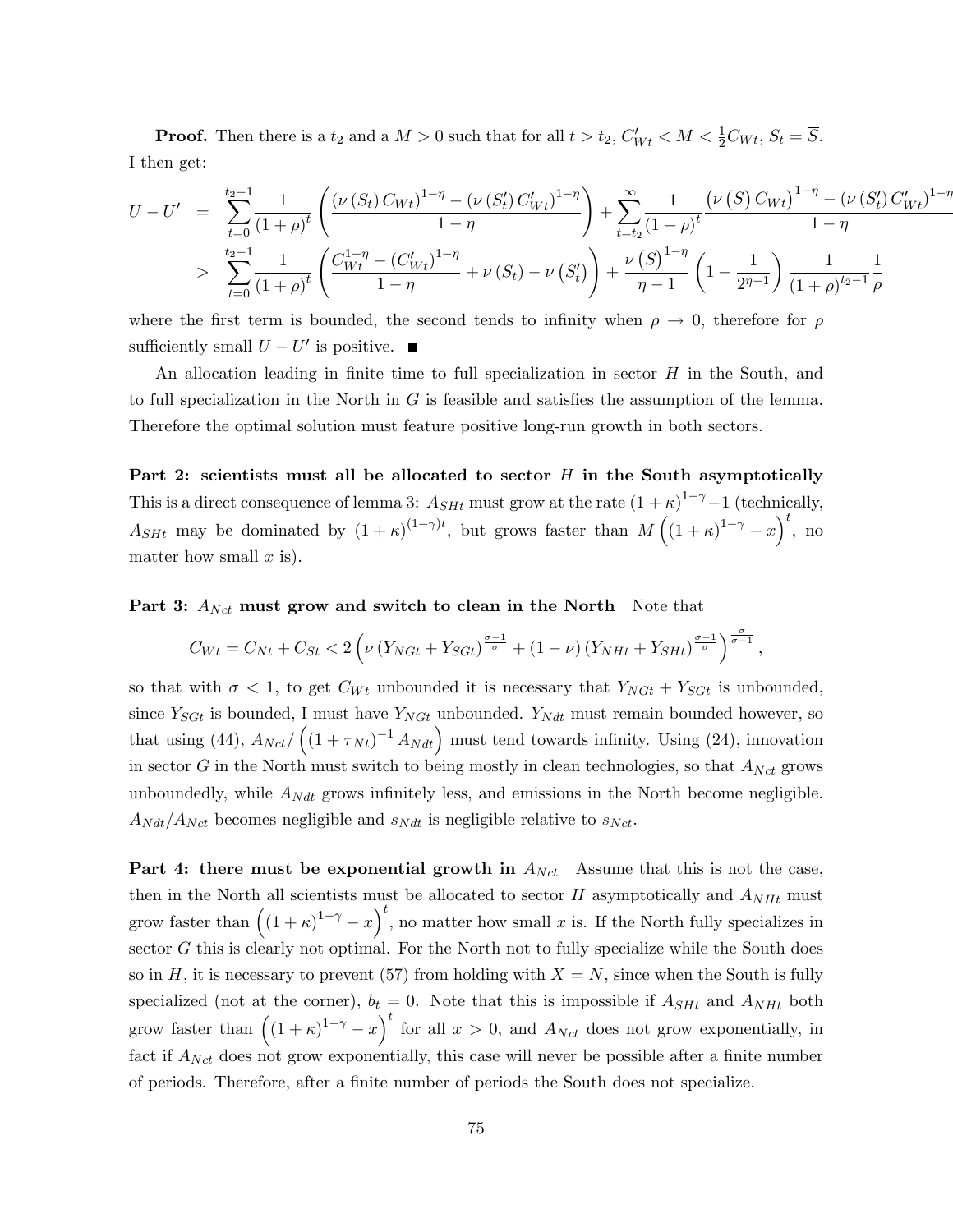Lemma 3 already demonstrates that the North cannot import the polluting good, therefore the only possibility left is that the South does not specialize and the North alternates periods with non-specialization or full-specialization in  $G$ , and  $M_{G_t} < 0$ . To ensure that  $A_{Net}$  does not grow exponentially, it is necessary that in periods where the North does not specialize,  $\liminf s_{Nct} = 0.$ 

Now I show that if  $\frac{p_{NGt}Y_{NGt}}{p_{Ht}Y_{NHt}}$  is bounded below, lim inf  $s_{Nct} \neq 0$ . Indeed, in the North innovation switches to clean in sector  $G$  in finite time, so that in periods where the North does not specialize:

$$
\frac{\widetilde{\kappa}'(s_{NHt})}{(1+\widetilde{\kappa}(s_{NHt}))}\frac{1+\widetilde{\kappa}(s_{NGt})}{\widetilde{\kappa}'(s_{NGt})}=\frac{\mu_{Nct}A_{Nct}}{\mu_{NHt}A_{NHt}}
$$

and to ensure that  $\liminf_{N \to \infty} s_{Nct} = 0$ , I must have  $\liminf_{N \to \infty} \frac{\mu_{Net} A_{Net}}{\mu_{NHt} A_{NHt}} = 0$ . Now:

$$
\frac{\lambda_{Net}Y_{Net}}{\lambda_{NHt}Y_{NHt}} = \frac{p_{Net}Y_{Net}}{p_{NHt}Y_{NHt}} = \frac{p_{NGt}Y_{NGt}}{p_{NHt}Y_{NHt}} \frac{p_{Net}Y_{Net}}{p_{NGt}Y_{NGt}},
$$

where since  $A_{Net}/((1 + \tau_{Nt})^{-1} A_{Ndt})$  tends towards infinity  $\frac{p_{Net}Y_{Net}}{p_{NGt}Y_{NGt}}$  tends toward 1. Now if  $p_{NSt}Y_{NGt}$  $\frac{p_{NGL}Y_{NGL}}{p_{NHt}Y_{NHt}}$  is bounded below, then necessarily  $\frac{\lambda_{NGL}Y_{NCL}}{\lambda_{NHt}Y_{NHt}}$  is also bounded below. Denote such a bound by  $m$ , using (77), I can write that at a time  $t$  where the North does not specialize:

$$
\frac{\mu_{Nct}A_{Nct}}{\mu_{NHt}A_{NHt}} = \frac{\sum_{t'=t}^{\infty} \lambda_{Nct}Y_{Nct}}{\sum_{t'=t}^{\infty} \lambda_{NHt}Y_{NHt}},
$$

since  $\mu_{NH0}A_{NH0}$  is finite,  $\mu_{NHt}A_{NHt}$  must converge, so that there is a  $t_2$  large enough so that for the t that I am looking at  $\mu_{NHt_2}A_{NHt_2} = \sum_{n=1}^{\infty}$  $\sum_{t=t_2}^{\infty} \lambda_{NHt} Y_{NHt} \leq \lambda_{NHt} Y_{NHt} \leq \sum_{t'=t}^{t=t_2-1}$  $t' = t$  $\lambda_{NHt}Y_{NHt}$ and

$$
\frac{\mu_{Nct}A_{Nct}}{\mu_{NHt}A_{NHt}} = \frac{\sum_{t'=t}^{\infty} \lambda_{Nct}Y_{Nct}}{\sum_{t'=t}^{\infty} \lambda_{NHt}Y_{NHt}} > \frac{\sum_{t'=t}^{t_2} \lambda_{Nct}Y_{Nct}}{2\sum_{t'=t}^{t_2} \lambda_{NHt}Y_{NHt}} > \frac{\sum_{t'=t}^{t_2} m\lambda_{NHt}Y_{NHt}}{2\sum_{t'=t}^{t_2} \lambda_{NHt}Y_{NHt}} = \frac{m}{2},
$$

so that  $\frac{\mu_{Net}A_{Net}}{\mu_{NHt}A_{NHt}}$  must be bounded below, and lim inf  $s_{Net} \neq 0$ .

Now I am going to show that indeed, when  $M_{G_t} \leq 0$ ,  $\frac{p_{NGI}Y_{NGI}}{p_{NH}Y_{NH}}$  $\frac{p_{NGL}r_{NGL}}{p_{NHt}Y_{NHt}}$  must be bounded below.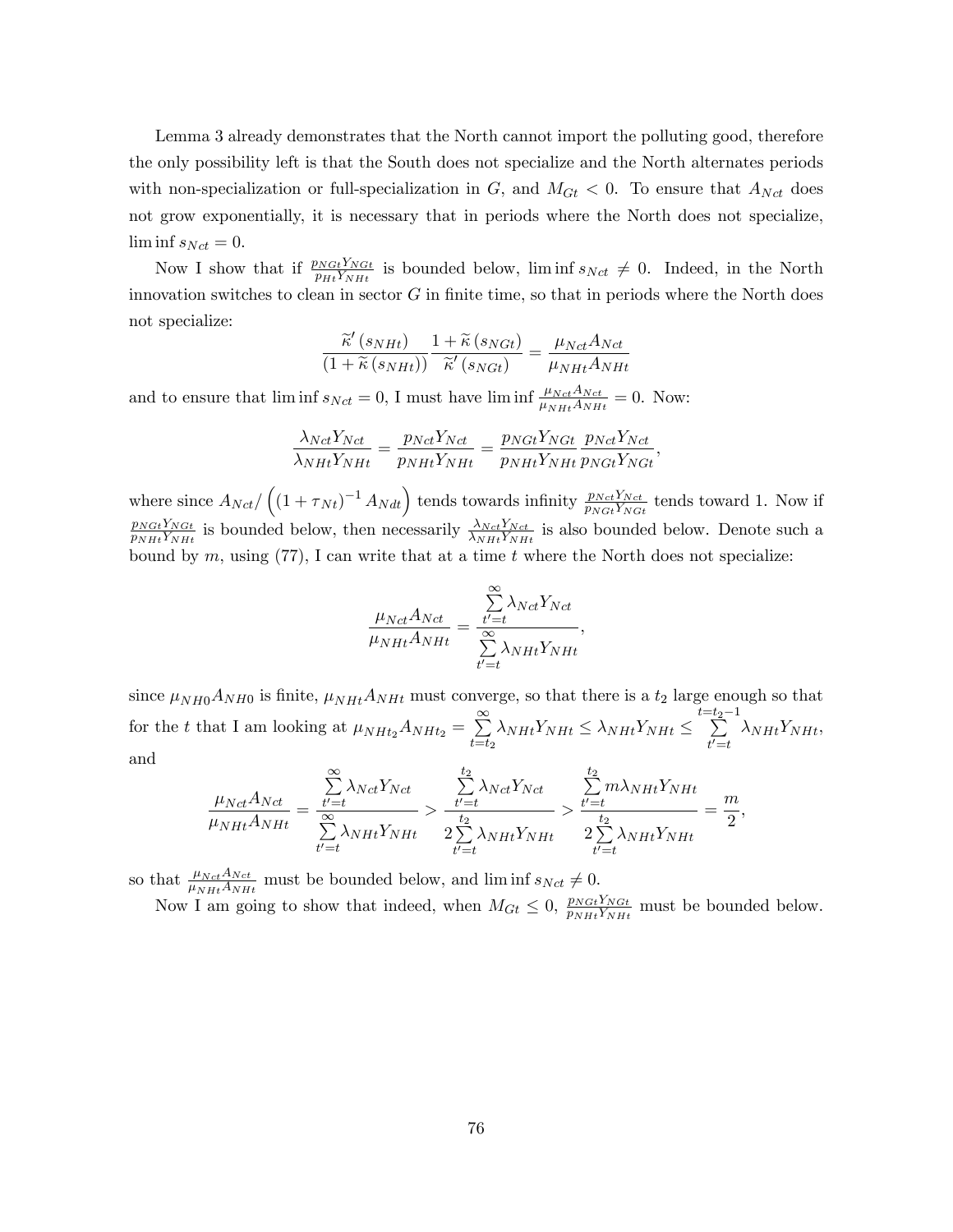First, I can write, using (48) and (49),

$$
\frac{p_{NGL}Y_{NGL}}{p_{NHt}Y_{NHt}} = \frac{\left(\frac{A_{Nct}^{\varepsilon-1} + \left((1+\tau_{Nt})^{-1} A_{Ndt}\right)^{\varepsilon-1}}{(A_{Nct}^{\varepsilon-1} + (1+\tau_{Nt})^{-\varepsilon} A_{Ndt}^{\varepsilon-1})}\right)^{\frac{1}{\varepsilon-1}}}{\left(\frac{\alpha^{\alpha}(1-\alpha)^{(1-\alpha)}}{\beta^{\beta}(1-\beta)^{(1-\beta)}}\right)^{\frac{1}{\alpha-\beta}}(1-\beta)\left(\frac{p_t(1+b_t)\left(A_{Nct}^{\varepsilon-1} + \left((1+\tau_{Nt})^{-1} A_{Ndt}\right)^{\varepsilon-1}\right)^{\frac{1}{\varepsilon-1}}}{A_{NHt}}\right)^{\frac{1}{\alpha-\beta}}K_N - \beta L_N
$$
\n
$$
\alpha L_N - \left(\frac{\alpha^{\alpha}(1-\alpha)^{1-\alpha}}{\beta^{\beta}(1-\beta)^{(1-\beta)}}\right)^{\frac{1}{\alpha-\beta}}(1-\alpha)\left(\frac{p_t(1+b_t)\left(A_{Nct}^{\varepsilon-1} + \left((1+\tau_{Nt})^{-1} A_{Ndt}\right)^{\varepsilon-1}\right)^{\frac{1}{\varepsilon-1}}}{A_{NHt}}\right)^{\frac{1}{\alpha-\beta}}K_N
$$

:

Now assume that  $\frac{p_{NGI}Y_{NGI}}{p_{NHt}Y_{NHt}}$  is not bounded below, then no matter how small m is, there must be a t such that  $\frac{p_{NGL}Y_{NGL}}{p_{NHt}Y_{NHt}} < m$ . Since  $\lim_{n \to \infty} \frac{A_{Nct}^{\varepsilon-1} + ((1+\tau_{Nt})^{-1}A_{Ndt})^{\varepsilon-1}}{(A_{Nct}^{\varepsilon-1} + (1+\tau_{Nt})^{-\varepsilon}A_{NHt}^{\varepsilon-1})}$  $\frac{Nct^{-1}(X^{t+\gamma}Nt)^{-\gamma}N^{at}}{(A_{Net}^{\varepsilon-1}(1+\tau_{Nt})^{-\varepsilon}A_{Ndt}^{\varepsilon-1})} = 1,$  I must get that the numerator must be smaller than some constant times m. This implies that  $\left(\frac{p_{NGt}}{p_{NM}}\right)$  $\overline{p_{NHt}}$  $\frac{A_{NGL}(\tau_{Nt})}{A_{NHt}}\bigg)^{\frac{1-\alpha}{\alpha-\beta}}$ is bounded above and using (48) and (49) that  $Y_{NHt}/Y_{NGt}$  is greater than some constant times the inverse of m. Now, I can also write (for  $M_{G_t} \leq 0$  which I have assumed),

$$
\frac{p_{NGL}Y_{NGL}}{p_{NHt}Y_{NHt}} = \frac{\nu}{1-\nu} \left(\frac{Y_{NGL} + M_{Gt}}{Y_{NHt} + M_{Ht}}\right)^{-\frac{1}{\sigma}} \frac{Y_{NGL}}{Y_{NHt}} \ge \frac{\nu}{1-\nu} \left(\frac{Y_{NHt}}{Y_{NGt}}\right)^{\frac{1-\sigma}{\sigma}},
$$

which must then be greater than some constant times the inverse of  $m^{\frac{1-\sigma}{\sigma}}$ , clearly that contradicts the assumption that  $\frac{p_{NGI}Y_{NGI}}{p_{NHt}Y_{NHt}}$  is not bounded below.

Therefore  $\frac{p_{NGI}Y_{NGI}}{p_{NH}t_{NH}t}$  is bounded below, I get a contradiction in all cases and  $A_{Nct}$  must grow exponentially.

Part 5 full specialization must be reached in finite time As  $A_{Net}$  grows exponentially (a positive mass of scientists are asymptotically allocated to clean intermediates in the North), then it must be the case that  $A_{NHt}/A_{SHt}$  tends towards zero. Therefore,  $\frac{K_S}{\hat{L_S}}$  $\frac{L_N}{K_N}$  must tend towards 0, and (since  $\delta_S = 0$  and  $\delta_N \to 0$ ), (53) -with  $X = S$ - cannot be satisfied, so that asymptotically, one country at least has to specialize and the North has the comparative advantage in producing good G. (57) must be satisfied in finite time (with  $X = N$ , as  $\tau_S = 0$ and  $A_{Net}/A_{Ndt} \rightarrow 0$  and  $\delta_{Nt} \rightarrow 0$ , if at some point condition (58) becomes satisfied, than without a trade tax the economy would feature full specialization, and I can apply the same logic as in case  $\eta \leq 1$ , to conclude that a non null tariff would necessarily be welfare reducing.

Let us then assume that (58) is never satisfied (which requires that  $A_{Net}$  does not grow faster than  $A_{NH}^{1-\sigma}$ ). This corresponds to a case where without the trade tax, the North would fully specialize in G, while the South would produce both goods. Now if indeed the North